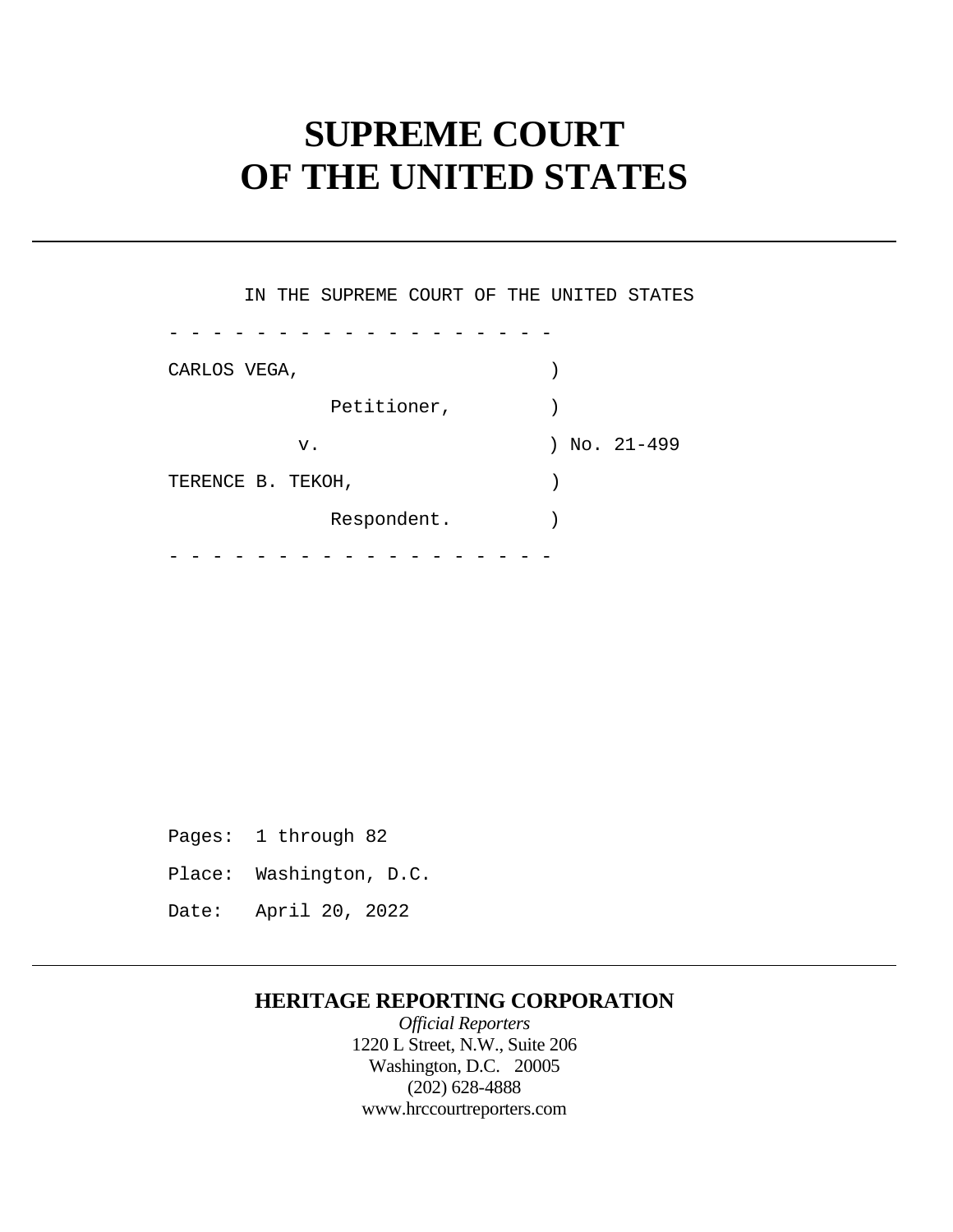1

1 2 3 4 5 6 7 8 9 10 11 12 13 14 15 16 17 18 19 20 21 22 23 24 25 - - - - - - - - - - - - - - - - - - - - - - - - - - - - - - - - - - - - IN THE SUPREME COURT OF THE UNITED STATES CARLOS VEGA,  $)$ Petitioner,  $)$  v. ) No. 21-499 TERENCE B. TEKOH, Respondent. Washington, D.C. Wednesday, April 20, 2022 The above-entitled matter came on for oral argument before the Supreme Court of the United States at 10:00 a.m. APPEARANCES: ROMAN MARTINEZ, ESQUIRE, Washington, D.C.; on behalf of the Petitioner. VIVEK SURI, Assistant to the Solicitor General, Department of Justice, Washington, D.C.; for the United States, as amicus curiae, supporting the Petitioner. PAUL L. HOFFMAN, ESQUIRE, Hermosa Beach, California; on behalf of the Respondent.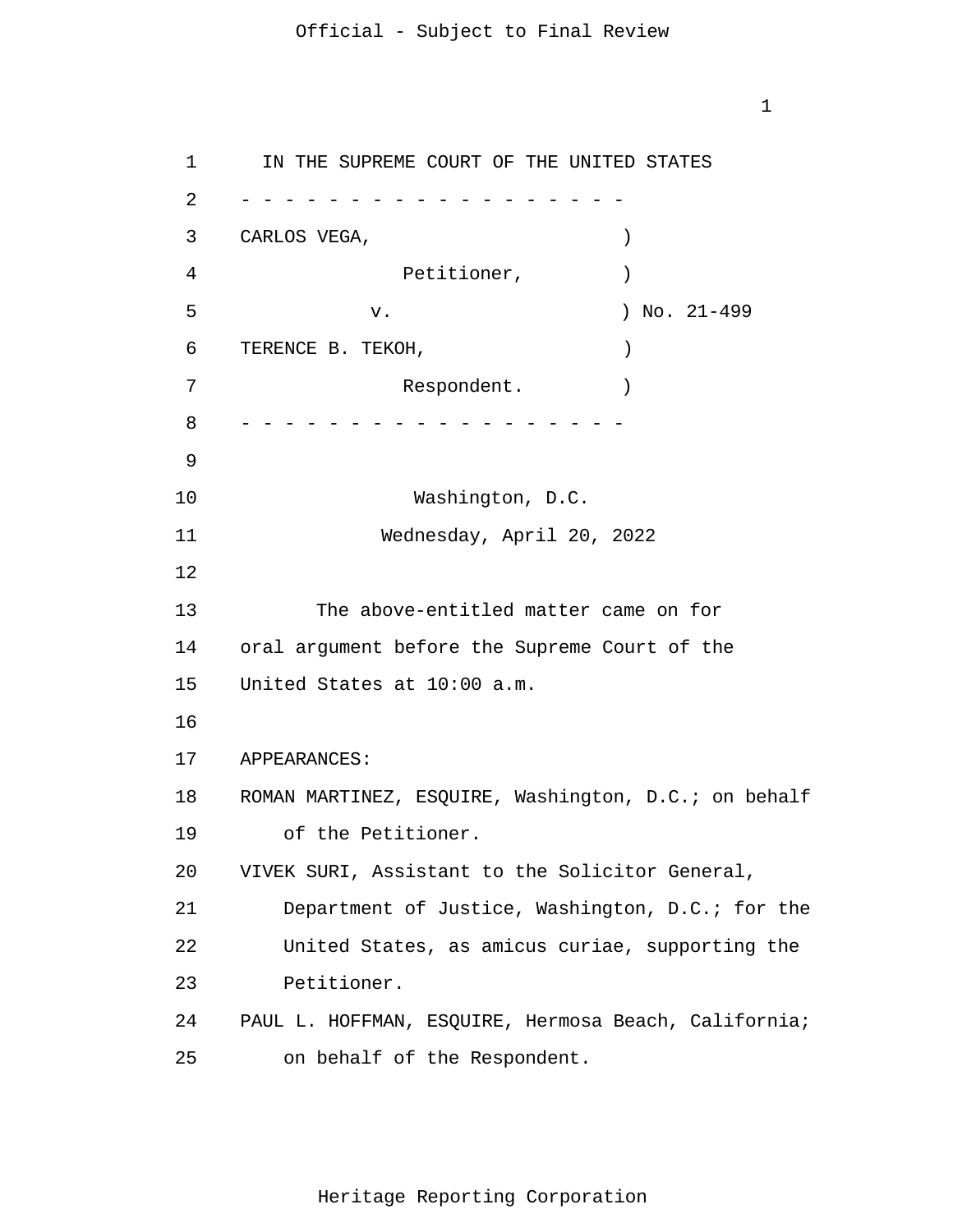| 1              | CONTENTS                          |       |
|----------------|-----------------------------------|-------|
| $\overline{2}$ | ORAL ARGUMENT OF:                 | PAGE: |
| 3              | ROMAN MARTINEZ, ESQ.              |       |
| 4              | On behalf of the Petitioner       | 3     |
| 5              | ORAL ARGUMENT OF:                 |       |
| 6              | VIVEK SURI, ESQ.                  |       |
| 7              | For the United States, as amicus  |       |
| 8              | curiae, supporting the Petitioner | 37    |
| 9              | ORAL ARGUMENT OF:                 |       |
| 10             | PAUL L. HOFFMAN, ESQ.             |       |
| 11             | On behalf of the Respondent       | 52    |
| 12             | REBUTTAL ARGUMENT OF:             |       |
| 13             | ROMAN MARTINEZ, ESQ.              |       |
| 14             | On behalf of the Petitioner       | 80    |
| 15             |                                   |       |
| 16             |                                   |       |
| 17             |                                   |       |
| 18             |                                   |       |
| 19             |                                   |       |
| 20             |                                   |       |
| 21             |                                   |       |
| 22             |                                   |       |
| 23             |                                   |       |
| 24             |                                   |       |
| 25             |                                   |       |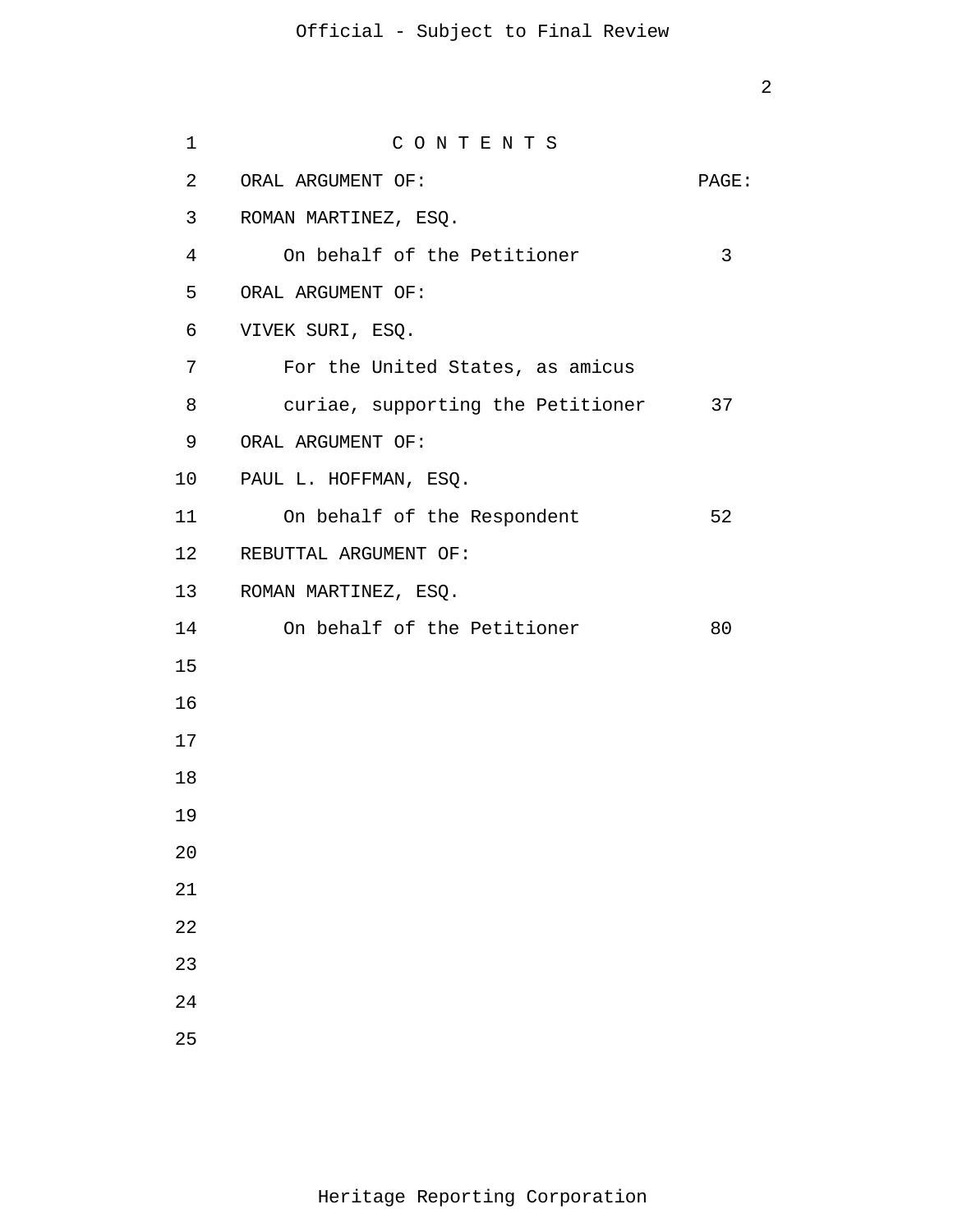1 2 3 4 5 6 7 8 9 10 11 12 13 14 15 16 17 18 19 20 21 22 23 24 25 P R O C E E D I N G S (10:00 a.m.) CHIEF JUSTICE ROBERTS: We will hear argument this morning in Case 21-499, Vega versus Tekoh. Mr. Martinez. ORAL ARGUMENT OF ROMAN MARTINEZ ON BEHALF OF THE PETITIONER MR. MARTINEZ: Mr. Chief Justice, and may it please the court. The Ninth Circuit's extension of Miranda into 1983 litigation is inconsistent with settled precedent and sound policy. For two reasons, you should reverse. First, Miranda is a judicially crafted prophylactic rule, and the violation of such a rule doesn't violate the constitutional rights of any person. That's what the Chavez plurality said, reiterating pre-Dickerson holdings that Miranda violations result in no constitutional deprivation, that's Payne, and no identifiable constitutional harm, that's Elstad. Tekoh and the Ninth Circuit say that Dickerson abandoned these cases. But, in fact, Dickerson reaffirmed their limits on Miranda's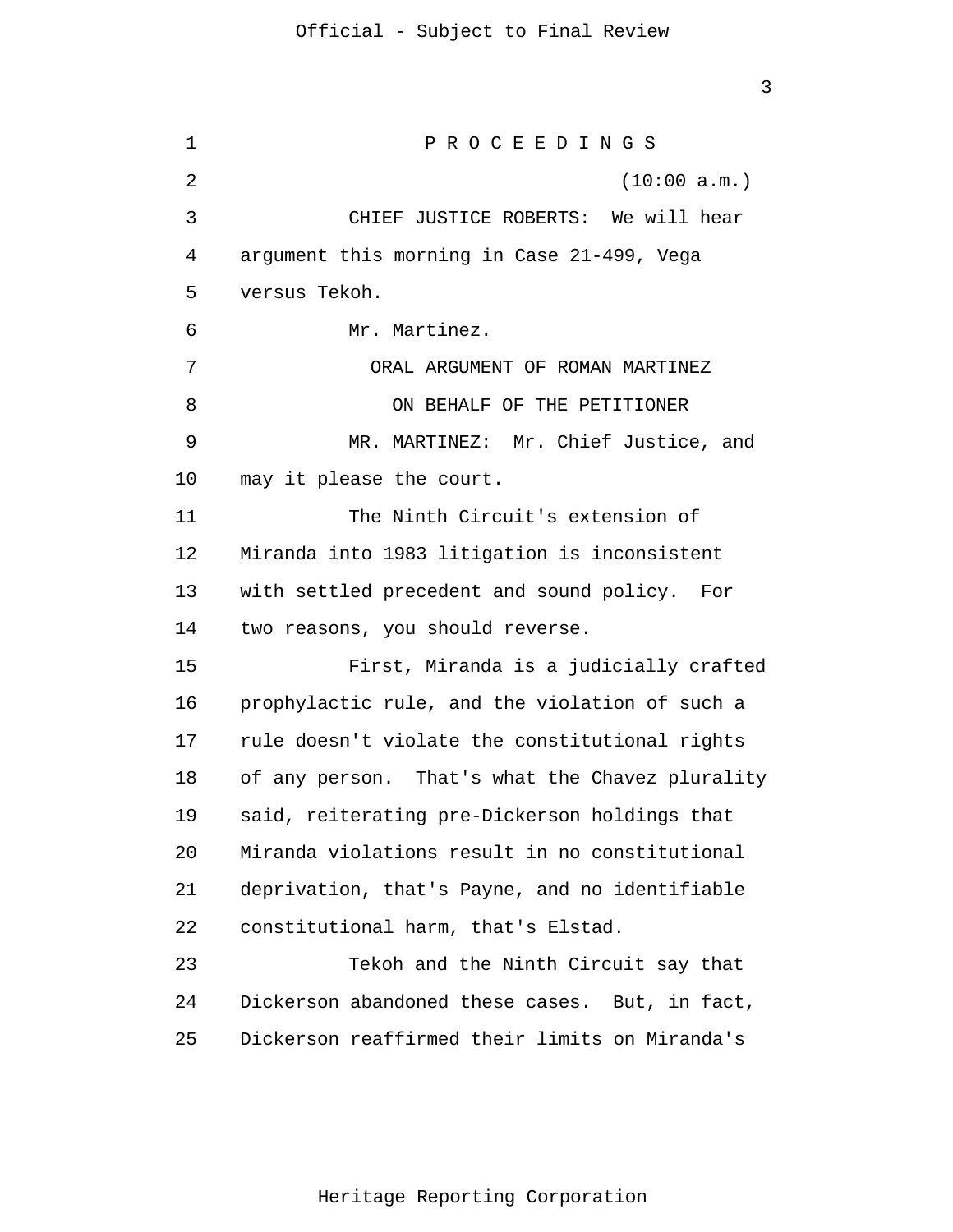4

1 2 3 4 5 6 7 8 9 10 11 12 13 14 15 16 17 18 19 20 21 22 23 24 scope. The cases show that Miranda's presumption of coercion applies only when courts assess whether a statement is admissible in the prosecution's case-in-chief at trial. In that context, when a defendant's liberty is at stake, Miranda creates a protective fence around the Fifth Amendment. It gives -- gives defendants a windfall benefit by excluding statements that are completely voluntary. A trial court's Miranda violation taking away that windfall is reversible error, but it doesn't violate the defendant's actual Fifth Amendment rights, and it doesn't trigger a right to money damages. Second, as Tekoh now concedes, the Ninth Circuit's proximate causation holding is wrong. That concession provides a complete basis for reversal here. Officers can't be held liable when the mistakes are made by prosecutors and judges. Tekoh tries to rescue his case with a brand-new causation theory based on alleged lies. But that theory can't work for him here. It's inconsistent with his jury instruction. It was forfeited below. Its factual premise was

25 rejected by the jury. And it's legally baseless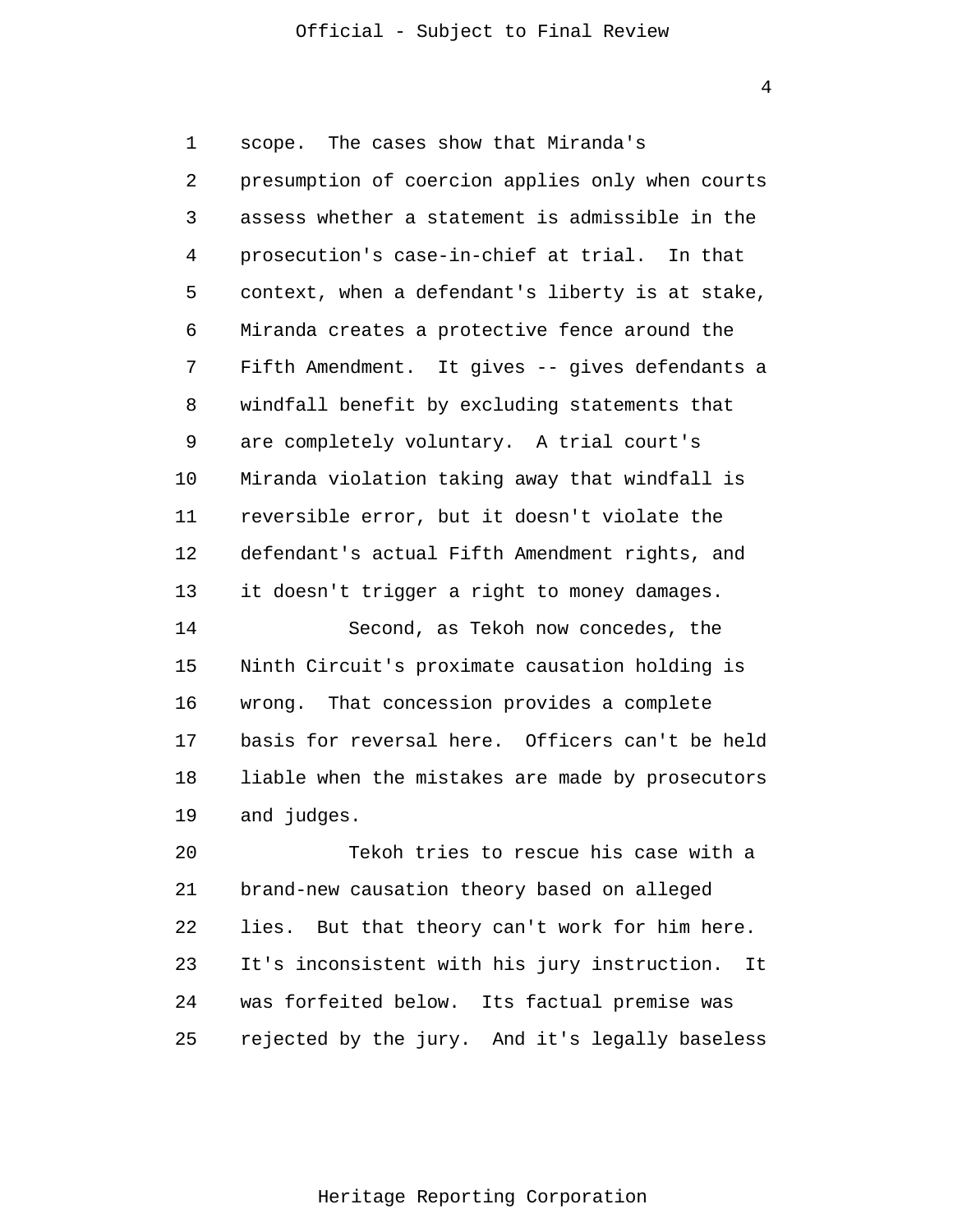1 2 3 4 5 6 7 8 9 10 11 12 13 14 15 16 17 18 19 20 21 22 23 24 25 in any event. Sergeant Vega's conduct has been exonerated from every angle by four different fact finders. Two judges said Miranda warnings weren't required. A jury said there was no fabrication of evidence. Both juries said there was no coercion. This case should end. Unless the Court has questions, I'll start with our view of what -- JUSTICE THOMAS: Mr. Martinez, the - in -- in Dickerson, we held -- the Court held that Miranda could not be displaced by a federal statute by Congress. If that's the case, then why is it not a constitutional  $--$  a  $--$  a right secured by the Constitution and, hence, actionable under 1983? MR. MARTINEZ: Your Honor, we -- we read Dickerson as saying that -- that -- that Miranda has constitutional status, constitutional underpinnings, and we agree with the other side -- JUSTICE THOMAS: What does that mean? MR. MARTINEZ: I think what that means is that it can't be -- it can't be overturned by statute. But I think Dickerson was very clear

5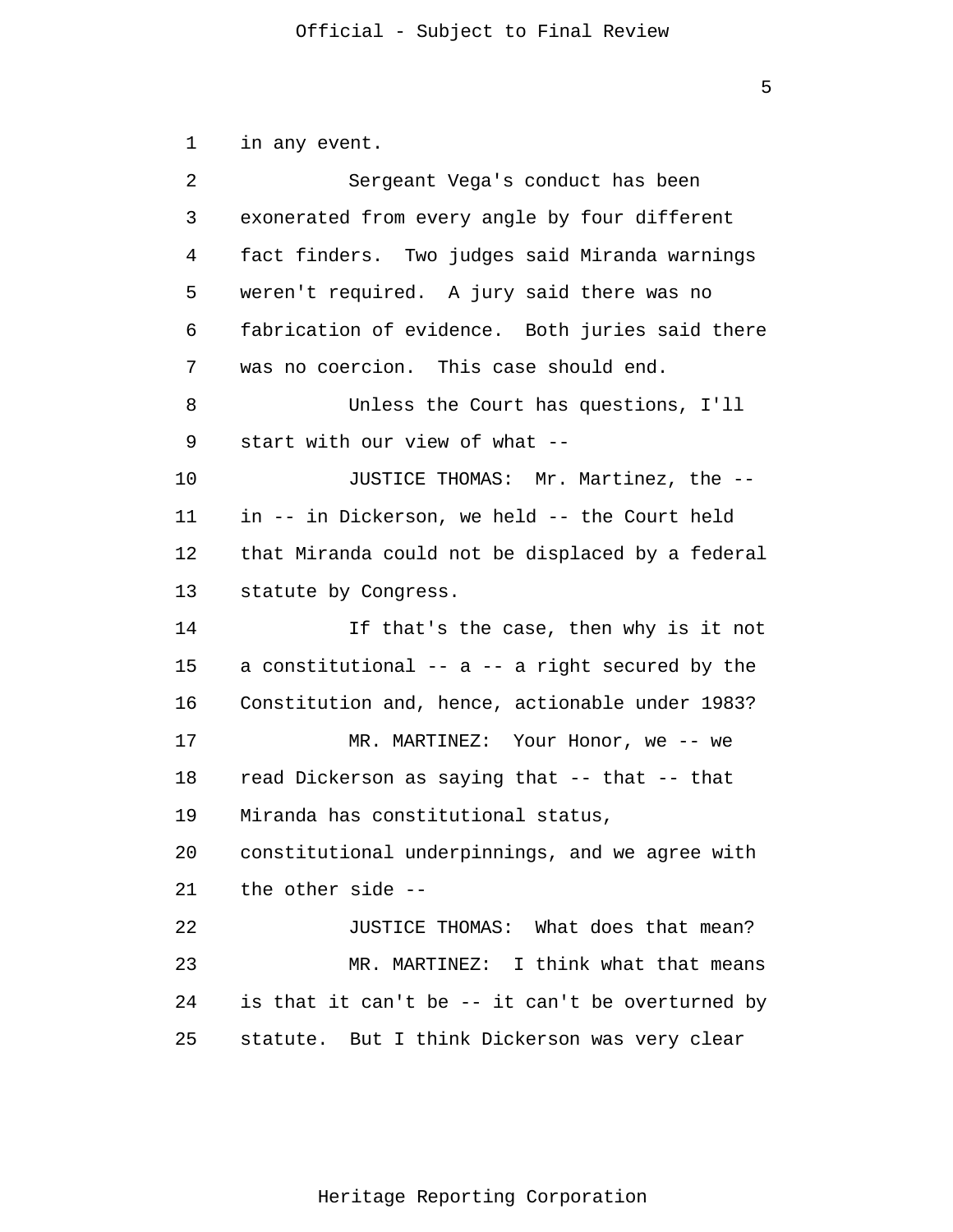1

2

3

4

5

6

7

8

that it was not -- you know, there was a dispute in Dickerson between the majority opinion and Justice Scalia, where Justice Scalia was saying the majority's theory here is basically that Miranda violates -- that a Miranda violation is a violation of Fifth Amendment rights. And the Court very clearly didn't -- was not willing to say that.

9 10 11 12 13 14 15 16 17 18 19 20 21 22 23 I think the dispute between us here on what Dickerson does is whether Dickerson essentially changes the status quo and overturns the line of pre-Dickerson cases, the cases that came between Miranda and Dickerson, which repeatedly said that a violation of Miranda doesn't violate anyone's constitutional rights. And the Chavez plurality, I think, addresses this issue head on, and it says that because Miranda's a traditionally created prophylactic rule, the violation of that rule doesn't violate anyone's constitutional rights. And that's consistent, as I was saying earlier, with what the Court had previously said in cases like Payne and Elstad.

24 25 JUSTICE THOMAS: Yeah, but I couldn't get a majority in Chavez, so the -- that -- I

6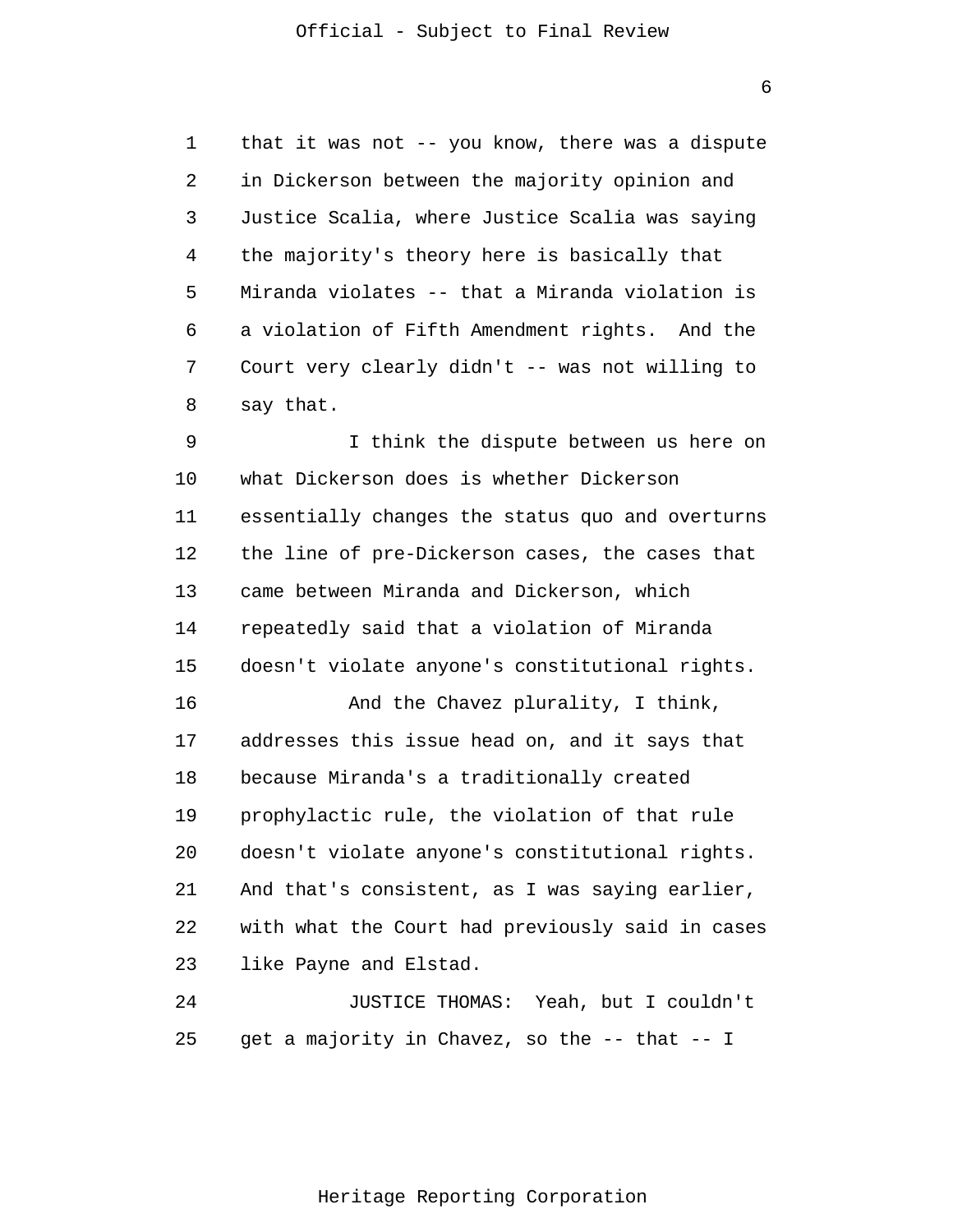7

1 2 3 4 5 6 7 8 9 10 11 12 13 14 15 16 17 18 19 20 21 22 23 24 25 don't know how much that does for you. Would you tell me, what is the -- how could something be both -- a rule be both prophylactic and constitutional? MR. MARTINEZ: I think it can be prophylactic and constitutional because the whole purpose of the rule is to protect the underlying constitutional right against compelled self-incrimination. So what this Court has said repeatedly in the cases between Miranda and Dickerson but also in -- in the Chavez plurality is that, essentially, the -- the rule is prophylactic in the sense that it sweeps more broadly than the Fifth Amendment itself. It excludes statements that are voluntary and therefore themselves would not violate the Fifth Amendment. And the Court has said in Dickerson that this extra measure of protection is needed for a reason, because it's hard to know what goes on inside the interrogation room, and when a defendant's liberty is at stake in a criminal trial and when the prosecution is trying to use a statement as part of its case-in-chief at trial, we're essentially going to presume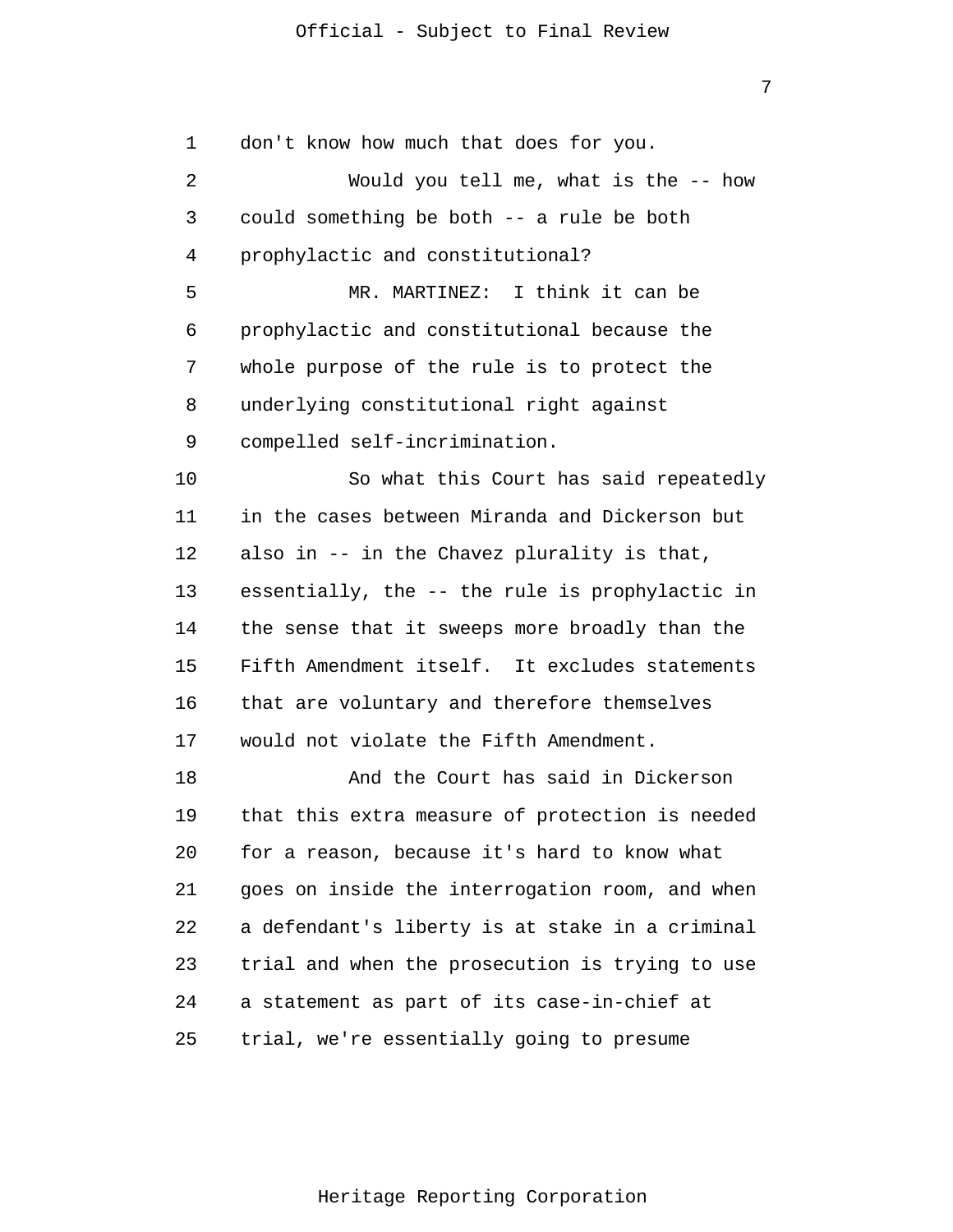1 2 3 4 5 6 7 8 9 10 11 12 13 14 15 16 17 18 coercion. We're going to presume a Fifth Amendment violation in that context. So what the cases do essentially is create a presumption of coercion in that one context. But the presumption of coercion is very different from actual coercion, and we know that from all of the pre-Dickerson cases, which essentially say that statements that would be excludable under Miranda because they are presumed to have been coerced can nonetheless be used in other ways that would be impermissible if they were actually coerced. CHIEF JUSTICE ROBERTS: Mr. Martinez, if I could focus just for a minute on the language of the cause of action here, 1983. It gives individuals a right against the deprivation of any rights, privileges, or immunities secured by the Constitution and laws.

19 20 21 22 23 24 25 Now, under Miranda, you have a right not to have unwarned confessions admitted into evidence. You wouldn't have that right if it weren't for the Constitution. So why isn't that right one secured by the Constitution? MR. MARTINEZ: Well, I think for a couple reasons, Your Honor.

8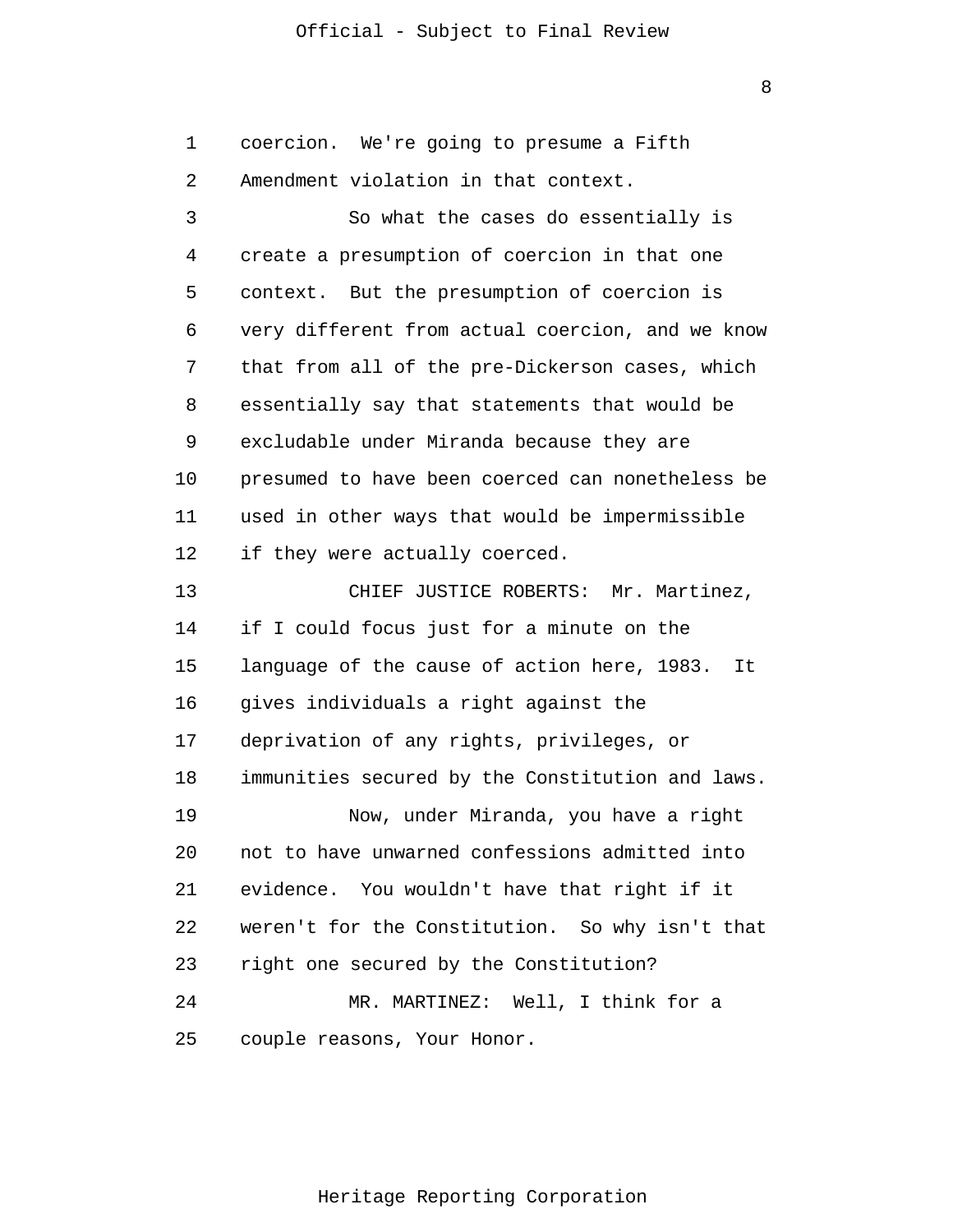| 1  | I think, first of all, you have a                |
|----|--------------------------------------------------|
| 2  | precedential reason, which is that both before   |
| 3  | and after Dickerson, the Court has made clear or |
| 4  | at least a majority before Dickerson and then    |
| 5  | the plurality in Chavez, I think, interpreting   |
| 6  | the whole line of cases, including Dickerson --  |
| 7  | CHIEF JUSTICE ROBERTS: Well, let's               |
| 8  | focus on the -- on the text.                     |
| 9  | MR. MARTINEZ: Okay.                              |
| 10 | CHIEF JUSTICE ROBERTS: It seems to me            |
| 11 | that you -- you wouldn't have a Miranda right if |
| 12 | it weren't for the Constitution.                 |
| 13 | MR. MARTINEZ: Well, we don't --                  |
| 14 | CHIEF JUSTICE ROBERTS: The right is              |
| 15 | secured by the Constitution.                     |
| 16 | MR. MARTINEZ: -- we don't think that             |
| 17 | the Miranda creates a Fifth Amendment right in   |
| 18 | the sense that's relevant here in the 1983       |
| 19 | context.                                         |
| 20 | And I think one way to think about               |
| 21 | this is there are all sorts of evidentiary rules |
| 22 | that are out there that a defendant can invoke   |
| 23 | at a criminal trial or a party can invoke in     |
| 24 | litigation. There are all sorts of evidentiary   |
| 25 | rules that can be invoked, but no one thinks     |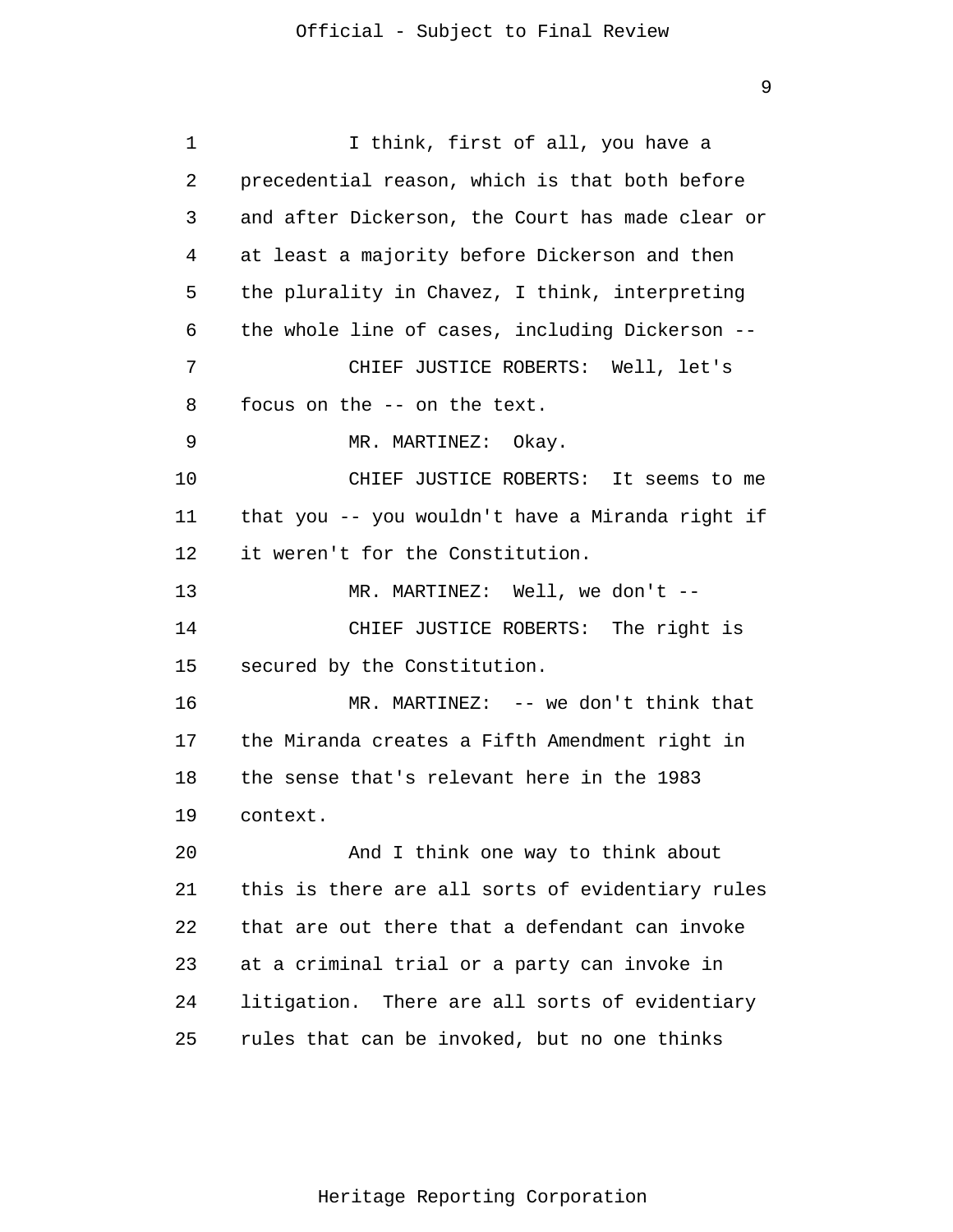10

1 2 3 4 5 6 7 8 9 10 11 12 13 14 15 16 17 18 19 20 21 22 23 24 25 that the -- that those evidentiary rules create rights that are enforceable in 1983. I think the two examples that I'll give you, the exclusionary rule under the Fourth Amendment is a -- is a rule of law that can be invoked by the defendant, but in Calandra, this Court recognized that it doesn't create a personal constitutional right in the relevant sense. Federal Rules of Evidence is another example. If I sue a state government under Title VII on an employment discrimination claim and the opposing counsel for the state introduces a statement that was in violation of the hearsay rule or in violation of the rule against character evidence, that violates a rule of evidence that is a law of the United States. CHIEF JUSTICE ROBERTS: Yeah. A right -- a right -- MR. MARTINEZ: But it's not a right under 1983. You can't get damages for that. CHIEF JUSTICE ROBERTS: It's a right secured by the Federal Rules of Evidence. What is the comparable provision that secures the Miranda right? Under your example, it's a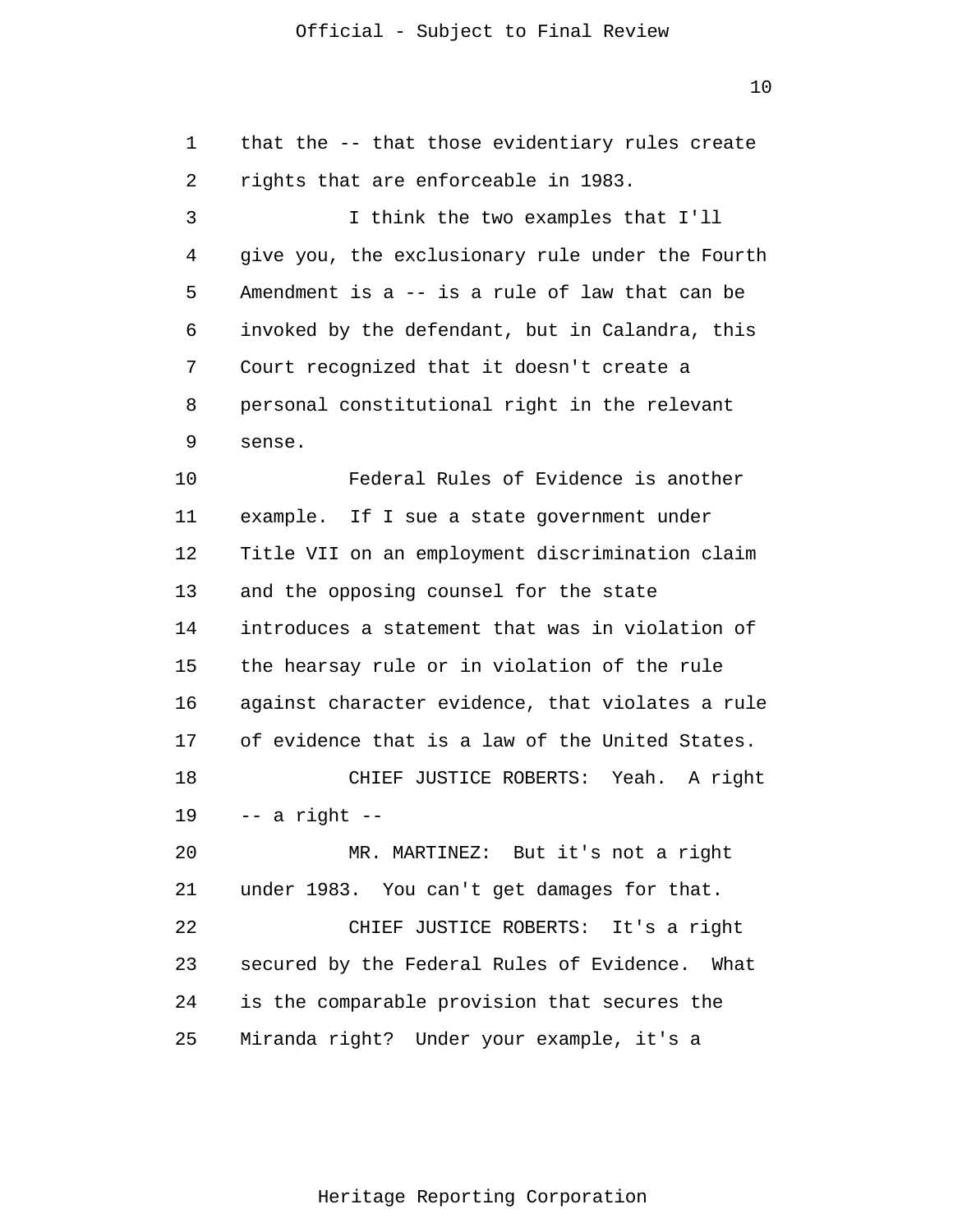11

| 1  | Federal Rule of Evidence that secures the right. |
|----|--------------------------------------------------|
| 2  | What's comparable in your --                     |
| 3  | MR. MARTINEZ: We just don't think                |
| 4  | it's -- it -- we think -- we think the           |
| 5  | Constitution secures the ability to block the    |
| 6  | statement. We don't dispute that. What we're     |
| 7  | saying is that the Constitution doesn't -- here, |
| 8  | the claim that's being brought is that it's the  |
| 9  | Fifth Amendment and that's the only argument     |
| 10 | that the other side has made.                    |
| 11 | We just don't think that the Fifth               |
| 12 | Amendment creates that -- that -- creates a      |
| 13 | right that is, you know, enforceable or that --  |
| 14 | that is violated when Miranda -- an unwarned     |
| 15 | statement is admitted.                           |
| 16 | And, again, that's consistent with how           |
| 17 | the Chavez plurality, I think, correctly read    |
| 18 | Dickerson and the pre-Dickerson cases to -- to   |
| 19 | kind of come up with $a$ -- a coherent           |
| 20 | harmonization of this Court's cases starting     |
| 21 | with Miranda, taking the intervening cases       |
| 22 | between Miranda and Dickerson, and then          |
| 23 | Dickerson itself.                                |
| 24 | All those cases, I think, are best               |
| 25 | read the way that the Chavez plurality read them |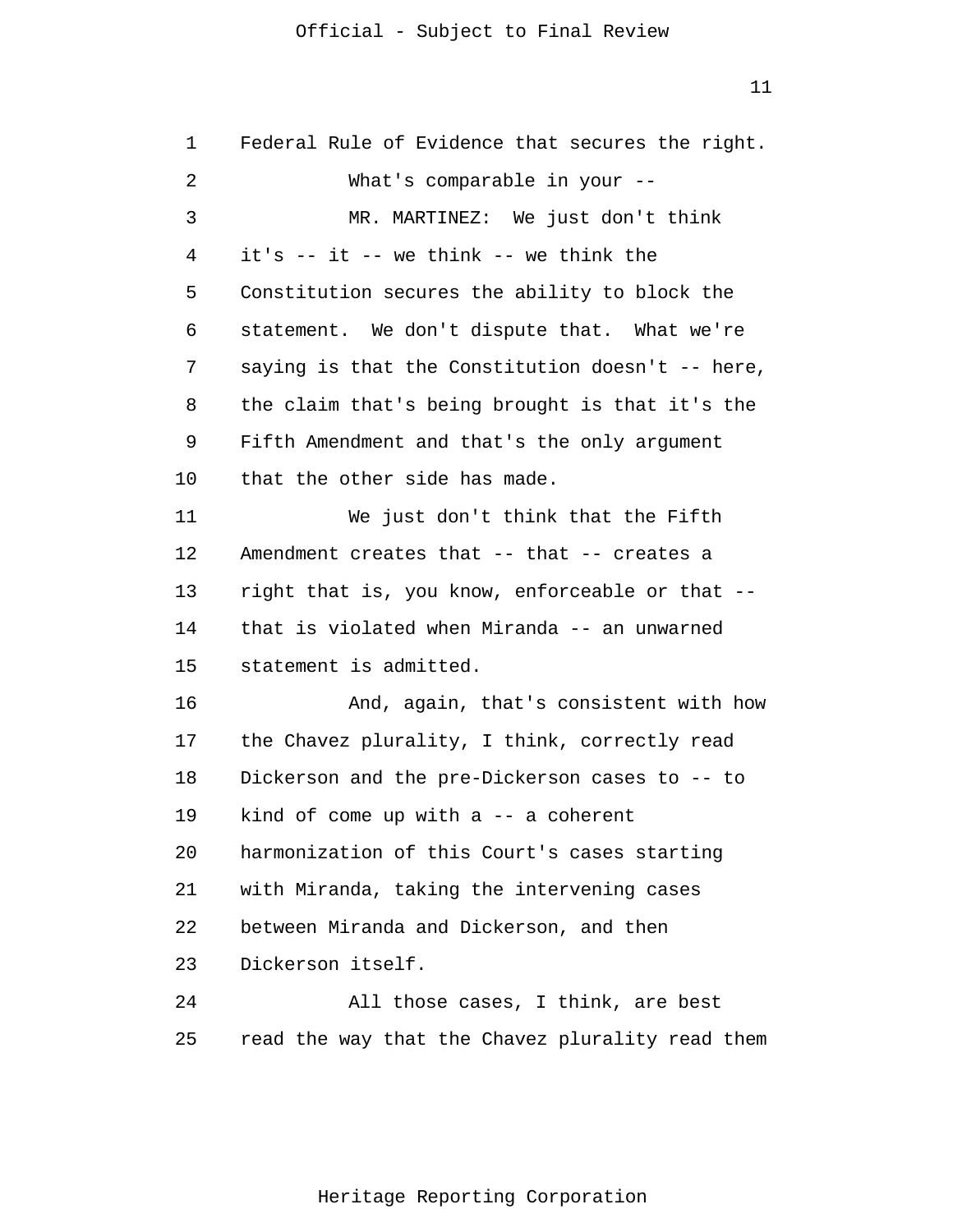1 2 3 4 5 6 7 8 9 10 11 12 13 14 15 16 17 18 19 20 21 22 23 24 25 to essentially say, yeah, Miranda is important and it's constitutionalized, you can't overturn it, but, at the same time, a depravation of a judicially prophylac -- created prophylactic rule like the one in Miranda doesn't violate the constitutional rights of any person. JUSTICE KAGAN: I mean, it does strike me, Mr. Martinez, that you -- you keep on saying, like, both before and after Dickerson. Now, after Dickerson, you're relying mostly on a plurality, which, as Justice Thomas said, is a plurality. And before Dickerson, you know, you definitely have some good cases on your side. But then there's Dickerson, and Dickerson says something that's quite different from the before Dickerson cases where, you know, even though Chief Justice Rehnquist didn't do exactly -- you know, state in exactly so many words as -- as you suggested that there was, you know, a right to -- that Miranda gave rise to, he -- he said all but that in exactly the way Justice Thomas suggested. MR. MARTINEZ: Justice Kagan, I respectfully would disagree with that, but I think you put your finger on the kind of issue,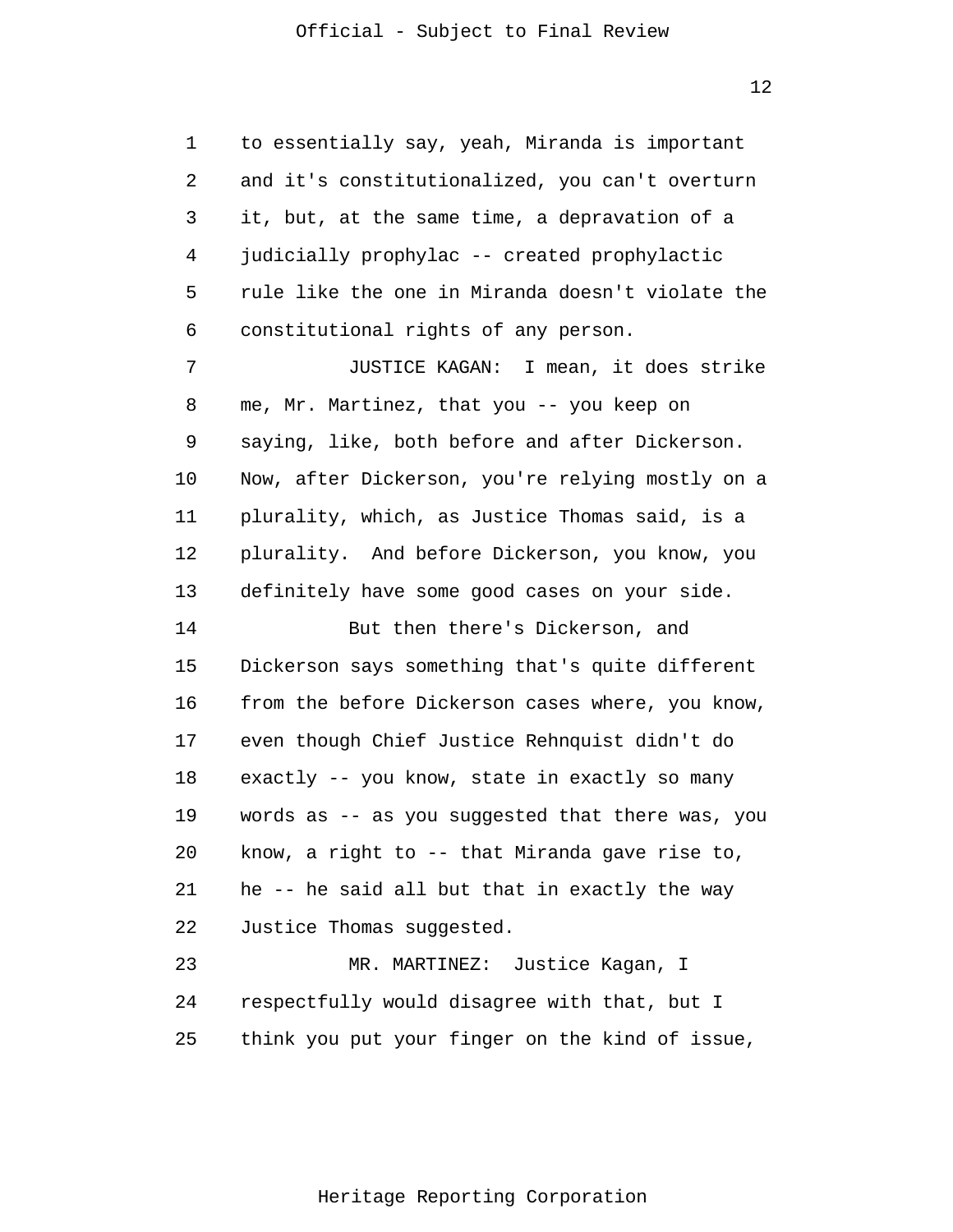1 2 3 4 5 6 7 8 9 10 11 12 13 14 15 16 17 18 19 20 21 22 23 24 25 which is what exactly does Dickerson do. And just to frame this issue, if you look at what the Ninth Circuit said, this is at page 20a of the petition appendix. The Ninth Circuit says that the Supreme Court in no way maintained the status quo and it affirmatively backed away from the prior cases. So it reads Dickerson as a -- as a decision that -- that creates this evulsive change, rejects the earlier cases, comes up with something new. If you look at the language of Dickerson itself, it's exactly the opposite, and I would refer the Court to page 443 of Dickerson when Dickerson is talking about this alleged discrepancy between the Miranda rule and the post-Miranda cases, Justice Scalia had -- and others had argued that Miranda should be overturned because there's -- the case law is incoherent. And the -- the -- the Court in Dickerson says no. The theoretical underpinnings of Miranda are perfectly consistent with the post-Miranda cases that we're relying on, and it says that -- that these are all consistent, it's one harmonious --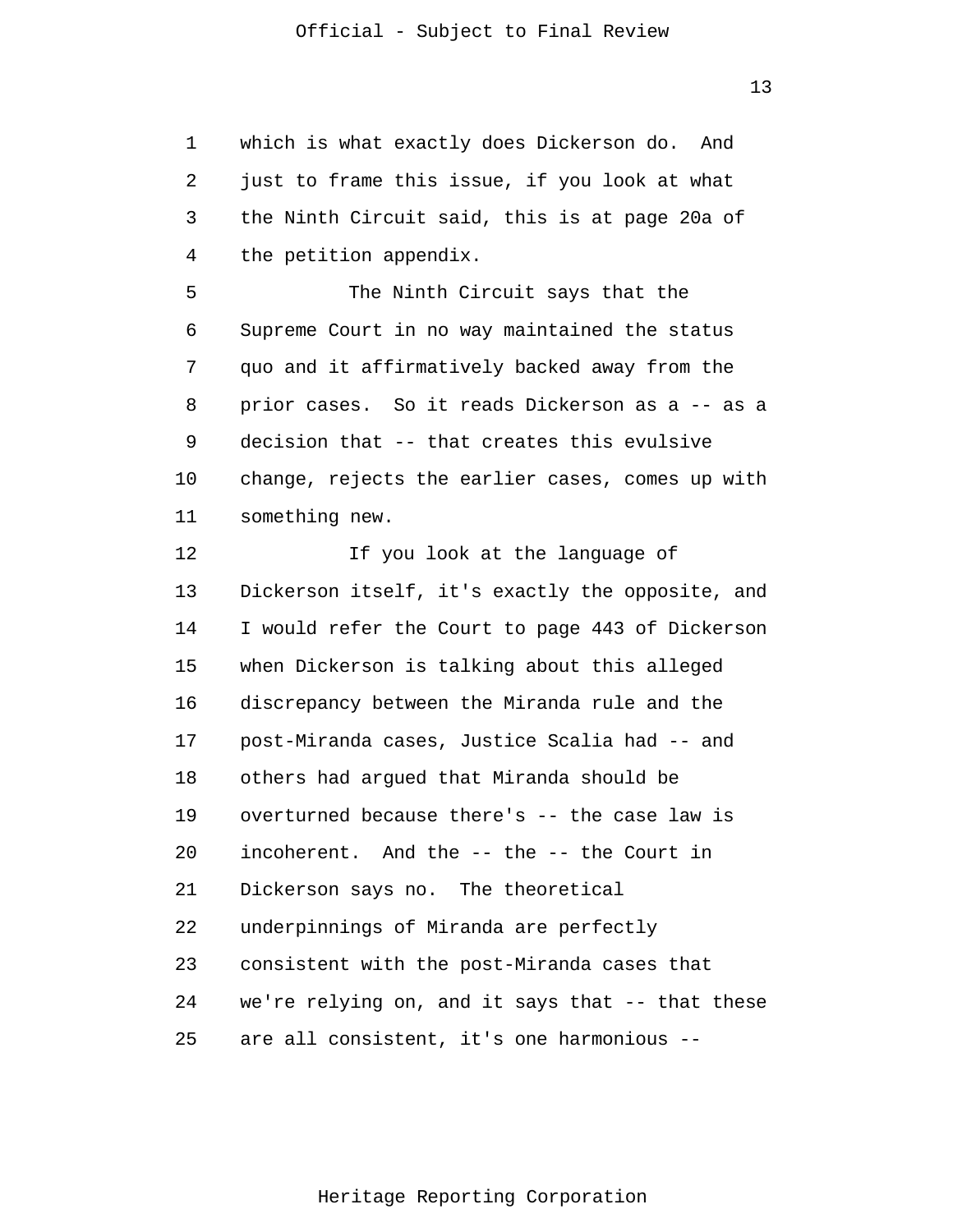1 2 3 4 5 6 7 8 9 10 11 12 13 14 15 16 17 18 19 20 21 22 23 24 25 JUSTICE KAGAN: But, in fact, what -- MR. MARTINEZ: -- you don't see a -- JUSTICE KAGAN: -- Dickerson does is Dickerson says there's a constitutional baseline here, and, you know, it might be that Congress could come up with something that's just as effective as Miranda or more so, but that's what Congress would have to do if Congress wants to intervene in this area. There is a constitutional baseline of procedures that are constitutionally necessary to secure the constitutional Fifth Amendment right. MR. MARTINEZ: That's exactly right, Your Honor, but -- but the justification Dickerson gave was not that this is -- we're doing something new. In fact, it was the opposite. It said that we've always done this. It looked back and it said Miranda was always  $a$   $-$ JUSTICE KAGAN: To the extent it does that, it essentially recasts the precedent in its own light. But it's the relevant precedent here. MR. MARTINEZ: I -- I agree with that, but I just think that you need to read -- or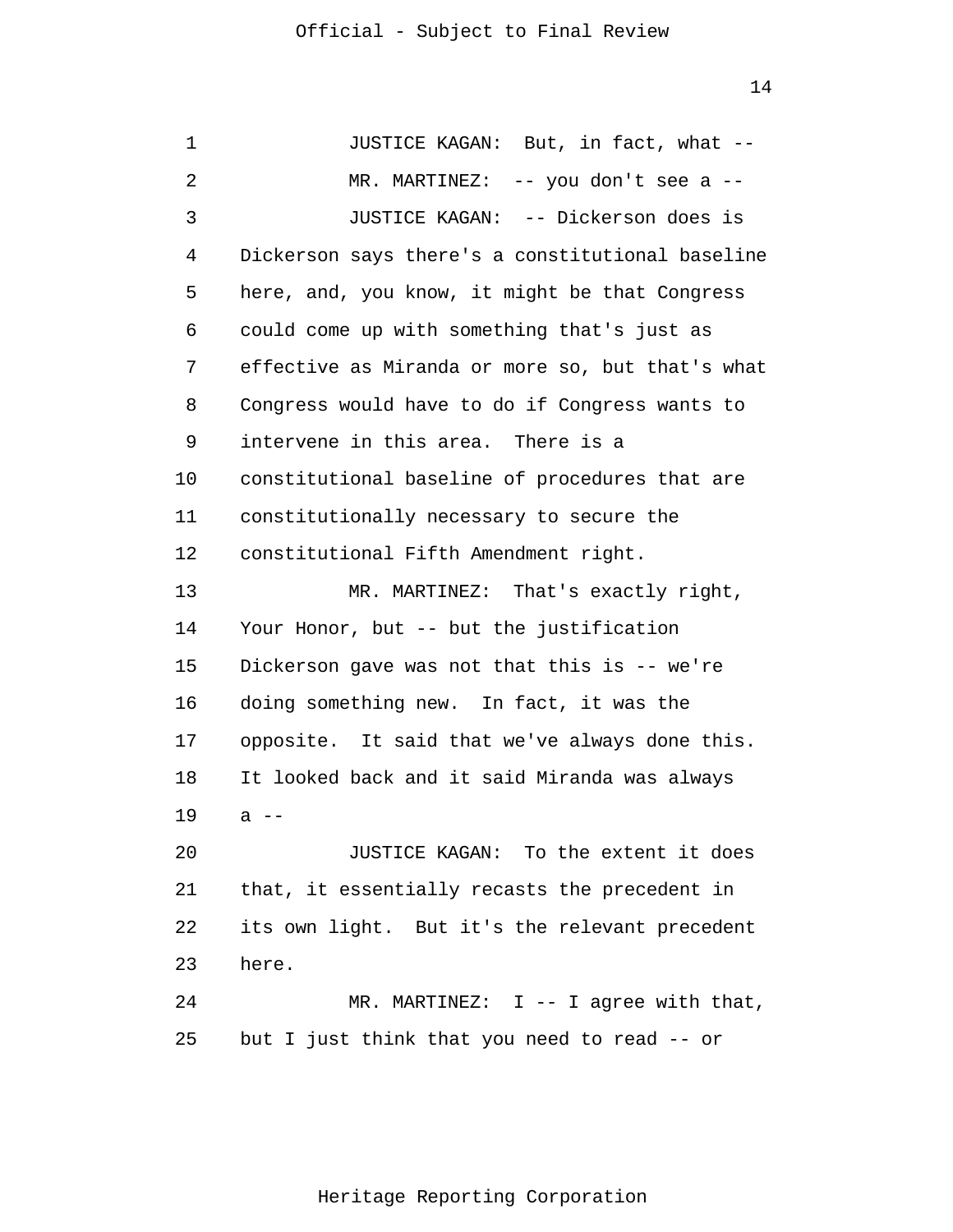1 2 3 4 5 6 7 8 9 10 11 12 13 14 15 16 17 18 19 20 21 22 23 24 25 focus on the part of the precedent where it says that the post-Miranda cases that clarify the rule and -- and what it means, the post-Miranda cases that we're relying on, that those are perfectly consistent with the theoretical underpinnings of Miranda itself. And so I think Dickerson very consciously is saying -- you know, it's not saying, hey, we zigzagged a couple times and we've got to zigzag back. It's saying, no, this is actually a consistent, common-sense, coherent line of cases. I think it's really driven by Justice Rehnquist's -- Chief Justice Rehnquist's votes and opinions throughout this entire line of doctrine, including Dickerson and Chavez and in the earlier cases as well, and it basically said, yeah, Miranda is constitutionalized, it's very important. It's -- you know, you can't overturn it by statute, but that doesn't mean that it creates a kind of presumption of coercion that applies in every single context. JUSTICE SOTOMAYOR: Counsel, if that's the case, then what do we do with Dickerson's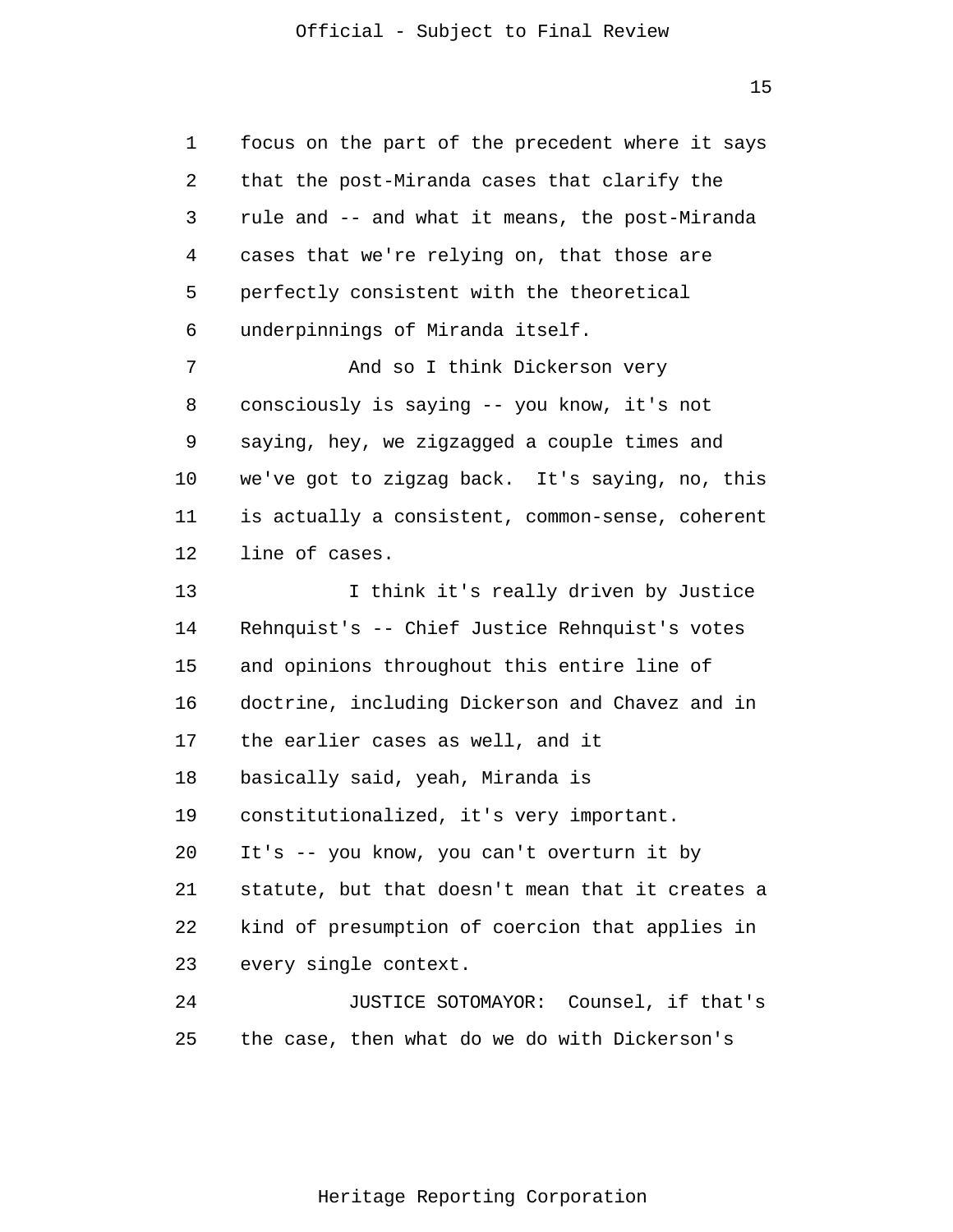16

1 2 3 4 5 6 7 8 9 10 11 12 13 14 15 16 17 18 19 20 21 22 23 24 25 observation that if we don't view it as having -- as being constitutionally required, that -- I'm using the language of Dickerson, all right -- what do we do with calling it a prophylactic rule, which Dickerson rejected expressly? It said that language is loosely used and doesn't suggest that it's not constitutionally required. If it's constitutionally required, why does it bind state courts? Why do we have habeas review? If we do what you're suggesting and go back to the prophylactic language, we are suggesting that you want us to overturn -- MR. MARTINEZ: Your Honor -- JUSTICE SOTOMAYOR: -- the essence of Dickerson and Miranda. MR. MARTINEZ: No. We -- we have no quarrel with those cases. We have no objection to any of those cases at all. We think -- we don't think that Dickerson rejected the prophylactic ruling, and we know that because Dickerson said it was consistent with the -- the pre-Dickerson cases. JUSTICE SOTOMAYOR: No, it said --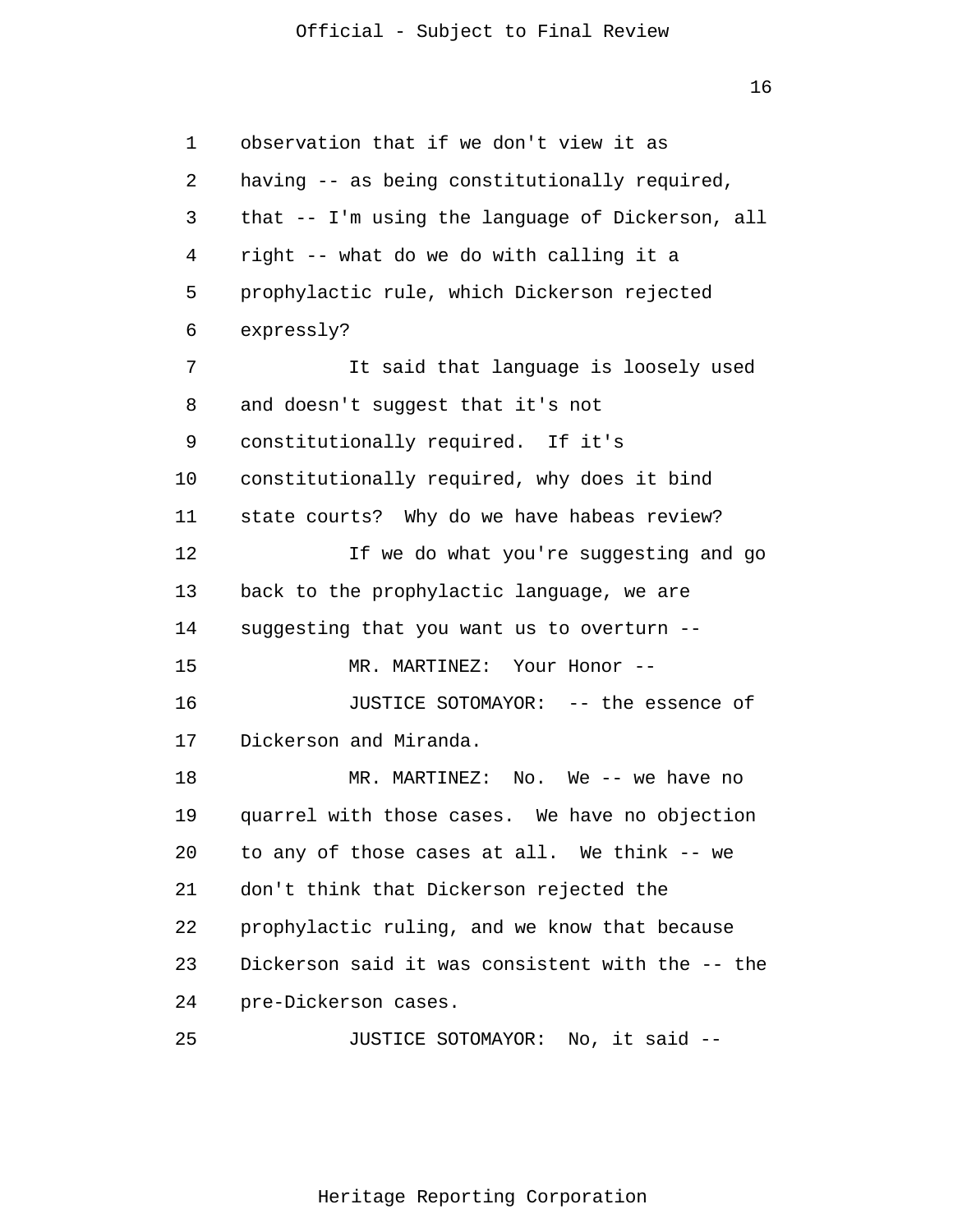1 2 3 4 5 6 7 8 9 10 11 12 13 14 15 16 17 18 19 20 21 22 23 24 25 MR. MARTINEZ: We know that as well --JUSTICE SOTOMAYOR: I'll quote Dickerson. Conceded that there is language in some of our opinions that supports the view taken by the court of appeals suggesting that the Court's earlier statement suggesting that Miranda was merely prophylactic and its conclusion that Miranda protections were not constitutionally required, and it rejected the prophylactic description. MR. MARTINEZ: No, Your Honor, I think it rejected the conclusion that the Constitution doesn't require it. JUSTICE SOTOMAYOR: All right. MR. MARTINEZ: And -- and --JUSTICE SOTOMAYOR: Well, then we go back to the Chief's question. MR. MARTINEZ: Sure. JUSTICE SOTOMAYOR: But I -- if we say the Constitution doesn't require it -- MR. MARTINEZ: We're -- we're not arguing that. JUSTICE SOTOMAYOR: -- how do we have habeas review and how do we get to tell state courts that they have to follow a rule that's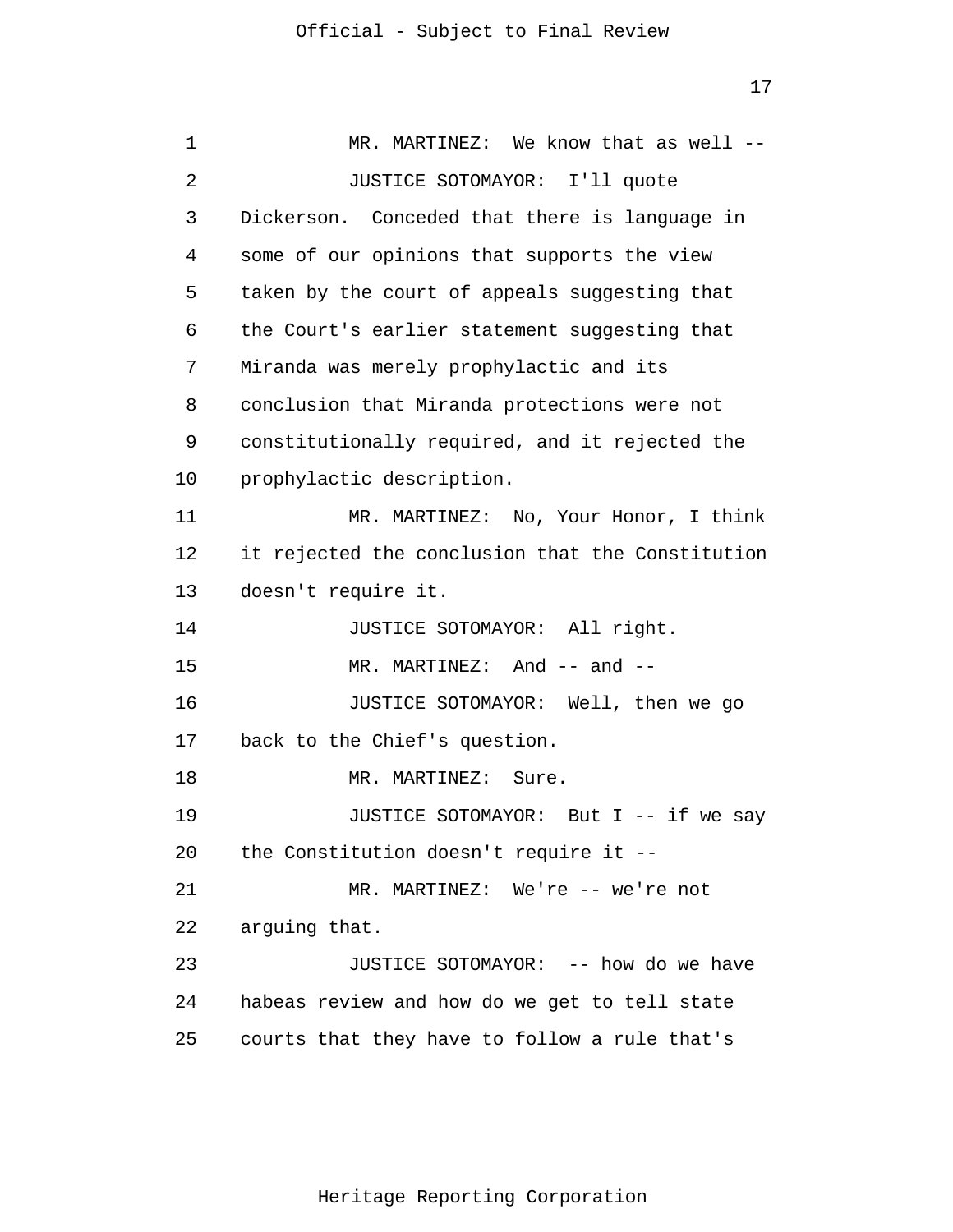18

```
1
 2 
 3 
 4 
 5 
 6 
 7 
 8 
 9 
10 
11 
12 
13 
14 
15 
16 
17 
18 
19 
20 
21 
22 
23 
24 
25 
      not constitutionally required?
                MR. MARTINEZ: Your -- Your Honor,
      just to be very clear, we are not asking you to
       overturn Dickerson. We think that -- that
       Dickerson is -- is what it is. We think it's 
      perfectly good law. In fact, I think we said
       some nice things about it --
                JUSTICE SOTOMAYOR: Just answer --
                MR. MARTINEZ: -- in our brief.
                JUSTICE SOTOMAYOR: -- my question. 
                MR. MARTINEZ: But I'm -- I --
                JUSTICE SOTOMAYOR: If it's a 
      prophylactic rule --
                MR. MARTINEZ: Sure. 
                JUSTICE SOTOMAYOR: -- not required by 
      the Constitution, is it required by the 
      Constitution or not? 
                MR. MARTINEZ: I think Dickerson says 
      that it -- that it has to --
                JUSTICE SOTOMAYOR: If it's required, 
      then we go back to the Chief's reading of the 
      language of 1983, but I still don't understand 
      how using the word "prophylactic" gets you out 
      of 1983. 
                MR. MARTINEZ: So I think what
```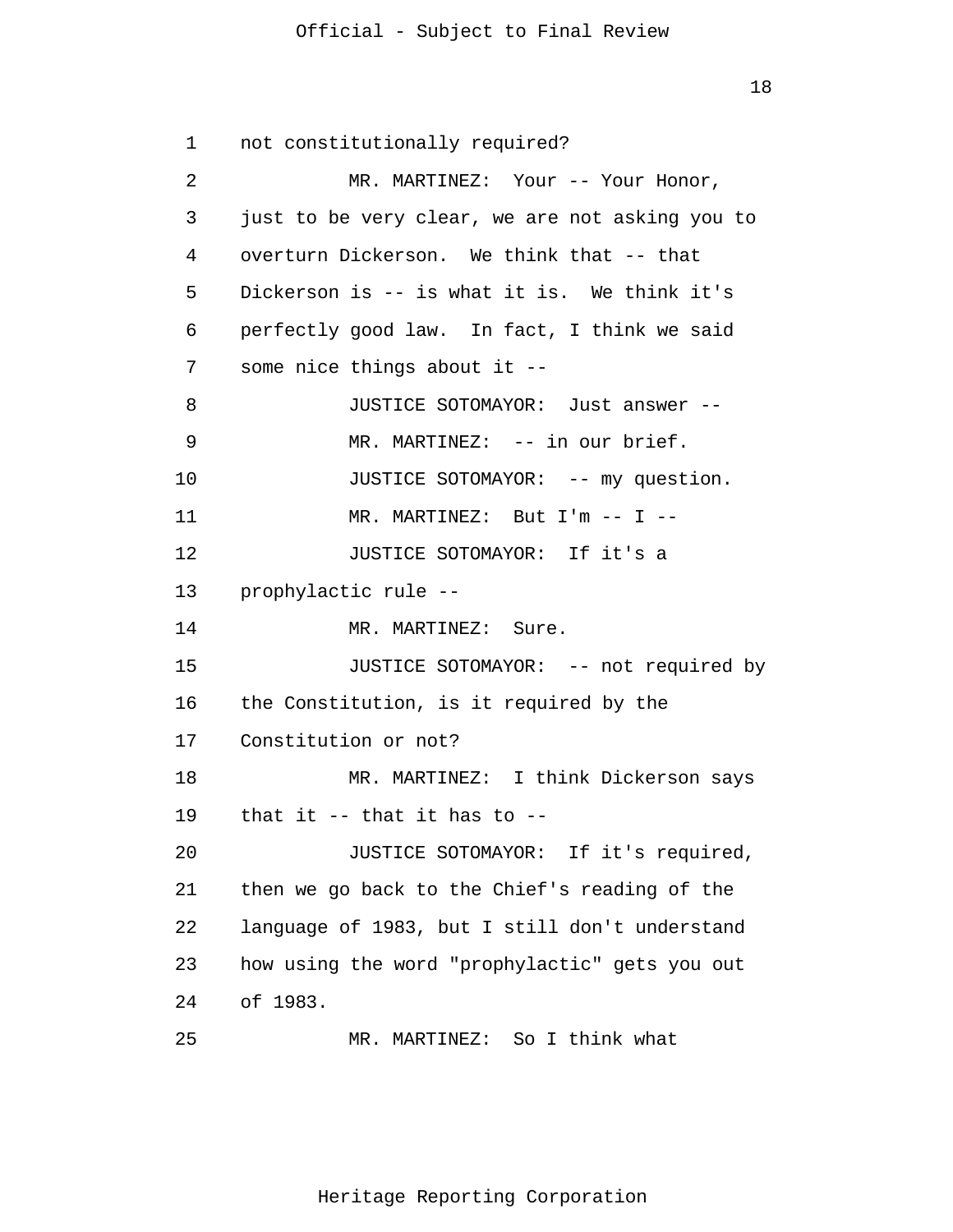1 2 3 4 5 6 7 8 9 10 11 12 13 14 15 16 17 18 19 20 21 22 23 24 25 "prophylactic" means is that -- what the Court has said is that we need this prophylactic rule. We need to go broader than the Constitution itself. We need to presume coercion in this context in order to protect the underlying right against compelled self-incrimination. And so it's kind of an adjunct. It's -- but -- but that's different from saying that it violates the actual constitutional rights of someone if a statement is admitted. And that's why the Court said that repeatedly in Payne and Elstad, and that's why I think the Chavez plurality correctly harmonized the case law and recognized that that was true even after Dickerson. JUSTICE SOTOMAYOR: Can you tell me why we're here? You have two -- I don't want you to stop before you get to the second, the proximate cause, okay? You are right that the other side never gave the trial court below an instruction consistent with its position today that the only statements that it could rely upon as giving it a cause of action are statements that were falsely made by the police. So there's some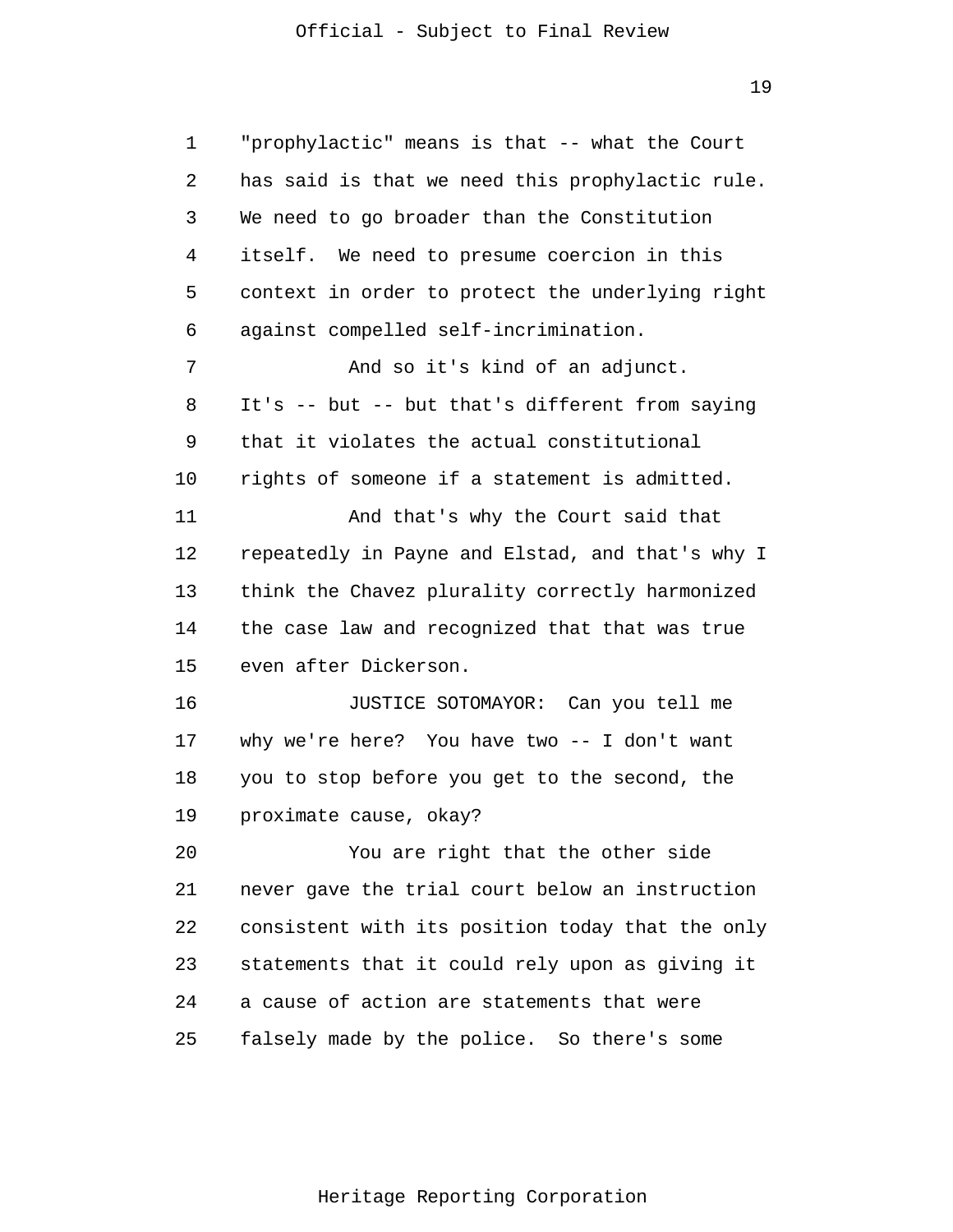2

3

4

Your Honor.

5

6

7

8

9

sort of estoppel going on here. So I'm not sure how they can win no matter what we find. MR. MARTINEZ: We agree with that, JUSTICE SOTOMAYOR: All right. And so assuming that we don't touch Miranda or Dickerson and take it at its face and we go to your second point, proximate causation, you win because there's some sort of estoppel here?

10 11 12 13 14 15 16 17 18 MR. MARTINEZ: So I -- I think just to be very clear because I want to make sure that analytically we're -- we're all set, on the first issue, we agree, we don't have to touch Miranda or Dickerson. You don't have to overturn those decisions, but we can still win based on the understanding of Miranda and Dickerson that was put forth in the Chavez plurality and that we think is right.

19 20 21 22 23 24 25 If you agree with us on that, you can stop there, we win the case. If you want to then turn to proximate causation, I think the most straightforward way to resolve the case is to say that the Ninth Circuit decided this case based on the instruction that was proposed and the theory that was put forward that the Ninth

 $20^{\circ}$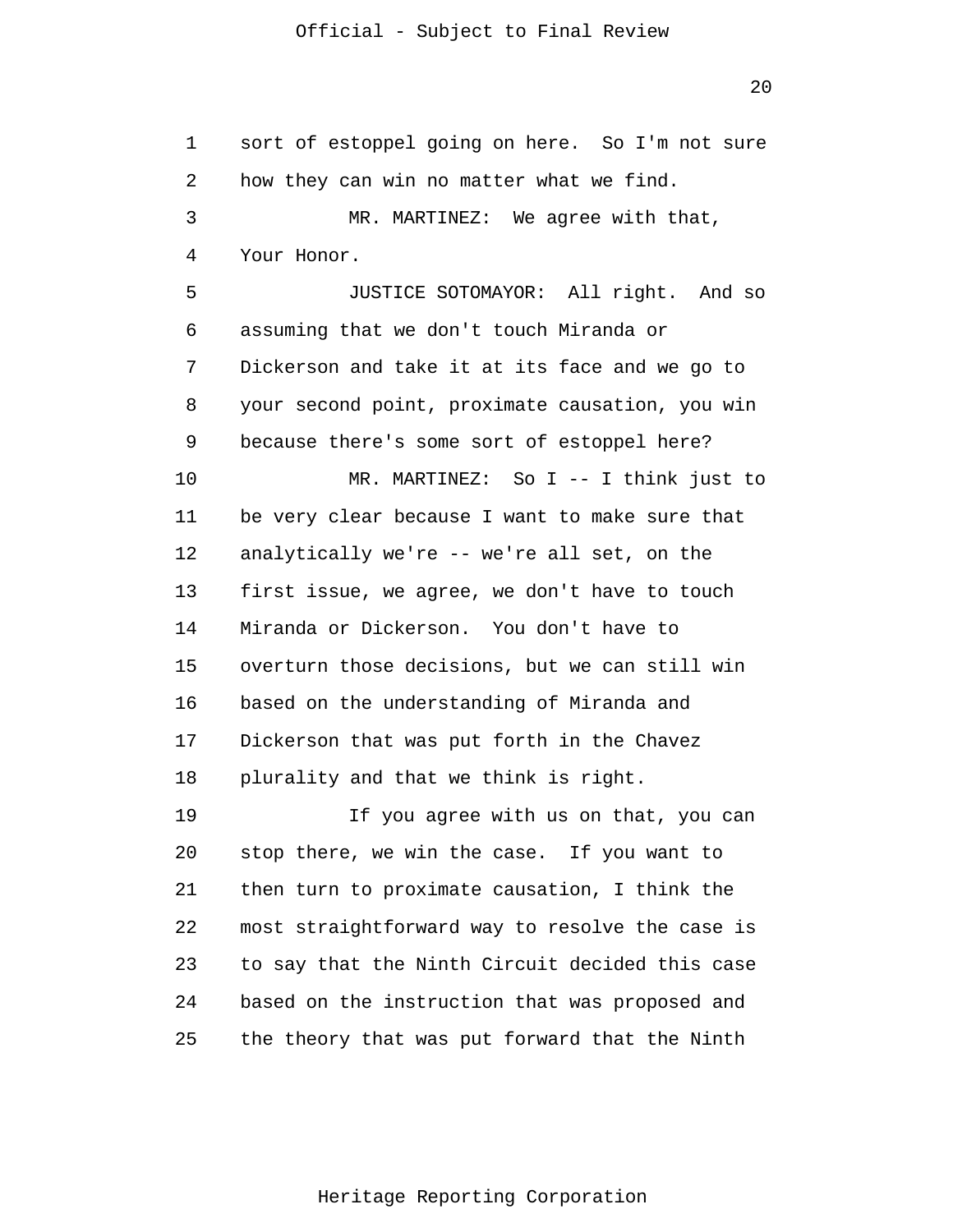21

1 2 3 4 5 6 7 8 9 10 11 12 13 14 15 16 17 18 19 20 21 22 23 24 25 Circuit's analysis of that is wrong for the - for the reasons that we argued in our brief and that they essentially concede. And I think you could just end it right there if you wanted to reach a holding on proximate causation. But just to be clear, we do think we have an independent basis to win on our first argument. If you want to go beyond that on proximate causation, I'm happy to talk about why we think that theory both was not preserved below, not preserved at the cert stage here, inconsistent with their jury instructions -- JUSTICE SOTOMAYOR: If -- MR. MARTINEZ: -- factually --JUSTICE SOTOMAYOR: If --MR. MARTINEZ: -- unsupported. We can talk about all that too. JUSTICE SOTOMAYOR: Two prosecutors below and a judge at trial permitted the statement to come in. But, in my experience, the prosecutor offers a statement based on what the police officer says, and it's not until a hearing or the trial that the defense puts on his or her side of the story. And then it's the jury who decides whether or not that confession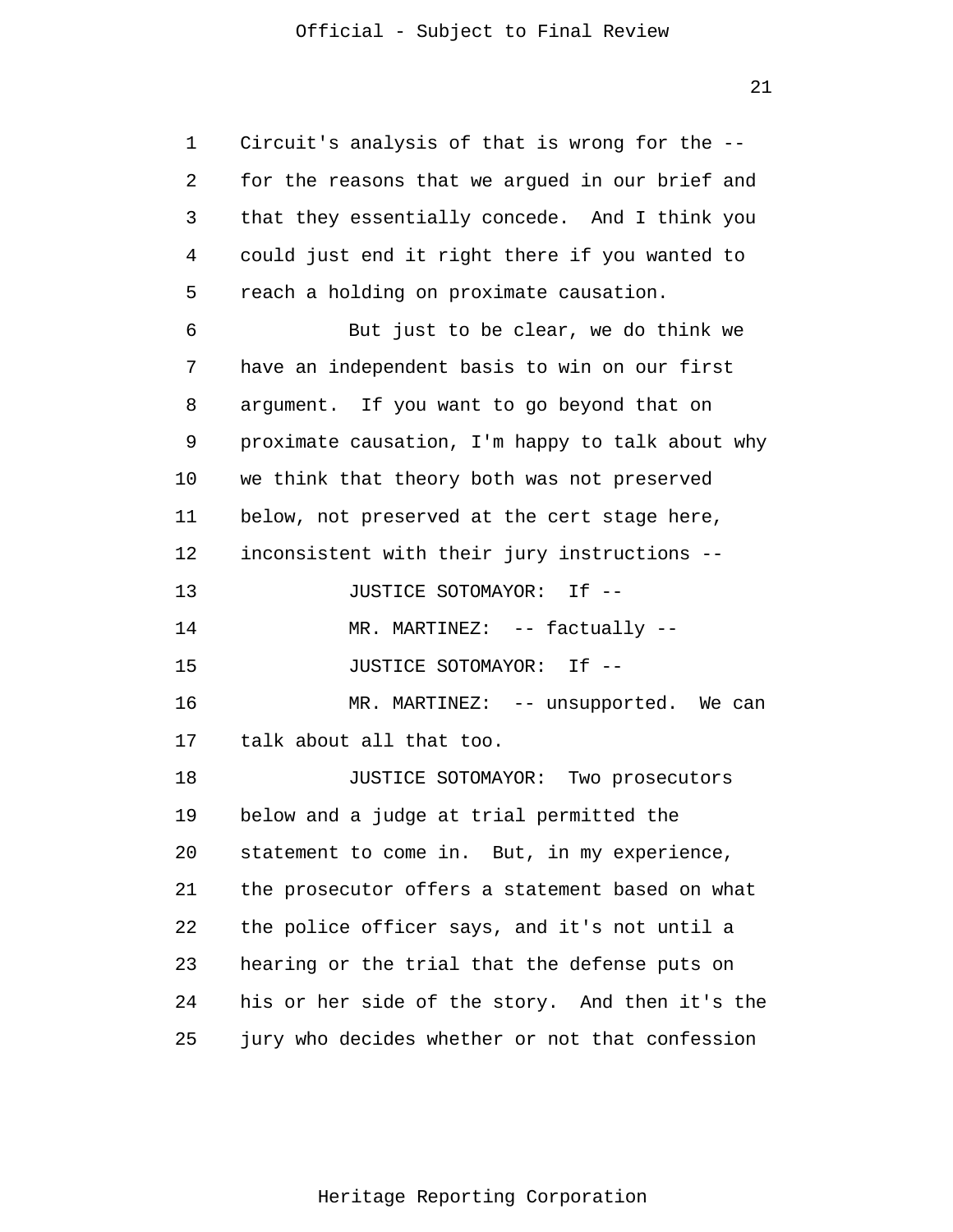22

1 2 3 4 5 6 7 8 9 10 11 12 13 14 15 16 17 18 19 20 21 22 23 24 25 was, in fact, coerced. If there's a conviction, clearly, the defense's story has not been believed. If there's an acquittal, like there was here, it's an open question as to whether or not the police officer was believed or not. But I don't understand how you can say that there's an intervening cause by a judge or a prosecutor in introducing a statement if they're not the ultimate arbiter of who's telling the truth. MR. MARTINEZ: Well, I -- I think two points on that if I can answer, Mr. Chief Justice. CHIEF JUSTICE ROBERTS: Certainly. MR. MARTINEZ: I think two points on that. First of all, here, there was a suppression hearing. There was a full-blown adversarial suppression hearing. Both sides - that was the -- that's the point in time in the case in which both sides have to come forward with their best evidence to argue about the admissibility of the statement. And twice in front of both criminal trial judges, because this was done twice, twice the trial judge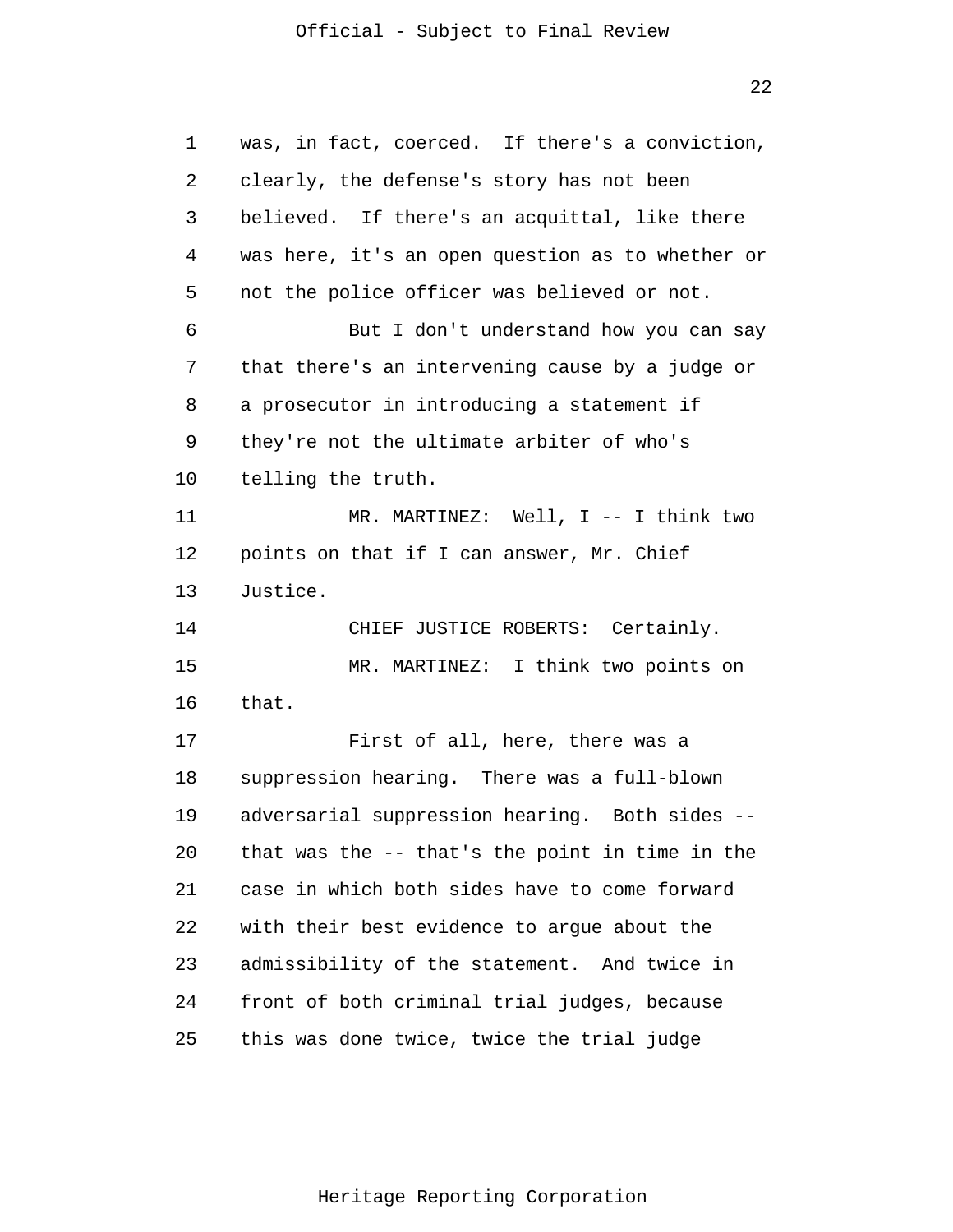23

```
1 
 2 
 3 
 4 
 5 
 6 
 7 
 8 
 9 
10 
11 
12 
13 
14 
15 
16 
17 
18 
19 
20 
21 
22 
23 
24 
25 
      agreed with us that there was no Miranda warning 
      that was required here.
                 And so I think that in and of itself
       is significant, and I think, you know, this 
      Section 1983 litigation really is an attempt to 
      relitigate that sort of fundamental point.
                 And so I -- I guess I'll -- I'll leave 
      it there, but I'm happy to come back to it in
       the seriatim questioning. 
                CHIEF JUSTICE ROBERTS: Thank you, 
      counsel. 
                Justice Thomas, anything? 
                Justice Breyer? 
                Justice Sotomayor? 
                JUSTICE KAGAN: Mr. Martinez, you 
      mentioned before Chief Justice Rehnquist's 
      journey in these cases. I just want to talk a 
      little bit about that. I appreciate that you 
      think that your position does not undermine or 
      isn't consistent with Dickerson, but I kind of 
      want to assume that that's not true or at least 
      have you assume that people could think that it 
      was not true. And -- and --
                MR. MARTINEZ: Sorry. To -- to assume
      that -- that it -- that --
```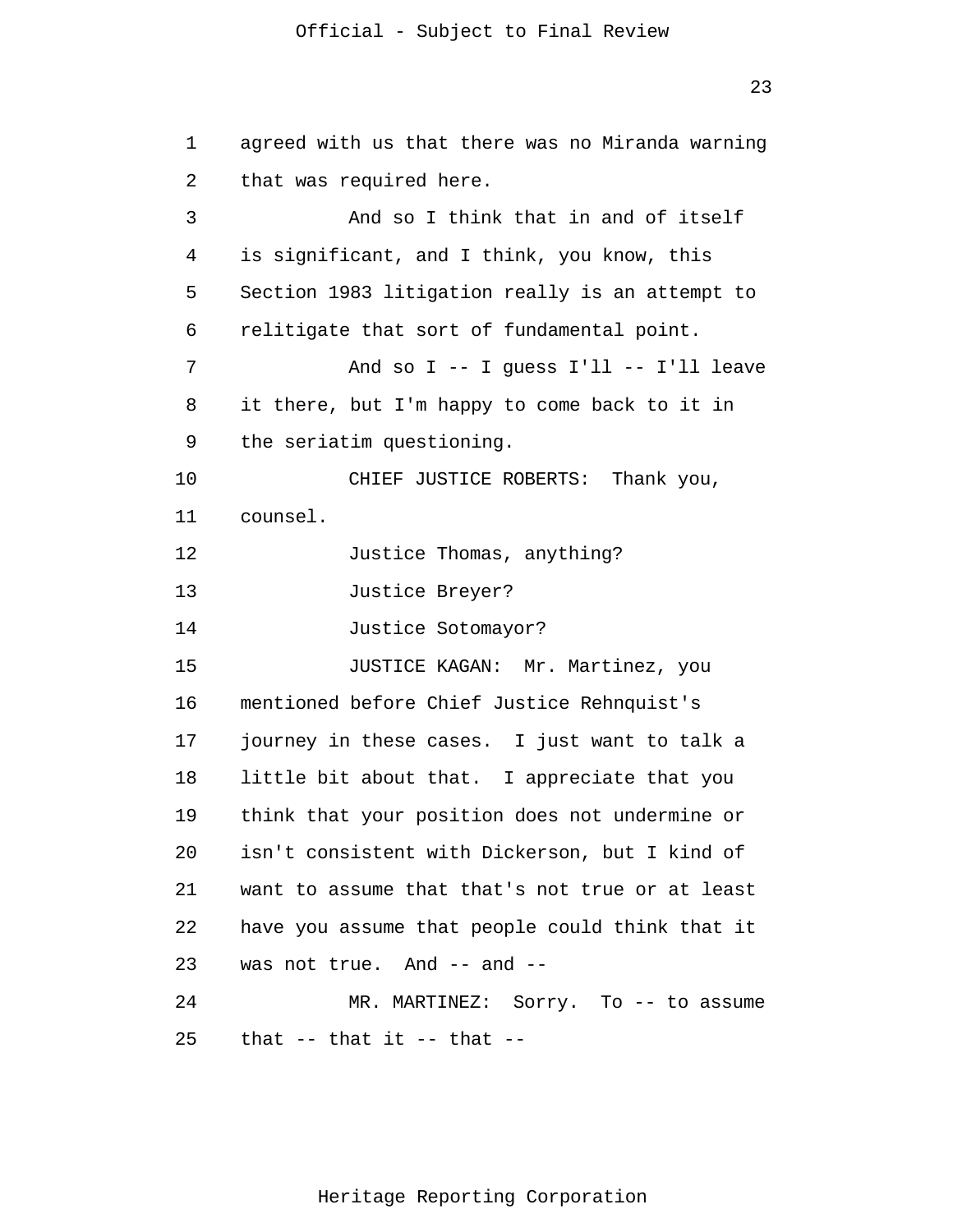1 2 3 4 5 6 7 8 9 10 11 12 13 14 15 16 17 18 19 20 21 22 23 24 25 -- JUSTICE KAGAN: That it does -- MR. MARTINEZ: -- there was zigzagging JUSTICE KAGAN: That -- that if we come out your way, it will undermine Dickerson, it will be understood as inconsistent with Dickerson. I mean, that's what I think, and I know you don't think it, but I want to put that aside and -- and -- and to have you at least acknowledge that there are many people who will think of this as utterly inconsistent with Dickerson. And I just want your reaction to what Dickerson was all about and what it said about the Court as an institution, in part through the lens of Chief Justice Rehnquist's progress through these cases, because, you know, I think what people think about Dickerson is that, essentially, the Chief Justice understood that Miranda had come to mean something extremely important in the way people understood the law and the way people understood the Constitution and that whatever he might have thought about the original bases of Miranda, that it, you know, was sort of central to people's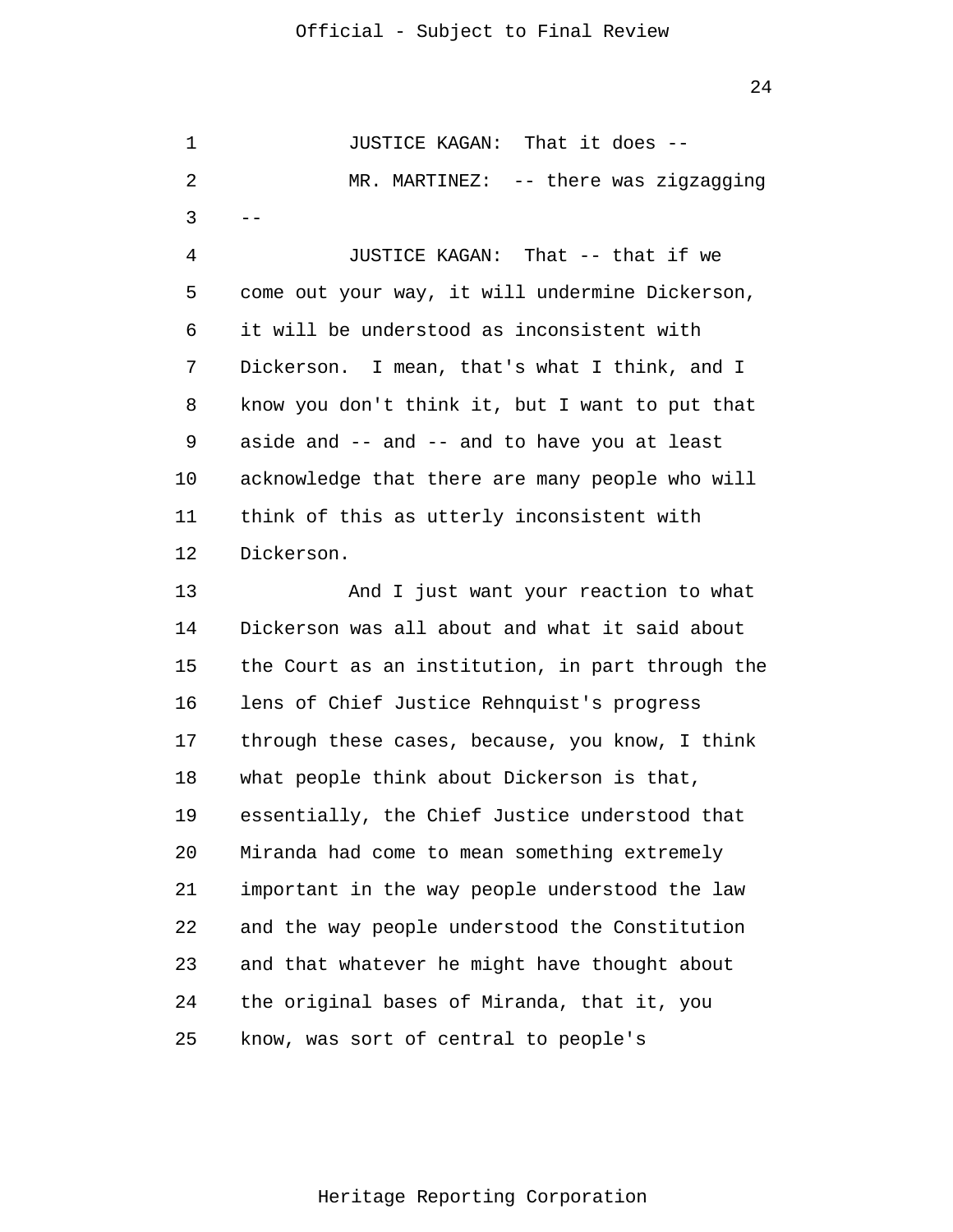25

1 2 3 4 5 6 7 8 9 10 11 12 13 14 15 16 17 18 19 20 21 22 23 24 25 understanding of the law and that if you overturned it or undermined it or denigrated it, it would be -- you know, it had -- would have a kind of unsettling effect not only on people's understanding of the criminal justice system but on people's understanding of the Court itself and the legitimacy of the Court and the way the Court operates and the way the Court sticks to what it says, you know, not just in a kind of technical stare decisis sense but in a more profound -- in a -- in a more profound sense about the Court as an institution and the role it plays in society. So I -- I guess I just -- that might be above your pay grade, and I'm sorry if it is, but if you would just react to that. MR. MARTINEZ: Your Honor, I think those are important points, and I think that the best way to write an opinion that's consistent with those points and -- and takes proper account of them is to say very clearly that - that Dickerson remains good law. It stays on the books. Miranda and Dickerson are important constitutional decisions of this Court but that those decisions do not go so far as to require a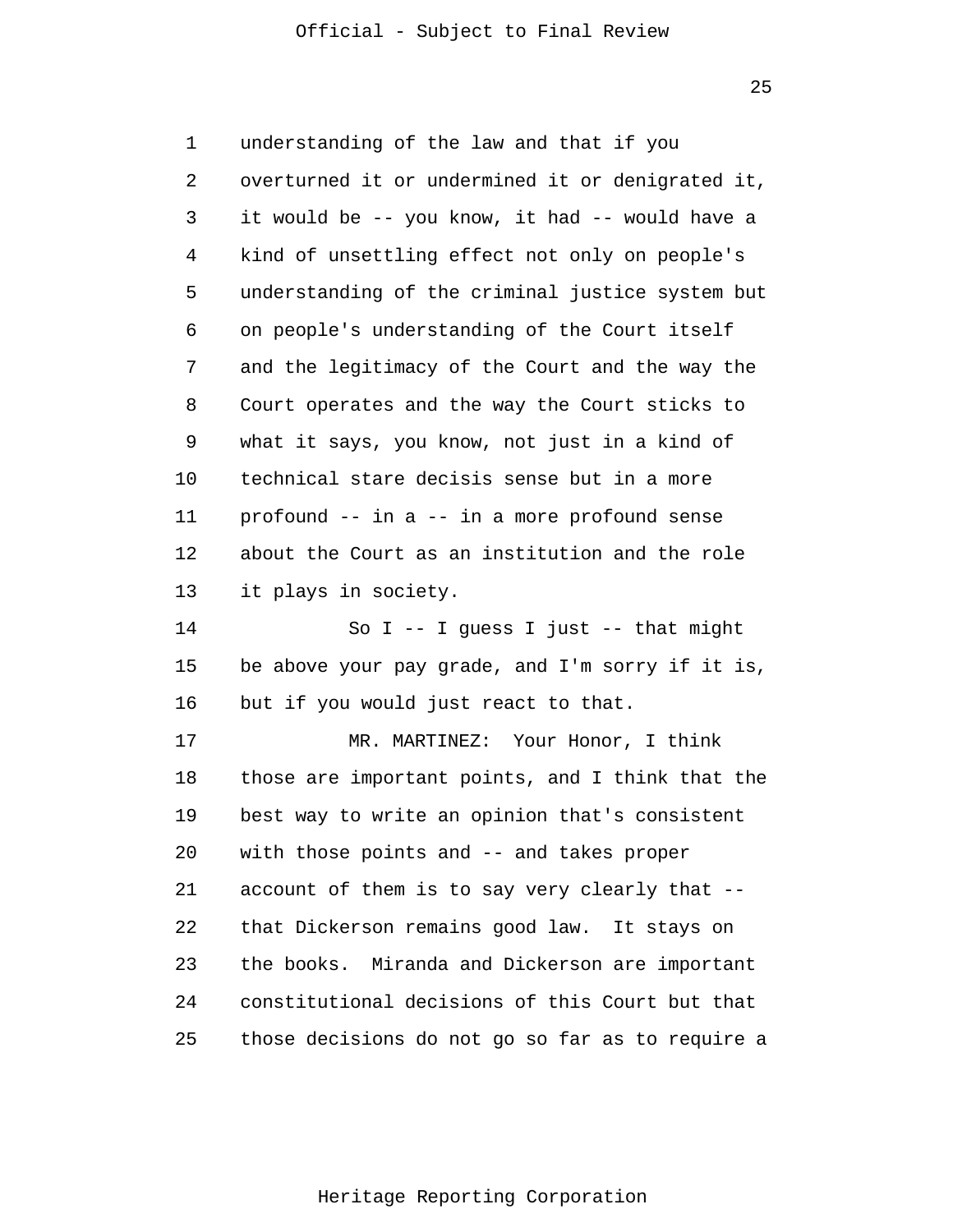1 2 3 4 5 6 7 8 9 10 11 12 13 14 15 16 17 18 19 20 21 22 23 24 25 -- the recognition of -- that -- of some -- a Fifth Amendment right has been violated in such a way as to trigger 1983 liability. So I think it's perfectly consistent and is perfectly consistent with what Chief Justice Rehnquist himself voted to do a couple years later in Chavez, perfectly consistent with Dickerson to say both of those things simultaneously. And to the people out there who might be confused about this line of case law, obviously, it's been a very controversial line of case law. All these cases have dissents going back. The dissents are always saying that the majority's opinion is inconsistent with the prior cases. But the through line that runs through them is a consistent common-sense approach by Chief Justice Rehnquist to recognize the importance of Miranda but also to recognize its important limits. And I think you can write an opinion that says both of those things, that doesn't do any harm to Dickerson, but does say that -- that the presumption of coercion that was recognized in those cases doesn't mean that you have to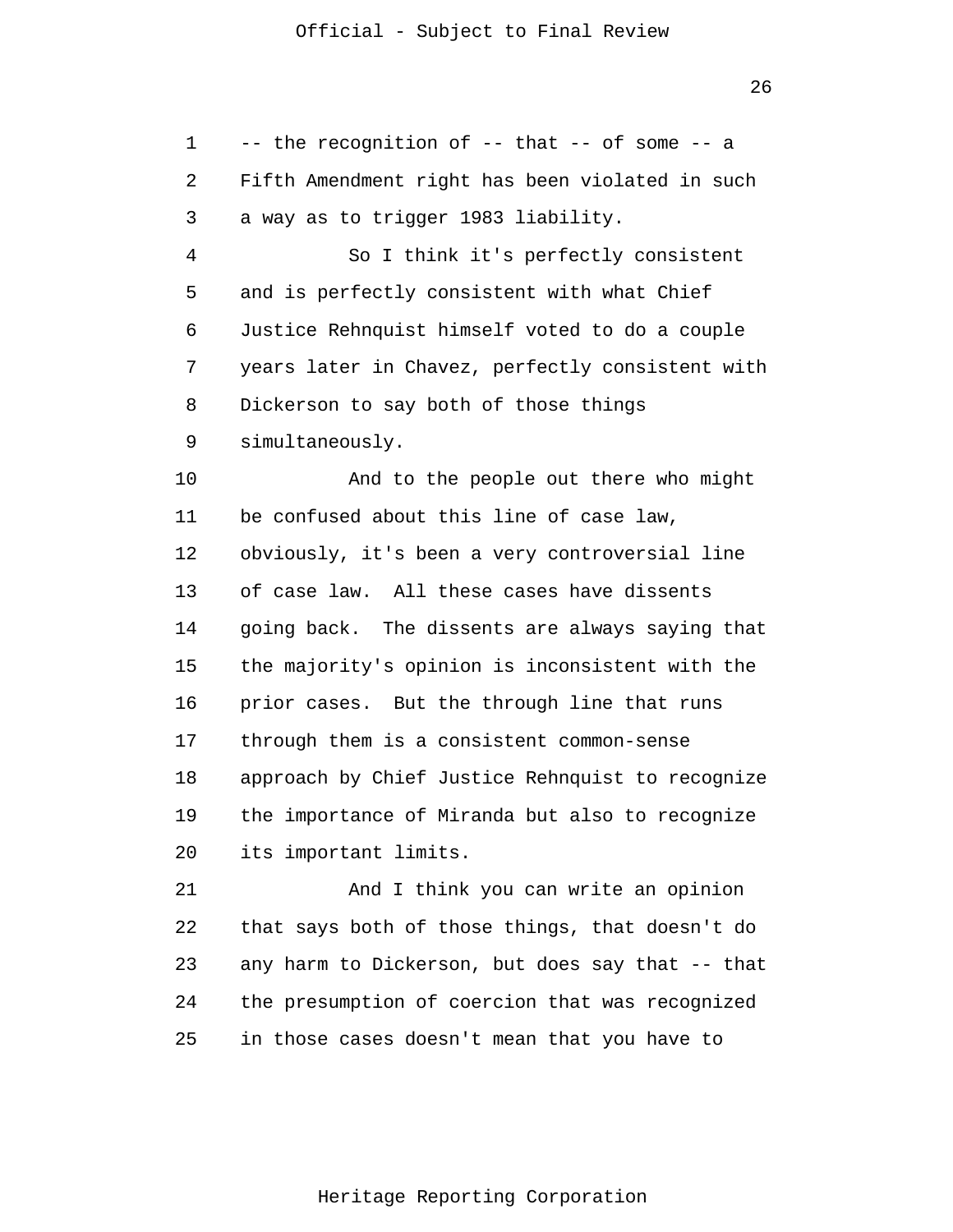27

1 2 3 4 5 6 7 8 9 10 11 12 13 14 15 16 17 18 19 20 21 22 23 24 25 presume a Fifth Amendment violation when it comes to 1983. JUSTICE KAGAN: Thank you. CHIEF JUSTICE ROBERTS: Justice Gorsuch? JUSTICE GORSUCH: Yeah, counsel, I -- I'd just like to get your reaction to some of the scholarship that we received in the amicus briefs from a variety of historians suggesting that whether or not Miranda intended to or aimed at the original meaning of the Constitution, there is a fair amount of evidence that by the time of the founding, warnings were considered an important prophylactic rule to protect the right against self-incrimination. MR. MARTINEZ: Right. Your Honor, I think those are important points to consider. I think that this is not the case in which to consider them mainly -- JUSTICE GORSUCH: All right. MR. MARTINEZ: But -- but --JUSTICE GORSUCH: If you'd just spot me that, all right? MR. MARTINEZ: Sure. JUSTICE GORSUCH: Address it on the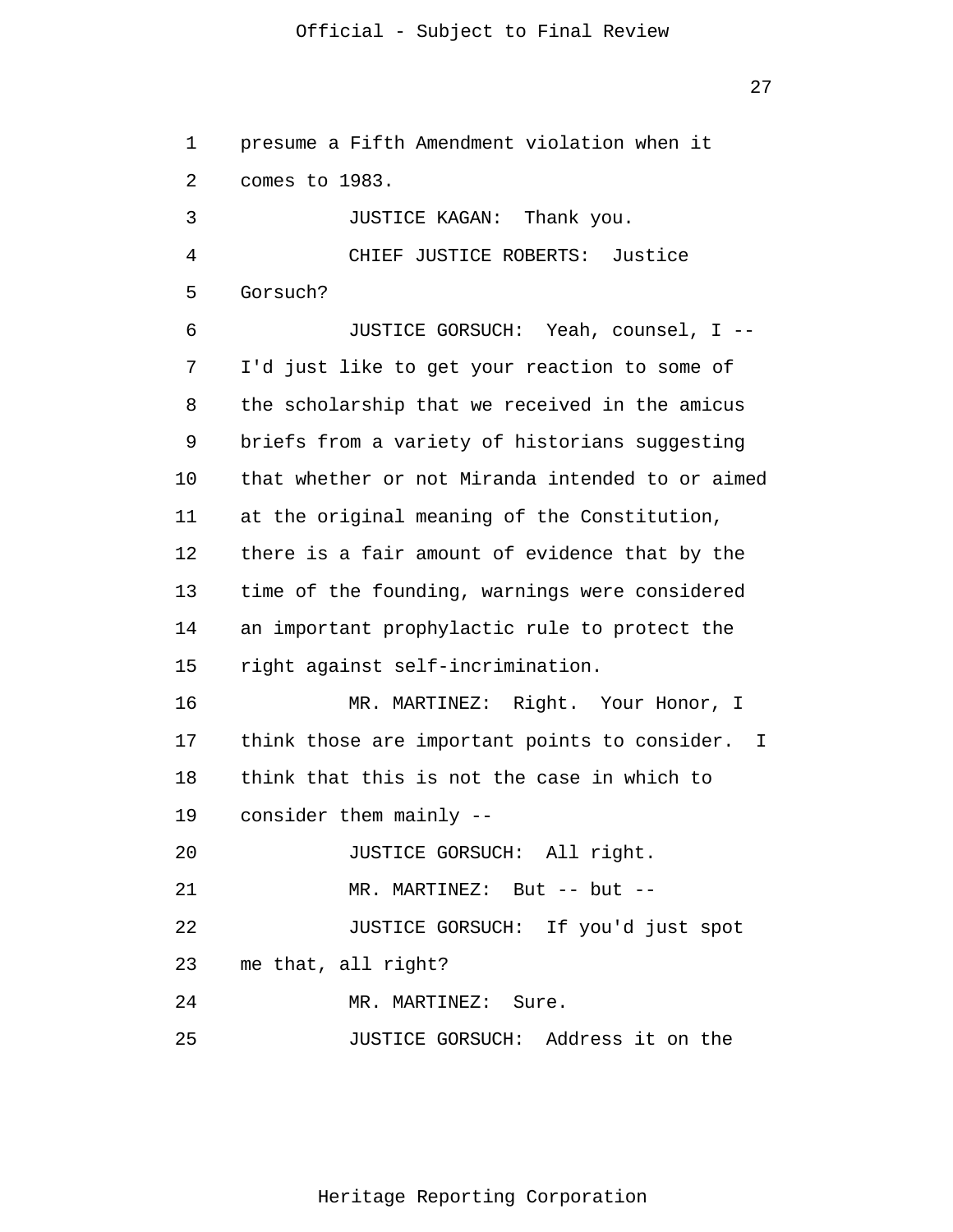1 merits.

2 3 4 5 6 7 8 9 10 11 12 MR. MARTINEZ: On the merits, I think the historians' brief helps us. I think what the historians' brief says is that it -- it has exhaustively looked at a whole bunch of evidence that hadn't been considered before. And if you read closely at what it says that evidence shows, I think what it says is that in a lot of cases people were encouraged to give warnings because it would help protect the admissibility of statements under a totality-of-circumstances analysis.

13 14 15 16 17 18 19 20 What the cases don't show -- or what the examples don't show, what the historical evidence does not show is that there is a mandatory rule of exclusion, which is what Miranda recognized. And it certainly doesn't show that there's a mandatory rule of exclusion that somehow gives right to a private cause of action for money damages.

21 22 23 24 25 So I think that the evidence is actually telling in what it doesn't show, and what it doesn't show is the key point of Miranda and Dickerson, which is that there has to be as an original matter at least this underlying, you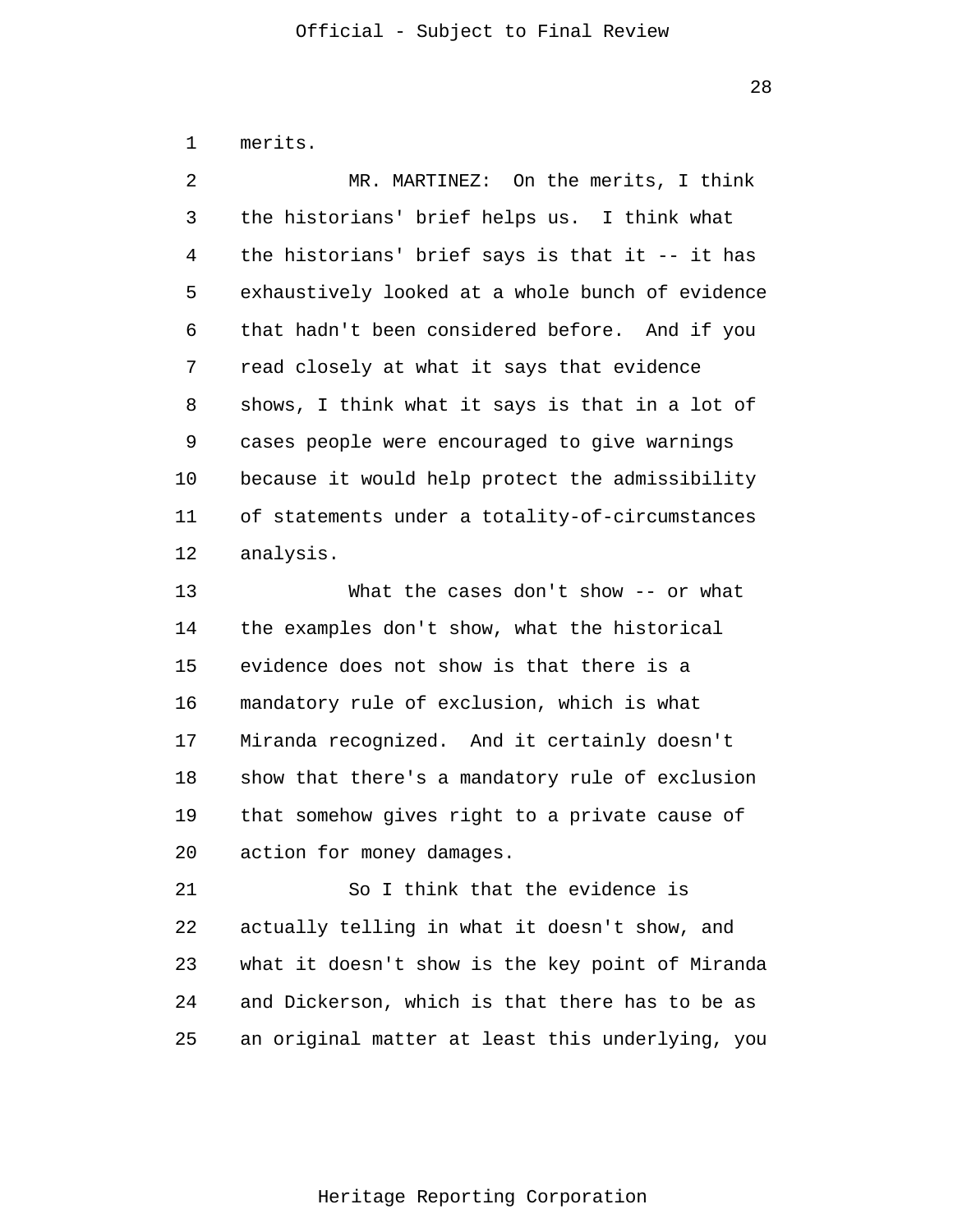1 2 3 know, exclusionary rule. It doesn't say that there's a -- the evidence doesn't support an exclusionary rule.

4 5 6 7 8 9 10 11 12 I think the final thing I'd say on this, though, Your Honor, is that if the Court were inclined to take a serious originalist look at this -- at this language, I think, again, you should do it in a case where it's more properly presented, but I also think you would have to grapple with, of course, the actual text of the Fifth Amendment, which does require compulsion and only bars compelled statements.

13 14 CHIEF JUSTICE ROBERTS: Justice Kavanaugh?

15 16 17 JUSTICE KAVANAUGH: What would you say about Withrow, where a lot of the arguments that you're advancing today were similarly --

18 MR. MARTINEZ: Yeah.

19 20 21 JUSTICE KAVANAUGH: -- advanced as a basis for saying that Miranda claims should not be cognizable in habeas?

22 23 24 25 MR. MARTINEZ: I think the best way to understand Withrow is that it's essentially treating -- Withrow is a habeas case, of course, and it's essentially analyzing -- the issue in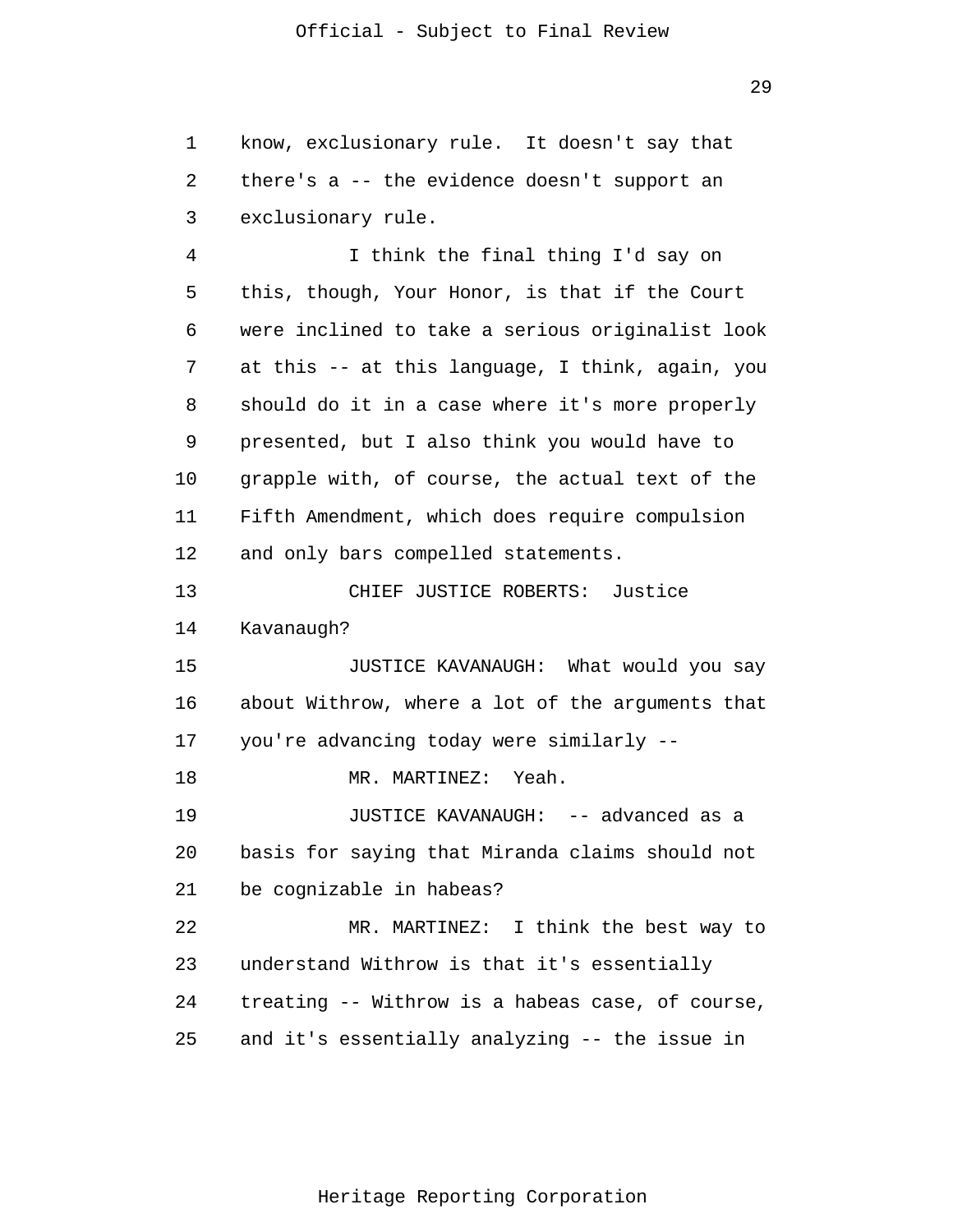| 1  | that case is whether the statement was properly   |
|----|---------------------------------------------------|
| 2  | admitted at trial, whether the trial judge made   |
| 3  | a mistake by -- by not excluding the statement.   |
| 4  | And I think it's very similar to the direct       |
| 5  | appeal context, and I think it's consistent with  |
| 6  | the underlying purposes of Miranda and            |
| 7  | Dickerson, which basically limit the presumption  |
| 8  | of coercion to the admissibility decision by the  |
| 9  | trial judge at the criminal trial.                |
| 10 | And I think Withrow says, essentially,            |
| 11 | recognizing that -- that that's where liberty     |
| 12 | matters most, we're going to apply the            |
| 13 | presumption of coercion in that circumstance and  |
| 14 | we're -- we're going to allow habeas relief.      |
| 15 | The text of the -- of the habeas                  |
| 16 | statute is different from the text of 1983.<br>We |
| 17 | don't think that simply because something is      |
| 18 | cognizable in habeas it's necessarily cognizable  |
| 19 | in 1983.                                          |
| 20 | If you agree with us and our position             |
| 21 | based on the Chavez plurality and Justice         |
| 22 | Rehnquist, you can conclude that there's no       |
| 23 | Fifth Amendment right that's been violated by a   |
| 24 | Miranda violation, and, therefore, there's no     |
| 25 | 1983 liability even if there is a habeas          |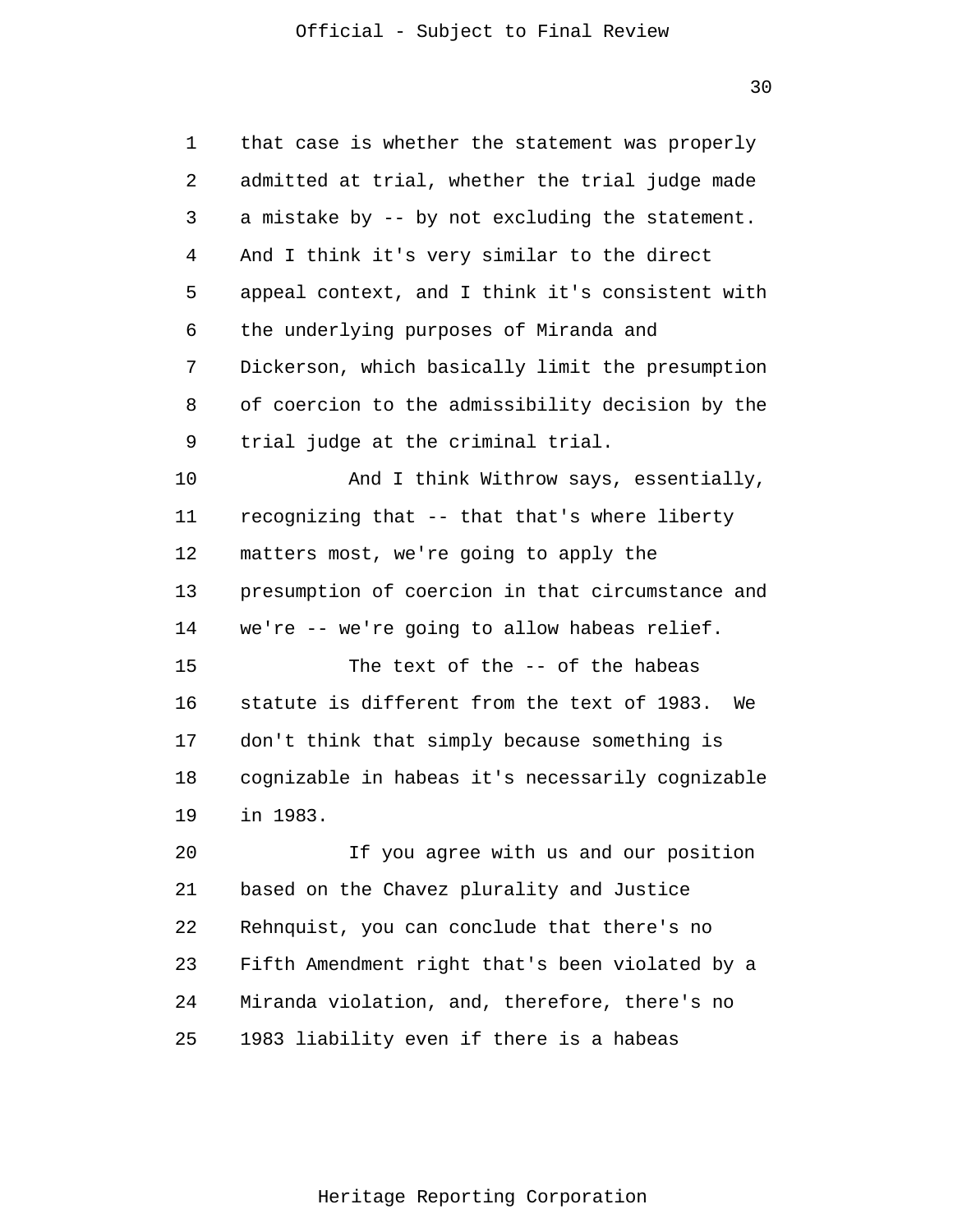1 2 3 4 5 6 7 8 9 10 11 12 13 14 15 16 17 18 19 20 21 22 23 24 25 violation -- a violation that's cognizable in habeas. JUSTICE KAVANAUGH: Thank you. CHIEF JUSTICE ROBERTS: Justice Barrett? JUSTICE BARRETT: Mr. Martinez, I want to present something to you and see if it's consistent with your understanding. I think Justice Kagan makes some good points, and, you know, there are points made by your friend on the other side about your position being inconsistent with Dickerson. But I wonder whether this is a way that you would agree with characterizing it. So Dickerson didn't ever use the word "constitutional" right. It seemed very carefully worded to say constitutional rule or constitutionally required. And I've always taken one of the reasons why Dickerson was controversial was that it asserted a right vis-a-vis state courts and vis-a-vis Congress for the court to announce constitutional prophylactic rules that it could impose on state courts and that it could assert as against Congress so Congress couldn't overrule it by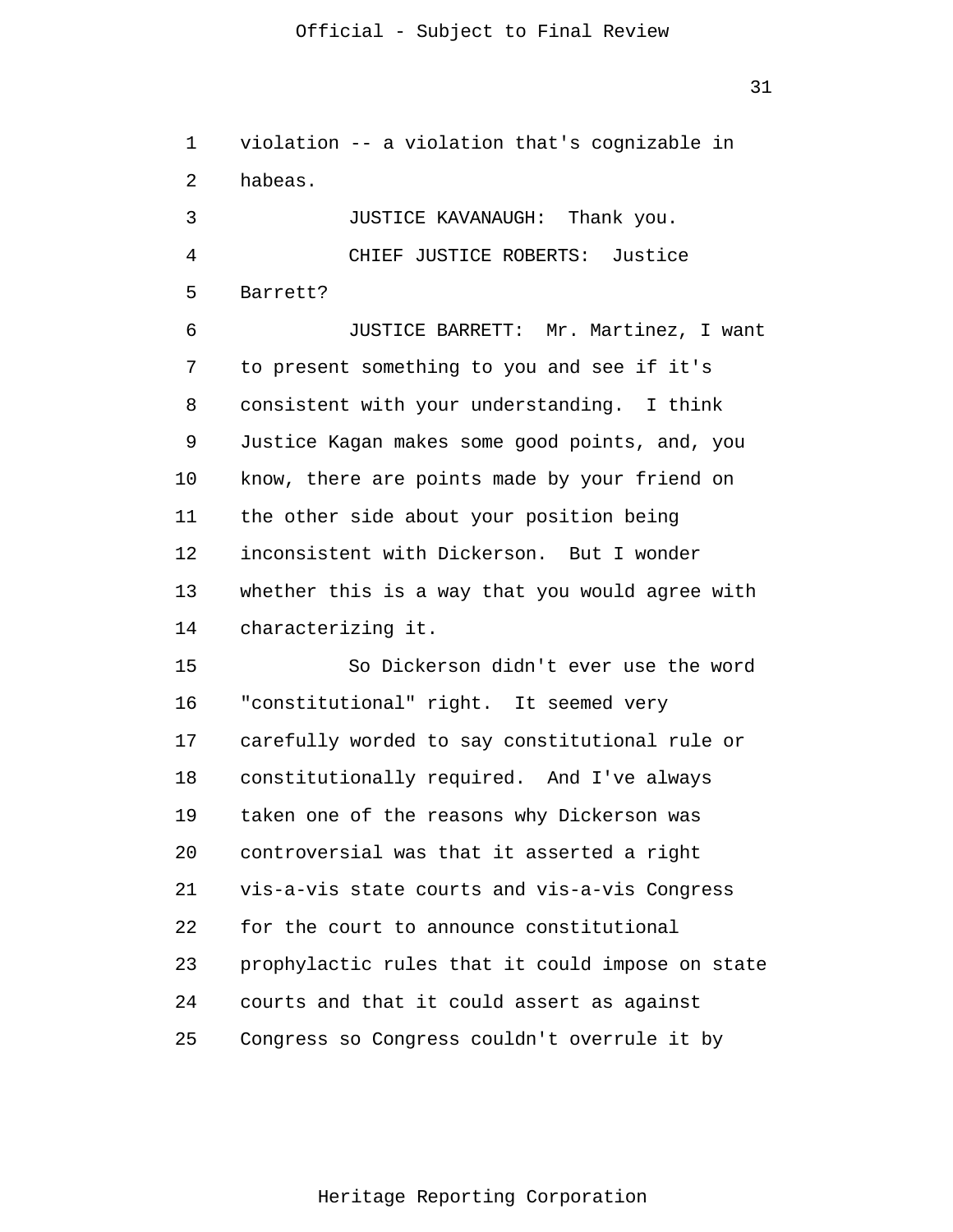32

1 2 3 4 5 6 7 8 9 10 11 12 13 14 15 16 17 18 19 20 21 22 23 24 25 statute but that it didn't think were constitutionally required. So there was inherent tension in Dickerson, and Chief Justice Rehnquist said we're not overruling Miranda and we're living with that tension but never characterized it as a right. And that's an important power, it seems to me, that Dickerson recognized and asserted and that you're not asking us to -- to overturn, right? MR. MARTINEZ: Correct. JUSTICE BARRETT: And so would that description of Dickerson be consistent with your view that Dickerson acknowledged a power on the Court that you want us to leave undisturbed, that it could implement the Fifth Amendment right or that it could prophylactically protect it in a powerful way against the states and Congress but that isn't a definition of the right itself? MR. MARTINEZ: Yes, I think that's exactly right, Justice Barrett. And I think the only additional point I would make is that although this power has been recognized not just in the Miranda line of cases but in a couple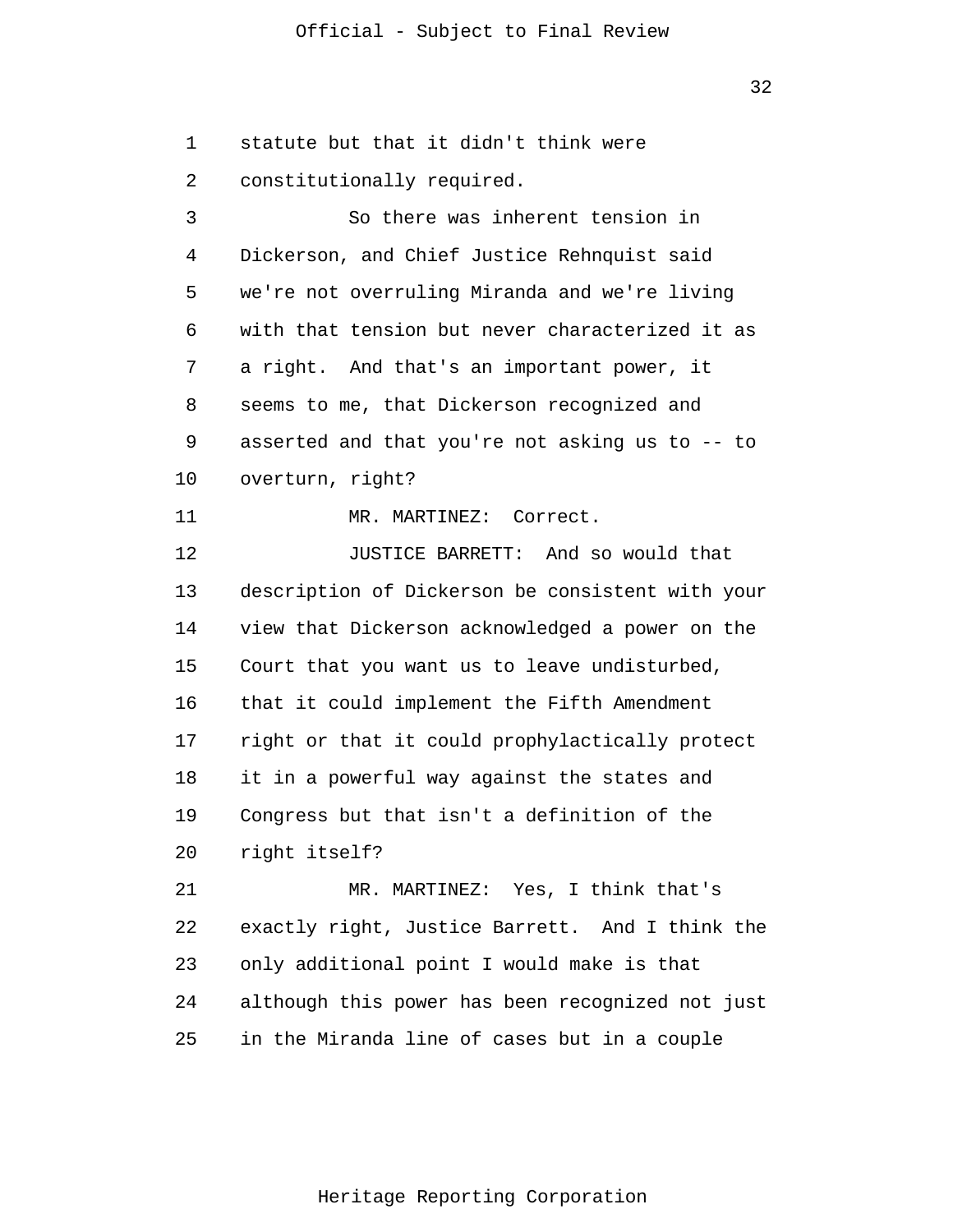33

1 2 3 4 5 6 7 8 9 others as well, the -- the power to create a kind of prophylactic rule to protect a constitutional guarantee, I think the Court has always recognized that it's doing something very unusual when it creates these rules and it needs to be very careful and limited and focused on what are -- what is the core underlying real-life constitutional right that you're protecting.

10 11 12 13 14 15 16 17 18 19 And so whether it's Patane saying - the Patane plurality saying that there needs to be a close as possible fit between the -- the - the application of the Miranda rule and the underlying right against compelled discrim- - incrimination -- self-incrimination at trial or Tucker saying the same thing, you really need to do a very rigorous cost/benefit analysis and show that expand -- expanding or creating a prophylactic rule is really necessary.

20 21 22 23 24 25 Here, we think it's necessary or the Court has said it's necessary when you're introducing evidence in the prosecution's case-in-chief at trial, but the Court has repeatedly refused to go beyond that, and we respectfully would submit that you shouldn't go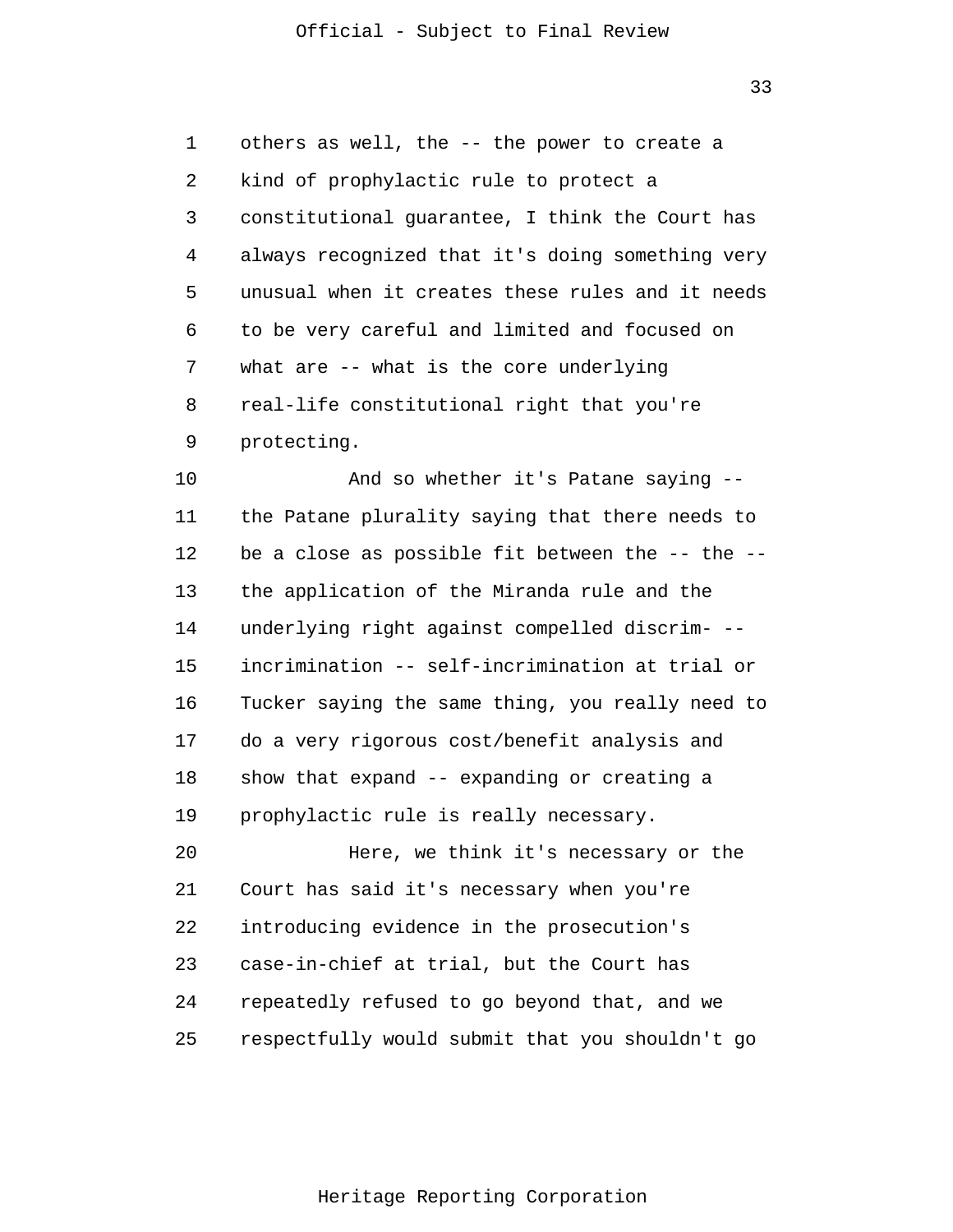1 beyond it in this case.

| 2  | JUSTICE BARRETT: Thank you.                      |
|----|--------------------------------------------------|
| 3  | JUSTICE BREYER: I'd like to ask you              |
| 4  | if there is any analogy you've come across that  |
| 5  | would have these characteristics: One -- or A,   |
| 6  | there is a constitutional rule; B, there is a    |
| 7  | prophylactic rule to enforce the constitutional  |
| 8  | rule; C, Congress does not have the power under  |
| 9  | the Constitution to change the prophylactic      |
| 10 | rule; and, D, you can enforce the prophylactic   |
| 11 | rule in habeas but not in 1983.                  |
| 12 | MR. MARTINEZ: I -- Your Honor, that's            |
| 13 | a great question. I don't have a specific        |
| 14 | example that -- that I know for certain sort of  |
| 15 | checks all four of those boxes.                  |
| 16 | I do think, though, I would point you            |
| 17 | to the context, I think the Stovall case and the |
| 18 | Manson case recognized a prophylactic            |
| 19 | evidentiary rule of exclusion that allows        |
| 20 | people -- allows defendants to -- to exclude     |
| 21 | overly suggestive police lineups, and that       |
| 22 | was -- has been understood by the lower courts   |
| 23 | correctly as a prophylactic constitutional rule  |
| 24 | and the lower -- although I don't think that     |
| 25 | that could be overturned by Congress -- I don't  |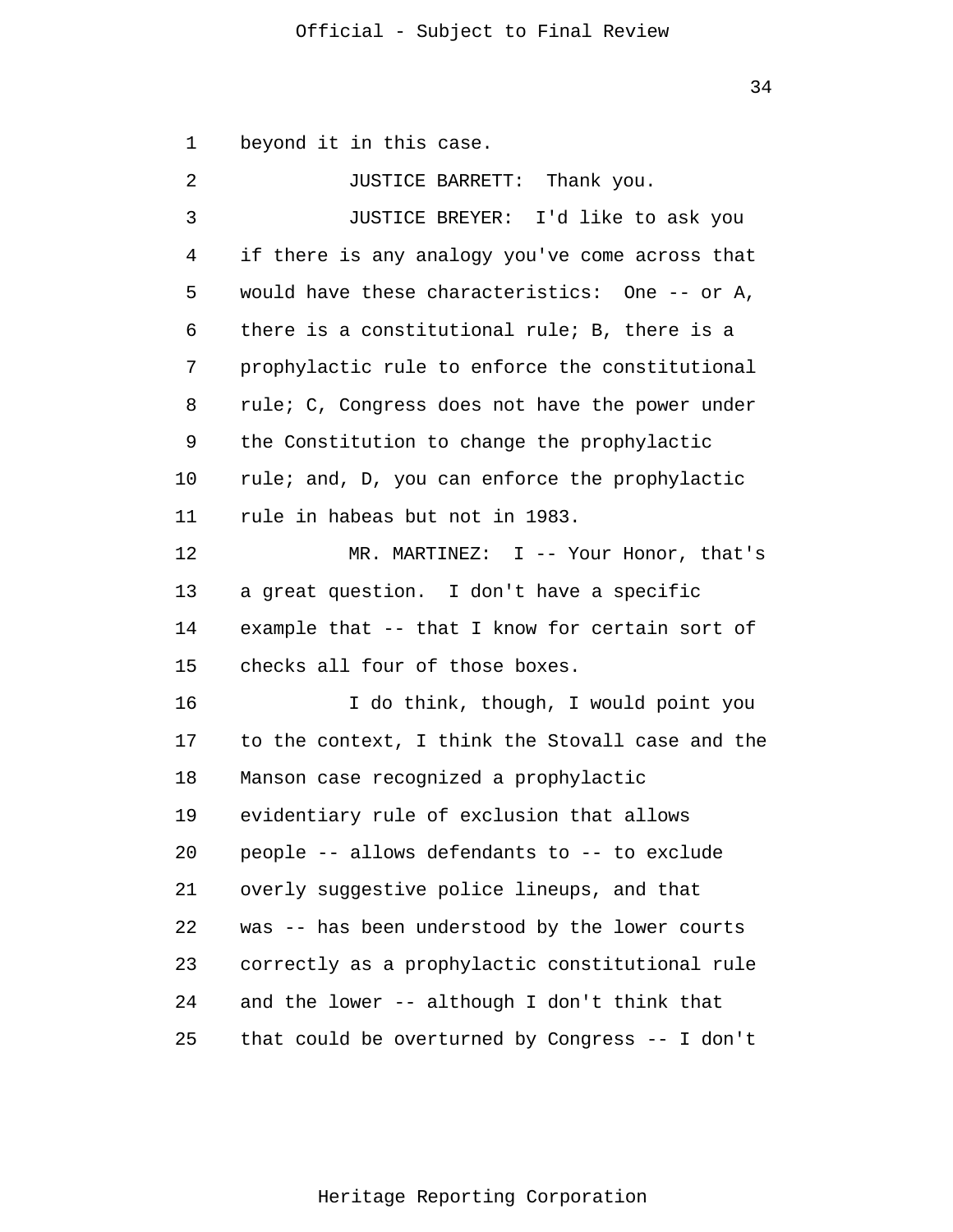35

1 2 3 4 5 6 7 8 9 10 11 12 13 14 15 16 17 18 19 20 21 22 23 24 25 think that Congress could overturn the Supreme Court's -- this Court's decision, I think the lower courts have correctly recognized that's a prophylactic rule that doesn't give right to a -- rise to a right that can be enforced in 1983. JUSTICE BREYER: Maybe you could add one other thing because, if it's so skimpy, the analogies, I don't know where I'm going if I adopt your position. That is to say, I don't know what other rules there are which may or may not fall within -- I don't know what the distinctions would be, I don't know where we're going, I don't know how many prophylactic rules there are, I don't know how many have fallen within 1983, I don't know what the courts have said about prophylactic. I mean, we could stay here a long time, which we won't, listing things I don't know. MR. MARTINEZ: Right. JUSTICE BREYER: All right. So what do you think? MR. MARTINEZ: Well, I think, on that,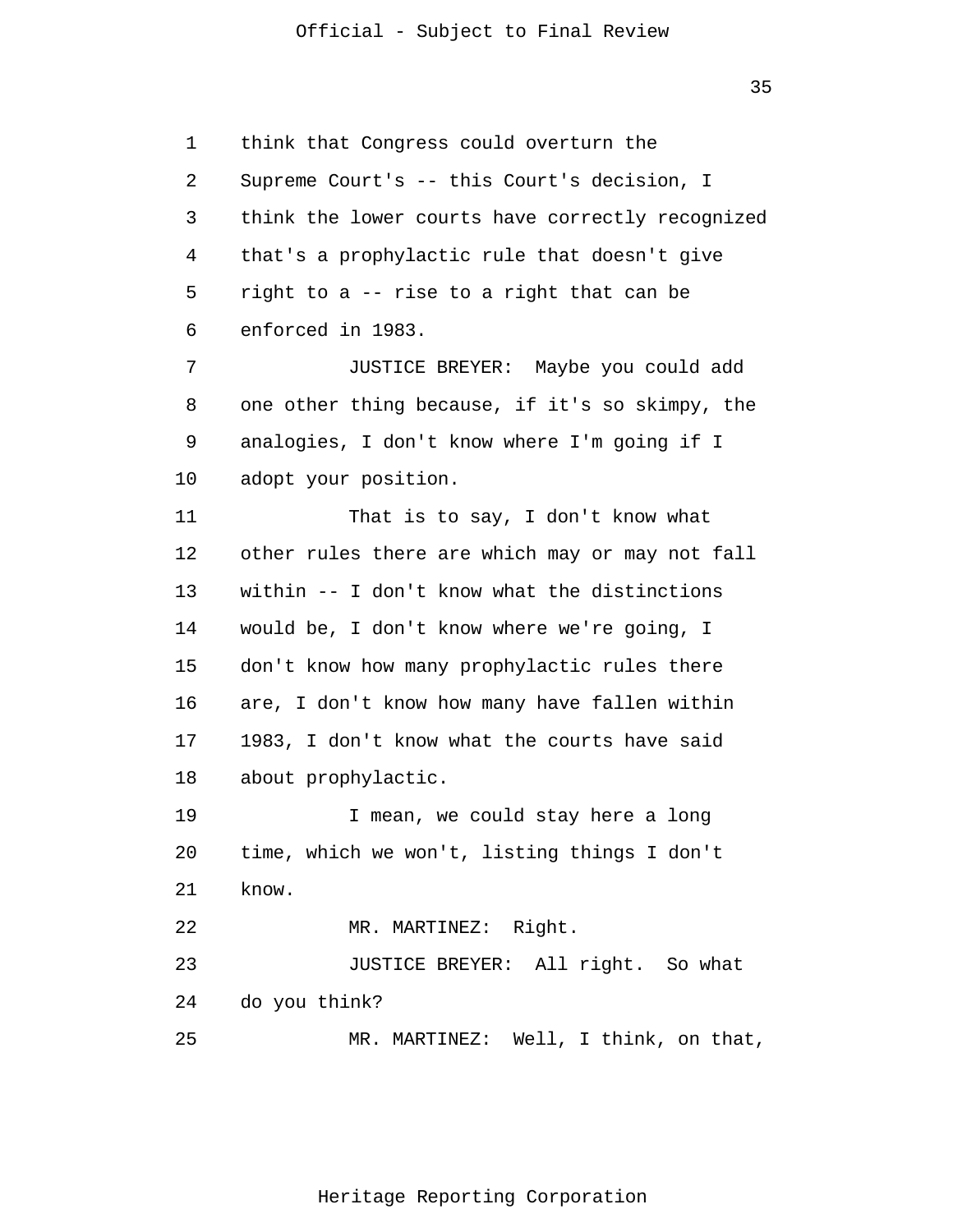36

1 2 3 4 5 6 7 8 9 10 11 12 13 14 15 16 17 18 19 20 21 22 23 24 25 I think -- like I was suggesting earlier, I think you can write an opinion that makes very clear that you're talking about this particular prophylactic rule and that you're not talking about other -- other circumstances. I think, in this partic- -- with respect to this particular rule -- JUSTICE BREYER: All right. If we take that approach, we have to have - unfortunately, we cannot write -- we can say the words, this statute, this -- rather, this opinion applies only to, now fill in the blank. MR. MARTINEZ: But -- but --JUSTICE BREYER: Today's case, not tomorrow's. It just doesn't work -- MR. MARTINEZ: It doesn't work -- JUSTICE BREYER: -- because the law doesn't work that way. MR. MARTINEZ: -- it doesn't work if you stop there, but I think you would say, and here's the two reasons why. Number one, in this unique context, we have a lot of precedent that has repeatedly made clear that constitutional rights are violated when Miranda's violated, and number two, even if you didn't have that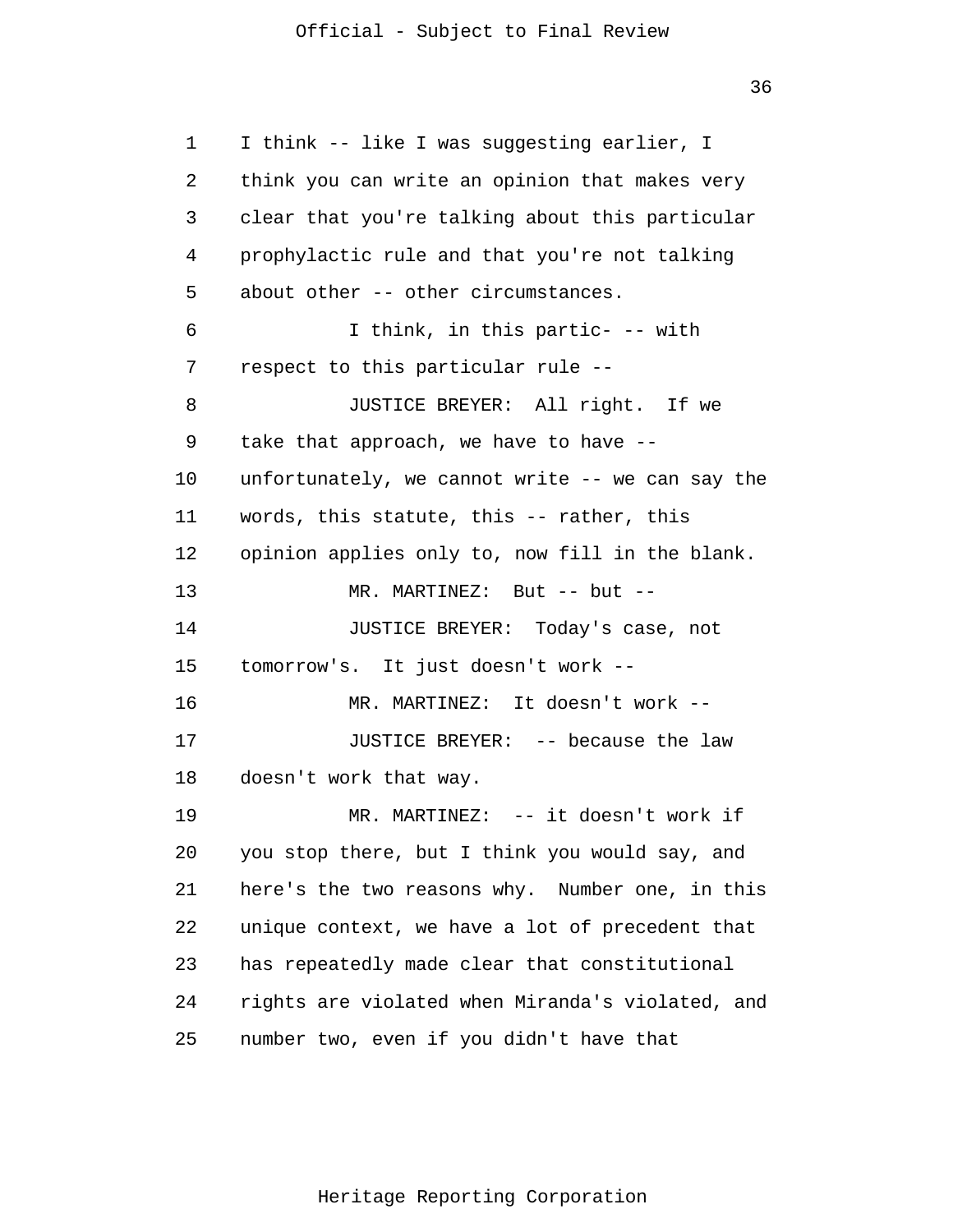1 2 3 4 5 6 7 8 9 10 11 12 13 14 15 16 17 18 19 20 21 22 23 24 25 precedent, we have to do -- we would have to do a kind of cost/benefit analysis that is specific to this particular right. And, here, the cost/benefit analysis supports excluding it from the prosecution's case-in-chief at trial, but it doesn't support treating the -- the completely voluntary statement as coerced in -- in other contexts. And I think that would distinguish other cases that you could then decide when they come up. CHIEF JUSTICE ROBERTS: Thank you, counsel. Mr. Suri. ORAL ARGUMENT OF VIVEK SURI FOR THE UNITED STATES, AS AMICUS CURIAE, SUPPORTING THE PETITIONER MR. SURI: Mr. Chief Justice, and may it please the Court: Miranda recognized a constitutional right, but it's a trial right concerning the exclusion of evidence at a criminal trial. It isn't a substantive right to receive the Miranda warnings themselves. A police officer who fails to provide the Miranda warnings accordingly doesn't himself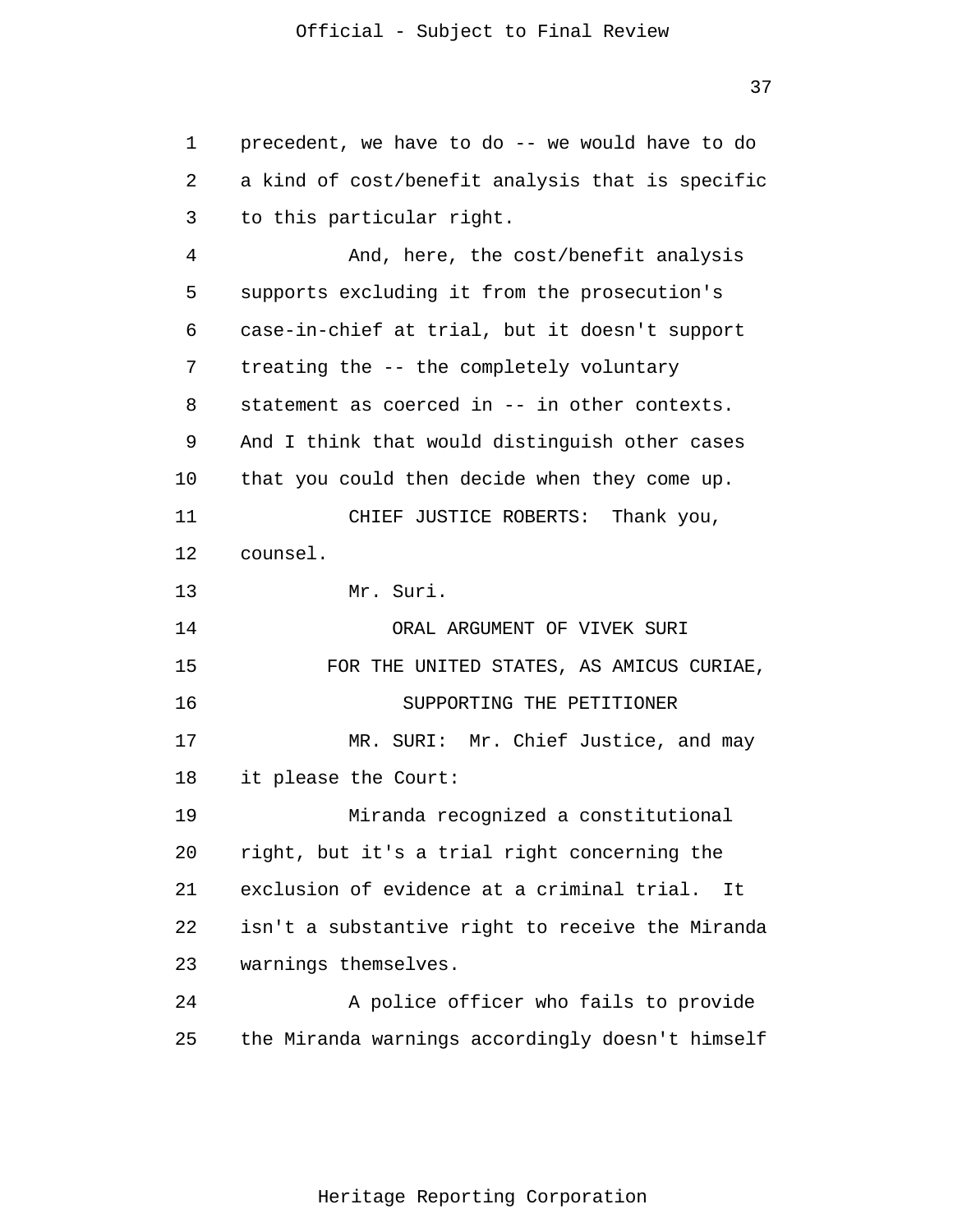38

1 2 3 4 5 6 7 8 9 10 11 12 13 14 15 16 17 18 19 20 21 22 23 24 25 violate the constitutional right, and he also isn't legally responsible for any violation that might occur later at the trial. The Ninth Circuit's contrary decision should be reversed. JUSTICE THOMAS: What if the police officer purposely lies in order to convince the prosecutor to use the statement? MR. SURI: We would still say that there is no Miranda claim, but I have to be clear that that issue is not properly presented in this case. Taking that as a hypothetical, however, we would say that there is no Miranda liability because we don't see how the causation problem can be solved without creating a witness immunity problem in its place. There are two actors that lie between the police officer and any Miranda violation: the prosecutor who offers the statement into evidence and the judge who admits it at the suppression hearing. And in order to show that the judge has been misled into admitting the evidence, you have to presumably argue that the police officer lied on the witness stand and thereby convinced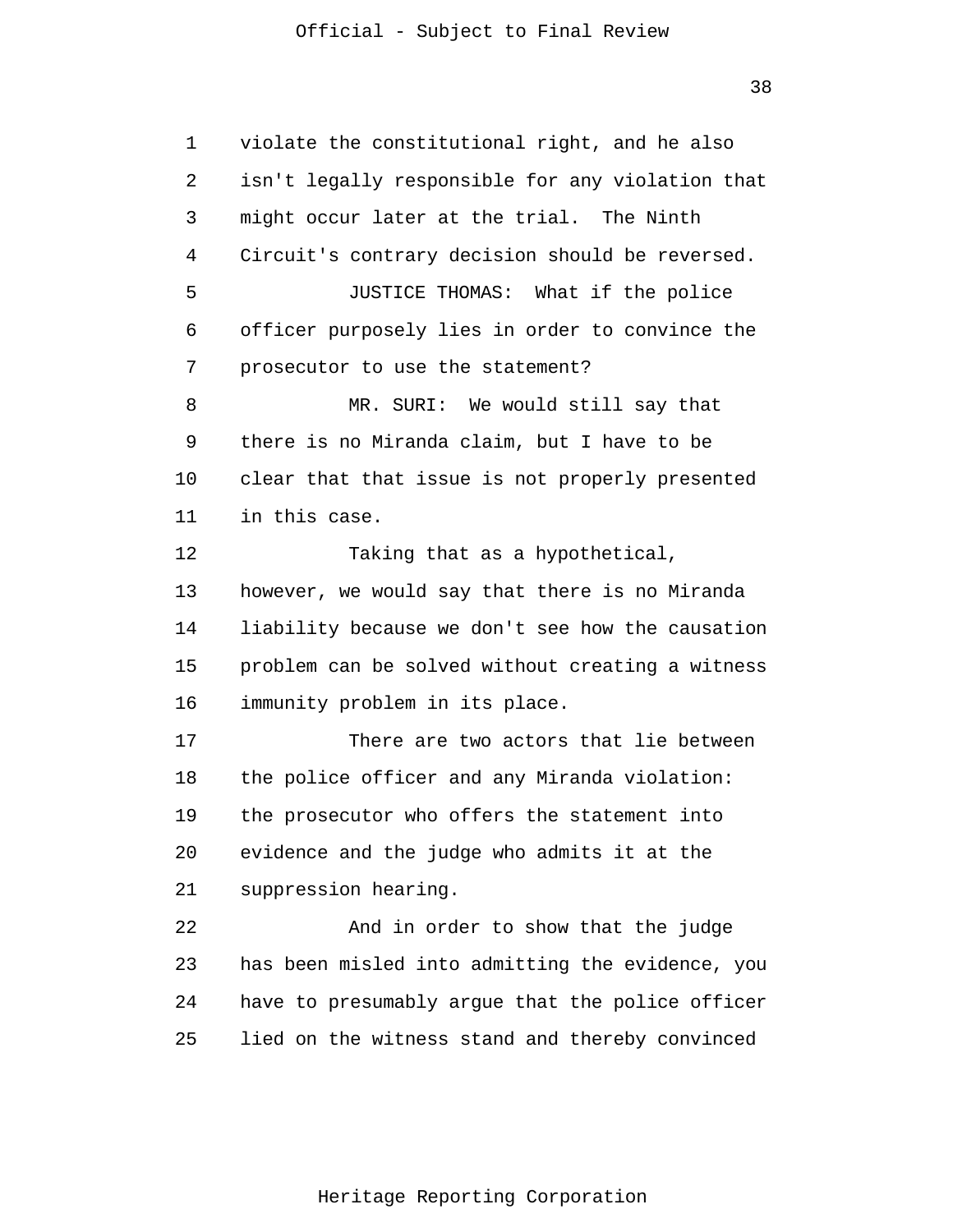the judge to introduce the evidence. But, under absolute witness immunity, that can't be a predicate for liability.

1

2

3

4 5 6 7 8 9 10 11 12 13 14 15 JUSTICE KAGAN: I mean, take an outlandish example, and it is outlandish, but, you know, suppose the police officer, you know, bribed the prosecutor and the judge. What then? I mean, at that point, I tell you what it seems to me, is your causation problem disappears but that there must be some way of saying that that's such an unusual case that we're not going to bend or -- or change the rule for it, but I don't exactly quite know how that argument works legally, so I guess I'm asking you to provide the missing pieces.

16 17 18 19 20 21 MR. SURI: Okay. This Court has said that in applying causation principles or other common law principles, it isn't tied exactly to the old common law rules. It can adjust those approaches as necessary in light of the nature of the right at issue.

22 23 24 25 In addition, the Court sometimes adopts categorical rules that may fit imperfectly in some extreme cases, but it acknowledges that those cases are so unlikely to

39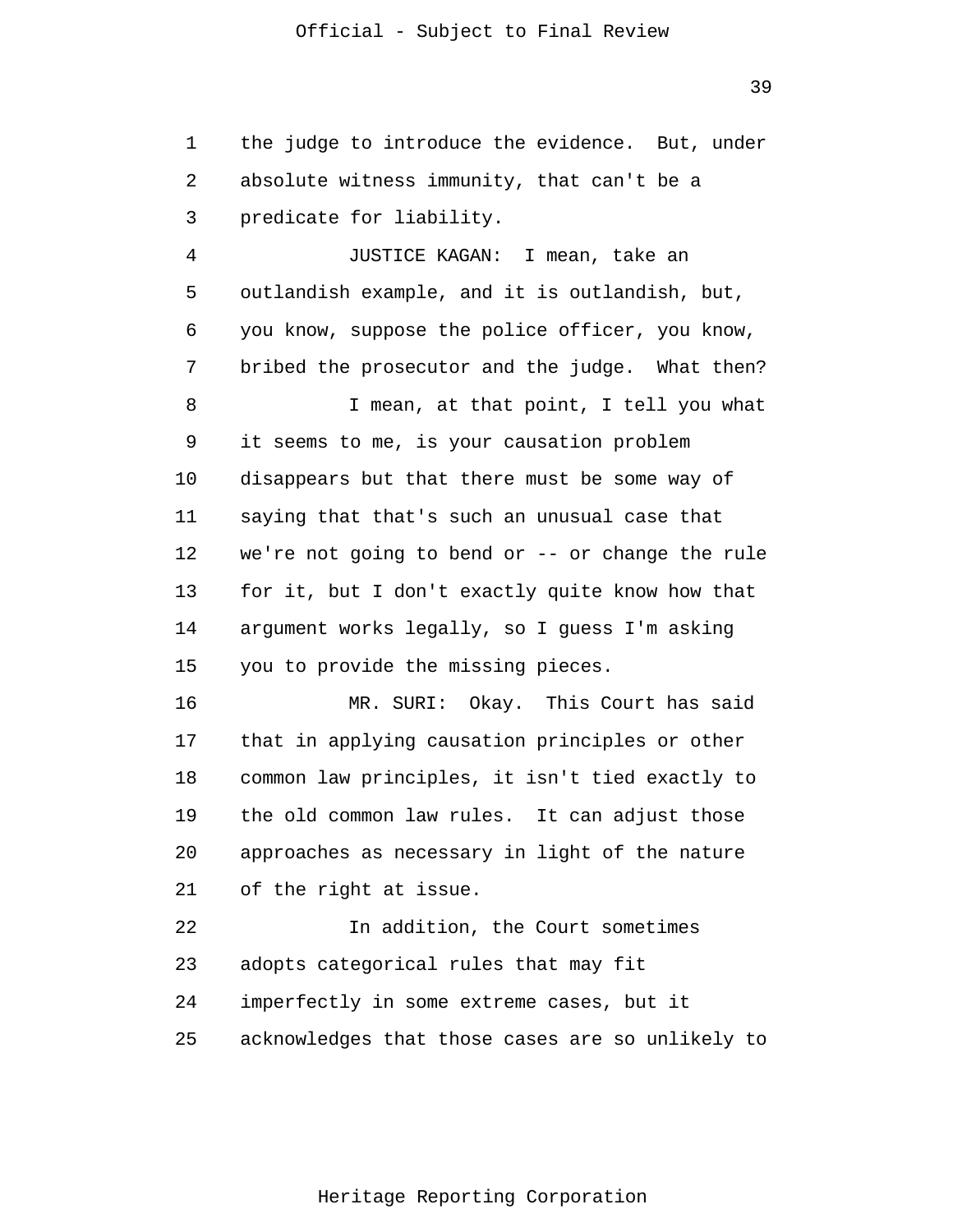1 2 arise that it's not worth trying to deal with them.

3 4 5 6 And the two best examples I can think of are the retaliatory inducement to prosecute case, Hartman against Moore, and Nieves against Bartlett, which is retaliatory arrest.

7 8 9 10 11 12 In both of those cases, the Court said that because of causation problems, we're going to adopt a categorical rule requiring the plaintiff to show the absence of proximate -- of probable cause in order to allow that case to come forward.

13 14 15 16 17 18 Now it's true, theoretically, you can think of some outlandish hypotheticals where there is probable cause, yet there should be a retaliatory arrest or prosecution claim, and the Court still said, we -- we're going to adopt a categorical rule.

19 20 21 22 23 24 And we suggest that the Court could adopt a similar categorical rule here because, as you say, the only circumstances that we can think of where there's no causation problem are so outlandish, it's not worth trying to preserve those.

25 JUSTICE SOTOMAYOR: Counsel, I -- I'm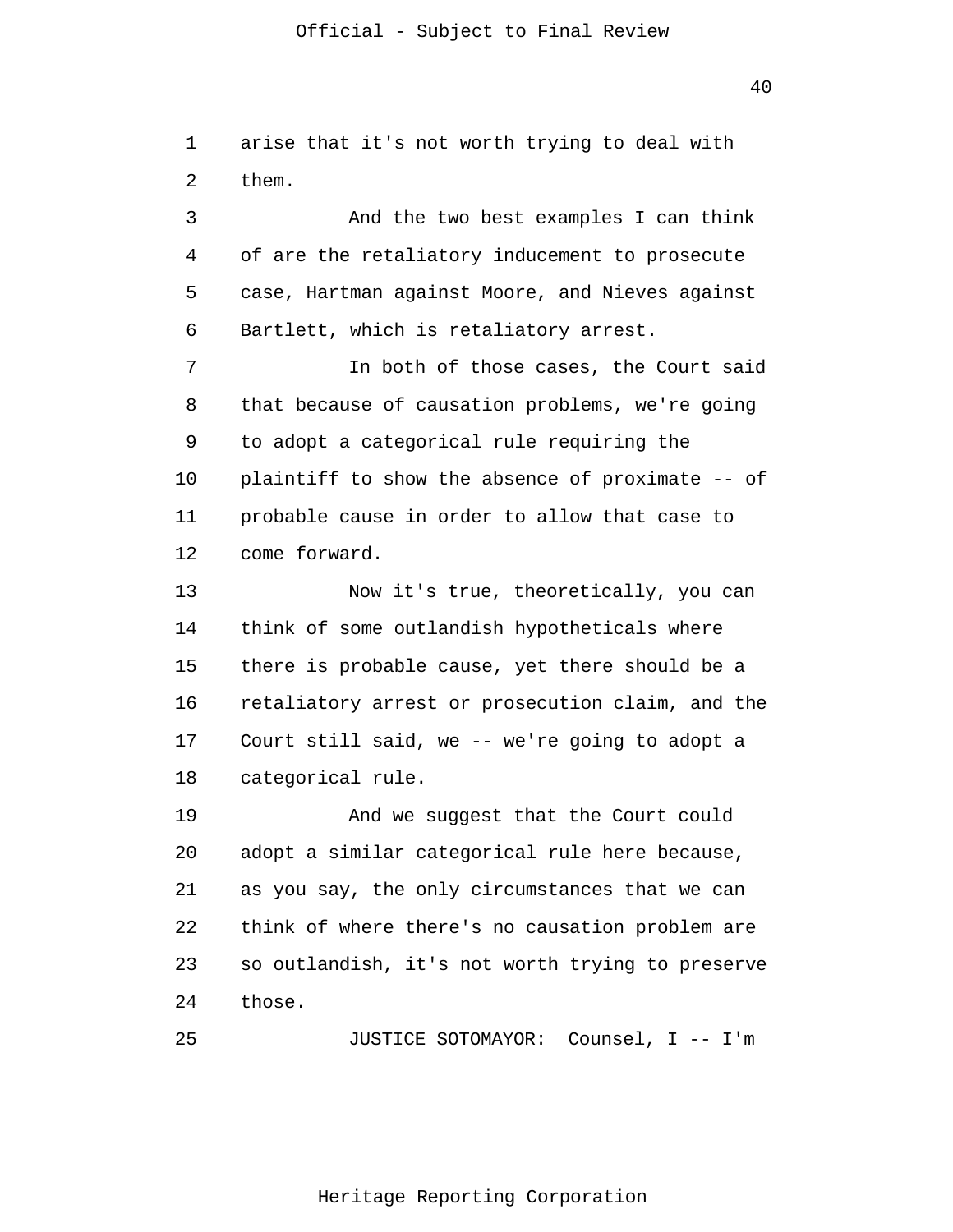1 2 3 4 5 6 7 8 9 10 11 12 13 14 15 16 17 18 19 20 21 22 23 24 25 not sure what witness immunity has to do with this issue. Yes, you're immune from prosecution for any testimony you give at a trial. But, if you're testifying falsely and that's what induces a judge or a prosecutor to use your statement, I -- I don't understand why that should be immune from 1983. MR. SURI: Your Honor, that view is contrary to this Court's previous decision in Briscoe against LaHue. In that case, the Court held that witnesses enjoy absolute immunity from 1983 claims for their testimony and it specifically held that that extends even to perjured testimony. The reasoning of the decision is that the appropriate remedy for perjury is a criminal prosecution for perjury, but we don't want to discourage witnesses by exposing them to the specter of civil liability. JUSTICE GORSUCH: Counsel, you -- your -- your argument for a firm proximate cause rule has some appeal, obviously, the clarity of it, but I wonder have you thought about -- and I'm sure you have and you can help us think about - how it would apply outside the Miranda context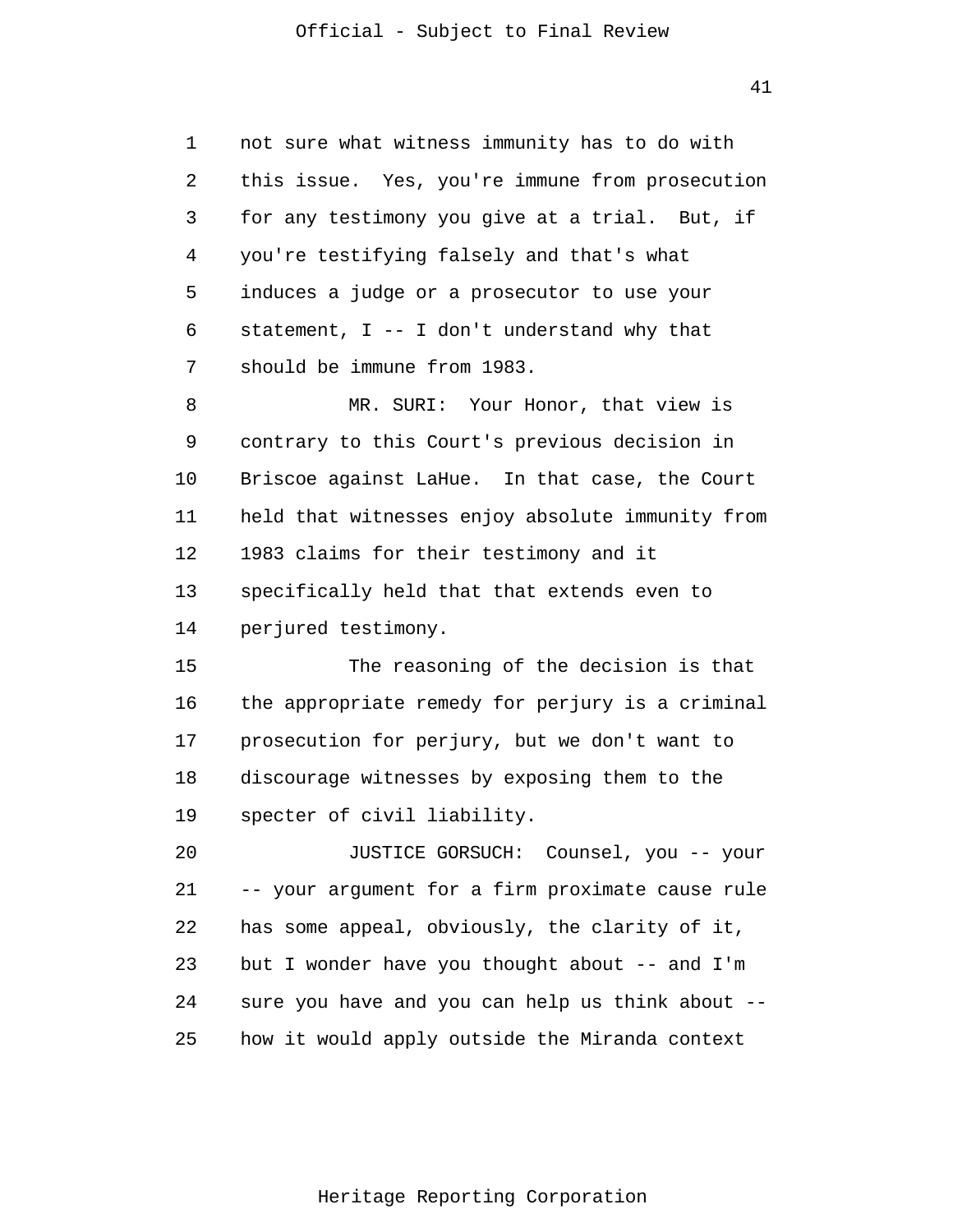1 2 3 4 5 6 7 8 9 10 11 12 13 14 15 16 17 18 19 20 21 22 23 24 25 and how it might bleed into other constitutional rights and make them more difficult to assert under 1983. An involuntary confession under - forget about Miranda. You know, a tortured confession being admitted. Are you concerned, is the government concerned, that its rule would -- would place the onus on the prosecutor to deal with that and not allow recovery against a police officer who conducted the -- the -- the tortured confession? MR. SURI: Justice Gorsuch, let me first explain why the logic of our position would indeed affect some other constitutional rights and then turn to, if you're uncomfortable with that, how you can cabin the logic so that it applies only to this particular right. So, to take the first part first, yes, it's true our logic does apply, for example, to self-incrimination claims, but that shouldn't trouble you because this Court has recognized an independent substantive due process limit on what the police can do in the interrogation itself. If the police torture an individual or even beat him, that's a substantive due process violation that is actionable under Section 1983.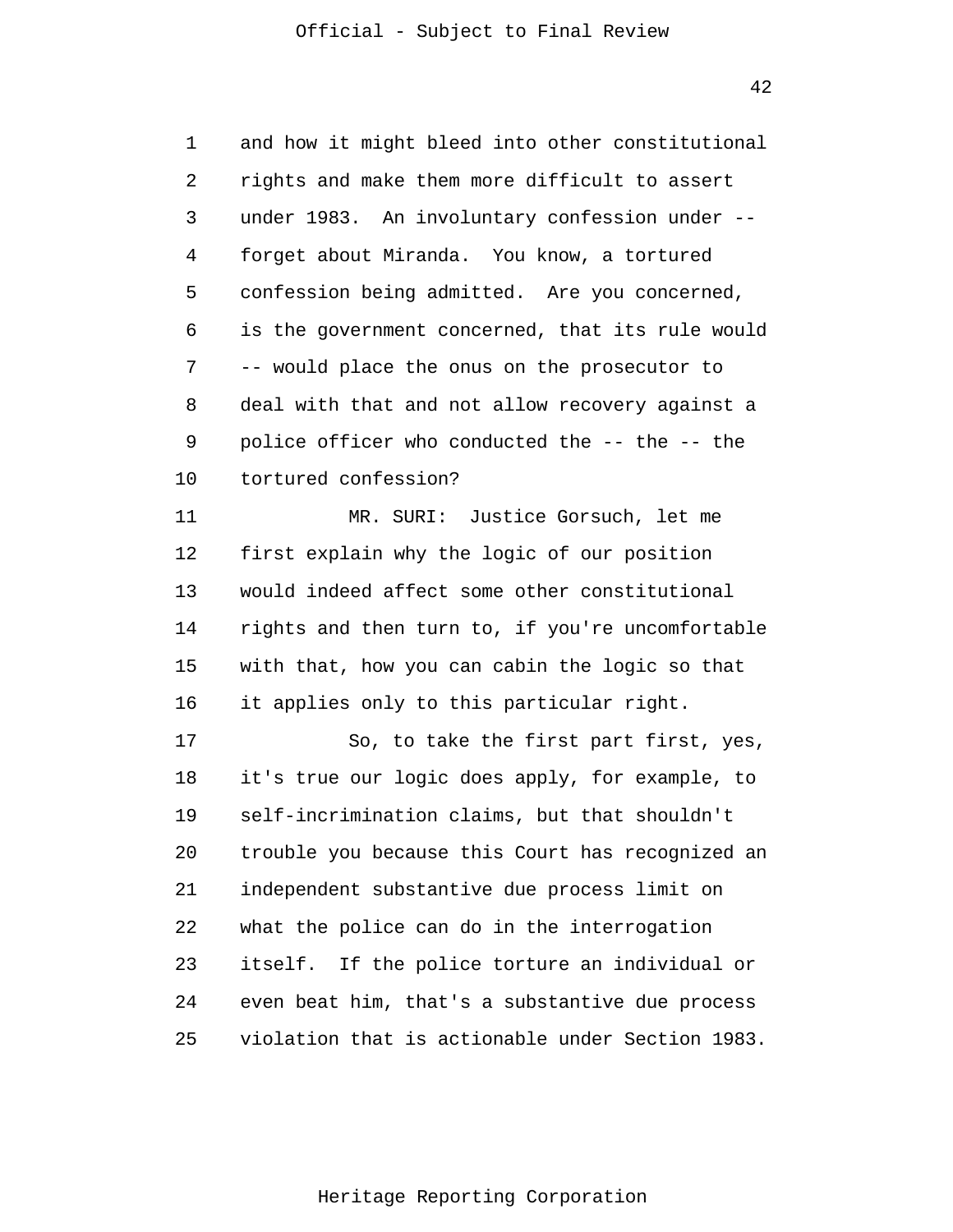1 2 3 4 5 6 7 8 9 10 11 12 13 14 15 16 17 18 19 20 21 22 23 24 25 JUSTICE GORSUCH: I get that argument. But there's an additional quantum of harm surely associated with its introduction at trial and a potential conviction wrongfully. And your rule, I think, would take that out of play, and maybe it won't, but I'd like to hear your thoughts. MR. SURI: No, it would take that out of play, Justice Gorsuch. And the reason the Court shouldn't be troubled by that is that the appropriate forum for redressing harms that occur in the trial itself is the appeal process in habeas corpus, not a collateral civil suit attacking the trial ruling. But let's say -- JUSTICE GORSUCH: You might say that about almost anything that happens at trial, but we have 1983 actions all the time about things that happen at trial. MR. SURI: I -- I don't think that's right, Justice Gorsuch. You have 1983 things - actions about things that happen outside trial, like unreasonable searches and seizures. But you don't have 1983 claims about things that happen in the trial itself, like ineffective assistance of counsel or denial of a jury trial right. Those are traditionally enforced through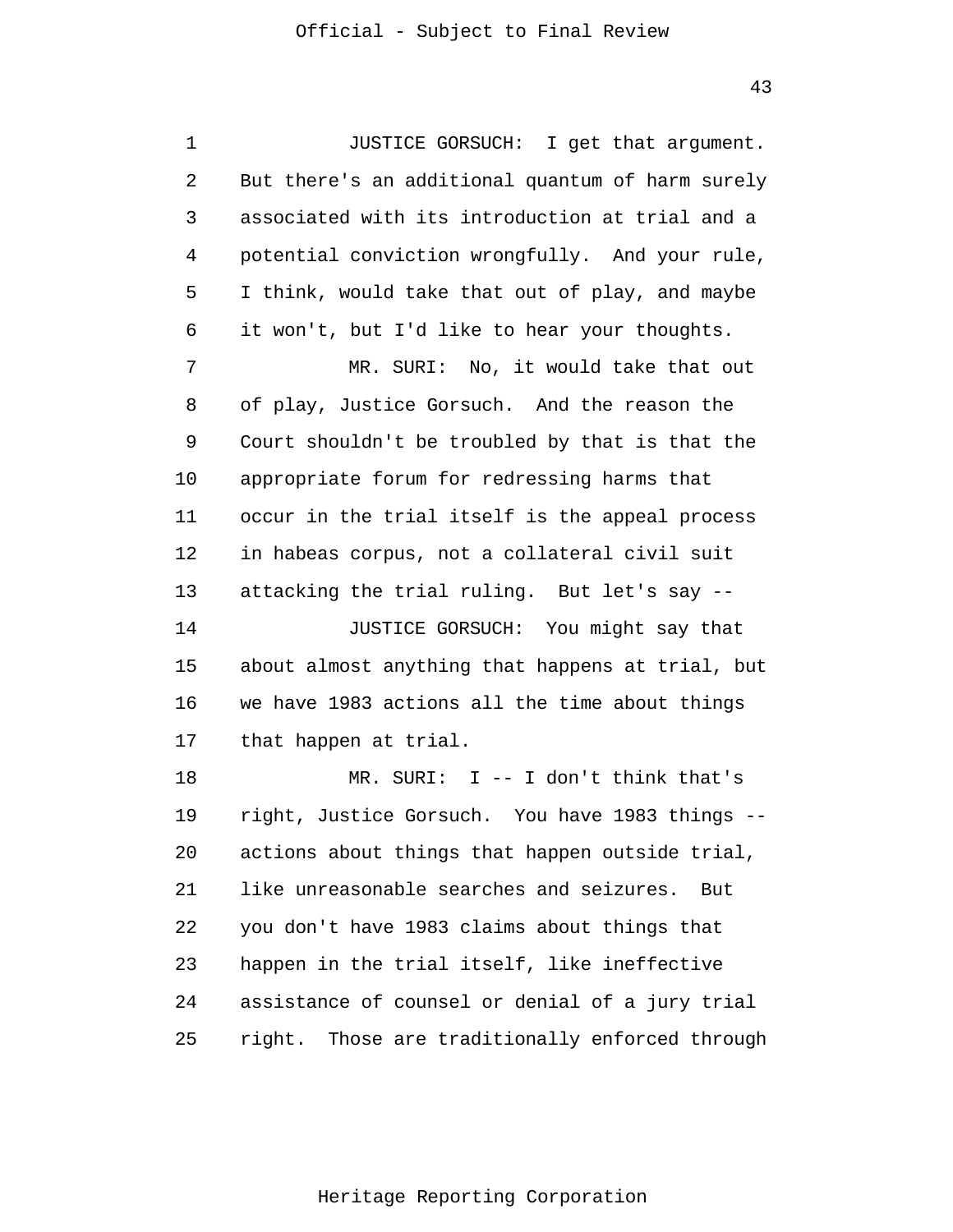1 the appellate process.

| Ŧ.             | the appellate process.                           |
|----------------|--------------------------------------------------|
| $\overline{2}$ | And if I can offer an analogy --                 |
| 3              | JUSTICE GORSUCH: Sure.                           |
| 4              | $MR.$ SURI: $-$ to show why this makes           |
| 5              | sense. Think of this Court's Confrontation       |
| 6              | Clause jurisprudence. The Court has held that    |
| 7              | the introduction of a forensic analyst's report  |
| 8              | at trial can be a confrontation violation if the |
| 9              | analyst isn't put on the stand.                  |
| 10             | Now we would say that you can't sue              |
| 11             | the analyst under Section 1983 on the theory     |
| 12             | that he proximately caused the prosecutor's      |
| 13             | violation of the Confrontation Clause. Your      |
| 14             | remedy would be an appeal, not a 1983 claim.     |
| 15             | So, yes, that is one consequence of              |
| 16             | our theory, but that's a perfectly reasonable    |

18 allow collateral Confrontation Clause

19 challenges.

17

20 21 22 JUSTICE GORSUCH: Let's say I'm a little worried about that. You said you had a narrower approach.

consequence. We don't think it makes sense to

23 MR. SURI: Yeah.

24 25 JUSTICE GORSUCH: What -- what's that? MR. SURI: This Court has said most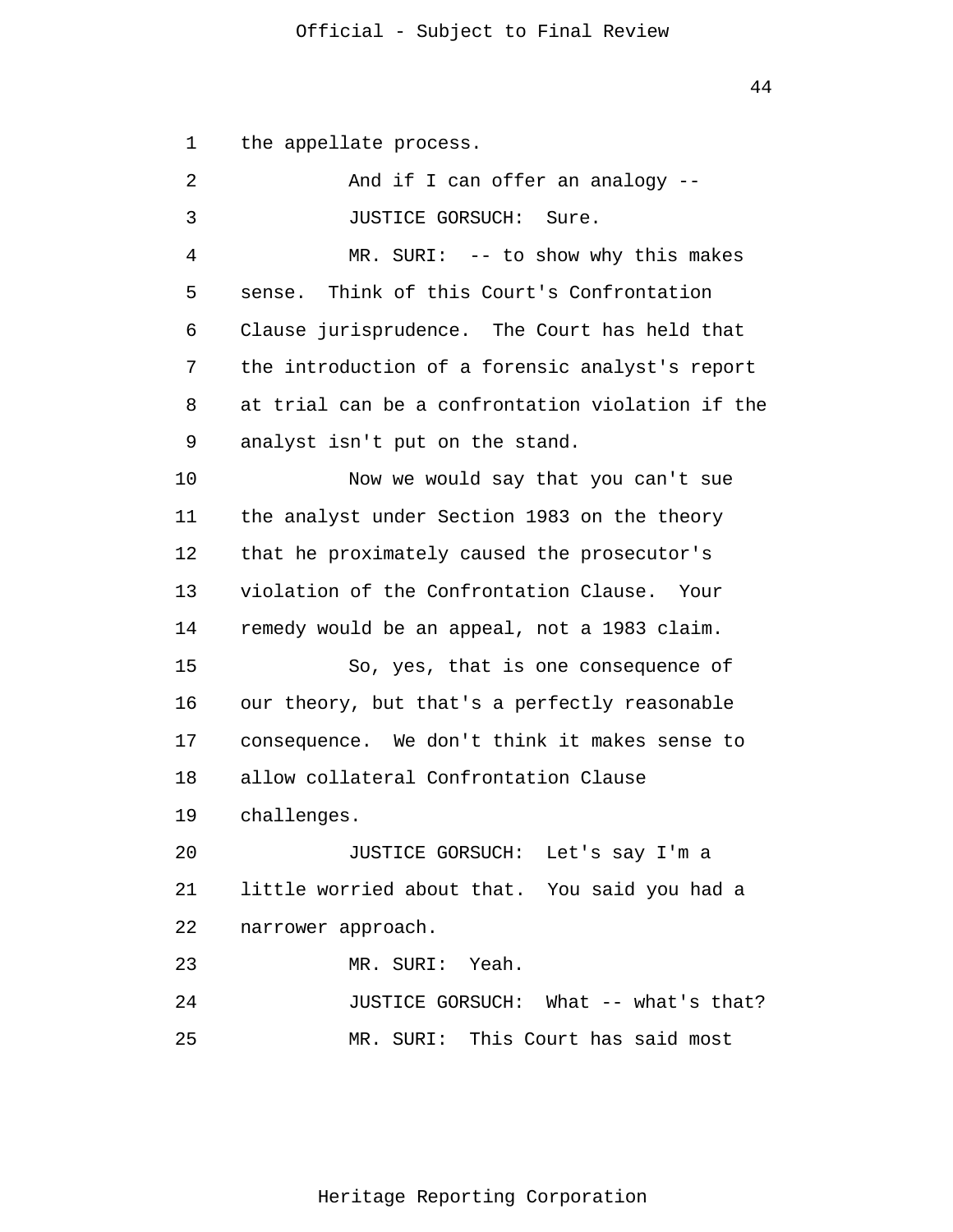45

1 2 3 4 5 6 7 8 9 10 11 12 13 14 15 16 17 18 19 20 21 22 23 24 25 recently in the Thompson opinion that Justice Kavanaugh wrote earlier this term that common law principles must be applied in light of the values and purposes of the right at issue. And the right at issue here, the Miranda right, has always been based on an analysis of what is necessary in practice to enforce the self-incrimination right. And the Court has enforced it as far as it is necessary, but it hasn't taken it any further. It said that Miranda applies, for example, only in the case-in-chief in a criminal prosecution. It doesn't apply to impeachment. It doesn't apply to the fruits of the evidence. It doesn't apply in public safety cases. And the Court could say similarly that it's not necessary to apply in - in a civil trial. JUSTICE GORSUCH: Thank you. JUSTICE BARRETT: You just said -- you just talked about enforcing the right. But the government, as I understand it, has taken the position that this is a Fifth Amendment right, although, in your brief, you kind of -- which strikes me as probably careful language - characterize it as a federal right. You don't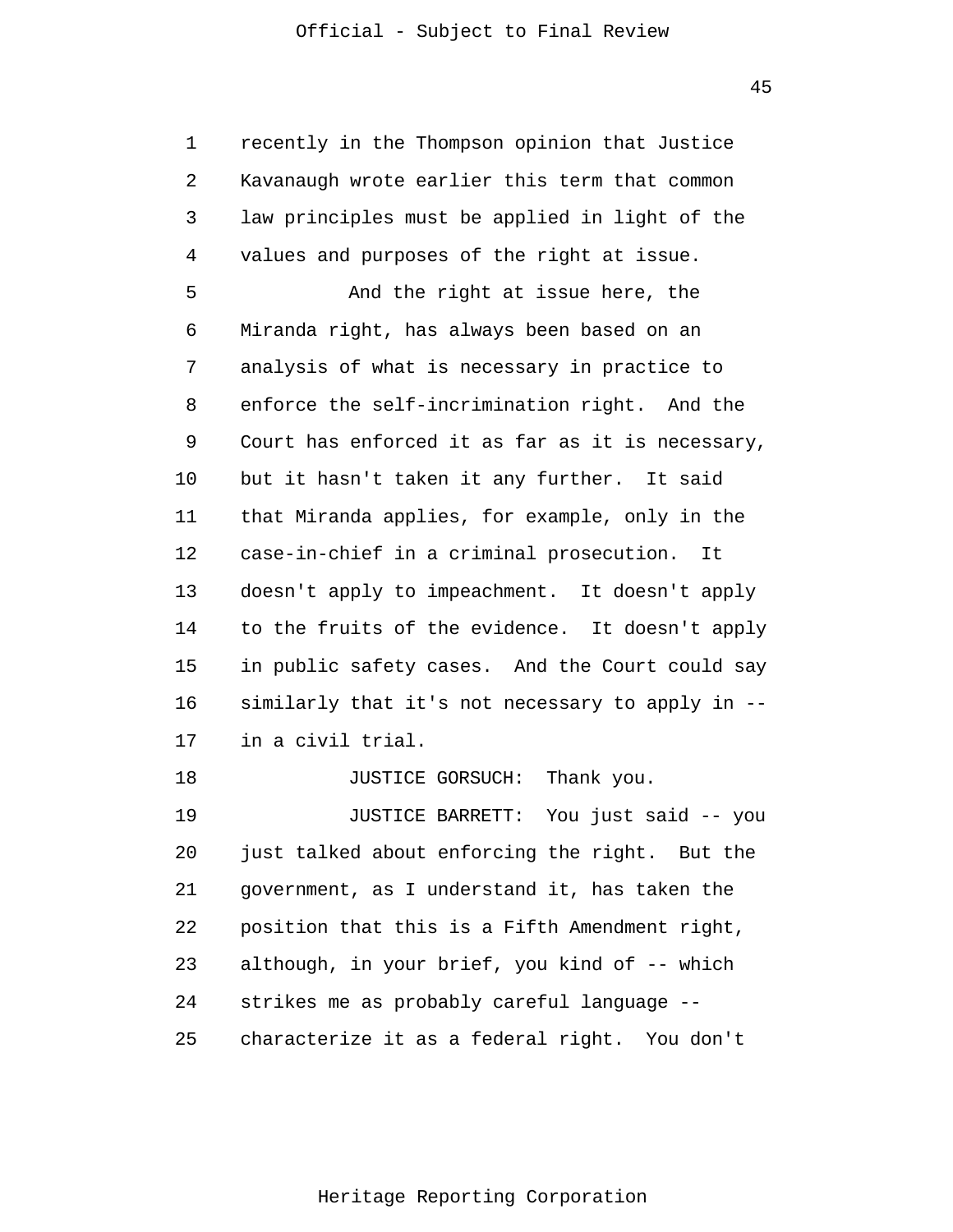1 2 3 4 5 6 7 8 9 10 11 12 13 14 15 16 17 18 19 20 21 22 actually say Fifth Amendment right that I saw. Could you elaborate on the government's position there? MR. SURI: Yes. We think Miranda is a constitutional right. To use the language of Section 1983, it is any right, privilege, or immunity secured by the Constitution. And if I could divide that into two parts, secured by the Constitution because Dickerson says it is a constitutional rule. And right, privilege, or immunity is drawing a distinction between rights and structural provisions, like separation of powers or federalism provisions. But Miranda is pretty clearly a right rather than a structural provision. In addition, if you look at this Court's past 1983 cases, the Court has defined the term "right" in the constitutional context extremely broadly. For example, in Dennis against Higgins, the Court held that the negative Commerce Clause gives rise to rights enforceable under Section 1983 even though one

24 structural provision rather than a rights

might think of the Commerce Clause as a

25 provision.

23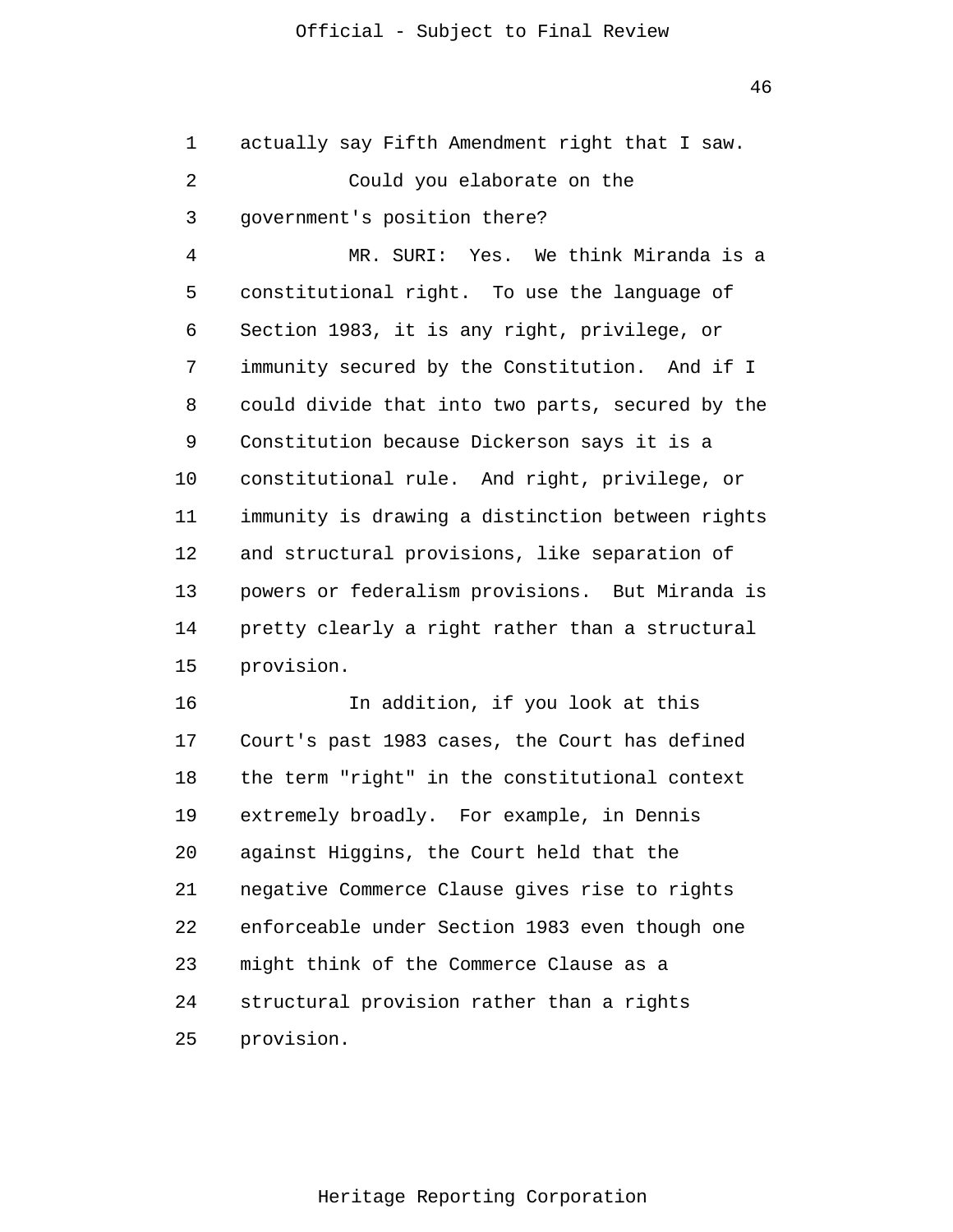1 2 3 4 So, if -- if that's a right, then surely we think Miranda is a right. And, of course, it's constitutional because Dickerson says so.

5 6 7 8 JUSTICE KAVANAUGH: Can you address Justice Kagan's question to Mr. Martinez about the precedent and how we should think about the precedent?

9 10 11 12 13 14 15 16 17 18 19 MR. SURI: Yes. I -- I think one of the reasons we have not relied on the theory that Miranda is not a constitutional right is precisely the concern that Justice Kagan has raised that would seem to undermine the -- what the Court has said all these years, especially in Dickerson. But even apart from that, we just don't think that that theory is correct as an original matter, and we don't think it's necessary in order for the Court to foreclose Miranda claims from Section 1983.

20 21 22 23 24 JUSTICE GORSUCH: Would you care to comment on the historians' briefs and the suggestion that Miranda might have a better original provenance than had previously been thought?

```
25 
    MR. SURI: I -- I wish, Justice
```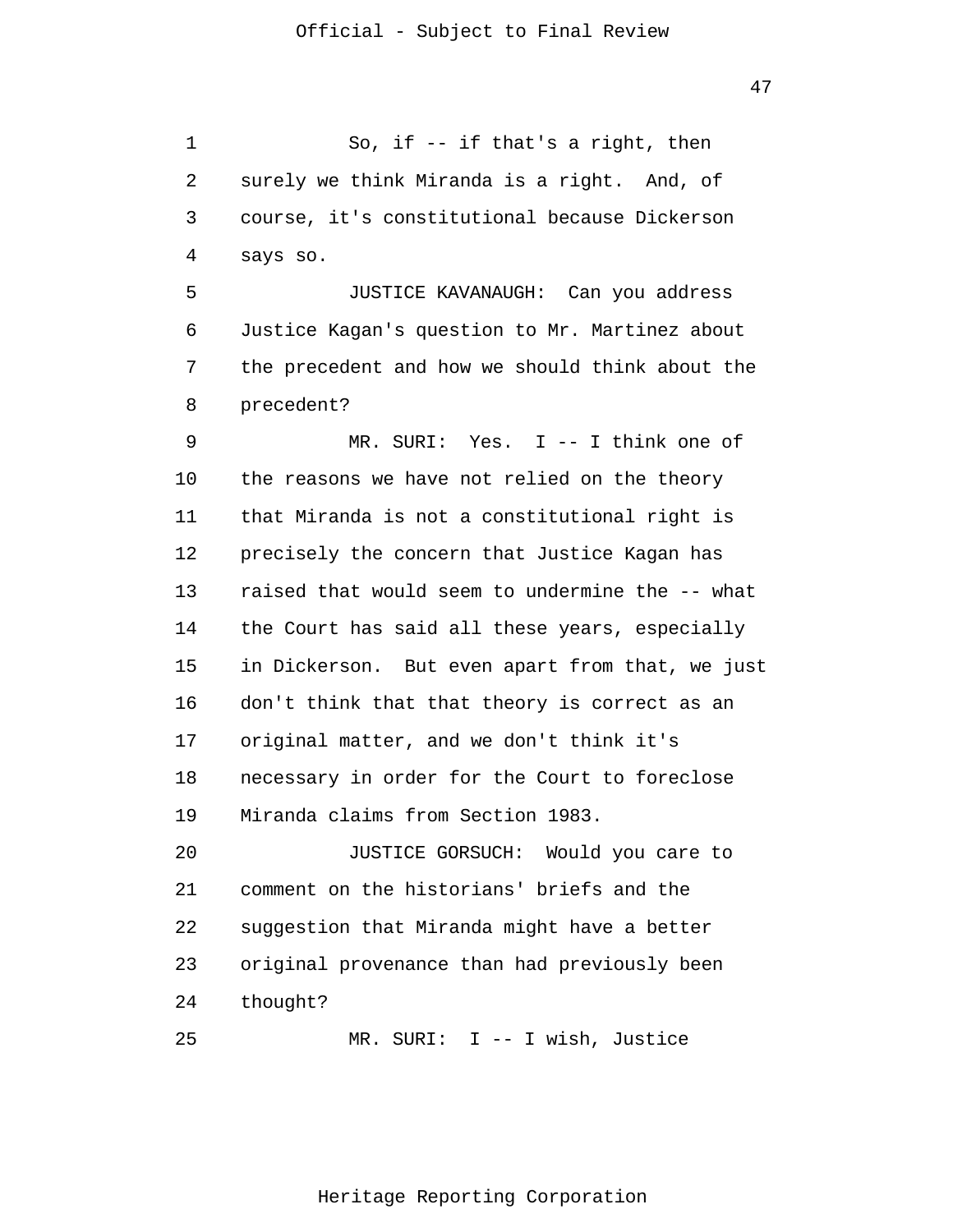48

1 2 3 4 5 6 7 8 9 10 11 12 13 14 15 16 17 18 19 20 21 22 23 24 25 Gorsuch, I could say that Miranda in its totality is supported by the original meaning of the Constitution.  $I - - I - - I - - I'm$  afraid I cannot in all candor go quite that far. The historians' brief supports one aspect of Miranda, which is the warning requirement. Miranda, of course, goes beyond warnings. It also talks about having counsel present at the interrogation. And in all candor, I have to concede that the historians' brief doesn't provide support for that aspect of the Miranda decision, that, instead, we think it's still correct because it's -- it's been found necessary to implement the self-incrimination right as a practical matter. But, with respect to the warnings, it -- it's certainly the case that warnings were much more commonplace than one might have imagined. If you look at Chief Justice White's opinion in Bram against United States, he talks about these warning requirements. So it isn't just the original meaning at the time of the finding. It's also the 19th Century case law that recognizes that warnings are an important part of implementing the Fifth Amendment.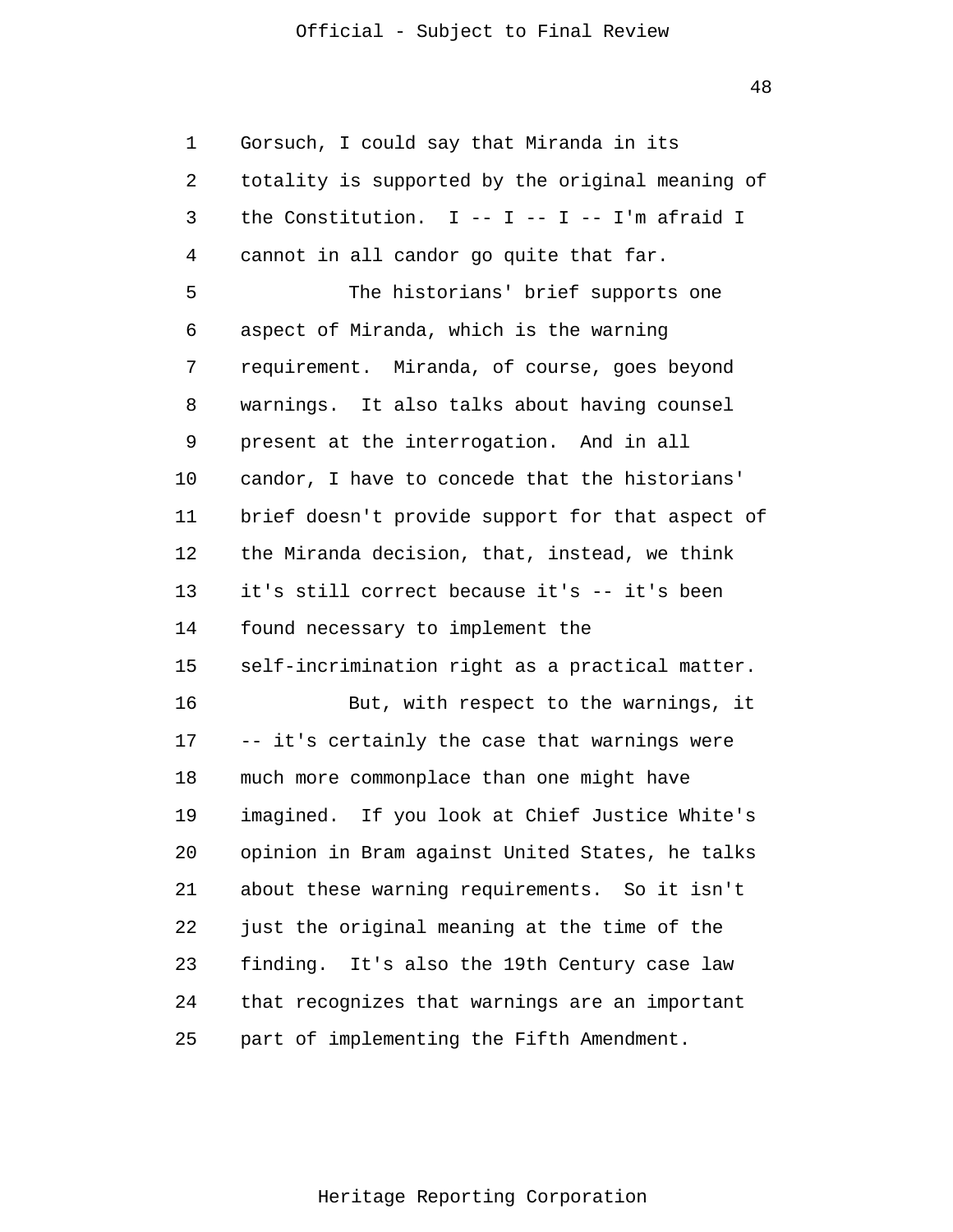| 1  | Nevertheless, that doesn't affect our            |
|----|--------------------------------------------------|
| 2  | argument in this case because the issue in this  |
| 3  | case, of course, is whether Miranda is civilly   |
| 4  | enforceable. And if you look back to             |
| 5  | founding-era sources, I've seen no evidence that |
| 6  | you would bring collateral civil actions saying  |
| 7  | that an involuntary confession or other type of  |
| 8  | improper evidence was introduced at a criminal   |
| 9  | trial. The appropriate remedy would have been    |
| 10 | the exclusion of that evidence at the trial      |
| 11 | itself, not some collateral civil proceeding.    |
| 12 | In contrast, we have lots of history             |
| 13 | of civil suits about the equivalent of the       |
| 14 | Fourth Amendment. Unreasonable searches were at  |
| 15 | issue in Entick against Carrington, Wilkes       |
| 16 | against Wood, cases like that. The absence of    |
| 17 | any comparable history here should give you some |
| 18 | comfort that this is indeed not the kind of      |
| 19 | thing that is meant to be civilly enforceable.   |
| 20 | JUSTICE ALITO: If you have the                   |
| 21 | situation where a police officer does something  |
| 22 | that violates a constitutional right but that    |
| 23 | later a prosecutor makes an independent decision |
| 24 | about whether the prosecution will attempt to    |
| 25 | obtain any advantage at trial as a result of the |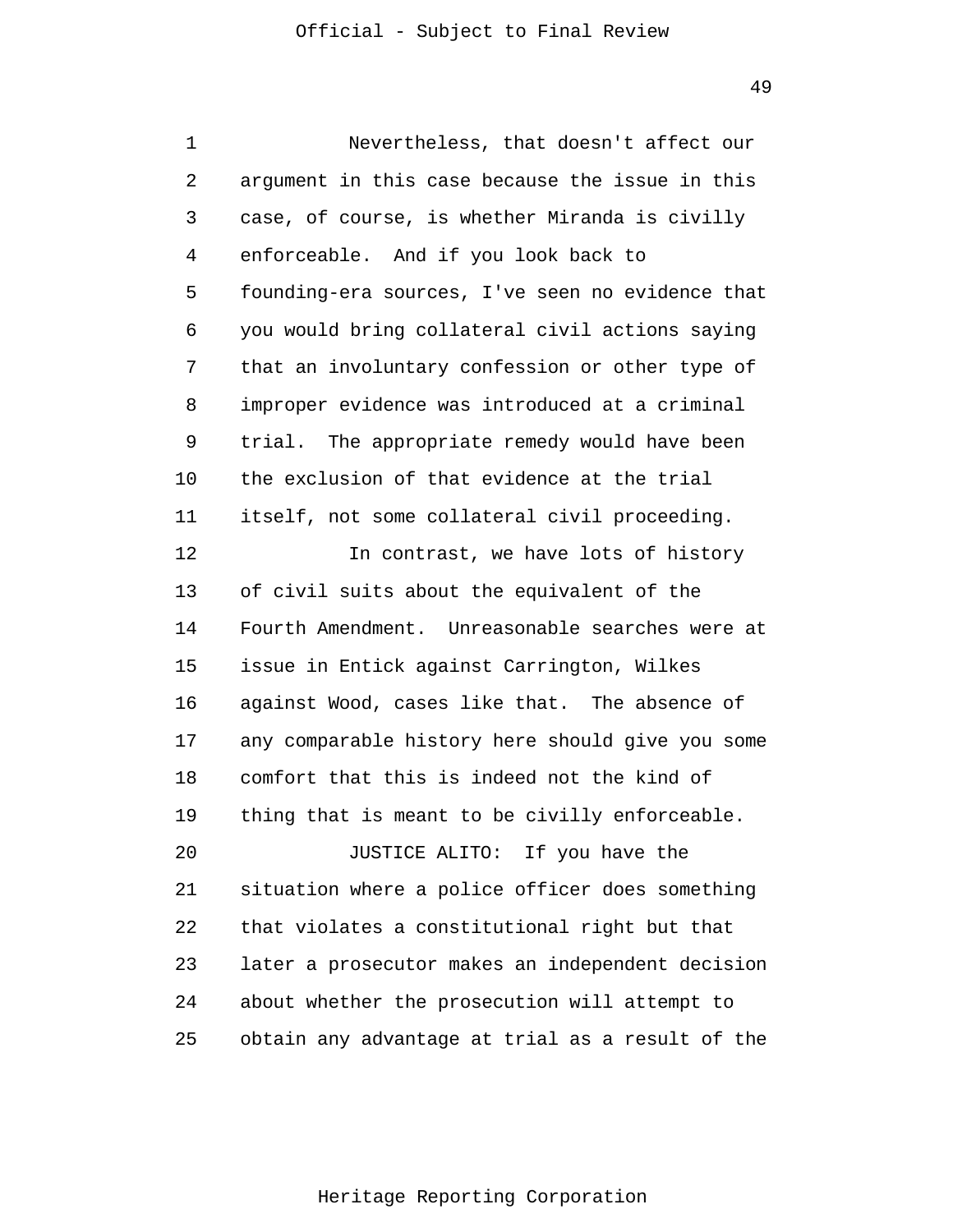1 2 3 4 5 6 7 8 9 10 11 12 13 14 15 16 17 18 19 20 21 22 23 24 25 conduct of the police officer, that, I take it, is what you think is the situation here. Could you state in general terms the rule that you think applies as to the creation of a categorical rule regarding the absence of proximate cause? MR. SURI: I'm sorry, Justice Alito, I think I have to take issue with the premise of the question, which is we don't accept that the police officer has done anything unlawful. Our theory is that the unlawful act is committed entirely at the trial itself. But our rule is that when a police officer -- JUSTICE ALITO: All right. Well, so we're getting back to the issue of -- of the nature of the Miranda violation. When something is done by the police officer, but the prosecution seeks to obtain some advantage at trial as a result of something that was done or was not done and should have been done by the police officer, what is your general -- how would you state in general terms the rule about cutting off proximate cause? MR. SURI: The rule is that when a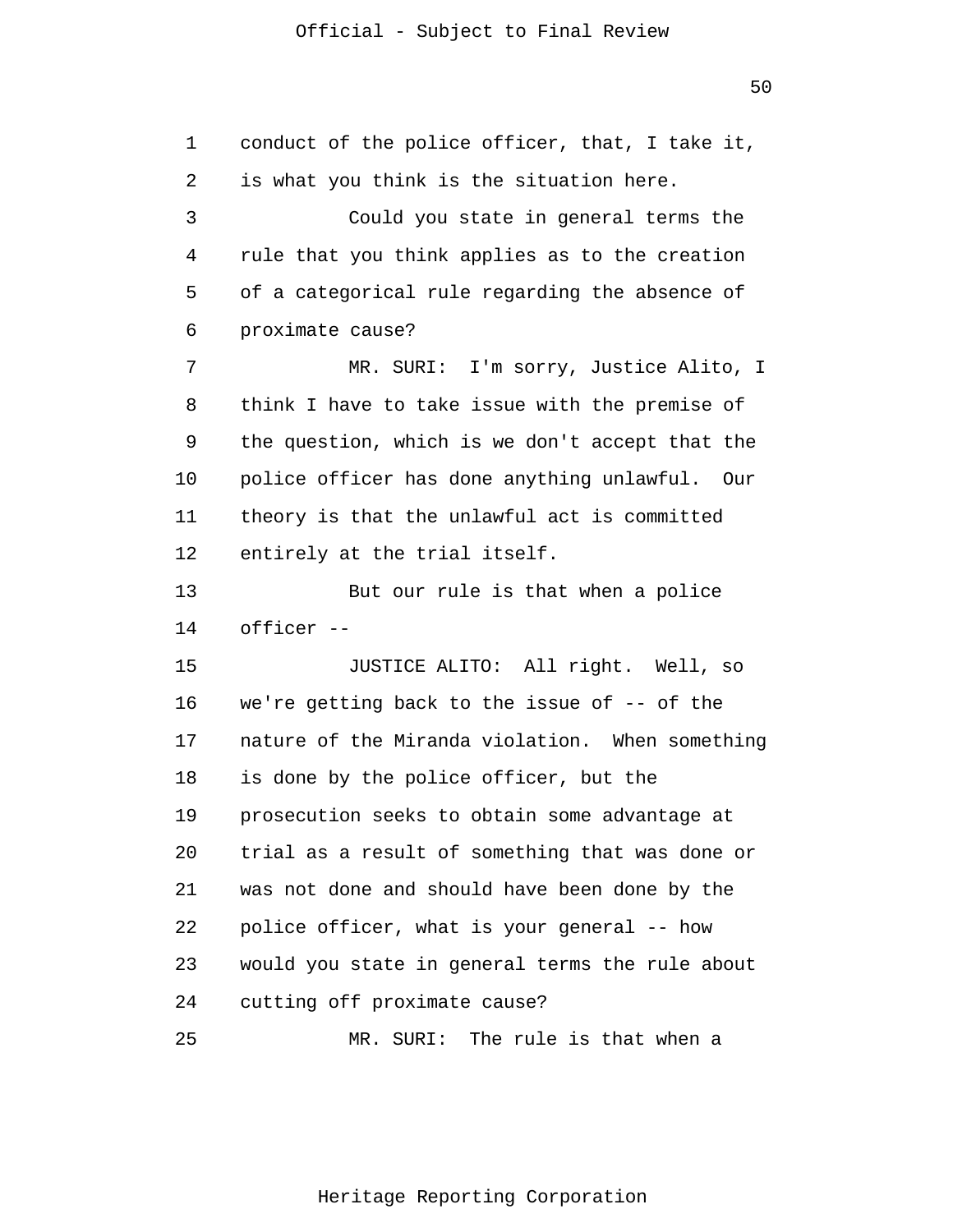| 1  | police officer does not himself engage in any      |
|----|----------------------------------------------------|
| 2  | legal violation, then, in the absence of some      |
| 3  | special circumstance I can't think of right now,   |
| 4  | the prosecutors' and the judges' independent       |
| 5  | decision about the action constitute superseding   |
| 6  | causes that cut off liability.                     |
| 7  | CHIEF JUSTICE ROBERTS: Justice                     |
| 8  | Thomas?                                            |
| 9  | JUSTICE THOMAS: No.                                |
| 10 | CHIEF JUSTICE ROBERTS: All right.                  |
| 11 | Justice Kavanaugh?                                 |
| 12 | JUSTICE KAVANAUGH: Just the same                   |
| 13 | question that I asked Mr. Martinez about Withrow   |
| 14 | and how you would deal with that.                  |
| 15 | MR. SURI: Withrow supports our                     |
| 16 | position. Withrow described the Fifth Amendment    |
| 17 | right and Miranda as trial-focused rights.<br>That |
| 18 | suggests that Miranda is about what happens at     |
| 19 | the trial, whether the evidence is admitted or     |
| 20 | not admitted. It's not about what the police       |
| 21 | officer himself does.                              |
| 22 | And, indeed, Withrow contrasted the                |
| 23 | Miranda right with the Fourth Amendment right on   |
| 24 | precisely that reasoning. It said the Fourth       |
| 25 | Amendment is about what happens outside the        |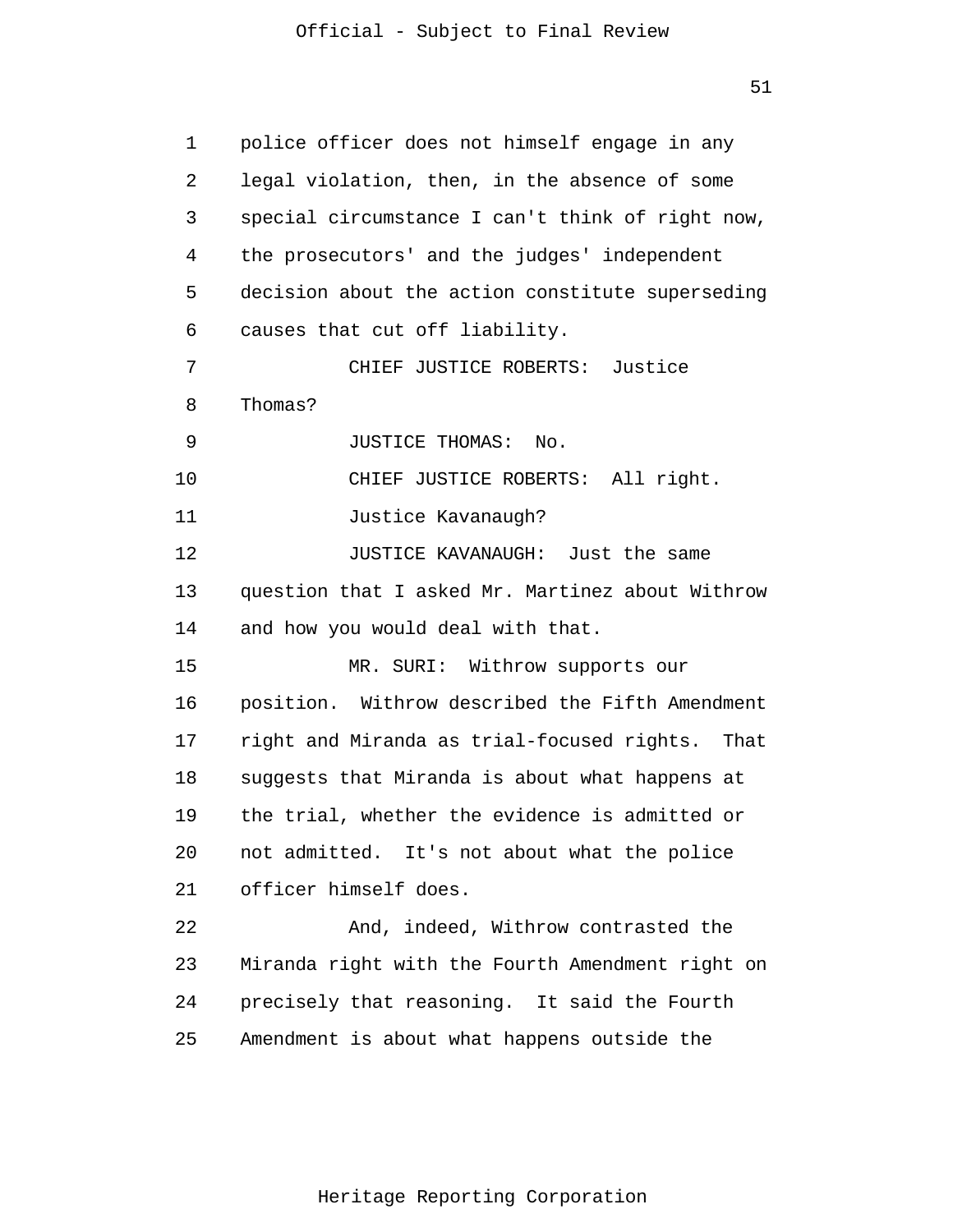1 2 3 4 5 6 7 8 9 10 11 12 13 14 15 16 17 18 19 20 21 22 23 24 25 trial and that's why it isn't enforceable in habeas corpus. JUSTICE KAVANAUGH: Thank you. CHIEF JUSTICE ROBERTS: Thank you, counsel. Mr. Hoffman. ORAL ARGUMENT OF PAUL L. HOFFMAN ON BEHALF OF THE RESPONDENT MR. HOFFMAN: Mr. Chief Justice, and may it please the Court: Petitioner asked this Court to find that a police officer can never be found liable under Section 1983 for a Miranda violation. This is so even where an officer elicits an unwarned custodial statement, lies about the circumstances, and the statement is introduced in the prosecution's case-in-chief. That categorical approach is counter to precedent, the text of Section 1983, and common sense. This case presents two distinct issues. On the first issue, the introduction of an unwarned custodial statement is a violation of the Defendant's Fifth Amendment rights and, therefore, the basis for Section 1983 liability. If Miranda violations lead to habeas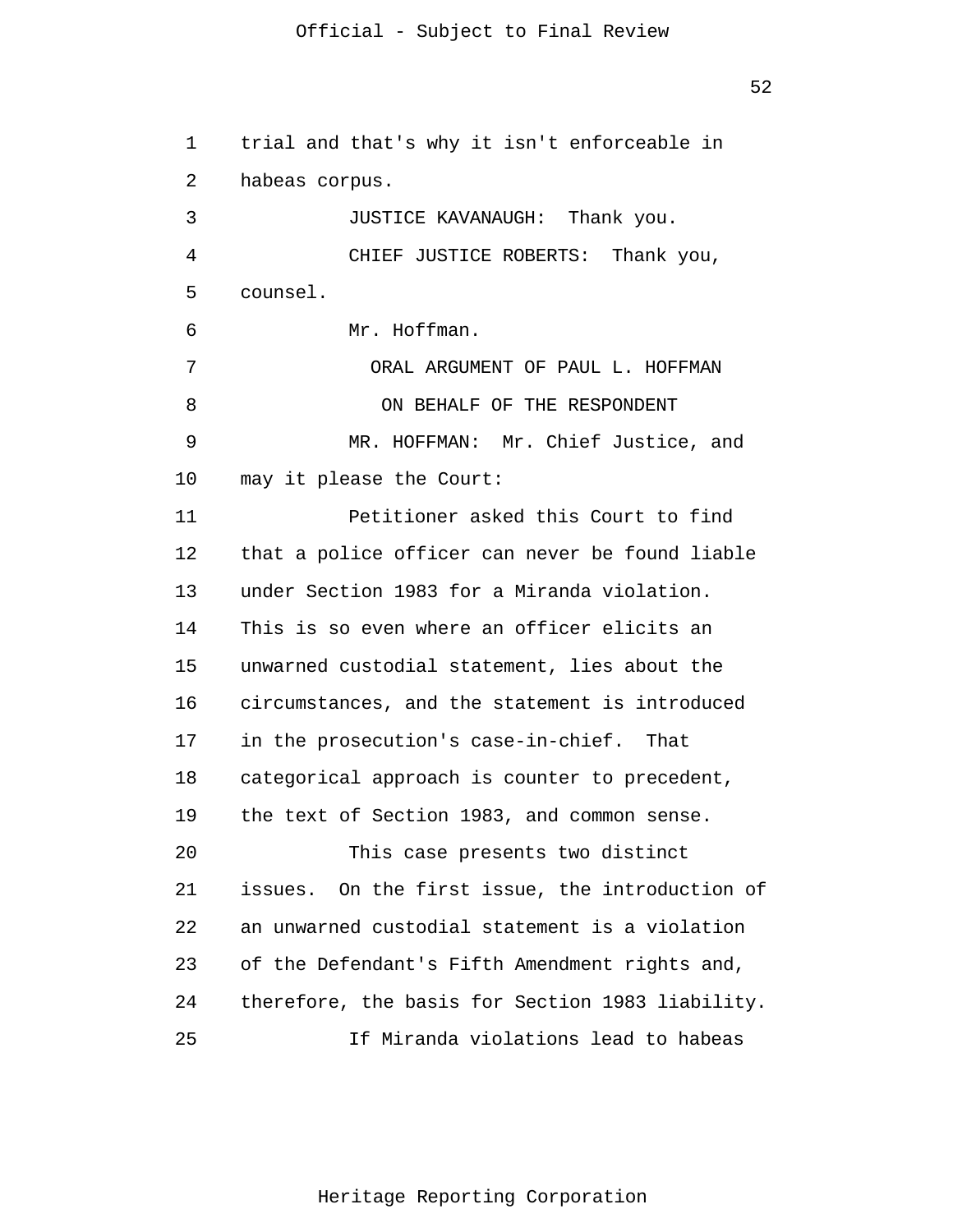53

| 1  | relief based on a violation of the Constitution  |
|----|--------------------------------------------------|
| 2  | or to the reversal of state criminal convictions |
| 3  | on the same basis, the same violations fall      |
| 4  | within the broad remedial sweep of Section 1983. |
| 5  | On the second issue, police officers,            |
| 6  | like any other state actor, can be sued under    |
| 7  | Section 1983 if their acts proximately cause a   |
| 8  | violation of constitutional rights. At a         |
| 9  | minimum, when an officer takes an unwarned       |
| 10 | custodial statement and deceives the prosecutor  |
| 11 | about the circumstances of the interrogation, a  |
| 12 | jury can find that proximate cause exists.       |
| 13 | Mr. Tekoh has always argued that                 |
| 14 | Deputy Vega gave a false account of the          |
| 15 | circumstances of the interrogation in this case. |
| 16 | The court of appeals correctly found that        |
| 17 | Mr. Tekoh has a Section 1983 claim based on the  |
| 18 | Miranda violation and that a reasonable jury, if |
| 19 | they believe Mr. Tekoh's testimony, could find   |
| 20 | that Deputy Vega was the proximate cause of this |
| 21 | violation.                                       |
| 22 | I welcome the Court's questions.                 |
| 23 | JUSTICE THOMAS: In the trials that               |
| 24 | we've had in this so far, have there been any    |
| 25 | findings by the jury that the officer lied?      |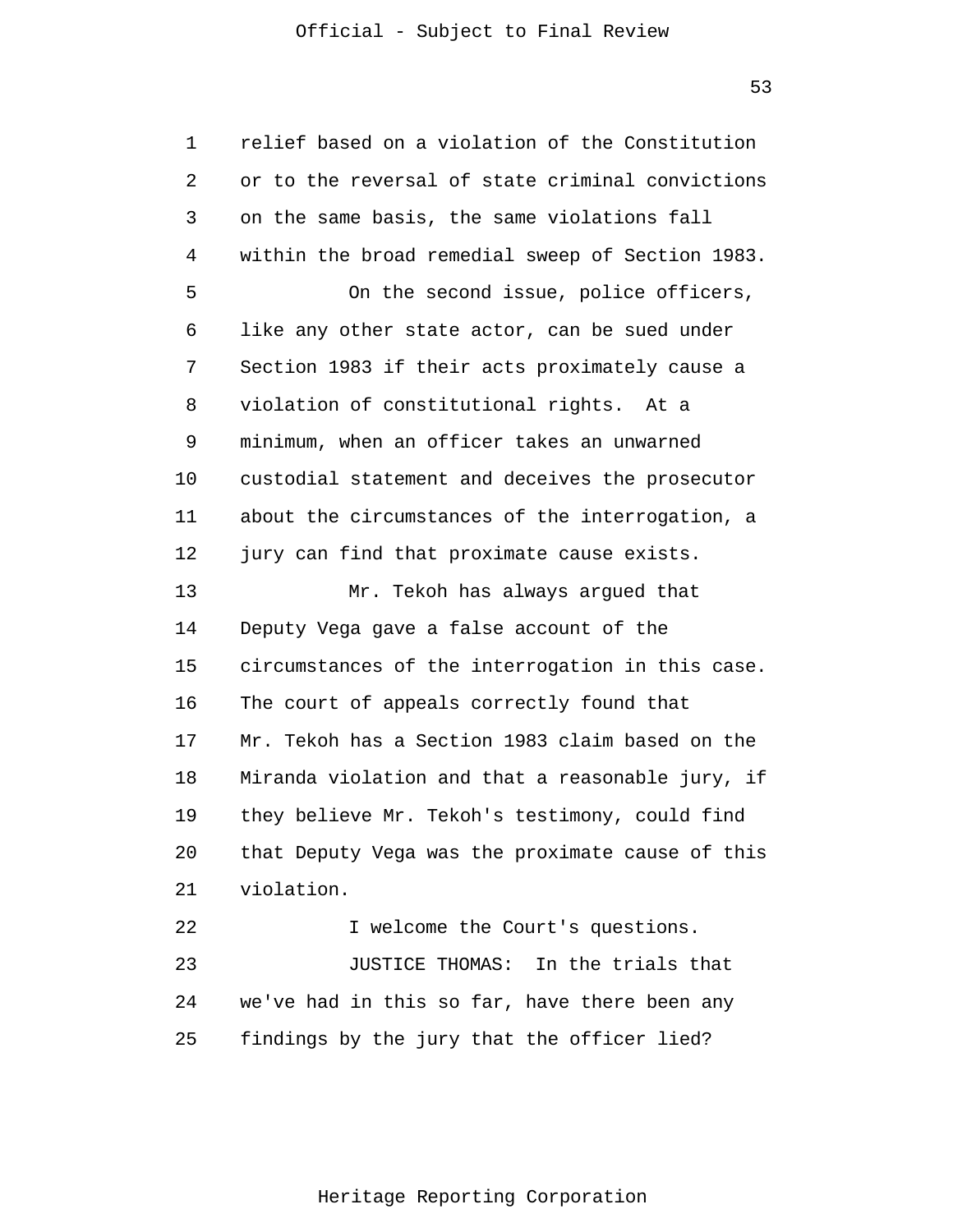| 1  | MR. HOFFMAN: The $-$ there $-$ no,               |
|----|--------------------------------------------------|
| 2  | there's not -- there hasn't been a finding that  |
| 3  | the officer lied. That issue hasn't really been  |
| 4  | presented to the jury. And there were no         |
| 5  | find -- there were no -- there was never a       |
| 6  | finding in this case about whether Mr. Tekoh was |
| 7  | in custody or not. None of the -- none of the    |
| 8  | juries were required to find that.               |
| 9  | And, in fact, from the beginning of              |
| 10 | this case, it was argued that the claim was that |
| 11 | a violation of -- a core Miranda violation, the  |
| 12 | introduction of the statement at trial, gave     |
| 13 | rise to a 1983 violation.                        |
| 14 | And the judge -- the district judge              |
| 15 | refused to give that instruction on that theory  |
| 16 | of liability because he thought that the Chavez  |
| 17 | case overturned -- made -- made that claim       |
| 18 | unviable.                                        |
| 19 | And so the -- the appeal to the Ninth            |
| 20 | Circuit that we made was to allow us to go       |
| 21 | forward with that claim. That's the -- that's    |
| 22 | the -- the issue that we raised in addition to   |
| 23 | an issue about an expert.                        |
| 24 | But there's never been a finding one             |
| 25 | way or the other about whether the officer lied  |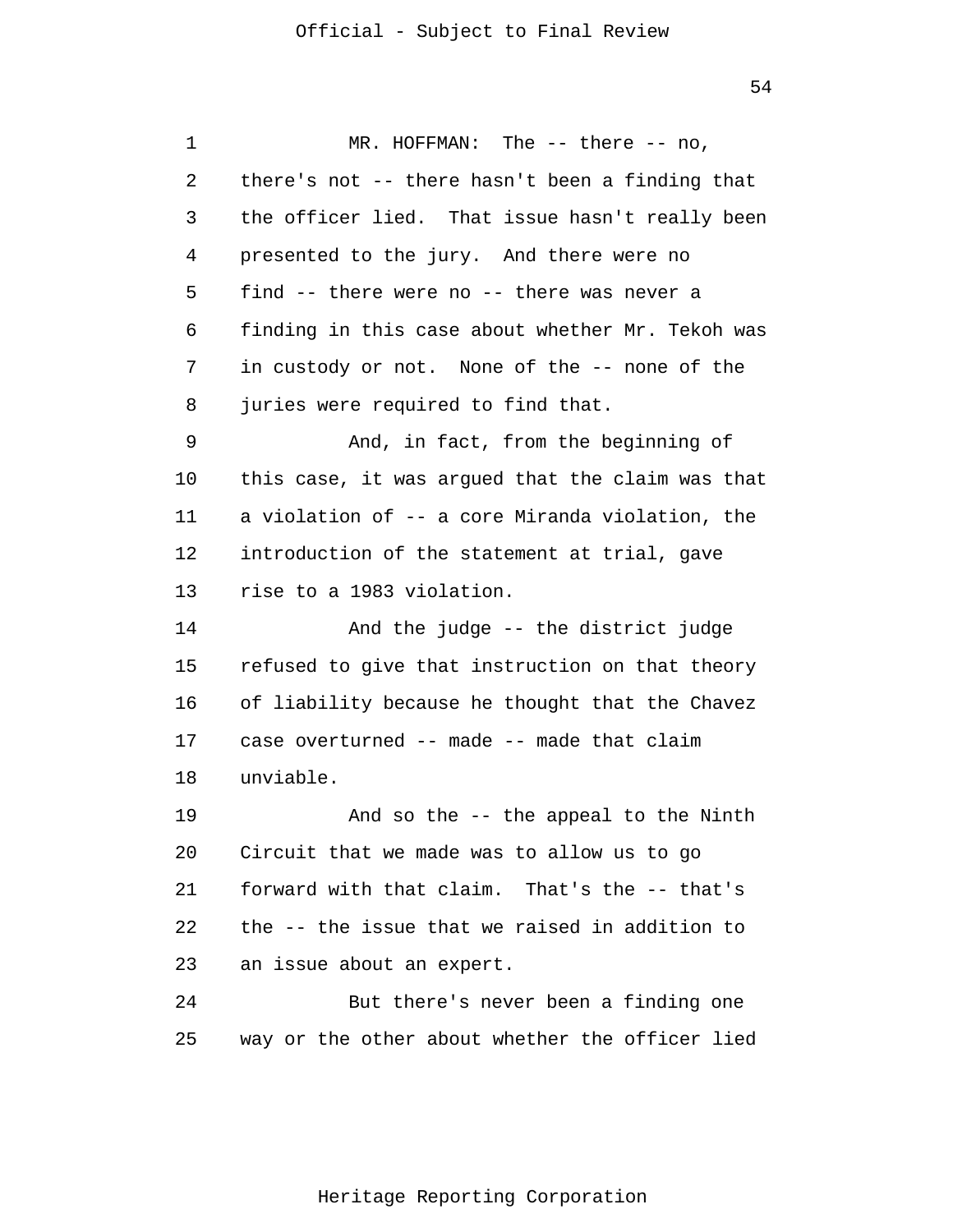55

1 2 3 4 5 6 7 8 9 10 11 12 13 14 15 16 17 18 19 20 21 22 23 24 25 about the circumstances of the -- of the interrogation, which is at the heart of the case. That's always been the dispute -- JUSTICE SOTOMAYOR: So can you -- MR. HOFFMAN: -- in this case. JUSTICE SOTOMAYOR: -- so you -- can you point me to somewhere in the record on either trial before the district courts where you presented that theory of your case? I've looked in vein, number one. And, number two, in the first trial, it was a fabrication of evidence case. MR. HOFFMAN: That's right. JUSTICE SOTOMAYOR: So tell me if they found against you on the fabrication of the evidence. Isn't that a finding that Mr. Vega didn't fabricate? MR. HOFFMAN: No. I mean, what -what it was  $--$  what  $--$  what the  $--$  what the jury was asked to find under standards that are much higher than the standards that would apply to a Fifth Amendment claim, it was a Fourteenth Amendment substantive due process claim. But, at most, and what the district court found, was that there was a finding that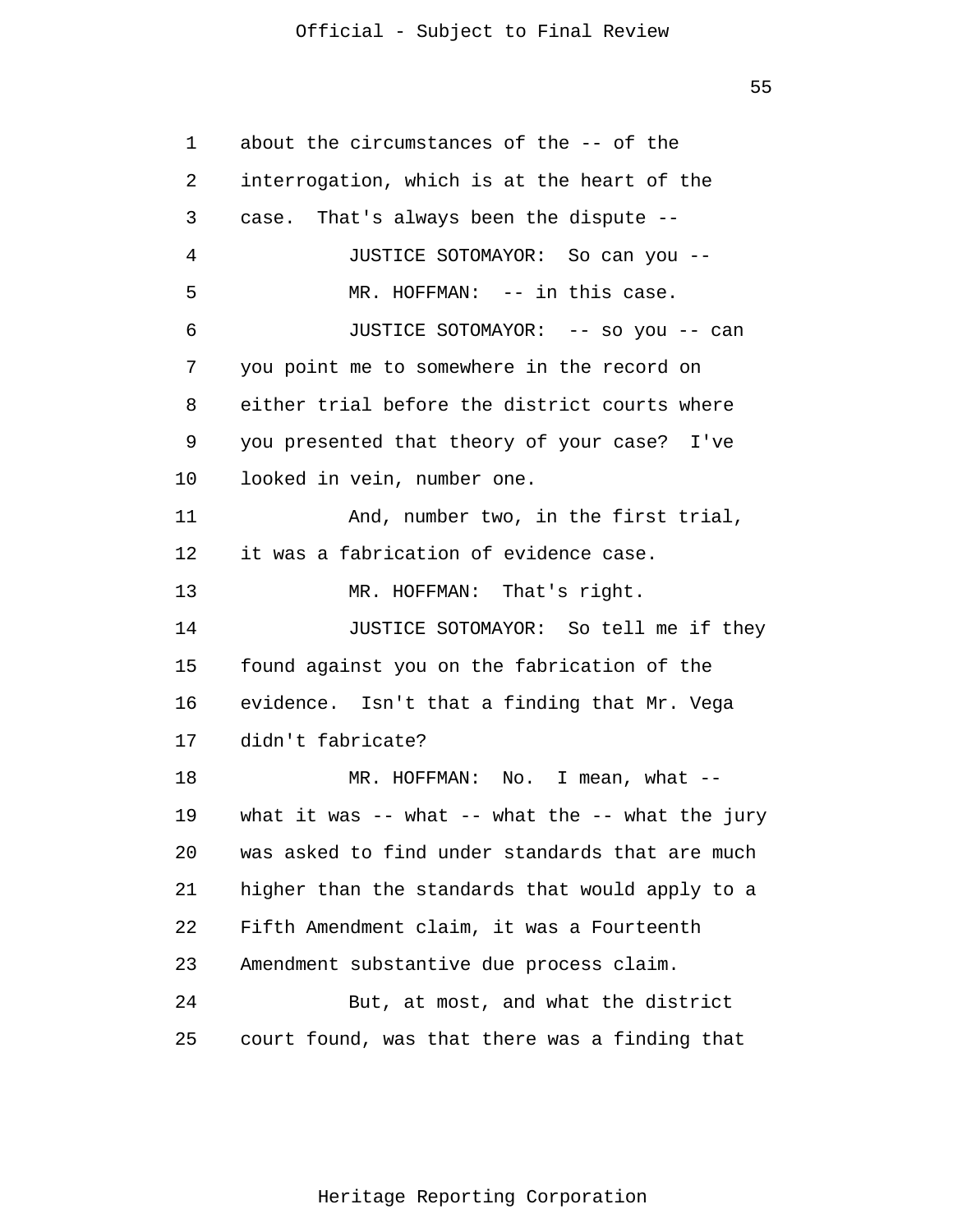1 2 3 4 5 6 7 8 9 10 11 12 13 14 15 16 17 18 19 20 21 22 23 24 25 the -- that the officer did not fabricate the report and that a different officer didn't fabricate certain statements attributable to Mr. Tekoh in one of his supplemental reports. That's all they found. They didn't find -- they weren't asked to find anything about custody. They weren't asked to determine the difference between Mister -- JUSTICE SOTOMAYOR: It doesn't -- it doesn't matter, does it? If they found that he didn't fabricate the statements by your client, that was the whole basis of the decision about there, A, not being coercion or, B, that he wasn't in custody. MR. HOFFMAN: Well, no. I mean, the -- the custody part of it wasn't a part of, and -- and the district court properly found that we were able to go forward with a Fifth Amendment trial after the fabrication case and said - that argument was made to the judge, and they said -- said no, the -- the -- the jury hasn't made that finding. And -- and -- and whether the report was fabricated or not doesn't affect the Miranda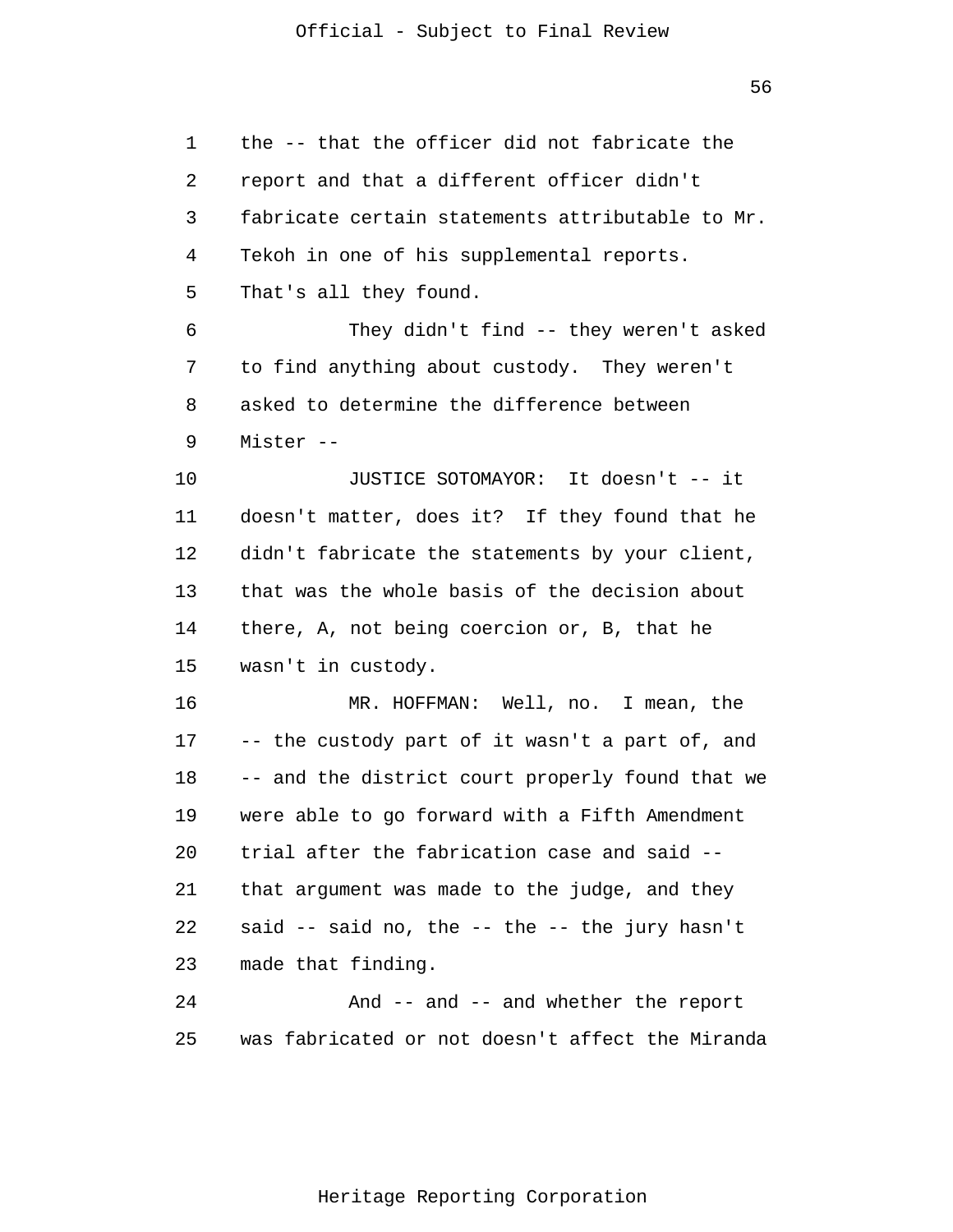57

| 1  | violation. It could be a true statement.         |
|----|--------------------------------------------------|
| 2  | JUSTICE BARRETT: But doesn't it                  |
| 3  | affect -- I'm -- I'm just confused because I had |
| 4  | the same understanding as Justice Sotomayor.     |
| 5  | I understood your causation argument             |
| 6  | that you're pressing here, which is, as I        |
| 7  | understand it, narrower than the jury            |
| 8  | instruction that your client asked for below, to |
| 9  | depend on this falsification of evidence claim   |
| 10 |                                                  |
| 11 | MR. HOFFMAN: Well --                             |
| 12 | JUSTICE BARRETT: -- and that that was            |
| 13 | important to your proximate cause argument, but, |
| 14 | as Justice Sotomayor said, it was my             |
| 15 | understanding that you lost on the fabrication   |
| 16 | of evidence claim.                               |
| 17 | MR. HOFFMAN: No. No, our -- our --               |
| 18 | and -- and -- and it may be useful it seems to   |
| 19 | me to clear up how the proximate cause issue     |
| 20 | happened here. There -- there's a separate       |
| 21 | causation instruction that was a joint           |
| 22 | instruction from the Defendant and the           |
| 23 | Plaintiff. That's found on page 118a of the      |
| 24 | Petitioner's appendix, and it's a moving force   |
| 25 | causation instruction and it requires the        |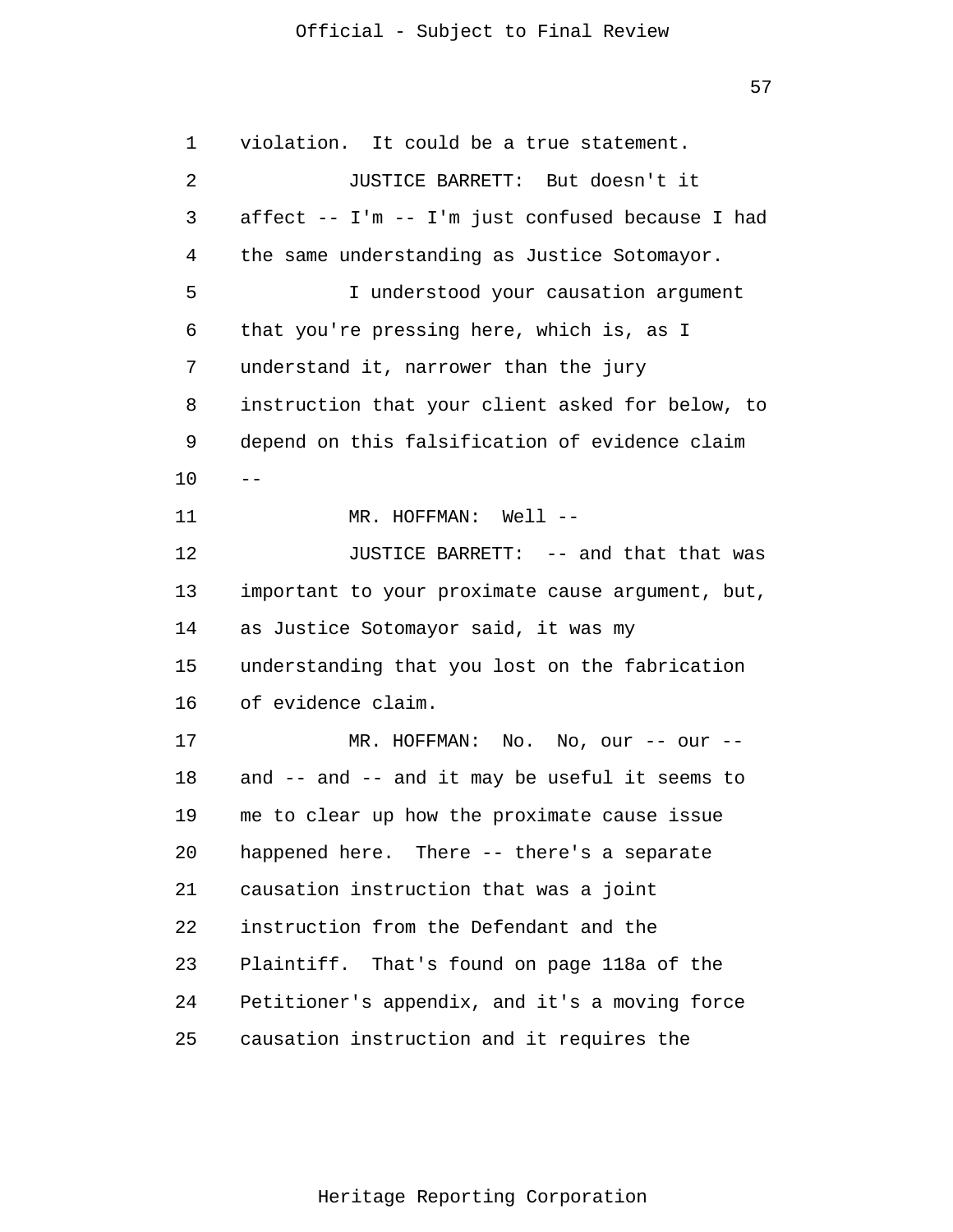1 2 3 4 5 Plaintiff to show that the Defendants were so closely related to the depravation of the Plaintiff's rights as to be the moving force that caused the ultimate jury. That was the agreed-upon instruction.

6 7 8 9 10 And -- and we never got to that point on the Miranda claim because the Miranda claim was never presented to the jury. So there wasn't any issue about proximate cause because it wasn't -- it didn't ever get to the jury.

11 12 13 14 15 16 17 That was the agreed-upon instruction for the Fifth Amendment claim that the Judge actually allowed to go forward. There's never -- the -- the Defendant never asked for a superseding cause instruction. The Defendant never raised any of the issues that have been raised in this Court in the district court.

18 19 20 21 22 23 24 25 There was an agreed-upon instruction. The Defendant never made any claim in the Ninth Circuit about proximate cause. You can read all of the briefs. There's not a word about causation in -- JUSTICE BREYER: Well, but still, what is your -- I mean, suppose I think hypothetically that when a improperly obtained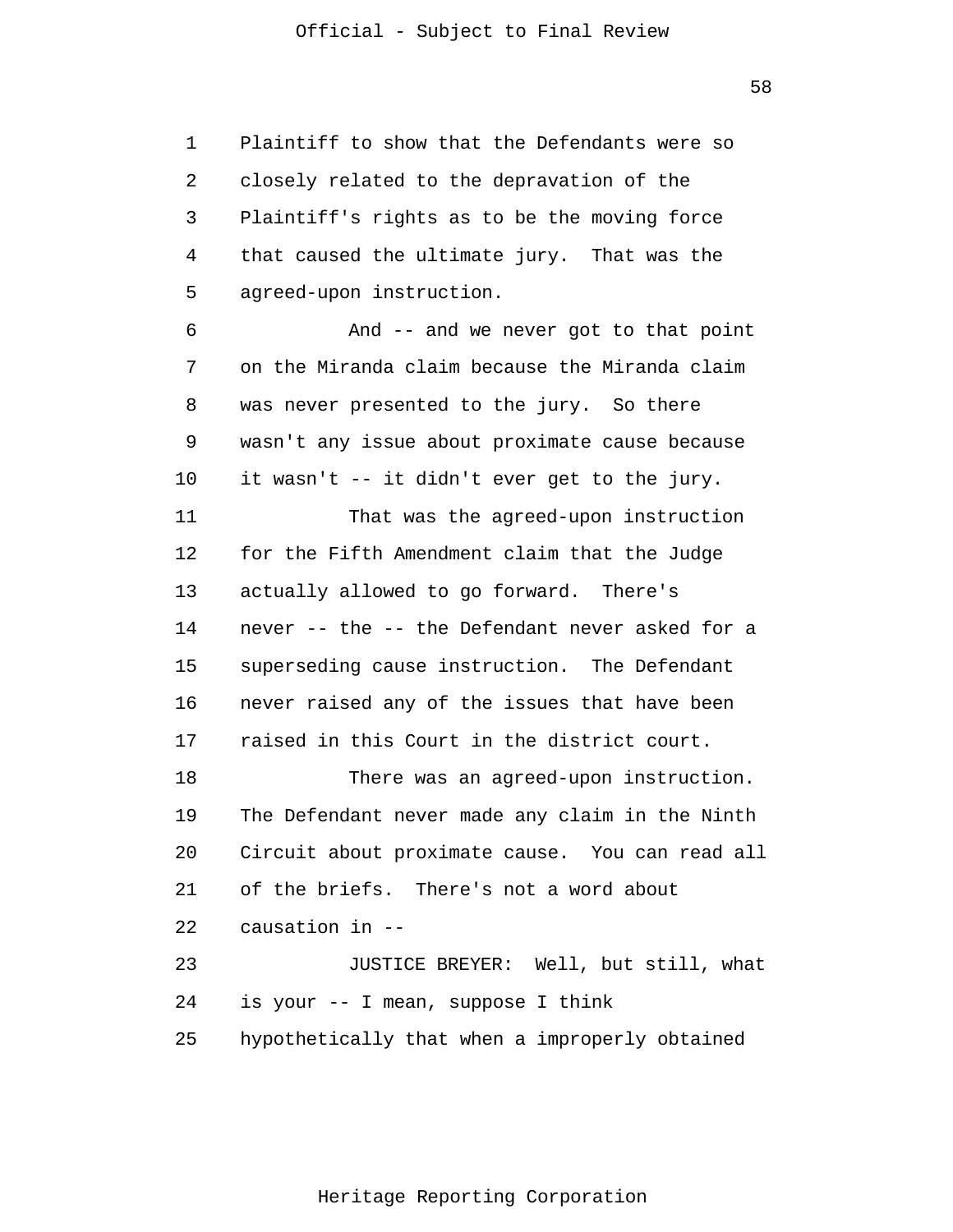1 2 3 4 5 6 7 8 9 10 11 12 13 14 15 16 17 18 19 20 21 22 23 24 25 confession is introduced into the trial, the person who does it is the prosecutor and he has immunity and he is the superseding cause of however this bad thing happened to occur, unless the policeman's there, and then he has immunity because there's a witness. MR. HOFFMAN: Well, yeah. JUSTICE BREYER: But there might be a case where that policeman outside of court said to the prosecutor, this is what happened, I gave him 92 Miranda warnings, and he is deliberately lying, that policeman, in which case maybe - maybe you can bring a case against him. Now suppose I start from that and say what did you say here to say this falls into the latter category in the lower courts. MR. HOFFMAN: Well, what -- well, in the lower court, what our -- what our -- and - and let me back up. The -- our -- JUSTICE BREYER: No, no. Or here. I mean, I haven't seen anything even here that says that. MR. HOFFMAN: Well, our -- our argument is in response to the Petitioner's argument that there can never be proximate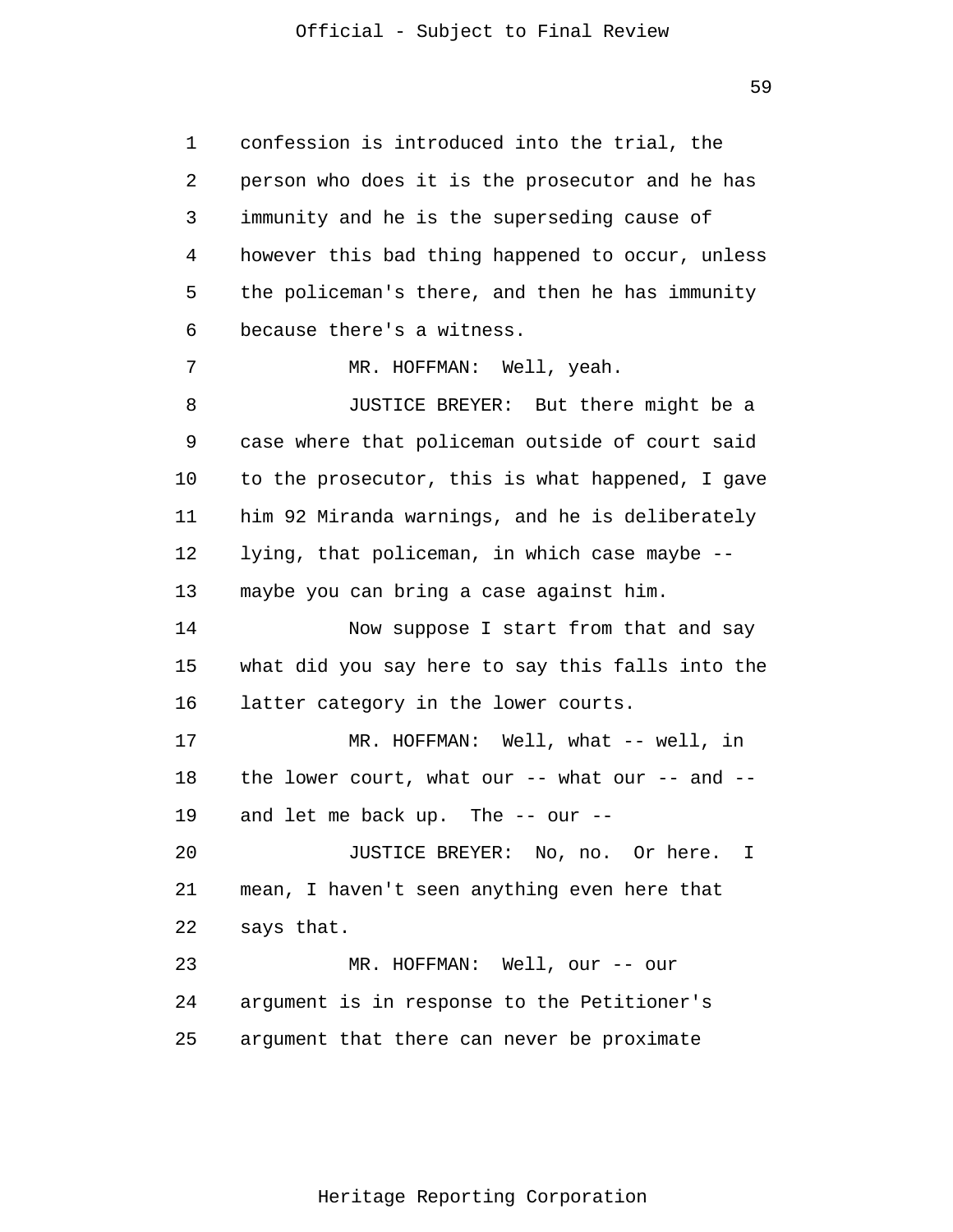60

1 2 3 4 5 6 7 8 9 10 11 12 13 14 15 16 17 18 19 20 21 22 23 24 25 cause, which is a completely different argument. JUSTICE BREYER: No, no, but if that were -- that's his -- they say never, okay? MR. HOFFMAN: They say never. JUSTICE BREYER: I'd say -- suppose I said hypothetically hardly ever. MR. HOFFMAN: Well --JUSTICE BREYER: But there could be a situation where the policeman is lying through his teeth to the prosecutor, dot, dot, dot, fill in the blanks. But there is no indication that that is what happened in this case. MR. HOFFMAN: That's exact -- JUSTICE BREYER: Now that last part is what you think is wrong. MR. HOFFMAN: That's --JUSTICE BREYER: So I'm asking you what to look at to show that you are right and that last part's wrong. MR. HOFFMAN: We've -- both sides have pointed to the testimony at trial. The testimony at trial was Mr. -- Deputy Vega said this was a casual -- this was a statement that was utterly voluntary, the -- that he -- you know, Mr. Tekoh came and said, I made a mistake.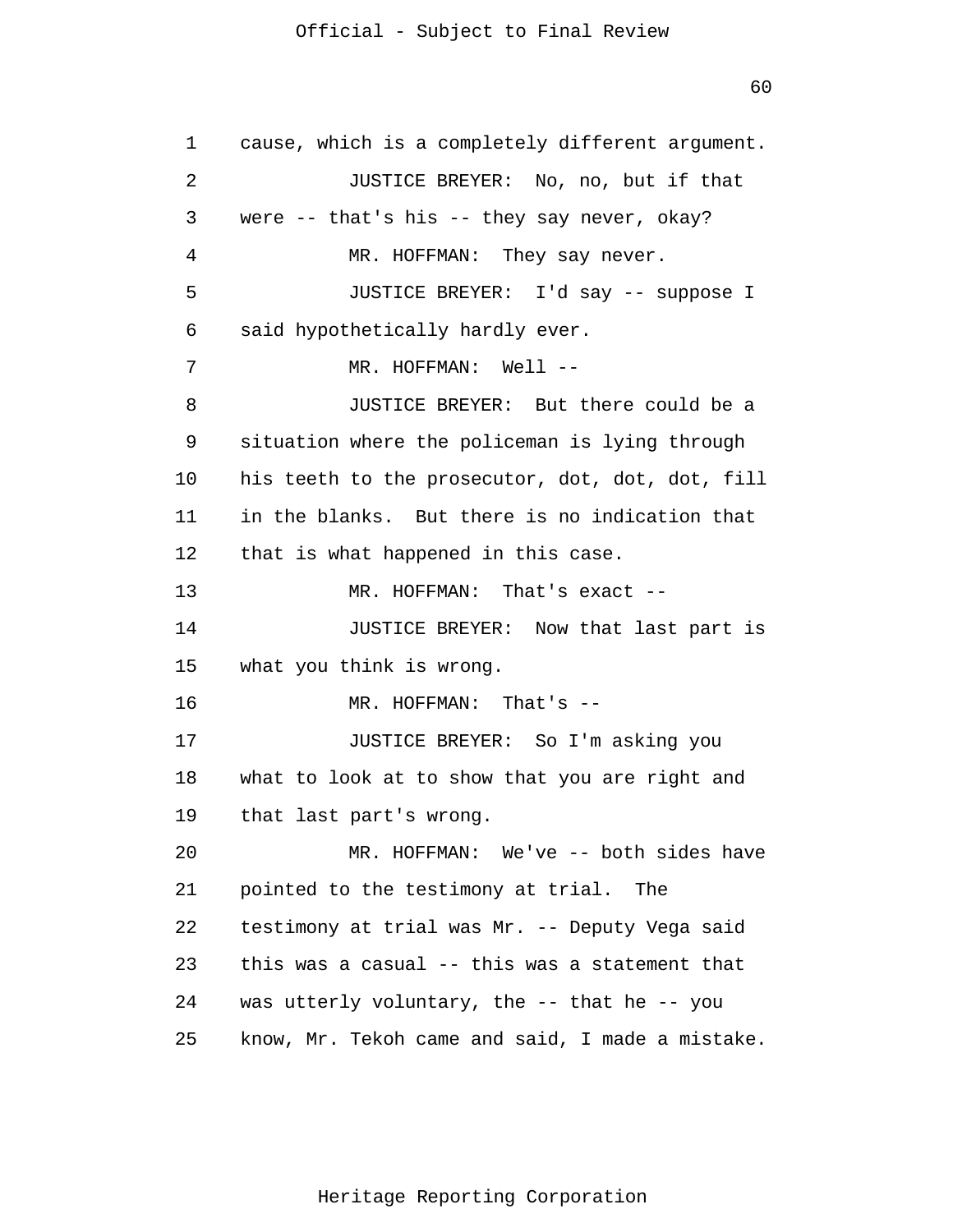61

1 2 3 4 5 6 7 8 9 10 11 12 13 14 15 16 17 18 19 20 21 22 23 24 25 I wrote down the confession. Mr. Tekoh's testimony -- JUSTICE BREYER: All right. At trial, you have the witness immunity problem. MR. HOFFMAN: Well, no, the -- JUSTICE BREYER: So was there anything other than that out -- outside of trial? MR. HOFFMAN: Well, the -- first of all  $--$ JUSTICE BREYER: I'm not saying you lose on the witness immunity thing. I'm just boxing it in my mind. MR. HOFFMAN: Well, right. What I'm saying -- there -- the question about the -- the steps at -- the first thing, you asked me where this was in the trial. In the trial, there has always been this complete dispute between what happened in that room. Mr. Tekoh says he's put in a -- in a closed room for an hour. He is berated and basically threatened with deportation with -- with an officer with -- with -- with his hand on a gun. JUSTICE BARRETT: But didn't you lose that claim? Didn't -- MR. HOFFMAN: No.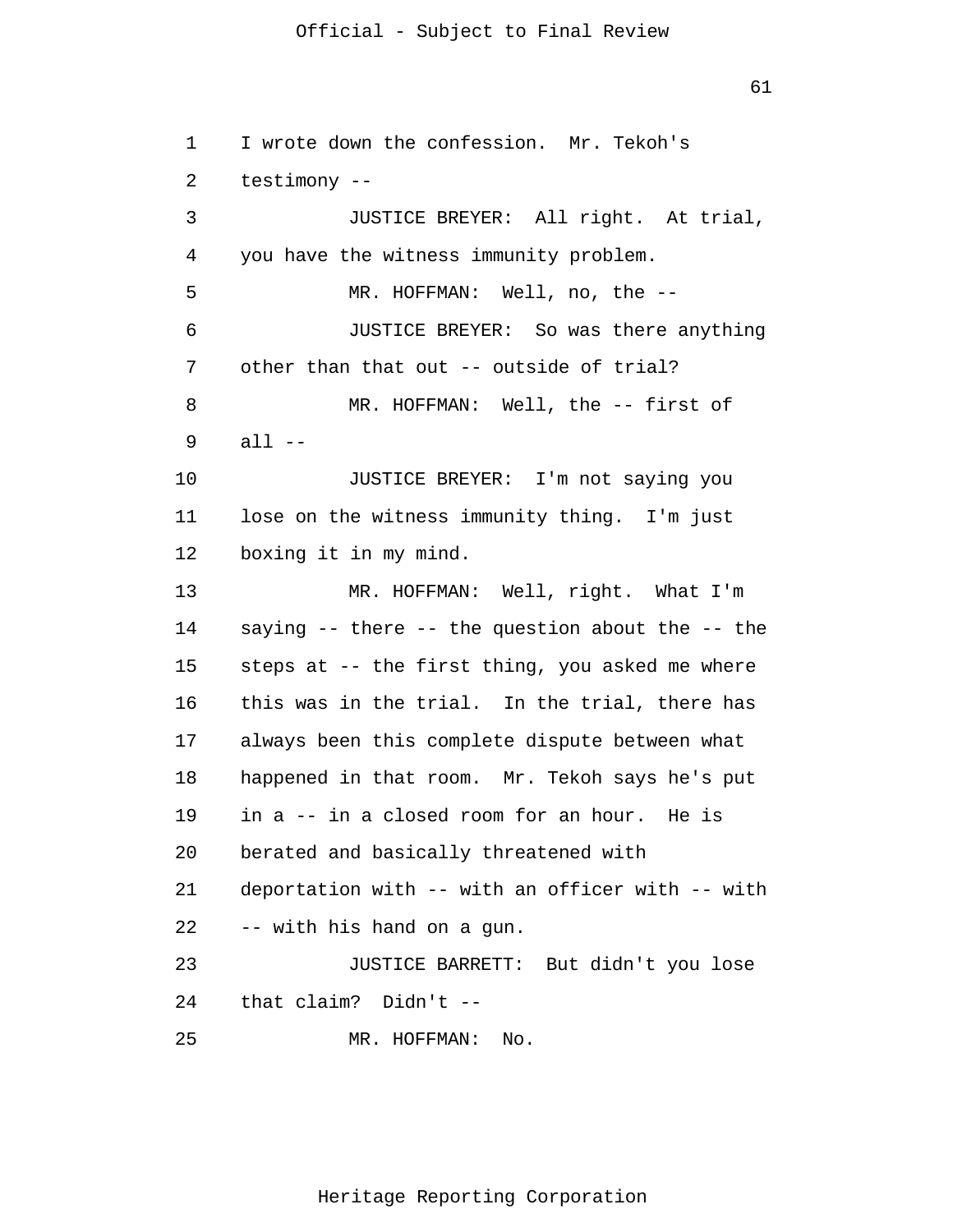1 2 3 4 5 6 7 8 9 10 11 12 13 14 15 16 17 18 19 20 21 22 23 24 25 JUSTICE BARRETT: -- wasn't that part of -- because you lost -- didn't you bring a claim, another Fifth Amendment claim, for coercion that you lost and another fabrication of evidence -- MR. HOFFMAN: Well --JUSTICE BARRETT: -- claim that you lost, which would preclude -- MR. HOFFMAN: Well, we lost the fabrication of evidence claim, but that's a claim that -- that the evidence was false - deliberately falsified by the officer with - meaning the report -- the argument that -- that the -- that the officer actually did the report or falsified it, which is different from this claim. And -- and on the coercion claim, it is true that the second jury found no coercion, and we had an argument that the expert was wrongfully excluded that the Ninth Circuit didn't deal with. But the Ninth Circuit also vacated that -- that -- that judgment. And so it's not clear what that status is. And  $--$  and  $--$  and our argument is that if -- if the district judge had -- had -- had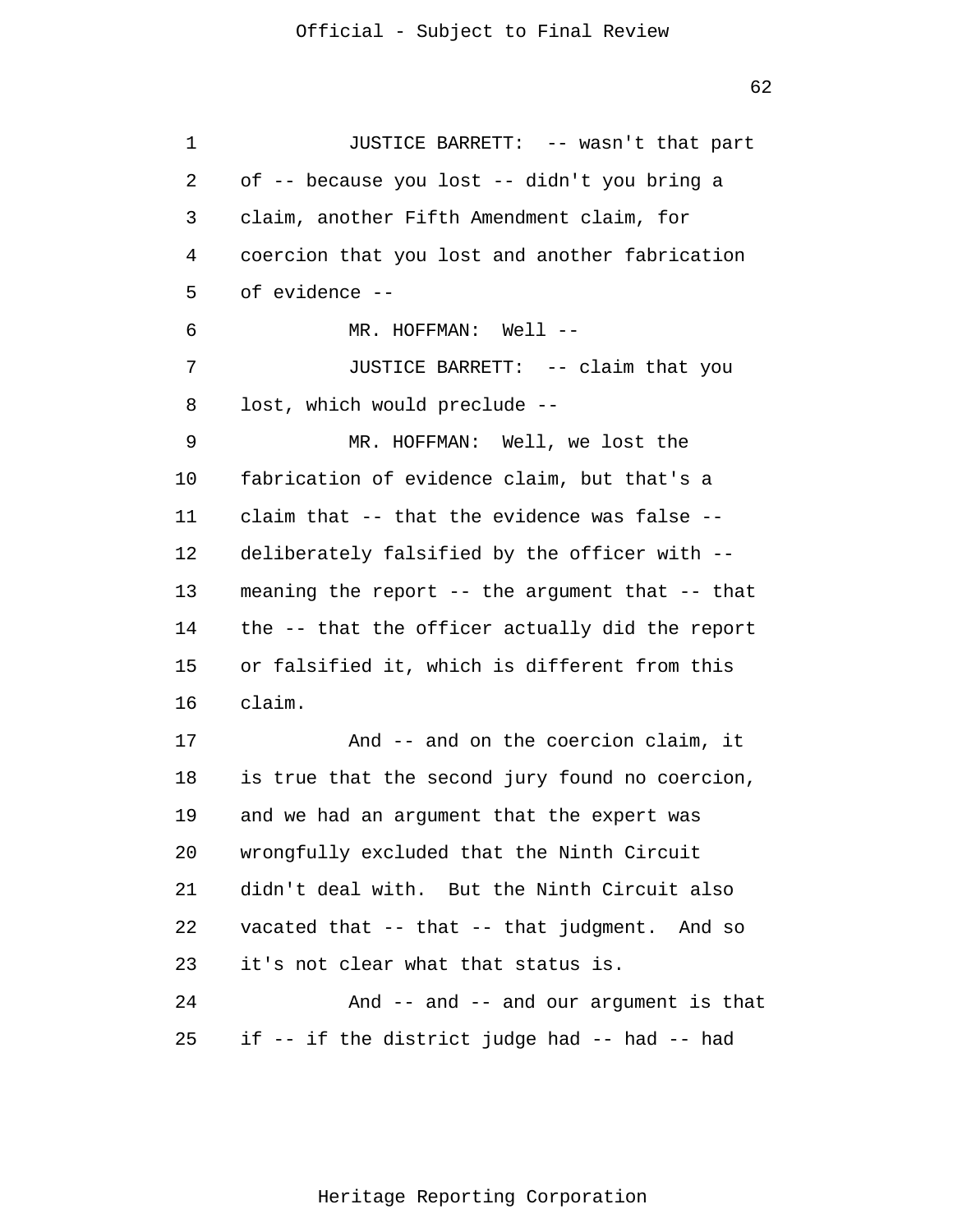| 1  | instructed the jury on the Miranda theory, we    |
|----|--------------------------------------------------|
| 2  | wouldn't have to have gone through any of these. |
| 3  | We'd be done by now. But either -- either --     |
| 4  | JUSTICE SOTOMAYOR: I'm still --                  |
| 5  | MR. HOFFMAN: -- either it's a                    |
| 6  | custodial interrogation or not, and either       |
| 7  | Deputy Vega lied or he didn't.                   |
| 8  | JUSTICE SOTOMAYOR: Counsel, I guess              |
| 9  | my problem has been your brief says, if the      |
| 10 | police officer told the truth and the government |
| 11 | and the prosecutor admitted the statement based  |
| 12 | on truthful information, there's no liability    |
| 13 | under 1983.                                      |
| 14 | MR. HOFFMAN: Correct.                            |
| 15 | JUSTICE SOTOMAYOR: Correct?                      |
| 16 | MR. HOFFMAN: Yes, we agree.                      |
| 17 | JUSTICE SOTOMAYOR: If the police                 |
| 18 | officer, however, was the inducing cause by      |
| 19 | lying for an admission of the evidence that      |
| 20 | should otherwise not have been admitted, then I  |
| 21 | win. I don't see anywhere in the record below    |
| 22 | before either judge in the two trials you had    |
| 23 | where you made that statement in that way.       |
| 24 | MR. HOFFMAN: We didn't make that                 |
| 25 | statement in that way because both sides were    |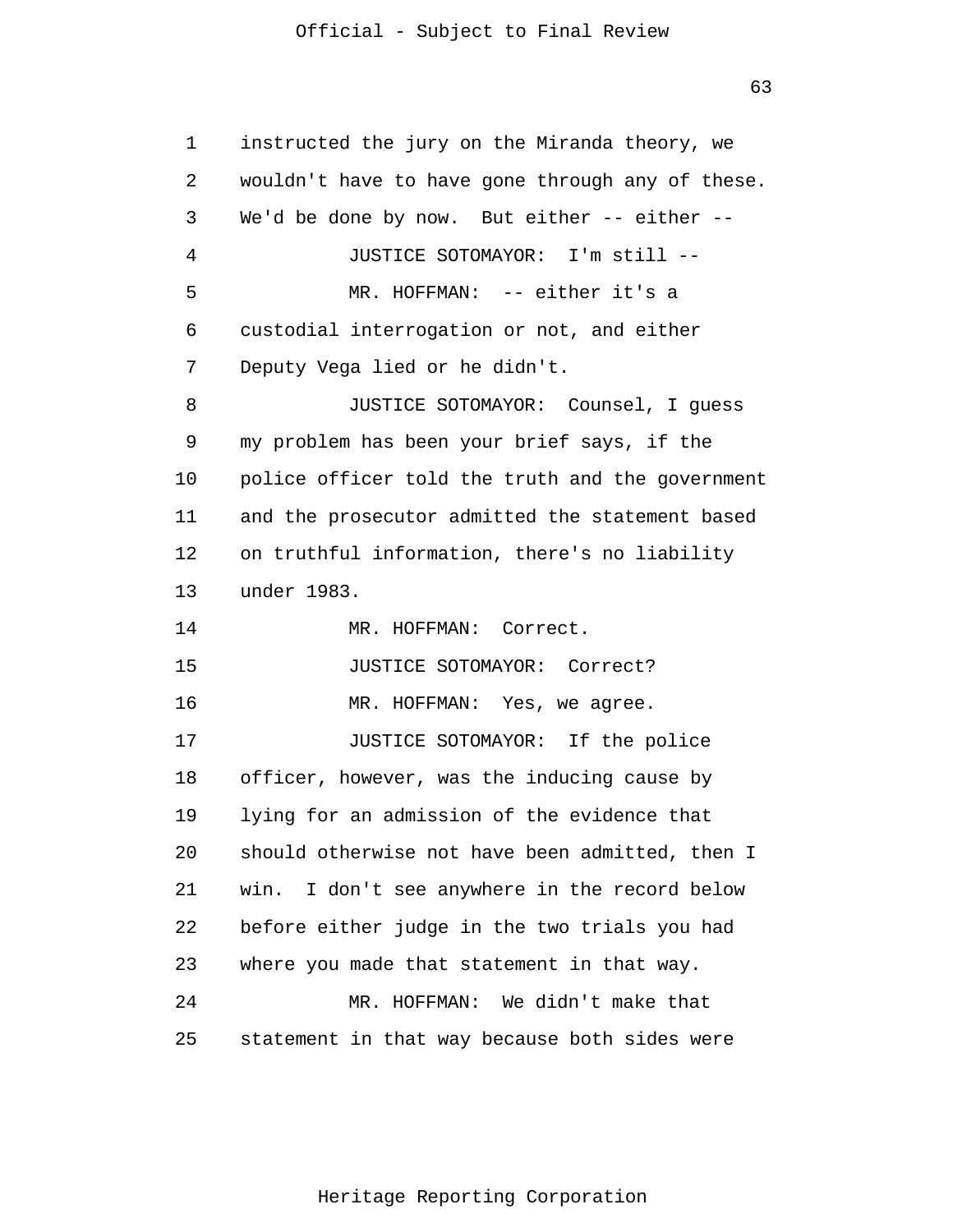1 2 3 4 5 6 7 8 9 10 11 12 13 14 15 16 17 18 19 20 21 22 23 24 25 operating under Ninth Circuit precedent, which didn't require you to make that statement. We didn't elevate the standard for proximate cause on our own. What -- what -- what we've responded to in this Court is their argument that it should be a categorical exclusion. And what we're saying is, when there's officer misconduct, as we claim happened here, that that should be the basis for proximate cause. In the -- in the -- in the -- in the court below, both sides argued on that causation instruction, which doesn't include that. We didn't ask to have an elevated causation instruction that would make it harder for us to prove our case. We accepted the Defendant's instruction. You know, and  $I$  --  $I'm$  --  $I'm$  sure the -- you know, what's confusing about all this is that the procedural history with respect to proximate causation is that no one really thought this was a serious issue in the district court. I don't think the defense even made a serious contention that -- JUSTICE BREYER: Well, what about now?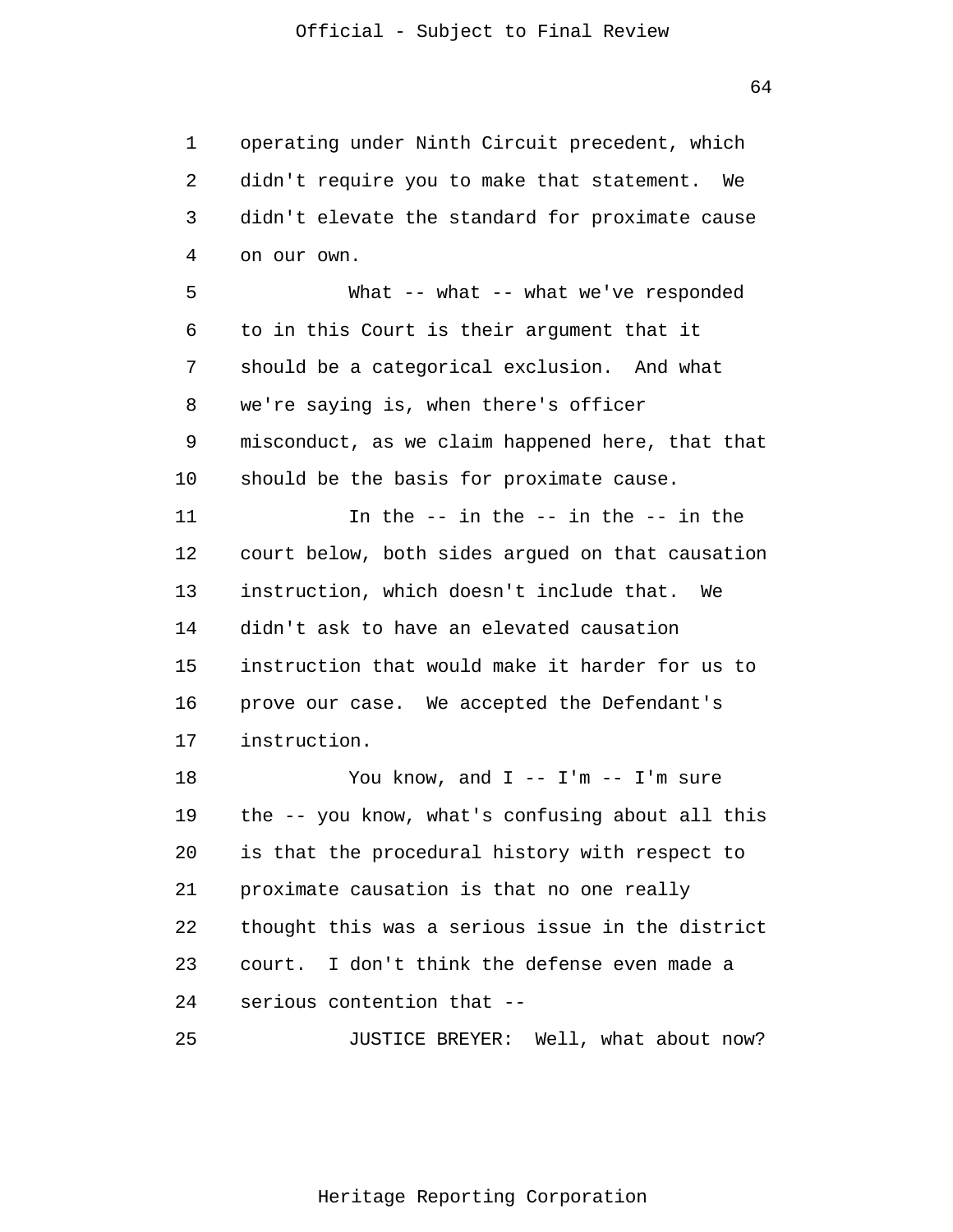1 2 3 4 5 Can you say to us right now that you have some evidence you would like to introduce that the policeman did mislead the prosecutor about what happened, other than the policeman speaking as a witness?

6 7 8 9 10 11 12 13 14 15 16 MR. HOFFMAN: Well, the -- the -- the evidence that -- that I would submit to the Court would be, first of all, the reports. The reports omit the true circumstances of the interrogation, make it seem like a completely voluntary statement and that he confessed willingly, and don't say anything about the fact that there's an hour-long interrogation in a closed room with threats and -- and all the rest that would make it clearly a custodial interrogation.

17 18 19 20 21 22 There's some evidence -- and -- and the record is spotty on this because none of the parties focused on it -- that the prosecutor got the information about the statements from Deputy Vega, and Deputy Vega then testified about this other story throughout the proceedings.

23 24 25 Whether or not that's covered by witness immunity is nothing -- that's never been argued before. At no point did the defense ever

Heritage Reporting Corporation

65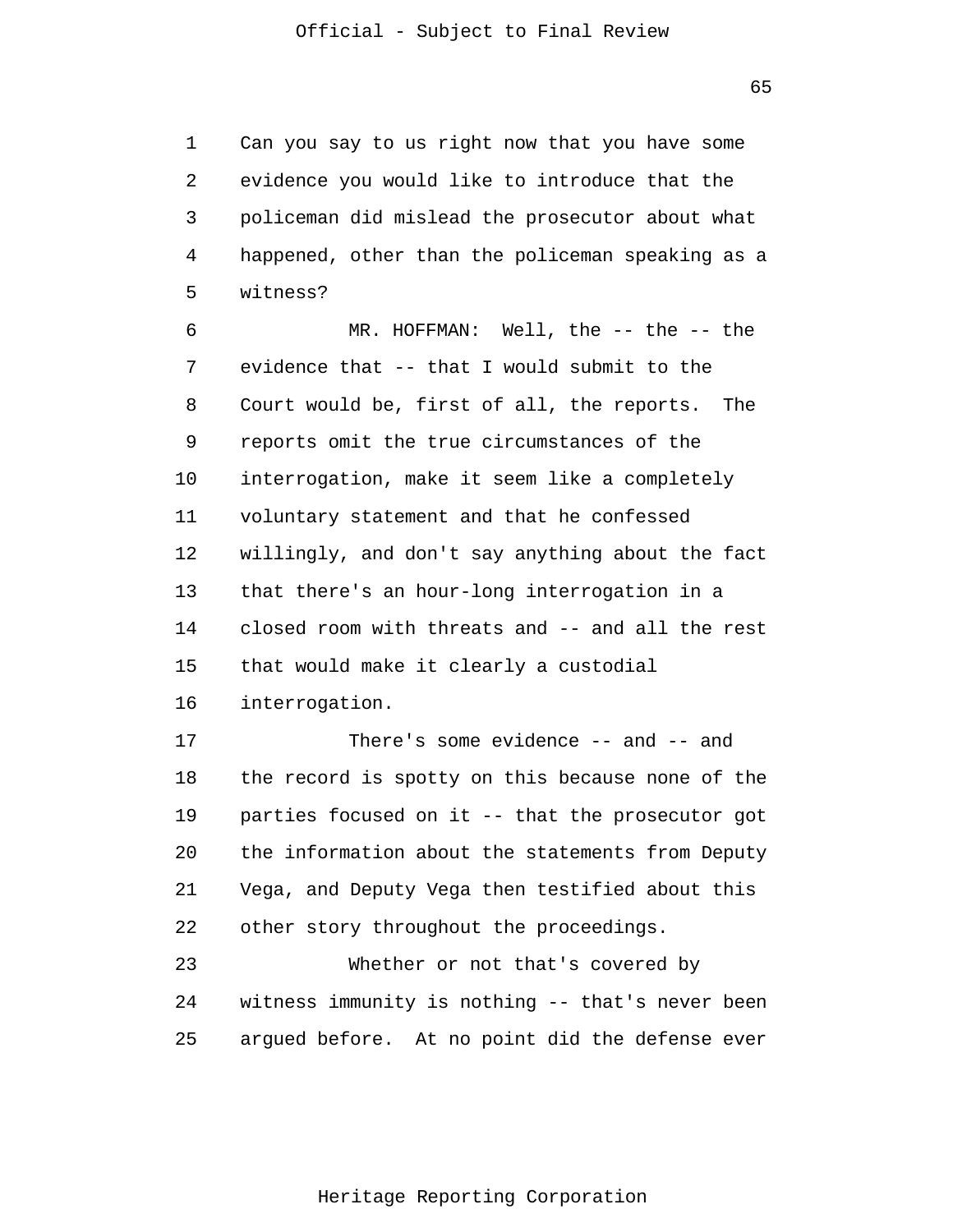1 2 3 4 5 6 say, well, you -- it can't be proximate cause because your evidence is barred by witness immunity. And that issue never got litigated as to whether each of the steps in which Deputy Vega gave the same false account throughout the proceedings.

7 8 9 10 11 12 13 14 15 And so what would happen -- I mean, under the -- the question I guess is, if the Court is inclined to believe the Ninth Circuit's view of proximate cause, which seems to be based on Monroe natural, unforeseeable consequences and -- and common law principles of proximate cause, if that sweeps too broadly, what we're saying is that in this case at least, it's really a binary choice.

16 17 18 19 20 21 22 23 24 25 If -- if Deputy Vega is believed, there's no violation. So we don't even get to proximate cause. If our client is believed, then we believe that should be the basis for proximate cause because you can't allow officer misconduct that deceives the circuit breakers in the system. The prosecutor and the judge -- and judge are the circuit breakers, right? They're the ones supposed to exercise independent judgment to make sure that constitutionally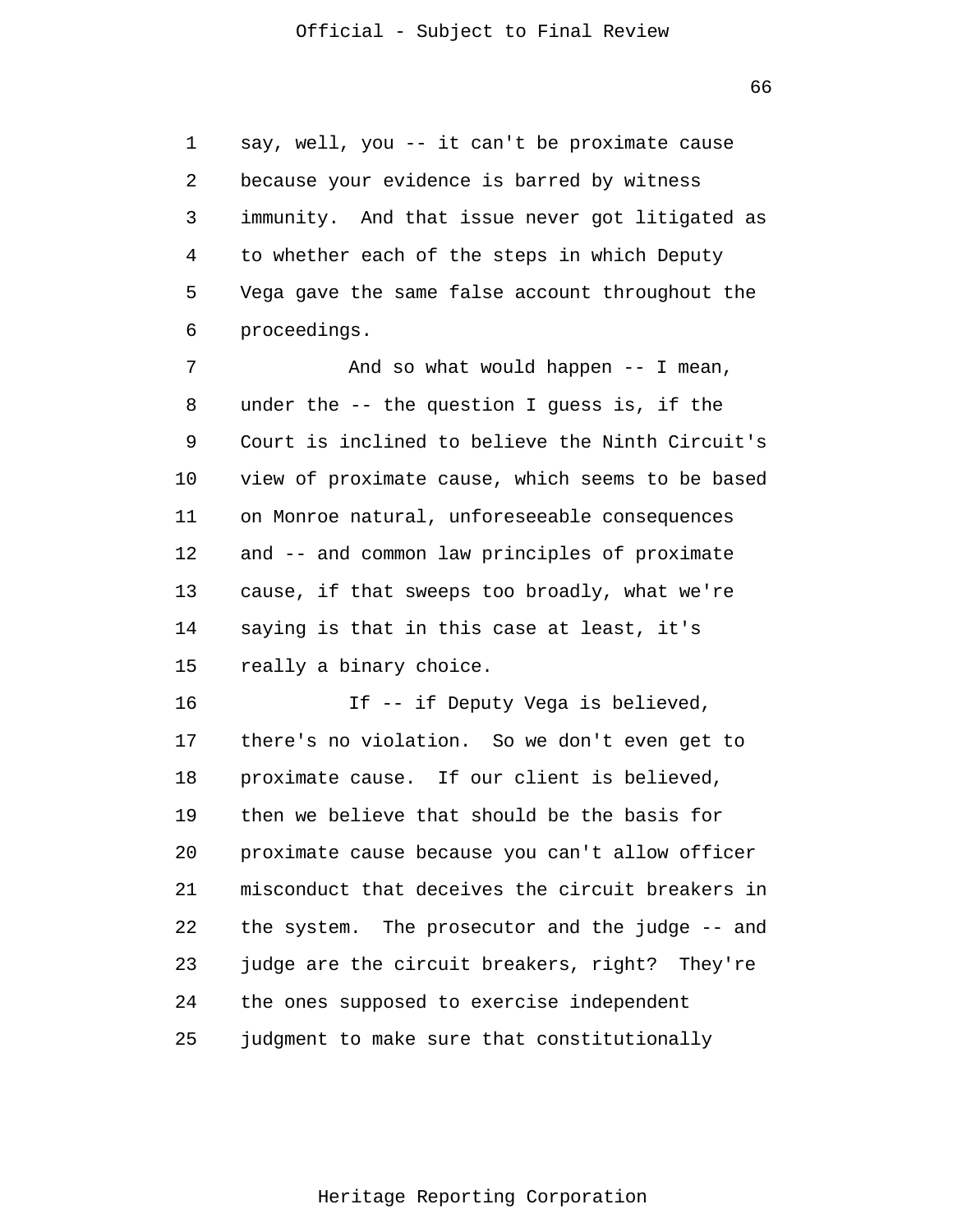67

1 2 3 4 5 6 7 8 9 10 11 12 13 14 15 16 17 18 19 20 21 22 23 24 25 impermissible evidence is not introduced in violation of the Fifth Amendment. If the officer actually causes -- causes the person to be subjected to the violation, which is the language of Section 1983, by deceiving the prosecutor, then that should be at least one of the circumstances in which this could happen. Now what would happen, I think, if  $-$ if the Court agrees with our first position, that a Miranda violation isn't a violation of a right secured by the Constitution for 1983 purposes, the case would go back for further proceedings with respect to proximate cause, and I assume that the defense would raise a lot of the issues that they're now raising here that they've never raised before. CHIEF JUSTICE ROBERTS: Counsel, this was a huge issue in the late '70s, early '80s. This was a -- a staple of panel discussions in criminal law, partly because Miranda was a little more controversial back then than it may be now. And Assistant Attorney General Rehnquist, Justice Rehnquist, he would have been very aware of the debate we're having today. And when it came to Dickerson, he was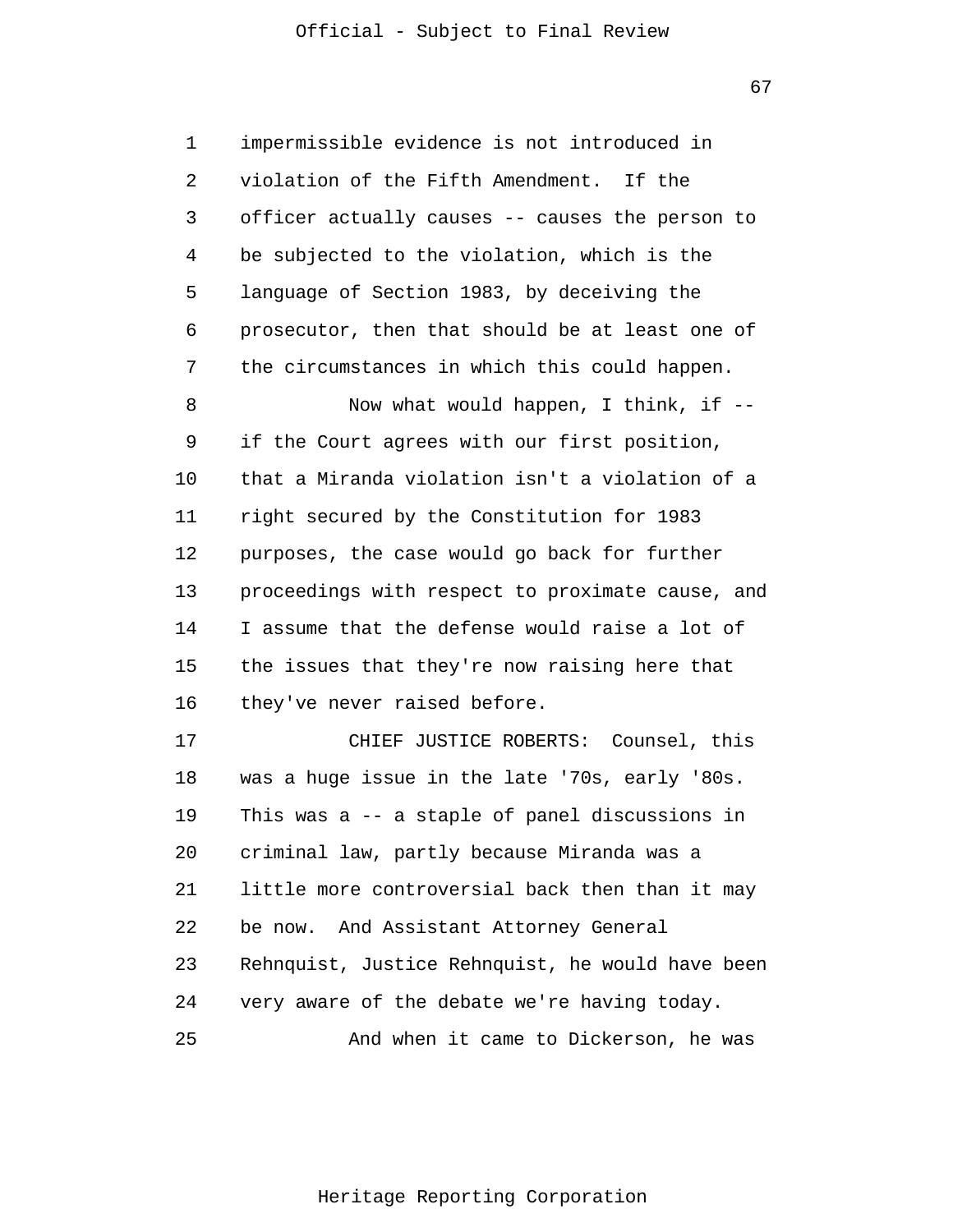1 2 3 4 5 6 7 8 9 10 11 12 13 14 15 16 17 18 19 20 21 22 23 24 25 also somebody careful with his words, he didn't say Miranda is in the Constitution. He talked about constitutional underpinnings, constitutional basis. And I'm -- I don't know, of course, but it would surprise me if that -- those particular formulations were just happenstance. And I doubt that he'd be surprised that we were having this debate now, 20 years later, after Dickerson. Don't you think that if, in fact, Dickerson said what you say it said, you could point to something in that opinion that said expressly that and did not have a particular nuance like basis underpinning all that? MR. HOFFMAN: Well, I am not sure why Chief Justice Rehnquist wrote in the nuanced way that he did. Our position is that the -- the consequence of his analysis is that Miranda is a constitutional decision and that Miranda defines the circumstances in which custodial statements can be introduced in -- in a criminal trial and that if Miranda is violated, the violation has to be of the Fifth Amendment. And I think this goes to Justice Barrett's question, which is what is the -- what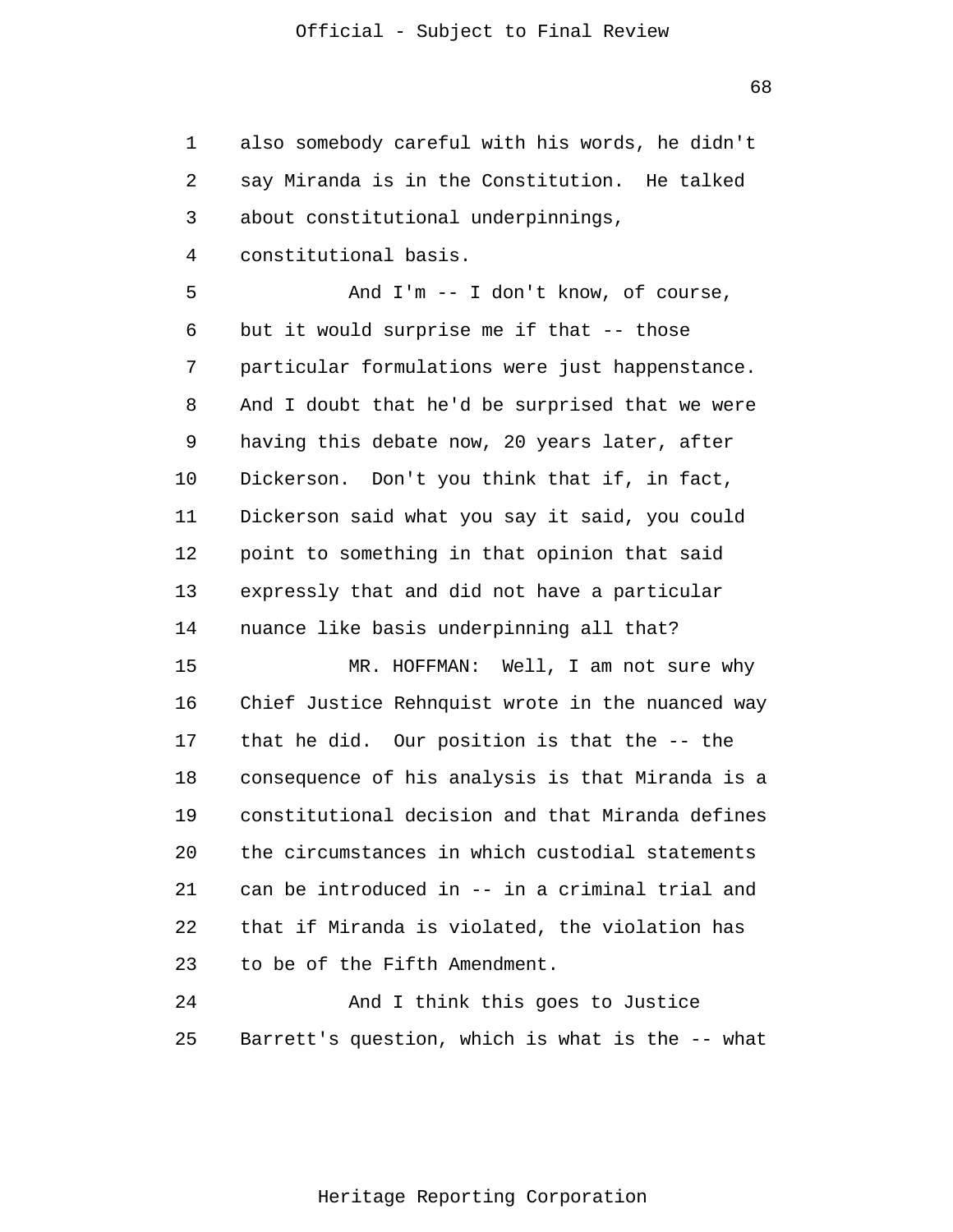1 2 3 4 5 6 7 8 9 is the power that the Court has, right? Is - is this a power that the Court has that even goes beyond specific constitutional rights, that there's an -- an ability that the Court has to create any rules that it wants independent of a -- of a violation? I think the narrower and I think better constitutionally-based argument would be that that's what Dickerson has to mean, that --

11 12 13 14 15 16 17 Miranda rule, which is what we're talking about here. We're not talking about any of the periphery. We're talking about the core Miranda rule, that that -- that that -- what -- what Miranda meant was that they're defining the circumstances where there's a Fifth Amendment violation.

that the violation of the Miranda -- core

10

18 19 20 21 22 23 24 25  $-$ If you violate these Miranda, and you introduce that statement in a case-in-chief, a Fifth Amendment violation has occurred. And if JUSTICE KAVANAUGH: In thinking about MR. HOFFMAN: Sorry. JUSTICE KAVANAUGH: Keep going, sorry.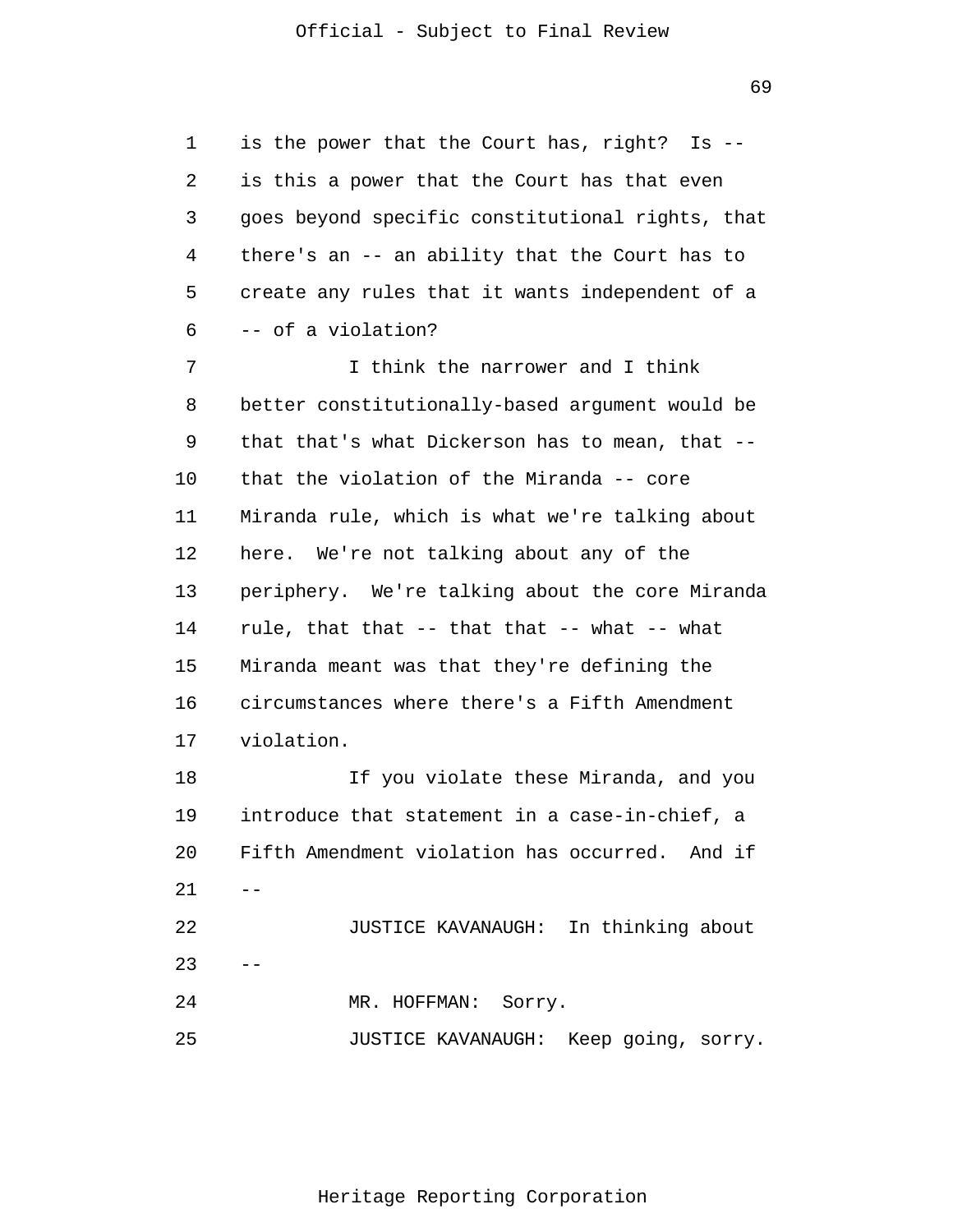1 2 3 4 5 6 7 8 9 10 11 12 13 14 15 16 17 18 19 20 21 22 23 24 25 MR. HOFFMAN: No, sorry, Justice --JUSTICE KAVANAUGH: In thinking about the status of Miranda and Dickerson, it seems that the other side's position is, accept it but don't extend it, if I could boil it down, accept it but don't extend it. And we've done that with other precedents of that era even, like Bivens, we accepted. We haven't declined to extend it. We've declined to extend it. And then that -then they argue, I think, that this seems like an extension of Miranda and Dickerson to a new context, 1983 suits, that it has not previously extended to. So why isn't that the right way to think about that case, where -- where would you get off on -- MR. HOFFMAN: Well --JUSTICE KAVANAUGH: -- on that analysis? MR. HOFFMAN: -- what we would say is that, to be sure, the Court has considered the circumstances in which the Miranda rule applies in a variety of ways. And I think Chief Justice Rehnquist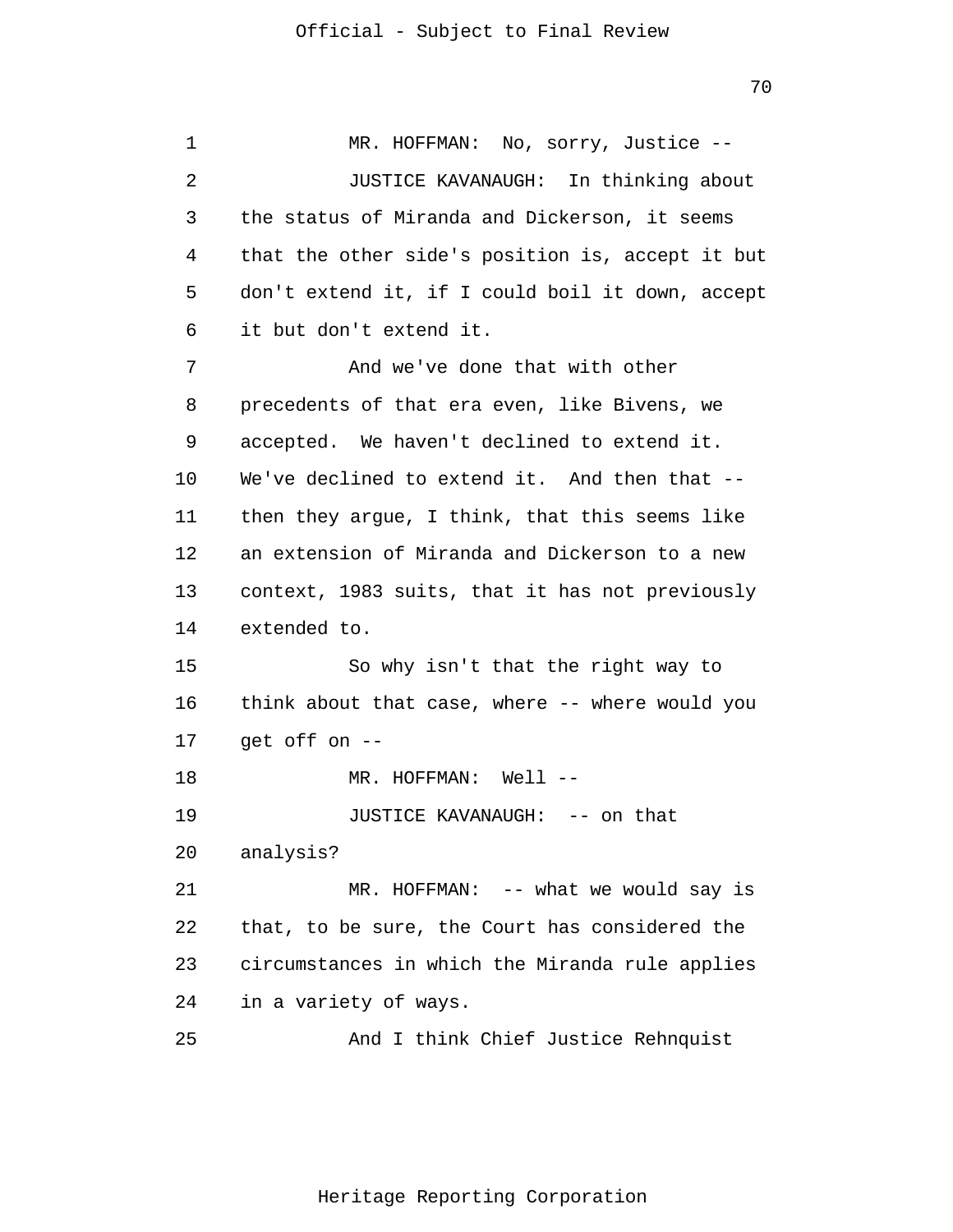71

1 2 3 4 5 6 7 8 9 10 11 12 13 14 15 16 17 18 19 20 21 22 23 24 25 dealt with that issue in Dickerson and said, yeah, I mean, the fact that there are exceptions and changes to the Miranda rule is just the natural evolution of a constitutional rule. We're not talking about an extension of the Miranda rule. We're talking about the core principle of the Miranda rule, the introduction of a custodial statement in the prosecution's case-in-chief. Now, with respect to Section 1983, our position is that 1983 provides the authority for a -- a -- a cause of action for the violation of that right. In other words, once the -- the core Miranda right is violated and the Fifth Amendment right is violated, Section 1983 applies to give someone a remedy for the deprivation of a right secured by the constitution which is that violation. And so Congress has done that. Congress could decide not to do that. Congress could decide to limit it. And to be sure, I know my colleague talked about the -- the Thompson case, for example. Well, the Thompson case was about the elements of that cause of action, right? I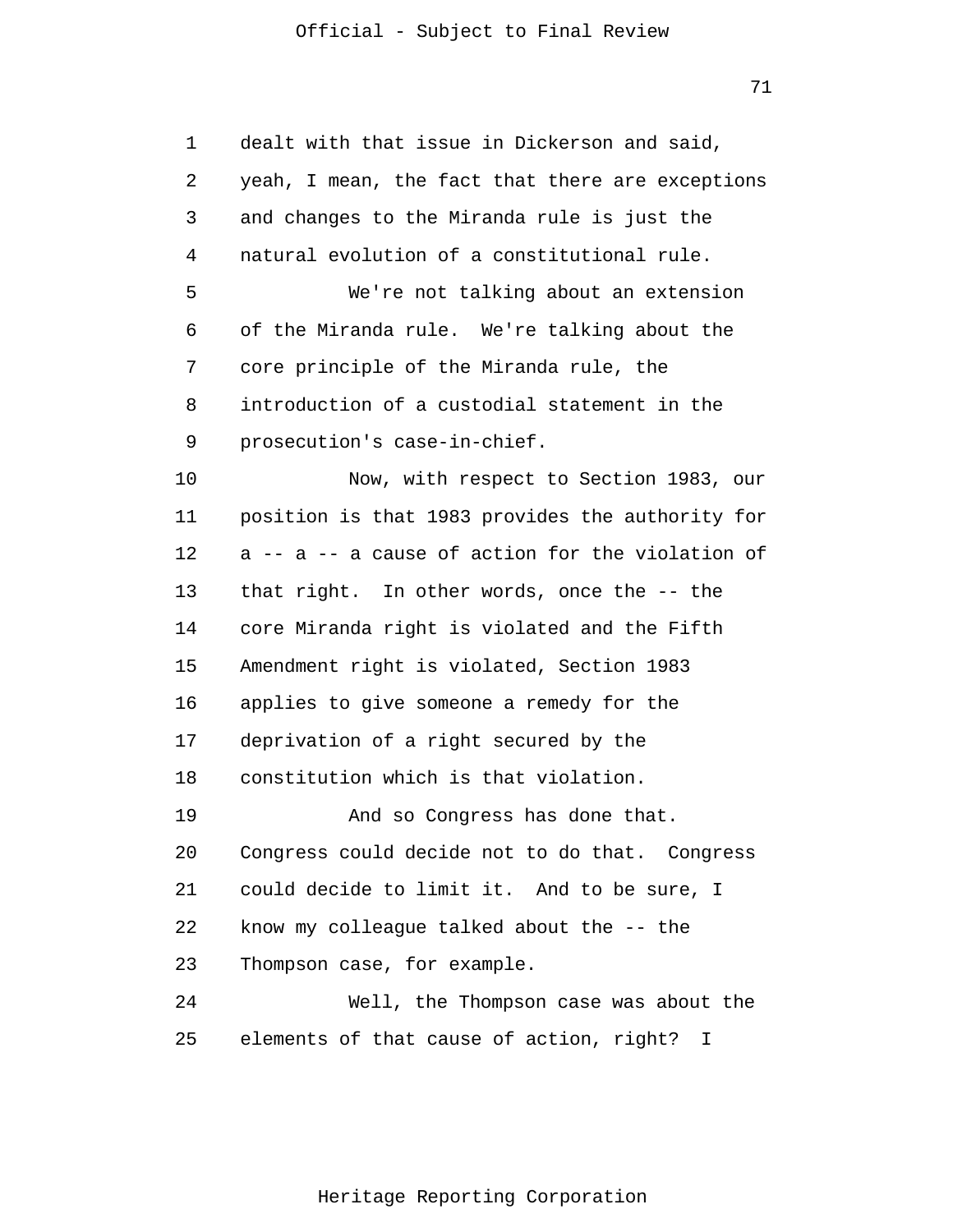72

1 2 3 4 5 6 7 8 9 10 11 12 13 14 15 16 17 18 19 20 21 22 23 24 25 - mean, it was about whether you had to prove innocence or not for that. And -- and the Court has always gone back to common law principles and, if necessary, adjusted them and dealt with them. JUSTICE KAVANAUGH: I think you might MR. HOFFMAN: But it hasn't excluded an entire right like -- I mean, the Fifth Amendment right is one of the fundamental rights in the Constitution and Bill of Rights. Why would you exclude this if a police officer causes someone to be subjected to it? JUSTICE KAVANAUGH: But I think their response and the Solicitor General's office said this as well, which is that the right is fully remedied -- a violation of the right is fully remedied by the exclusion of the evidence at trial, and this would be some -- some extension of that, something new that would go beyond the way the right has ordinarily been characterized. MR. HOFFMAN: But -- but -- but, clearly, that isn't a complete remedy. I'm standing here on behalf of -- of Mr. Tekoh, who was acquitted and has absolutely no other remedy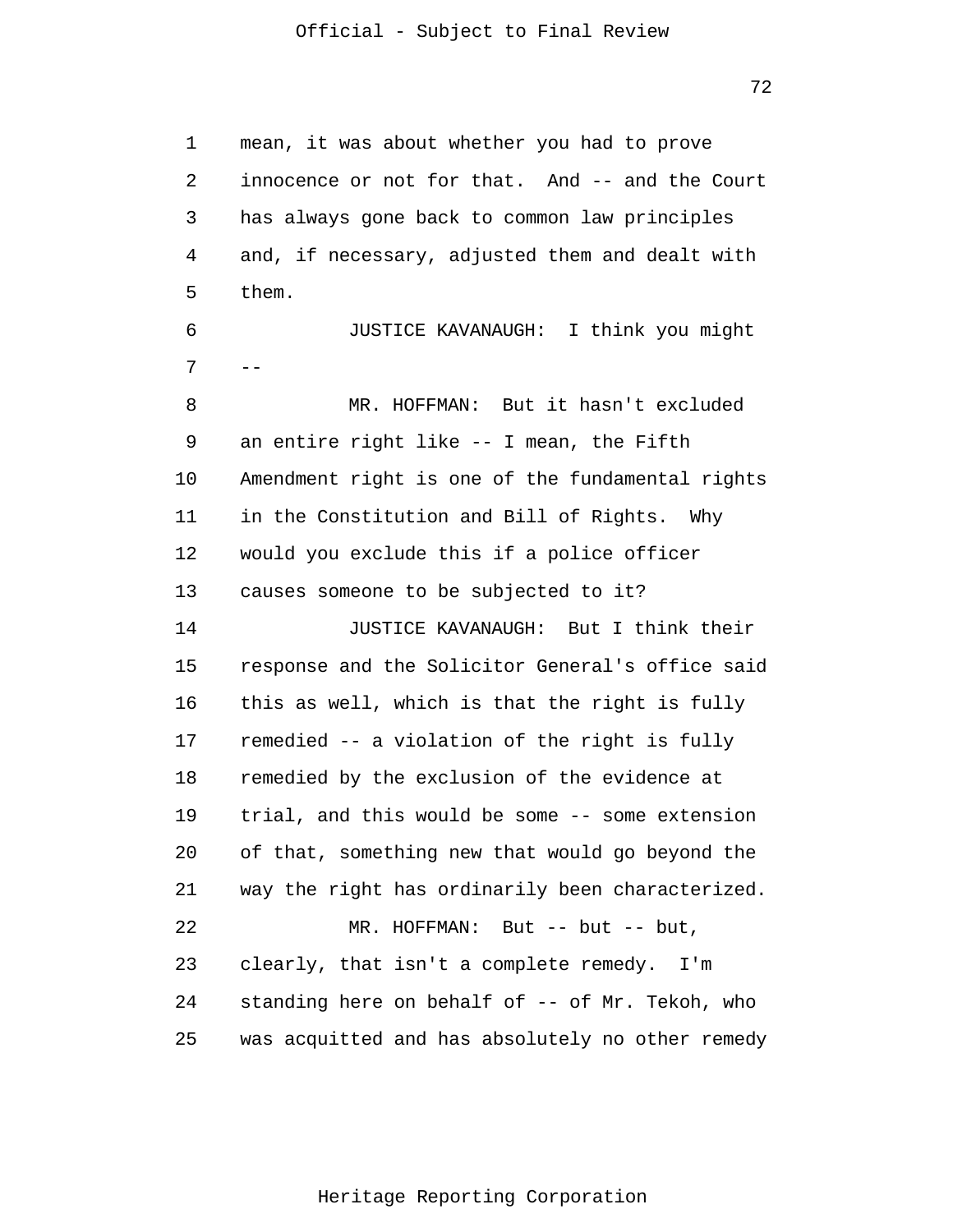1 than a Section 1983 violation.

| 2  | His life was destroyed by these                  |
|----|--------------------------------------------------|
| 3  | actions. He gets acquitted. When the full        |
| 4  | story comes out, he is contending that the       |
| 5  | officer set him up for this and basically set up |
| 6  | the prosecutor and the -- and the court too.     |
| 7  | What remedy does he have? That's what            |
| 8  | Section 1983 is for. There may not be a lot of   |
| 9  | these cases. There haven't been a lot of these   |
| 10 | cases since Schnorenberg, which was one of the   |
| 11 | first cases in the Seventh Circuit to agree to   |
| 12 | this proposition. There are a handful of cases.  |
| 13 | So the other side's contention that              |
| 14 | all of a sudden there's going to be a ground     |
| 15 | swell of people filing these cases, that's not   |
| 16 | going to happen. But, in this -- in the cases    |
| 17 | where there is officer misconduct, claims of     |
| 18 | officer misconduct, it doesn't make any sense to |
| 19 | withdraw that -- that Section 1983 remedy        |
| 20 | because policing that kind of conduct guarantees |
| 21 | the integrity of the entire system that Miranda  |
| 22 | is based on.                                     |
| 23 | I mean, officers are always going to             |
| 24 | be involved in the interrogation process.        |
| 25 | They're the ones that get the statements.        |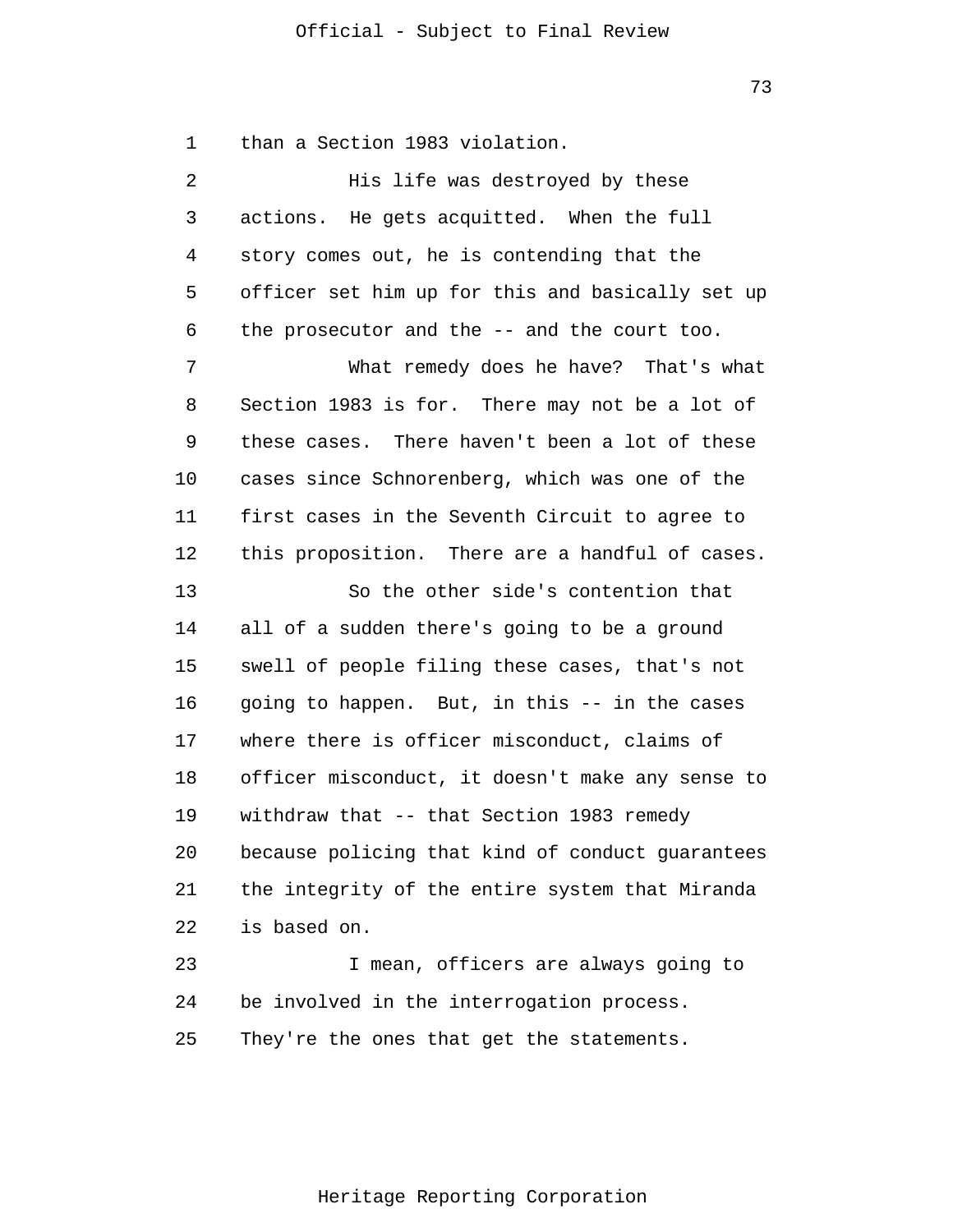| 1  | Nobody else gets them. And so, if they're not    |
|----|--------------------------------------------------|
| 2  | completely honest, then the system breaks down.  |
| 3  | But, when they are completely honest,            |
| 4  | I mean, you can look at the Fifth Circuit's      |
| 5  | decision in Murray versus Earle where the court  |
| 6  | in Murray versus Earle says, when an officer     |
| 7  | gives a completely honest account to an          |
| 8  | independent neutral intermediary, like a judge,  |
| 9  | then proximate cause is cut off.                 |
| 10 | They could have asked for $a - a - a$            |
| 11 | superseding cause instruction. They could have   |
| 12 | made arguments about proximate causation. They   |
| 13 | never did. So that's why we're making it here,   |
| 14 | which doesn't make any sense, but, you know, the |
| 15 | Court granted cert, so we're here.               |
| 16 | (Laughter.)                                      |
| 17 | MR. HOFFMAN: We -- we -- we -- we                |
| 18 | tried to say that you shouldn't do it, but what  |
| 19 | can we say? I don't know if there are other      |
| 20 | questions. Let me just have a second.            |
| 21 | I -- I think that the -- the Solicitor           |
| 22 | General's position is important in the sense     |
| 23 | that I think, although the Solicitor General     |
| 24 | tries to limit Section 1983 liability to trial   |
| 25 | rights, I think the Solicitor General of the     |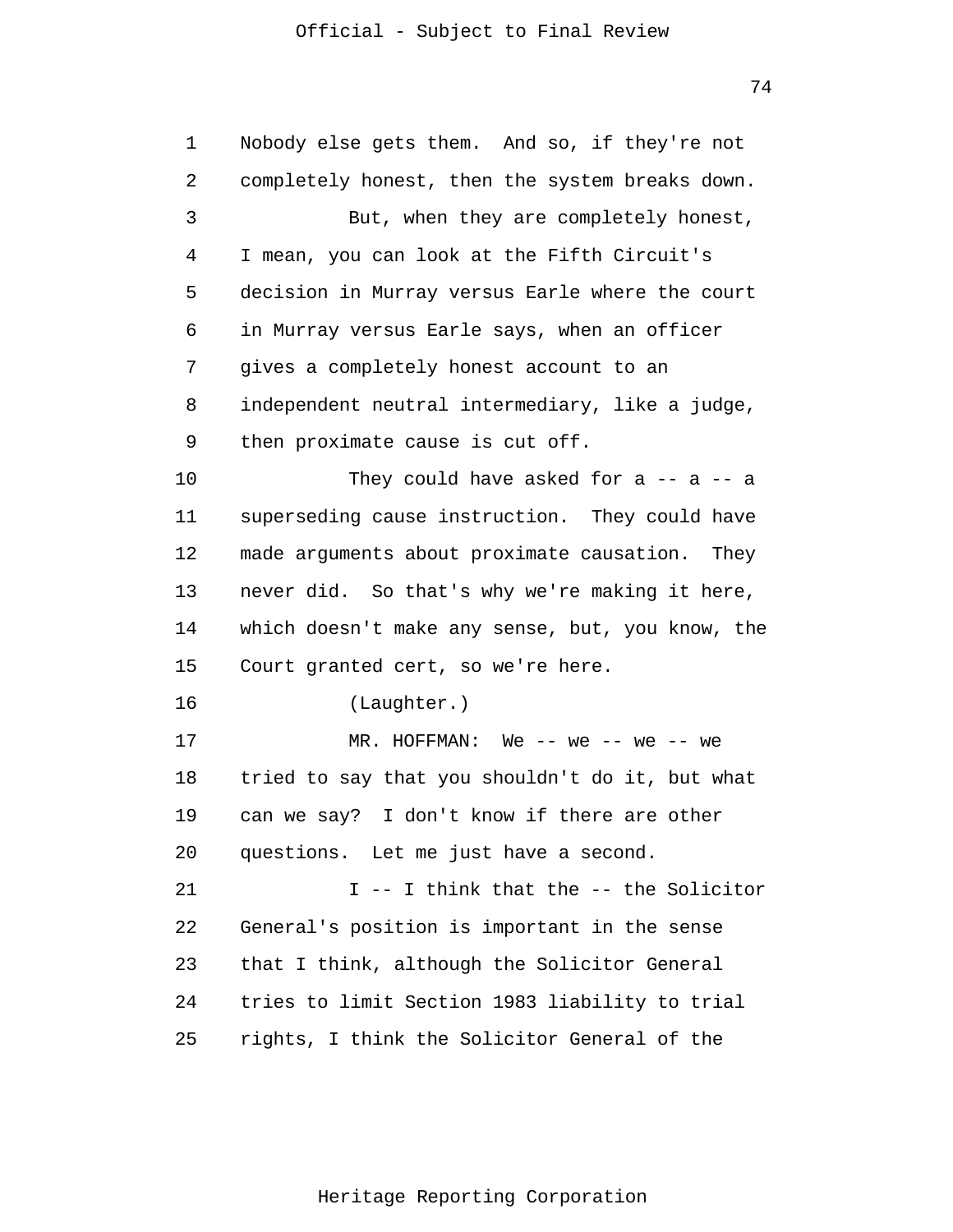75

1 2 3 4 5 6 7 8 9 10 11 12 13 14 15 16 17 18 19 20 21 22 23 24 25 United States understands what Dickerson means and that it is a constitutional rule. If there's a constitutional violation, Section 1983 provides remedies in that situation. And I think, as Justice Scalia said in Hudson versus Michigan, Section 1983 plays a very important remedial -- a remedial role and a deterrent role, and that we think that for - for the violation of fundamental rights like this, if our client is believed, there should be a remedy. And -- and I'm sorry for the confusion about the fabrication and the way that the procedure happened, but it's been a -- it was a -- the procedural history is obviously very complex in this. But it would have been a lot simpler if Judge Wu had just agreed that Dickerson gave us the right to make this claim, which is what the Ninth Circuit said that we had. CHIEF JUSTICE ROBERTS: Does your argument that the officer can be liable for the decision of the prosecutor, or involved in that, present difficult factual questions about who's going to examine the people involved?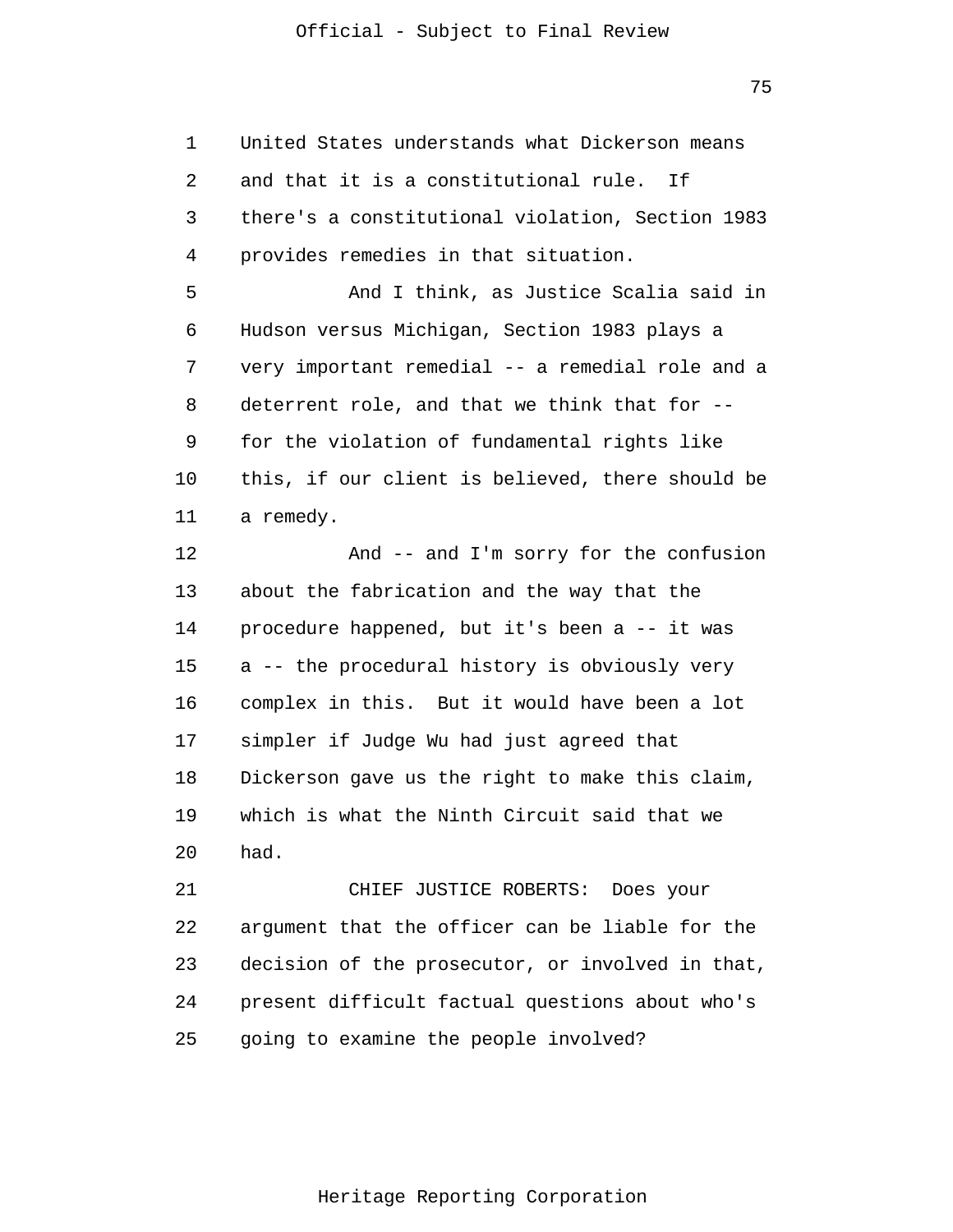| 1  | MR. HOFFMAN: I don't think it                    |
|----|--------------------------------------------------|
| 2  | presents any more difficult factual or discovery |
| 3  | issues than many other cases.                    |
| 4  | CHIEF JUSTICE ROBERTS: Well, I mean,             |
| 5  | you say that, okay, you're -- you're -- the      |
| 6  | officer, you're subject to liability because you |
| 7  | prevailed upon the prosecutor to put the         |
| 8  | evidence in, to put the statement in. You        |
| 9  | misrepresented the circumstances of the          |
| 10 | statement, you know, and the officer or the      |
| 11 | prosecutor, are you going to ask him, why did    |
| 12 | you put this evidence in? You're going to        |
| 13 | ask -- ask the officer what did you tell the     |
| 14 | prosecutor?                                      |
| 15 | MR. HOFFMAN: I mean, in fact, there              |
| 16 | was -- there was evidence from the prosecutor in |
| 17 | the case, in the trial. The prosecutor           |
| 18 | testified about --                               |
| 19 | CHIEF JUSTICE ROBERTS: Is that -- I              |
| 20 | mean, I guess I'm asking whether that's a good   |
| 21 | thing, to be able to go back and examine the     |
| 22 | prosecutor about his conduct of the -- of the    |
| 23 | litigation.                                      |
| 24 | MR. HOFFMAN: Yeah, I think that when             |
| 25 | you have a claim like this of -- of misconduct   |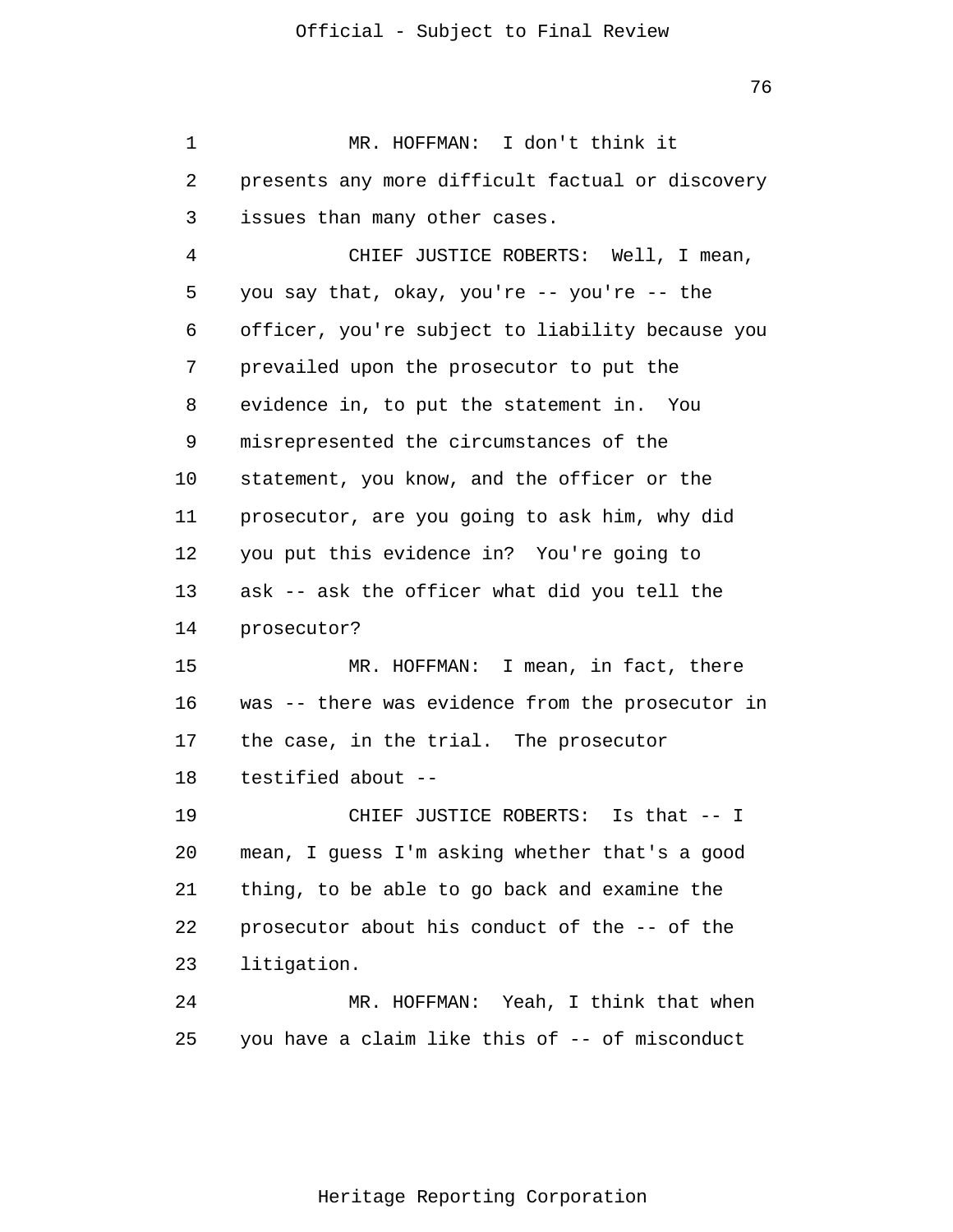1 2 3 4 5 6 7 8 9 10 11 12 13 14 15 16 17 18 19 20 21 22 23 24 25 that leads to this kind of fundamental violation that -- that it is a good thing to -- to give someone in Mr. Tekoh's position a chance to vindicate his rights. I think that's what Congress meant in Section 1983. There are a lot of cases where there are difficulties of discovery or immunity or - or those issues, and we understand that. I mean, it could be that we can't prove our case because of those issues. I mean, that's possible. We think we can, but it's possible that we can't. And, you know, we accept the fact that there are -- there are constitutional rules or rules of immunity in Section 1983 that could create difficulties. But those are the kinds of difficulties that civil rights lawyers deal with every day and -- and defense lawyers deal with every day, and I don't think they were any more unusual in this case than many cases that I've been a part of. CHIEF JUSTICE ROBERTS: Well, if you can ask the prosecutor, did you get discovery into his notes, because they might say, you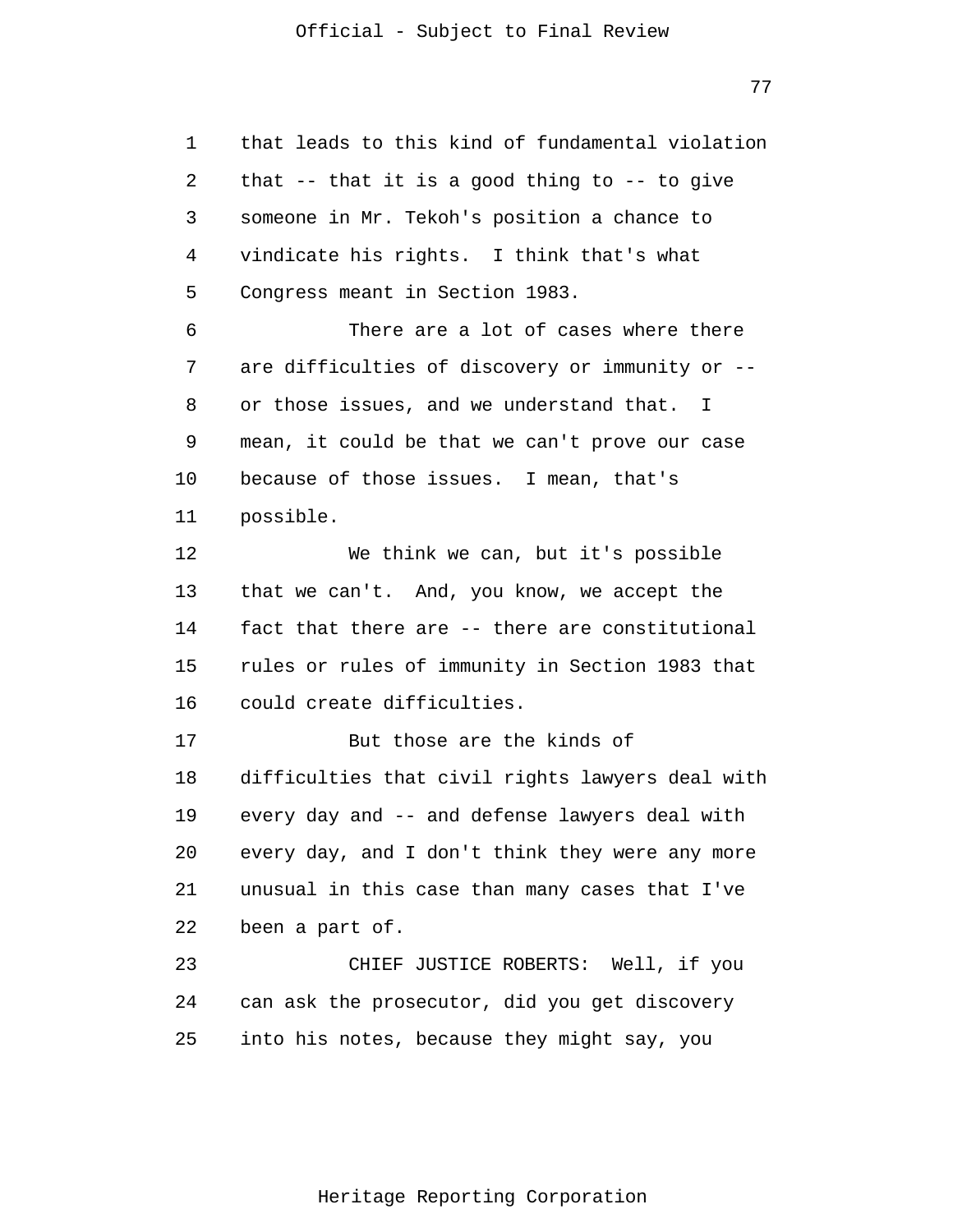78

1 2 3 4 5 6 7 8 9 10 11 12 13 14 15 16 17 18 19 20 21 22 23 24 25 know, this is what Joe says  $-$ - we ought  $-$ - we ought to use this, or Joe says, look, I beat - beat the confession out of the guy, but I'm not going to testify to that effect or -- MR. HOFFMAN: Well, I -- I don't know whether you could get the prosecutor's notes, I mean, whether there would be a -- there obviously would be a discovery dispute about that, I assume, since that happens in most of these cases. I think that -- it seems to me that there are tools in the discovery process that are handled every day across the country in district courts dealing with civil rights cases that are adequate to handle any of those issues. And I think there's also issues relating to -- I mean, the -- Heck versus Humphrey will make these kind of cases, you know, less numerous, because if you are convicted, then you have to go through the whole appellate process. Qualified immunity may apply in some circumstances to limit the circumstances in which officers can be found liable. If officers come forward, as they should do, to give an honest and complete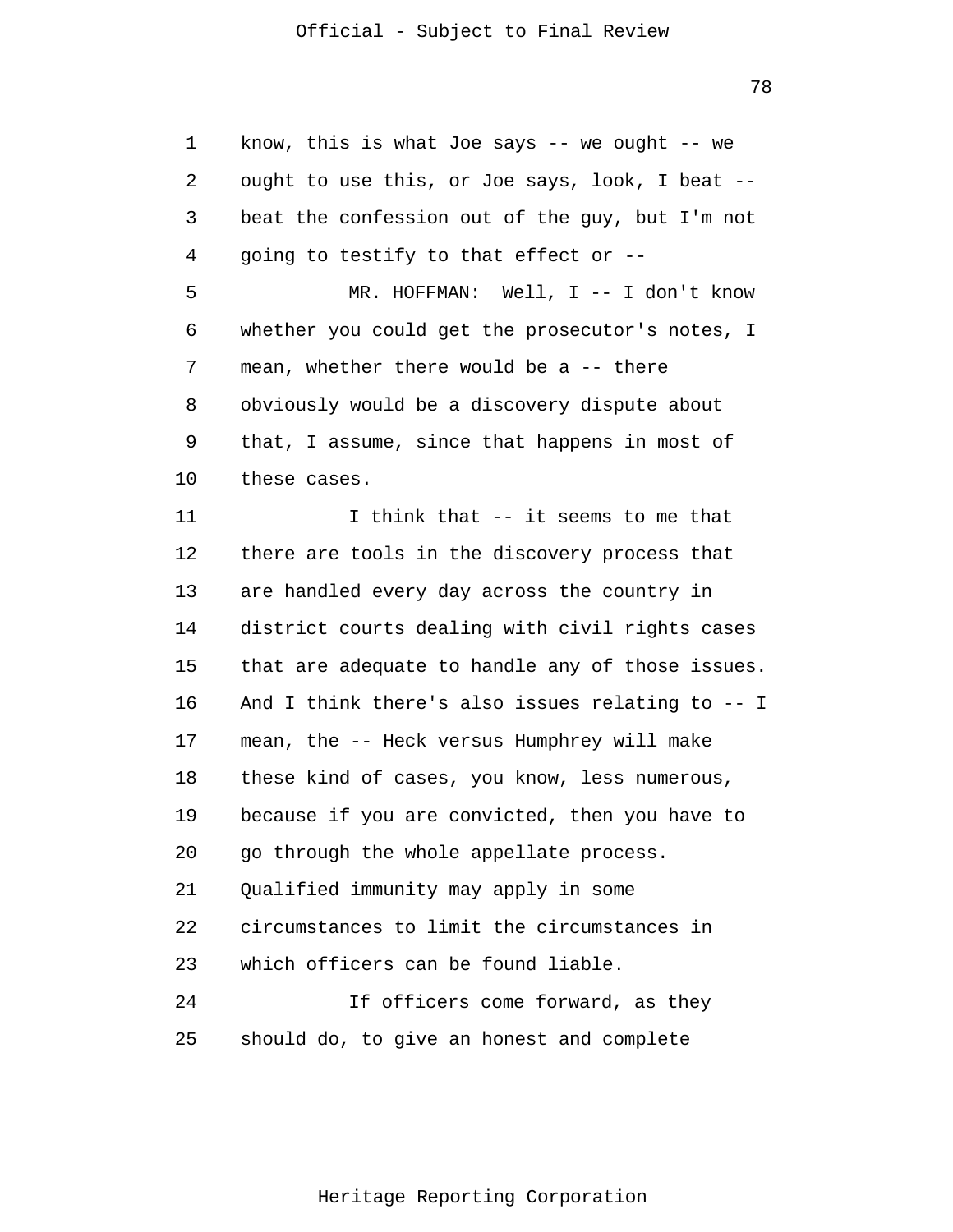1 2 3 4 5 6 account of their -- the circumstances of an interrogation and the prosecutor decides to go forward and the error is in the court accepting something that it shouldn't have accepted, I don't think the officer is responsible there. So we're not saying that.

7 8 9 10 11 12 13 14 You know, our -- our position is that, at least in the context of this case, there's a stark choice between a -- a deputy who, from our standpoint, told a completely false story to get this statement in, versus our client who tells a completely different story supported by co-workers, you know, to also contradict the - the officer.

15 16 17 18 19 20 21 22 23 24 And in that kind of situation, what we're suggesting is that the rules of proximate cause should at least allow for that. And - and we think that if the Court remands the case, accepts our first principle so that we can actually go forward with that claim, the Ninth Circuit could obviously consider whatever rules this Court deems necessary for proximate cause or ask the Ninth Circuit to start all over and -- and do another analysis.

25 But we think we can meet any principle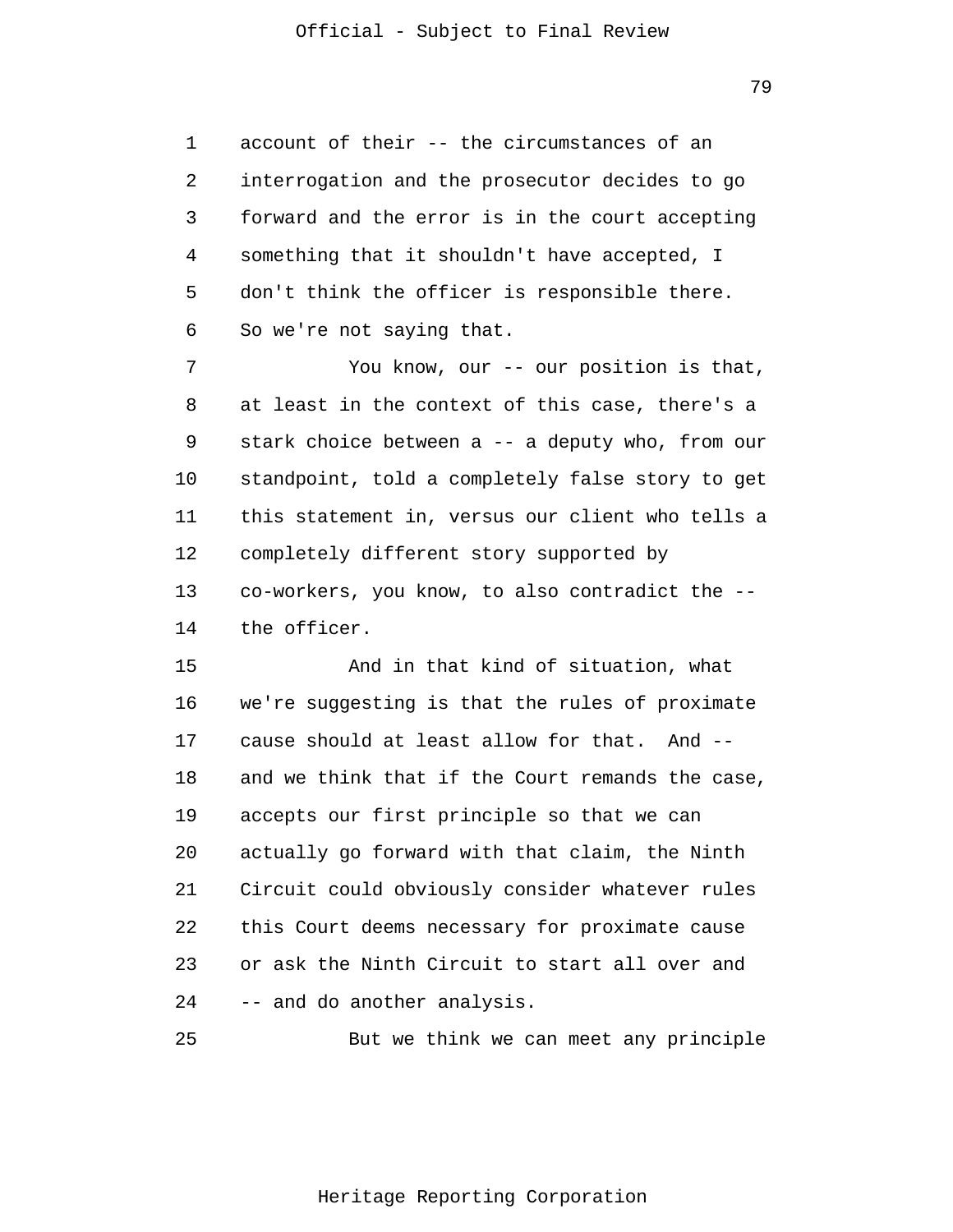80

1 2 3 4 5 6 7 8 9 10 11 12 13 14 15 16 17 18 19 20 21 22 23 24 25 of proximate cause other than the categorical "you can't show proximate cause" principle. CHIEF JUSTICE ROBERTS: Okay, counsel. Justice -- anything? Okay. Thank you, counsel. MR. HOFFMAN: Thank you. CHIEF JUSTICE ROBERTS: Rebuttal, Mr. Martinez? REBUTTAL ARGUMENT OF ROMAN MARTINEZ ON BEHALF OF THE PETITIONER MR. MARTINEZ: My friend on the other side is trying to preserve Dickerson by interpreting it in a way that was rejected by Dickerson's own author and is inconsistent with decisions of this Court both predating Dickerson and postdating Dickerson. Dickerson gives Miranda constitutional status, but it doesn't say that Miranda creates a Fifth Amendment right. Our reading of Dickerson and the case law as a whole harmonizes the doctrine, and it's consistent with the language of Dickerson itself; the prior cases, Harris, Quarles, Tucker, Elstad, Payne; the Chavez plurality; and five justices in their votes in the Patane case, where five justices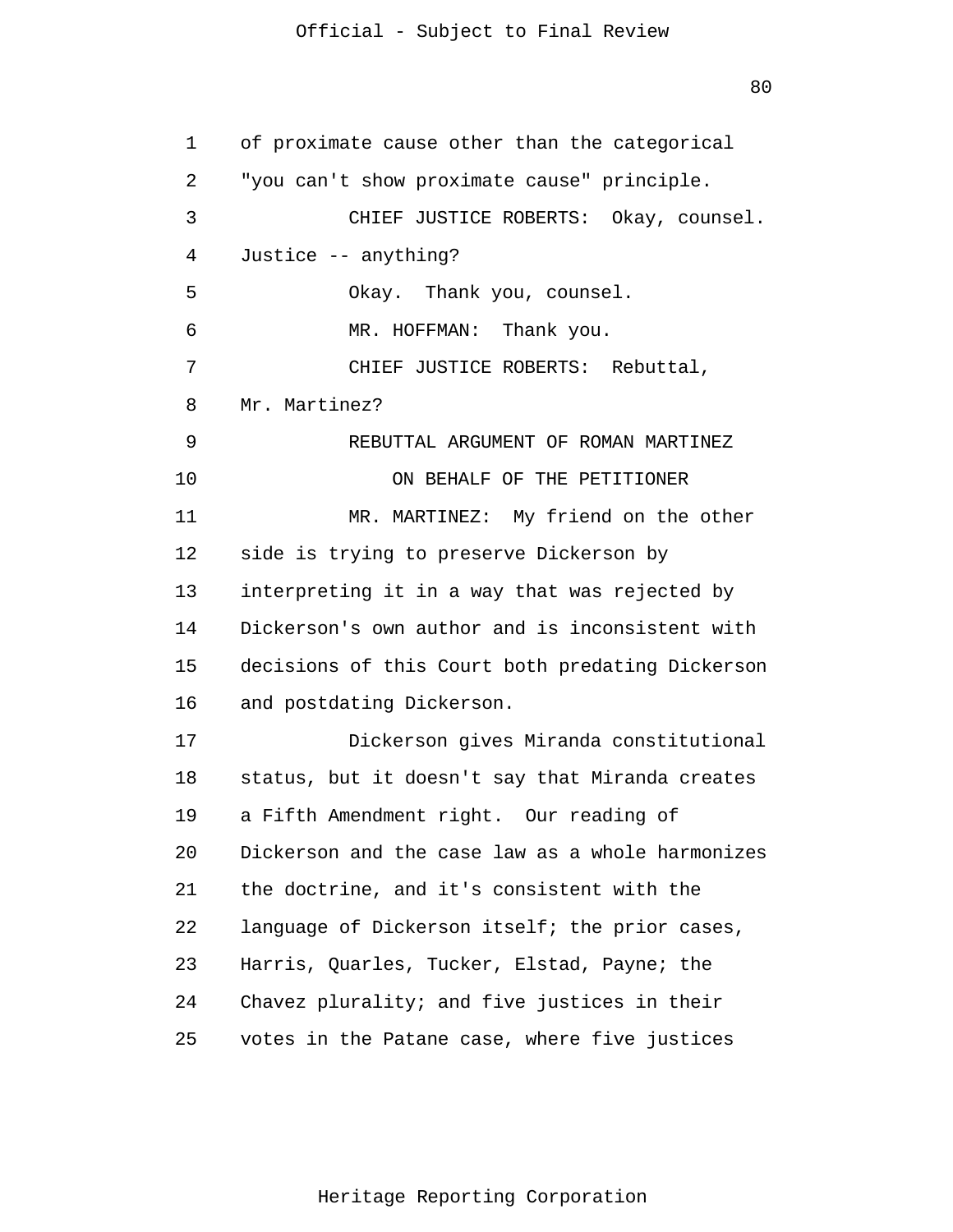1

2

3

4

5

6

7

8

9

10

11

agreed that Dickerson did not undermine the pre-Dickerson post-Miranda cases. We think you should adopt Chief Justice Rehnquist's consistent, commonsense middle ground approach to Miranda. You should preserve Dickerson, but you should hold there's no Fifth Amendment right here giving rise to 1983. As to causation, they've raised a totally new theory here. It wasn't raised below. They described their own jury

12 13 14 15 16 17 18 instruction, the one at issue here, at the charge conference as -- in causation terms. That's at JA 296. Everyone has always understood their causation theory not to require a lie. That's how the Ninth Circuit understood it. That's why the Ninth Circuit addressed this issue this way.

19 20 21 22 23 24 25 Their new theory, even if it weren't forfeited, it would be factually untenable because there's no evidence of any lies that is actionable here. Their brief points repeatedly to lies that were allegedly told at the suppression hearing, but the testimony at the suppression hearing is immunized.

81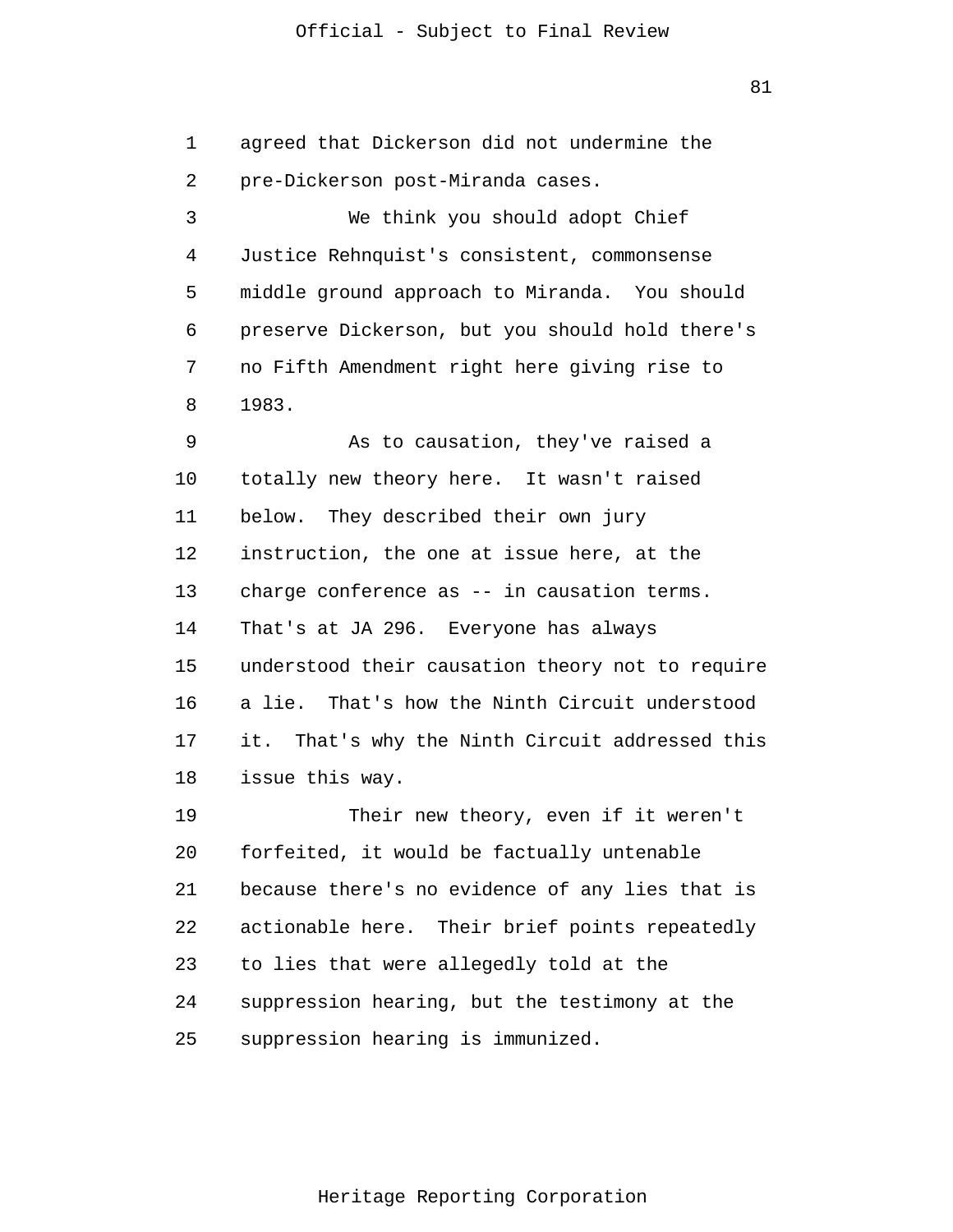| 1  | They also point to the statement of             |
|----|-------------------------------------------------|
| 2  | possible -- proximate cause and to the incident |
| 3  | report. But the alleged lies there don't bear   |
| 4  | on the custody issue that is at the core --     |
| 5  | that's at the core of this Miranda case. And,   |
| 6  | in any event, you have a jury that said that    |
| 7  | there weren't lies there. A jury rejected the   |
| 8  | fabrication of evidence claim based on those    |
| 9  | exact same reports.                             |
| 10 | Ultimately, Your Honors, their --               |
| 11 | their claim here is that they need a remedy,    |
| 12 | they need a chance to get relief for this       |
| 13 | alleged misconduct. They had two chances to do  |
| 14 | that. They brought a Fourteenth Amendment due   |
| 15 | process theory. They brought a coercion theory. |
| 16 | The jury agreed with us on both theories. This  |
| 17 | case should end.                                |
| 18 | We respectfully ask you to reverse.             |
| 19 | CHIEF JUSTICE ROBERTS: Thank you,               |
| 20 | counsel.                                        |
| 21 | The case is submitted.                          |
| 22 | (Whereupon, at 11:21 a.m., the case             |
| 23 | was submitted.)                                 |
| 24 |                                                 |
| 25 |                                                 |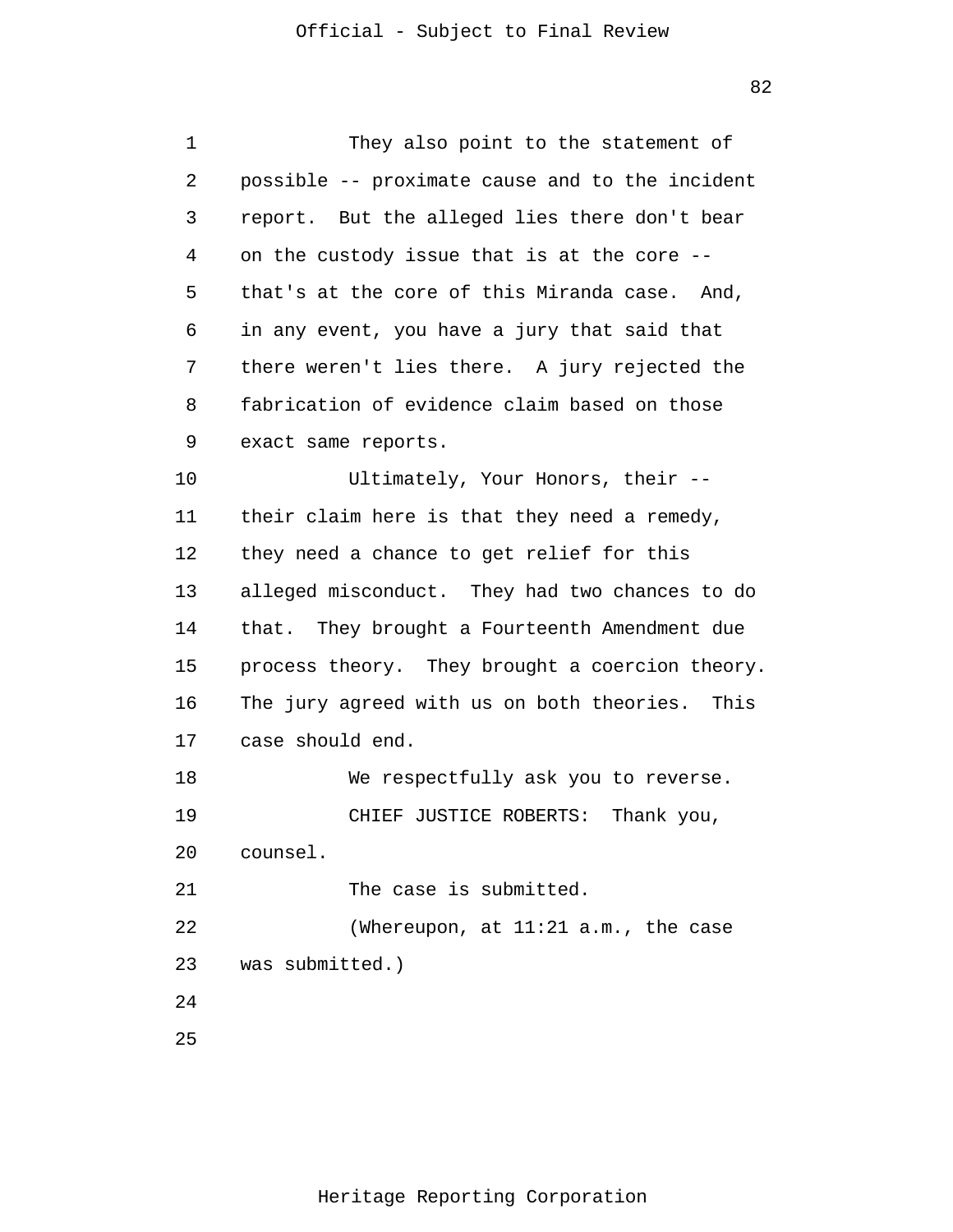| 1                                                  | 71:12,25                                                | analyst [2] 44:9,11                                       | B                                        |
|----------------------------------------------------|---------------------------------------------------------|-----------------------------------------------------------|------------------------------------------|
| 10:00 [2] 1:15 3:2                                 | actionable [3] 5:16 42:25 81:22                         | analyst's [1] 44:7                                        | back [14] 14:18 15:10 16:13 17:17        |
| 11:21 [1] 82:22                                    | actions [4] 43:16,20 49:6 73:3                          | analytically [1] 20:12                                    | 18:21 23:8 26:14 49:4 50:16 59:          |
| 118a [1] 57:23                                     | actor [1] 53:6                                          | analyzing [1] 29:25                                       | 19 67:12,21 72:3 76:21                   |
| 1983 [53] 3:12 5:16 8:15 9:18 10:2.                | actors [1] 38:17                                        | angle [1] 5:3                                             | backed [1] 13:7                          |
| 21 18:22,24 23:5 26:3 27:2 30:16,                  | acts [1] 53:7                                           | announce [1] 31:22                                        | <b>bad</b> [1] 59:4                      |
| 19,25 34:11 35:6,17 41:7,12 42:3,                  | actual [4] 4:12 8:6 19:9 29:10                          | another [4] 10:10 62:3,4 79:24                            | <b>barred</b> [1] 66:2                   |
| 25 43:16, 19, 22 44:11, 14 46:6, 17,               | actually [8] 8:12 15:11 28:22 46:1                      | answer [2] 18:8 22:12                                     | <b>Barrett</b> [11] 31:5,6 32:12,22 34:2 |
| 22 47:19 52:13,19,24 53:4,7,17                     | 58:13 62:14 67:3 79:20                                  | anyone's [2] 6:15,20                                      | 45:19 57:2,12 61:23 62:1,7               |
| 54:13 63:13 67:5,11 70:13 71:10,                   | add [1] 35:7                                            | apart [1] 47:15                                           | <b>Barrett's [1] 68:25</b>               |
| 11, 15 73: 1, 8, 19 74: 24 75: 3, 6 77: 5,         | addition [3] 39:22 46:16 54:22                          | appeal [5] 30:5 41:22 43:11 44:14                         | <b>bars</b> [1] <b>29:12</b>             |
| 1581:8                                             | additional [2] 32:23 43:2                               | 54:19                                                     | <b>Bartlett</b> [1] 40:6                 |
| 19th [1] 48:23                                     | Address [2] 27:25 47:5                                  | appeals [2] 17:5 53:16                                    | based [12] 4:21 20:16,24 21:21 30:       |
|                                                    | <b>addressed</b> [1] 81:17                              | APPEARANCES [1] 1:17                                      | 21 45:6 53:1,17 63:11 66:10 73:          |
| $\mathbf{2}$                                       | addresses [1] 6:17                                      | appellate [2] 44:1 78:20                                  | 22 82:8                                  |
| 20 [2] 1:11 68:9                                   | adequate [1] 78:15                                      | appendix [2] 13:4 57:24<br>application [1] 33:13          | baseless [1] 4:25                        |
| 2022 [1] 1:11                                      | adjunct [1] 19:7<br>adjust [1] 39:19                    | applied [1] 45:3                                          | <b>baseline</b> [2] 14:4,10              |
| 20a [1] 13:3                                       | adjusted [1] 72:4                                       | applies [8] 4:2 15:22 36:12 42:16                         | <b>bases</b> [1] 24:24                   |
| 21-499 [1] 3:4                                     | admissibility [3] 22:23 28:10 30:8                      | 45:11 50:4 70:23 71:16                                    | basically [5] 6:4 15:18 30:7 61:20       |
| 296 [1] 81:14                                      | admissible [1] 4:3                                      | apply [9] 30:12 41:25 42:18 45:13,                        | 73:5                                     |
| 3                                                  | admission [1] 63:19                                     | 13, 14, 16 55: 21 78: 21                                  | basis [10] 4:17 21:7 29:20 52:24         |
| $3$ [1] $2:4$                                      | <b>admits</b> [1] 38:20                                 | applying [1] 39:17                                        | 53:3 56:13 64:10 66:19 68:4,14           |
| 37 [1] 2:8                                         | admitted [9] 8:20 11:15 19:10 30:                       | appreciate [1] 23:18                                      | Beach [1] 1:24                           |
|                                                    | 2 42:5 51:19,20 63:11,20                                | approach [5] 26:18 36:9 44:22 52:                         | <b>bear</b> [1] 82:3                     |
| 4                                                  | admitting [1] 38:23                                     | 18 81:5                                                   | beat [3] 42:24 78:2,3                    |
| 443 [1] 13:14                                      | adopt [5] 35:10 40:9,17,20 81:3                         | approaches [1] 39:20                                      | beginning [1] 54:9                       |
| 5                                                  | adopts [1] 39:23                                        | appropriate [3] 41:16 43:10 49:9                          | behalf [9] 1:18,25 2:4,11,14 3:8 52:     |
|                                                    | advanced [1] 29:19                                      | April [1] 1:11                                            | 872:24 80:10                             |
| 52 [1] 2:11                                        | advancing [1] 29:17                                     | <b>arbiter</b> [1] 22:9                                   | believe [3] 53:19 66:9,19                |
| $\overline{7}$                                     | advantage [2] 49:25 50:19                               | area [1] 14:9                                             | believed [5] 22:3,5 66:16,18 75:10       |
| 70s [1] 67:18                                      | adversarial [1] 22:19                                   | argue [3] 22:22 38:24 70:11                               | below [8] 4:24 19:21 21:11,19 57:        |
| 8                                                  | affect [4] 42:13 49:1 56:25 57:3                        | argued [6] 13:18 21:2 53:13 54:10                         | 8 63:21 64:12 81:11                      |
|                                                    | affirmatively [1] 13:7                                  | 64:12 65:25                                               | bend [1] 39:12                           |
| 80 [1] 2:14                                        | afraid [1] 48:3                                         | arguing [1] 17:22                                         | <b>benefit</b> [1] 4:8                   |
| 80s [1] 67:18                                      | agree [9] 5:20 14:24 20:3,13,19 30:                     | argument [28] 1:14 2:2,5,9,12 3:4,                        | <b>berated</b> [1] 61:20                 |
| 9                                                  | 20 31:13 63:16 73:11                                    | 7 11:9 21:8 37:14 39:14 41:21 43:                         | best [5] 11:24 22:22 25:19 29:22         |
| 92 [1] 59:11                                       | agreed [4] 23:1 75:17 81:1 82:16                        | 1 49:2 52:7 56:21 57:5.13 59:24.                          | 40:3<br><b>better</b> [2] 47:22 69:8     |
|                                                    | agreed-upon [3] 58:5,11,18                              | 25 60:1 62:13,19,24 64:6 69:8 75:                         | between [12] 6:2,9,13 7:11 11:22         |
| A                                                  | agrees [1] 67:9                                         | 22 80:9                                                   | 13:16 33:12 38:17 46:11 56:8 61:         |
| a.m [3] 1:15 3:2 82:22                             | aimed [1] 27:10                                         | arguments [2] 29:16 74:12                                 | 17 79:9                                  |
| abandoned [1] 3:24                                 | ALITO [3] 49:20 50:7,15                                 | arise [1] 40:1                                            | beyond [6] 21:8 33:24 34:1 48:7          |
| ability [2] 11:5 69:4                              | alleged [4] 4:21 13:15 82:3,13                          | around $[1]$ 4:6                                          | 69:3 72:20                               |
| able [2] 56:19 76:21                               | allegedly [1] 81:23<br>allow [7] 30:14 40:11 42:8 44:18 | arrest [2] 40:6,16<br>aside [1] 24:9                      | <b>Bill</b> [1] 72:11                    |
| above [1] 25:15                                    | 54:20 66:20 79:17                                       |                                                           | <b>binary</b> [1] 66:15                  |
| above-entitled [1] 1:13                            | allowed [1] 58:13                                       | aspect [2] 48:6,11<br><b>assert</b> [2] <b>31:24 42:2</b> | <b>bind</b> [1] <b>16:</b> 10            |
| absence [4] 40:10 49:16 50:5 51:2                  | allows [2] 34:19,20                                     | asserted [2] 31:20 32:9                                   | <b>bit</b> [1] <b>23</b> :18             |
| <b>absolute</b> [2] 39:2 41:11                     | <b>almost</b> [1] 43:15                                 | assess [1] 4:3                                            | <b>Bivens</b> [1] 70:8                   |
| absolutely [1] 72:25                               | although [4] 32:24 34:24 45:23 74:                      | assistance [1] 43:24                                      | <b>blank</b> [1] 36:12                   |
| accept [4] 50:9 70:4,5 77:13                       | 23                                                      | <b>Assistant</b> [2] <b>1:20 67:22</b>                    | <b>blanks</b> [1] 60:11                  |
| accepted [3] 64:16 70:9 79:4<br>accepting [1] 79:3 | <b>Amendment</b> [38] <b>4:7,12 6:6 7:15,</b>           | associated [1] 43:3                                       | <b>bleed</b> [1] 42:1                    |
| accepts [1] 79:19                                  | 17 8:2 9:17 10:5 11:9,12 14:12 26:                      | assume [5] 23:21,22,24 67:14 78:                          | <b>block</b> [1] 11:5                    |
| accordingly [1] 37:25                              | 2 27:1 29:11 30:23 32:16 45:22                          | 9                                                         | <b>boil</b> [1] <b>70:</b> 5             |
| account [5] 25:21 53:14 66:5 74:7                  | 46:1 48:25 49:14 51:16,23,25 52:                        | assuming [1] 20:6                                         | <b>books</b> [1] 25:23                   |
| 79:1                                               | 23 55:22,23 56:19 58:12 62:3 67:                        | attacking [1] 43:13                                       | Both [17] 5:6 7:3,3 9:2 12:9 21:10       |
| acknowledge [1] 24:10                              | 2 68:23 69:16,20 71:15 72:10 80:                        | attempt [2] 23:5 49:24                                    | 22:19,21,24 26:8,22 40:7 60:20           |
| acknowledged [1] 32:14                             | 19 81:7 82:14                                           | <b>Attorney [1] 67:22</b>                                 | 63:25 64:12 80:15 82:16                  |
| acknowledges [1] 39:25                             | amicus [4] 1:22 2:7 27:8 37:15                          | attributable [1] 56:3                                     | boxes [1] 34:15                          |
| acquittal [1] 22:3                                 | <b>amount</b> [1] <b>27:12</b>                          | <b>author</b> [1] <b>80:14</b>                            | boxing [1] 61:12                         |
| acquitted [2] 72:25 73:3                           | analogies [1] 35:9                                      | authority [1] 71:11                                       | <b>Bram</b> [1] 48:20                    |
| across [2] 34:4 78:13                              | analogy [2] 34:4 44:2                                   | aware [1] 67:24                                           | <b>brand-new</b> $[1]$ 4:21              |
| act [1] 50:11                                      | analysis [9] 21:1 28:12 33:17 37:2,                     | away [2] 4:10 13:7                                        | breakers [2] 66:21,23                    |
| action [6] 8:15 19:24 28:20 51:5                   | 4 45:7 68:18 70:20 79:24                                |                                                           | <b>breaks</b> [1] 74:2                   |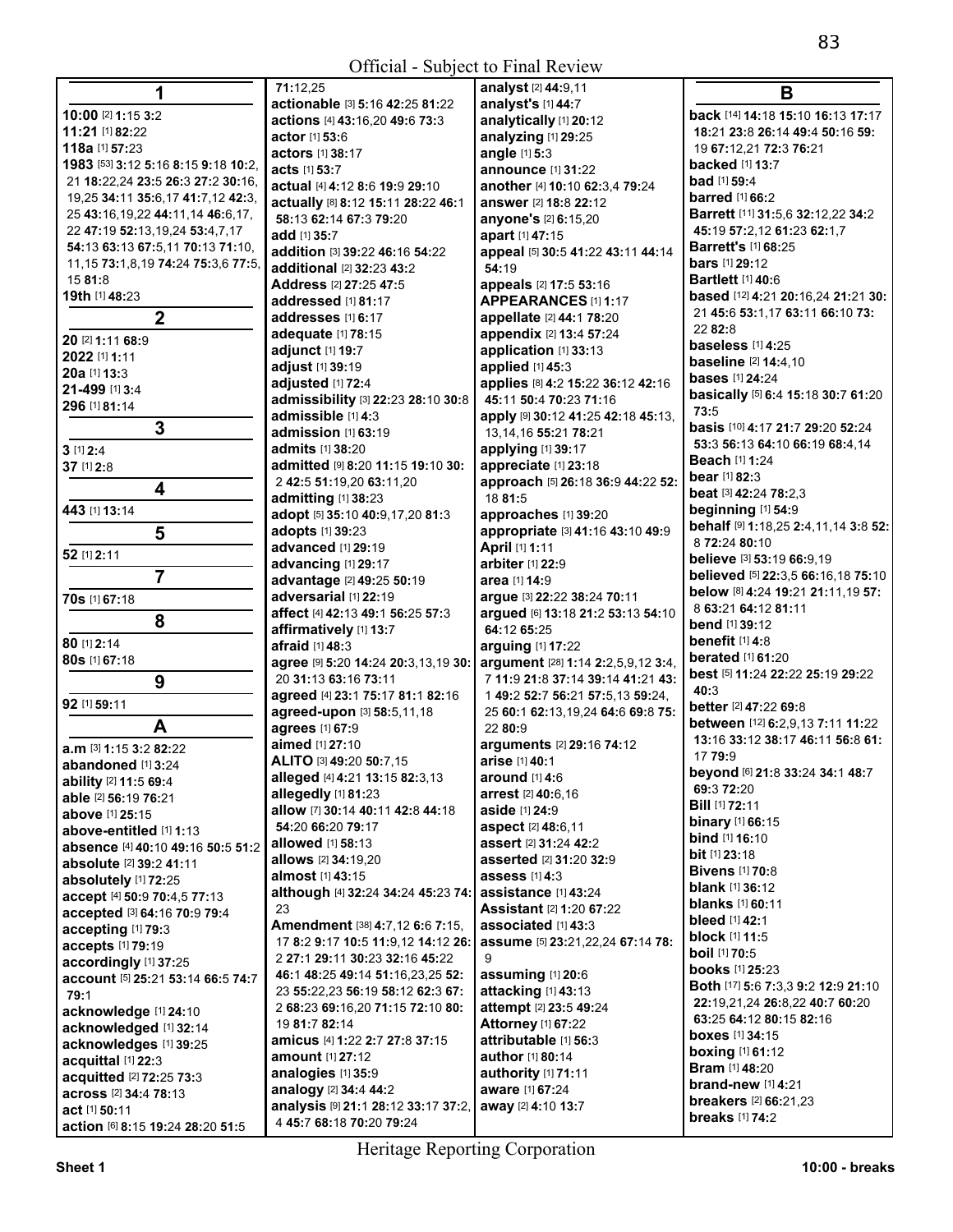Official - Subject to Final Review

|                                                                   | Official - Subject to Final Review                                    |                                                |                                                         |
|-------------------------------------------------------------------|-----------------------------------------------------------------------|------------------------------------------------|---------------------------------------------------------|
| Breyer [19] 23:13 34:3 35:7,23 36:                                | Century [1] 48:23                                                     | cognizable [4] 29:21 30:18,18 31:              | constitutional [47] 3:17,20,22 5:                       |
| 8, 14, 17 58: 23 59: 8, 20 60: 2, 5, 8, 14,                       | cert [2] 21:11 74:15                                                  |                                                | 15, 19, 20 6: 15, 20 7: 4, 6, 8 10: 8 12:               |
| 17 61:3,6,10 64:25                                                | certain [2] 34:14 56:3                                                | coherent [2] 11:19 15:11                       | 6 14:4, 10, 12 19:9 25: 24 31: 16, 17,                  |
| <b>bribed</b> [1] 39:7                                            | Certainly [3] 22:14 28:17 48:17                                       | collateral [4] 43:12 44:18 49:6,11             | 22 33:3,8 34:6,7,23 36:23 37:19                         |
| brief [9] 18:9 21:2 28:3,4 45:23 48:                              | challenges [1] 44:19                                                  | colleague [1] 71:22                            | 38:1 42:1,13 46:5,10,18 47:3,11                         |
| 5.11 63:9 81:22                                                   | chance [2] 77:3 82:12                                                 | come [11] 11:19 14:6 21:20 22:21               | 49:22 53:8 68:3,4,19 69:3 71:4 75:                      |
| briefs [3] 27:9 47:21 58:21                                       | <b>chances</b> [1] 82:13                                              | 23:8 24:5,20 34:4 37:10 40:12 78:              | 2,377:14 80:17                                          |
| <b>bring</b> [3] 49:6 59:13 62:2                                  | change [3] 13:10 34:9 39:12                                           | 24                                             | constitutionalized [2] 12:2 15:19                       |
| <b>Briscoe</b> [1] 41:10                                          | changes [2] 6:11 71:3                                                 | comes [3] 13:10 27:2 73:4                      | constitutionally [9] 14:11 16:2,9,                      |
| <b>broad</b> [1] 53:4                                             | character [1] 10:16                                                   | comfort [1] 49:18                              | 10 17:9 18:1 31:18 32:2 66:25                           |
| <b>broader</b> [1] 19:3                                           | characteristics [1] 34:5                                              | <b>comment</b> [1] 47:21                       | constitutionally-based [1] 69:8                         |
| broadly [3] 7:14 46:19 66:13                                      | characterize [1] 45:25                                                | Commerce [2] 46:21,23                          | contending [1] 73:4                                     |
| brought [3] 11:8 82:14,15                                         | characterized [2] 32:6 72:21                                          | <b>committed</b> [1] 50:11                     | contention [2] 64:24 73:13                              |
| bunch [1] 28:5                                                    | characterizing [1] 31:14                                              | Common [6] 39:18,19 45:2 52:19                 | context [13] 4:5 8:2,5 9:19 15:23                       |
| C                                                                 | charge [1] 81:13                                                      | 66:12 72:3                                     | 19:5 30:5 34:17 36:22 41:25 46:                         |
| cabin [1] 42:15                                                   | Chavez [14] 3:18 6:16,25 7:12 9:5                                     | common-sense [2] 15:11 26:17                   | 18 70:13 79:8                                           |
| Calandra [1] 10:6                                                 | 11:17,25 15:16 19:13 20:17 26:7                                       | commonplace [1] 48:18                          | <b>contexts</b> [1] 37:8                                |
| California [1] 1:24                                               | 30:21 54:16 80:24                                                     | commonsense [1] 81:4                           | contradict [1] 79:13                                    |
| calling [1] 16:4                                                  | checks [1] 34:15                                                      | comparable [3] 10:24 11:2 49:17                | contrary [2] 38:4 41:9                                  |
| came [4] 1:13 6:13 60:25 67:25                                    | CHIEF [40] 3:3,9 8:13 9:7,10,14 10:                                   | compelled [4] 7:9 19:6 29:12 33:               | contrast [1] 49:12                                      |
| candor [2] 48:4,10                                                | 18,22 12:17 15:14 22:12,14 23:10,                                     | 14                                             | contrasted [1] 51:22                                    |
| <b>cannot</b> [2] <b>36:10 48:4</b>                               | 16 24:16,19 26:5,18 27:4 29:13                                        | complete [4] 4:16 61:17 72:23 78:              | controversial [3] 26:12 31:20 67:                       |
| care [1] 47:20                                                    | 31:4 32:4 37:11,17 48:19 51:7,10                                      | 25                                             | 21                                                      |
| careful [3] 33:6 45:24 68:1                                       | 52:4,9 67:17 68:16 70:25 75:21                                        | completely [9] 4:9 37:7 60:1 65:               | convicted [1] 78:19                                     |
| carefully [1] 31:17                                               | 76:4,19 77:23 80:3,7 81:3 82:19<br>Chief's [2] 17:17 18:21            | 10 74:2,3,7 79:10,12<br>complex [1] 75:16      | <b>conviction</b> [2] 22:1 43:4<br>convictions [1] 53:2 |
| <b>CARLOS [1] 1:3</b>                                             | choice [2] 66:15 79:9                                                 |                                                | convince [1] 38:6                                       |
| Carrington [1] 49:15                                              |                                                                       | compulsion [1] 29:11<br>concede [2] 21:3 48:10 | convinced [1] 38:25                                     |
| Case [61] 3:4 4:20 5:7,14 13:19 15:                               | Circuit [17] 3:23 13:3,5 20:23 54:<br>20 58:20 62:20,21 64:1 66:21,23 | <b>Conceded [1] 17:3</b>                       | core [8] 33:7 54:11 69:10,13 71:7,                      |
| 25 19:14 20:20, 22, 23 22: 21 26: 11,                             | 73:11 75:19 79:21,23 81:16,17                                         | concedes [1] 4:14                              | 14 82:4,5                                               |
| 13 27:18 29:8,24 30:1 34:1,17,18                                  | Circuit's [6] 3:11 4:15 21:1 38:4                                     | <b>concern</b> [1] 47:12                       | corpus [2] 43:12 52:2                                   |
| 36:14 38:11 39:11 40:5,11 41:10                                   | 66:9 74:4                                                             | concerned [2] 42:5,6                           | Correct [5] 32:11 47:16 48:13 63:                       |
| 48:17,23 49:2,3 52:20 53:15 54:6,                                 | circumstance [2] 30:13 51:3                                           | concerning [1] 37:20                           | 14,15                                                   |
| 10,17 55:3,5,9,12 56:20 59:9,12,                                  | circumstances [15] 36:5 40:21                                         | concession [1] 4:16                            | correctly [5] 11:17 19:13 34:23 35:                     |
| 13 60:12 64:16 66:14 67:12 70:16                                  | 52:16 53:11,15 55:1 65:9 67:7 68:                                     | <b>conclude</b> [1] 30:22                      | 353:16                                                  |
| 71:23,24 76:17 77:9,21 79:8,18                                    | 20 69:16 70:23 76:9 78:22,22 79:                                      | conclusion [2] 17:8,12                         | cost/benefit [3] 33:17 37:2,4                           |
| 80:20,25 82:5,17,21,22                                            | $\mathbf{1}$                                                          | <b>conduct</b> [4] <b>5:2 50:1 73:20 76:22</b> | couldn't [2] 6:24 31:25                                 |
| case-in-chief [8] 4:4 7:24 33:23                                  | Civil [8] 41:19 43:12 45:17 49:6.11,                                  | conducted [1] 42:9                             | <b>counsel</b> [15] 10:13 15:24 23:11 27:               |
| 37:6 45:12 52:17 69:19 71:9                                       | 13 77:18 78:14                                                        | conference [1] 81:13                           | 6 37:12 40:25 41:20 43:24 48:8                          |
| cases [55] 3:24 4:1 6:12,12,22 7:                                 | civilly [2] 49:3,19                                                   | <b>confessed</b> [1] 65:11                     | 52:5 63:8 67:17 80:3,5 82:20                            |
| 11 8:3,7 9:6 11:18,20,21,24 12:13,                                | claim [31] 10:12 11:8 38:9 40:16                                      | confession [8] 21:25 42:3,5,10 49:             | <b>counter</b> [1] 52:18                                |
| 16 13:8, 10, 17, 23 15:2, 4, 12, 17 16:                           | 44:14 53:17 54:10,17,21 55:22,23                                      | 7 59:1 61:1 78:3                               | <b>country</b> [1] 78:13                                |
| 19,20,24 23:17 24:17 26:13,16,25                                  | 57:9,16 58:7,7,12,19 61:24 62:3,3,                                    | confessions [1] 8:20                           | couple [4] 8:25 15:9 26:6 32:25                         |
| 28:9,13 32:25 37:9 39:24,25 40:7                                  | 7,10,11,16,17 64:9 75:18 76:25                                        | <b>Confrontation [4] 44:5,8,13,18</b>          | COUISE [6] 29:10,24 47:3 48:7 49:                       |
| 45:15 46:17 49:16 73:9,10,11,12,                                  | 79:20 82:8,11                                                         | confused [2] 26:11 57:3                        | 368:5                                                   |
| 15, 16 76: 3 77: 6, 21 78: 10, 14, 18                             | claims [6] 29:20 41:12 42:19 43:                                      | confusing [1] 64:19                            | COURT [75] 1:1,14 3:10 5:8,11 6:7,                      |
| 80:22 81:2                                                        | 22 47:19 73:17                                                        | confusion [1] 75:12                            | 22 7:10,18 9:3 10:7 13:6,14,20 17:                      |
| casual [1] 60:23                                                  | clarify [1] 15:2                                                      | Congress [15] 5:13 14:5,8,8 31:21,             | 5 19:1,11,21 24:15 25:6,7,8,8,12,                       |
| categorical [8] 39:23 40:9,18,20                                  | clarity [1] 41:22                                                     | 25,25 32:19 34:8,25 35:1 71:19,                | 24 29:5 31:22 32:15 33:3,21,23                          |
| 50:5 52:18 64:7 80:1                                              | Clause [5] 44:6,13,18 46:21,23                                        | 20,20 77:5                                     | 37:18 39:16,22 40:7,17,19 41:10                         |
| category [1] 59:16                                                | clear [10] 5:25 9:3 18:3 20:11 21:6                                   | consciously [1] 15:8                           | 42:20 43:9 44:6,25 45:9,15 46:17,                       |
| causation [22] 4:15,21 20:8,21 21:                                | 36:3,23 38:10 57:19 62:23                                             | consequence [3] 44:15,17 68:18                 | 20 47:14,18 52:10,11 53:16 55:25                        |
| 5,9 38:14 39:9,17 40:8,22 57:5,21,                                | clearly [6] 6:7 22:2 25:21 46:14 65:                                  | consequences [1] 66:11                         | 56:18 58:17,17 59:9,18 64:6,12,                         |
| 25 58:22 64:12,14,21 74:12 81:9,                                  | 15 72:23                                                              | consider [3] 27:17,19 79:21                    | 23 65:8 66:9 67:9 69:1,2,4 70:22                        |
| 13,15                                                             | client [5] 56:12 57:8 66:18 75:10                                     | considered [3] 27:13 28:6 70:22                | 72:2 73:6 74:5,15 79:3,18,22 80:                        |
| cause [38] 8:15 19:19,24 22:7 28:                                 | 79:11                                                                 | consistent [19] 6:21 11:16 13:23,              | 15                                                      |
| 19 40:11,15 41:21 50:6,24 53:7,<br>12,20 57:13,19 58:9,15,20 59:3 | close [1] 33:12                                                       | 25 15:5,11 16:23 19:22 23:20 25:               | Court's [9] 4:9 11:20 17:6 35:2,2                       |
| 60:1 63:18 64:3,10 66:1,10,13,18,                                 | closed [2] 61:19 65:14                                                | 19 26:4,5,7,17 30:5 31:8 32:13 80:             | 41:9 44:5 46:17 53:22                                   |
| 20 67:13 71:12,25 74:9,11 79:17,                                  | closely [2] 28:7 58:2                                                 | 21 81:4                                        | courts [11] 4:2 16:11 17:25 31:21,                      |
| 22 80:1,2 82:2                                                    | <b>co-workers</b> [1] 79:13                                           | constitute [1] 51:5                            | 24 34:22 35:3,17 55:8 59:16 78:                         |
| caused [2] 44:12 58:4                                             | coerced [4] 8:10,12 22:1 37:8                                         | <b>Constitution [24] 5:16 8:18,22,23</b>       | 14                                                      |
| causes [4] 51:6 67:3,3 72:13                                      | Coercion [16] 4:2 5:7 8:1,4,5,6 15:                                   | 9:12,15 11:5,7 17:12,20 18:16,17               | <b>covered</b> [1] 65:23                                |
| central [1] 24:25                                                 | 22 19:4 26:24 30:8,13 56:14 62:4,                                     | 19:3 24:22 27:11 34:9 46:7,9 48:3              | crafted [1] 3:15                                        |
|                                                                   | 17,18 82:15                                                           | 53:1 67:11 68:2 71:18 72:11                    | create [6] 8:4 10:1,7 33:1 69:5 77:                     |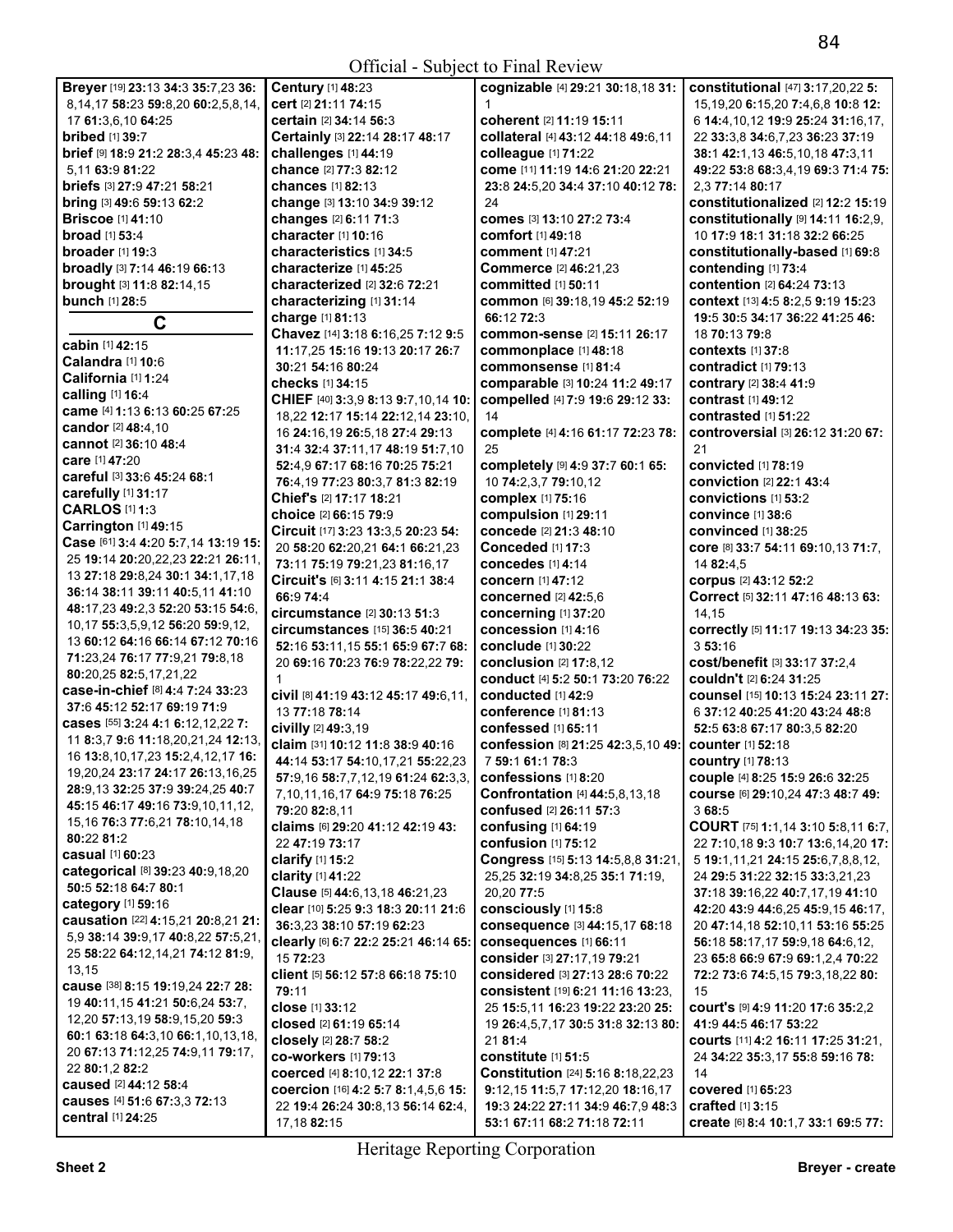| Official - Subject to Final Review        |                                             |                                     |                                                  |  |
|-------------------------------------------|---------------------------------------------|-------------------------------------|--------------------------------------------------|--|
| 16                                        | destroyed [1] 73:2                          | elevated [1] 64:14                  | experience [1] 21:20                             |  |
| <b>created</b> [2] <b>6:18 12:4</b>       | determine [1] 56:8                          | elicits [1] 52:14                   | expert [2] 54:23 62:19                           |  |
| creates [8] 4:6 9:17 11:12,12 13:9        | deterrent [1] 75:8                          | Elstad [4] 3:22 6:23 19:12 80:23    | explain [1] 42:12                                |  |
| 15:21 33:5 80:18                          | Dickerson [86] 3:24,25 5:11,18,25           | employment [1] 10:12                | exposing [1] 41:18                               |  |
| creating [2] 33:18 38:15                  | 6:2,10,10,13 7:11,18 9:3,4,6 11:            | encouraged [1] 28:9                 | expressly [2] 16:6 68:13                         |  |
| <b>creation</b> [1] 50:4                  | 18, 22, 23 12: 9, 10, 12, 14, 15, 16 13: 1, | end [3] 5:7 21:4 82:17              | extend [4] 70:5,6,9,10                           |  |
| <b>criminal</b> [12] 7:22 9:23 22:24 25:5 | 8, 13, 14, 15, 21 14: 3, 4, 15 15: 7, 16    | enforce [3] 34:7,10 45:8            | extended [1] 70:14                               |  |
| 30:9 37:21 41:16 45:12 49:8 53:2          | 16:3,5,17,21,23 17:3 18:4,5,18 19:          | enforceable [6] 10:2 11:13 46:22    | extends [1] 41:13                                |  |
| 67:20 68:21                               | 15 20:7.14.17 23:20 24:5.7.12.14.           | 49:4,19 52:1                        | extension [4] 3:11 70:12 71:5 72:                |  |
| curiae [3] 1:22 2:8 37:15                 | 18 25:22,23 26:8,23 28:24 30:7              | enforced [3] 35:6 43:25 45:9        | 19                                               |  |
| custodial [7] 52:15,22 53:10 63:6         | 31:12, 15, 19 32:4, 8, 13, 14 46: 9 47:     | enforcing [1] 45:20                 | extent [1] 14:20                                 |  |
| 65:15 68:20 71:8                          | 3,15 67:25 68:10,11 69:9 70:3,12            |                                     | <b>extra</b> [1] <b>7</b> :19                    |  |
|                                           |                                             | engage [1] 51:1                     |                                                  |  |
| custody [5] 54:7 56:7,15,17 82:4          | 71:1 75:1,18 80:12,15,16,17,20,22           | enjoy [1] 41:11                     | <b>extreme</b> [1] 39:24                         |  |
| <b>cut</b> [2] 51:6 74:9                  | 81:1.6                                      | Entick [1] 49:15                    | extremely [2] 24:20 46:19                        |  |
| cutting [1] 50:24                         | Dickerson's [2] 15:25 80:14                 | entire [3] 15:15 72:9 73:21         | F                                                |  |
| D                                         | difference [1] 56:8                         | entirely [1] 50:12                  | fabricate [4] 55:17 56:1,3,12                    |  |
| $D.C$ [3] 1:10,18,21                      | different [9] 5:3 8:6 12:15 19:8 30:        | equivalent [1] 49:13                | fabricated [1] 56:25                             |  |
|                                           | 16 56:2 60:1 62:15 79:12                    | era [1] 70:8                        | fabrication [9] 5:6 55:12,15 56:20               |  |
| damages [3] 4:13 10:21 28:20              | difficult [3] 42:2 75:24 76:2               | error [2] 4:11 79:3                 |                                                  |  |
| day [3] 77:19,20 78:13                    | difficulties $[3]$ 77:7,16,18               | especially [1] 47:14                | 57:15 62:4,10 75:13 82:8                         |  |
| deal [6] 40:1 42:8 51:14 62:21 77:        | direct [1] 30:4                             | ESQ [4] 2:3,6,10,13                 | face [1] 20:7                                    |  |
| 18,19                                     | disagree [1] 12:24                          | <b>ESQUIRE [2] 1:18.24</b>          | fact [12] 3:24 5:4 14:1,16 18:6 22:1             |  |
| dealing [1] 78:14                         | disappears [1] 39:10                        | essence [1] 16:16                   | 54:9 65:12 68:10 71:2 76:15 77:                  |  |
| dealt [2] 71:1 72:4                       | discourage [1] 41:18                        | essentially [12] 6:11 7:13,25 8:3,8 | 14                                               |  |
| debate [2] 67:24 68:9                     | discovery [5] 76:2 77:7,24 78:8,            | 12:1 14:21 21:3 24:19 29:23,25      | factual [3] 4:24 75:24 76:2                      |  |
| deceives [2] 53:10 66:21                  | 12                                          | 30:10                               | factually [2] 21:14 81:20                        |  |
| deceiving [1] 67:5                        | discrepancy [1] 13:16                       | estoppel [2] 20:1,9                 | <b>fails</b> [1] 37:24                           |  |
| decide [3] 37:10 71:20,21                 | discrim [1] 33:14                           | even [15] 12:17 19:15 30:25 36:25   | fair [1] 27:12                                   |  |
| decided [1] 20:23                         |                                             |                                     | <b>fall</b> [2] <b>35:12 53:3</b>                |  |
| decides [2] 21:25 79:2                    | discrimination [1] 10:12                    | 41:13 42:24 46:22 47:15 52:14 59:   | <b>fallen</b> $[1]$ 35:16                        |  |
| decision [13] 13:9 30:8 35:2 38:4         | discussions [1] 67:19                       | 21 64:23 66:17 69:2 70:8 81:19      | <b>falls</b> [1] 59:15                           |  |
| 41:9,15 48:12 49:23 51:5 56:13            | displaced [1] 5:12                          | event [2] 5:1 82:6                  | false [4] 53:14 62:11 66:5 79:10                 |  |
| 68:19 74:5 75:23                          | dispute [6] 6:1,9 11:6 55:3 61:17           | <b>Everyone [1] 81:14</b>           | falsely [2] 19:25 41:4                           |  |
| decisions [4] 20:15 25:24,25 80:          | 78:8                                        | evidence [43] 5:6 8:21 10:10,16,    | falsification [1] 57:9                           |  |
|                                           | dissents [2] 26:13,14                       | 17,23 11:1 22:22 27:12 28:5,7,15,   | falsified [2] 62:12,15                           |  |
| 15                                        | distinct [1] 52:20                          | 21 29:2 33:22 37:21 38:20,23 39:    |                                                  |  |
| decisis $[1]$ 25:10                       | distinction [1] 46:11                       | 145:14 49:5,8,10 51:19 55:12,16     | <b>far</b> [4] <b>25:25 45:9 48:4 53:24</b>      |  |
| declined [2] 70:9,10                      | $distinctions$ [1] 35:13                    | 57:9,16 62:5,10,11 63:19 65:2,7,    | federal [5] 5:12 10:10.23 11:1 45:               |  |
| deems [1] 79:22                           | distinguish [1] 37:9                        | 17 66:2 67:1 72:18 76:8,12,16 81:   | 25                                               |  |
| defendant [6] 9:22 10:6 57:22 58:         | district [8] 54:14 55:8,24 56:18 58:        | 21 82:8                             | federalism [1] 46:13                             |  |
| 14, 15, 19                                | 17 62:25 64:22 78:14                        | evidentiary [4] 9:21,24 10:1 34:19  | fence $[1]$ 4:6                                  |  |
| defendant's [5] 4:5,12 7:22 52:23         | divide [1] 46:8                             | evolution [1] 71:4                  | Fifth [33] 4:7,12 6:6 7:15,17 8:1 9:             |  |
| 64:16                                     | <b>doctrine</b> [2] <b>15:16 80:21</b>      | evulsive [1] 13:9                   | 17 11:9,11 14:12 26:2 27:1 29:11                 |  |
| defendants [3] 4:7 34:20 58:1             | doing [2] 14:16 33:4                        | exact [2] 60:13 82:9                | 30:23 32:16 45:22 46:1 48:25 51:                 |  |
| defense [5] 21:23 64:23 65:25 67:         | done [10] 14:17 22:25 50:10,18,20,          | exactly [9] 12:18,18,21 13:1,13 14: | 16 52:23 55:22 56:19 58:12 62:3                  |  |
| 14 77:19                                  | 21,21 63:3 70:7 71:19                       | 13 32:22 39:13,18                   | 67:2 68:23 69:16.20 71:14 72:9                   |  |
| defense's [1] 22:2                        | dot [3] 60:10,10,10                         | examine [2] 75:25 76:21             | 74:4 80:19 81:7                                  |  |
| defined [1] 46:17                         | doubt [1] 68:8                              | example [8] 10:11,25 34:14 39:5     | filing [1] 73:15                                 |  |
| defines $[1] 68:19$                       |                                             |                                     | <b>fill</b> $[2]$ 36:12 60:10                    |  |
| defining [1] 69:15                        | down [3] 61:1 70:5 74:2                     | 42:18 45:11 46:19 71:23             | final [1] 29:4                                   |  |
| definitely [1] 12:13                      | drawing [1] 46:11                           | examples [3] 10:3 28:14 40:3        | find [9] 20:2 52:11 53:12,19 54:5,8              |  |
| definition [1] 32:19                      | driven [1] 15:13                            | exceptions [1] 71:2                 | 55:20 56:6,7                                     |  |
| deliberately [2] 59:11 62:12              | due [4] 42:21,24 55:23 82:14                | excludable [1] 8:9                  | finders $[1]$ 5:4                                |  |
| denial [1] 43:24                          | E                                           | exclude [2] 34:20 72:12             |                                                  |  |
|                                           |                                             | excluded [2] 62:20 72:8             | <b>finding</b> [7] <b>48:23 54:2,6,24 55:16,</b> |  |
| denigrated [1] 25:2                       | each [1] 66:4                               | excludes [1] 7:15                   | 25 56:23                                         |  |
| <b>Dennis</b> [1] 46:19                   | Earle [2] 74:5,6                            | excluding [3] 4:8 30:3 37:5         | findings [1] 53:25                               |  |
| Department [1] 1:21                       | earlier [6] 6:21 13:10 15:17 17:6           | exclusion [7] 28:16,18 34:19 37:    | <b>finger</b> $[1]$ <b>12:25</b>                 |  |
| depend [1] 57:9                           | 36:145:2                                    | 21 49:10 64:7 72:18                 | <b>firm</b> $[1]$ 41:21                          |  |
| deportation [1] 61:21                     | early [1] 67:18                             | exclusionary [3] 10:4 29:1,3        | First [16] 3:15 9:1 20:13 21:7 22:               |  |
| depravation [2] 12:3 58:2                 | effect [2] 25:4 78:4                        | exercise [1] 66:24                  | 17 42:12,17,17 52:21 55:11 61:8,                 |  |
| deprivation [3] 3:21 8:17 71:17           | effective [1] 14:7                          | exhaustively [1] 28:5               | 15 65:8 67:9 73:11 79:19                         |  |
| Deputy [9] 53:14,20 60:22 63:7 65:        | either [6] 55:8 63:3,3,5,6,22               | exists [1] 53:12                    | <b>fit</b> [2] <b>33:12 39:2</b> 3               |  |
| 20,21 66:4,16 79:9                        | elaborate [1] 46:2                          | exonerated [1] 5:3                  | five [2] 80:24,25                                |  |
| described [2] 51:16 81:11                 | elements [1] 71:25                          | expand [1] 33:18                    | focus [3] 8:14 9:8 15:1                          |  |
| description [2] 17:10 32:13               | <b>elevate</b> [1] 64:3                     | expanding [1] 33:18                 | focused [2] 33:6 65:19                           |  |
|                                           |                                             |                                     |                                                  |  |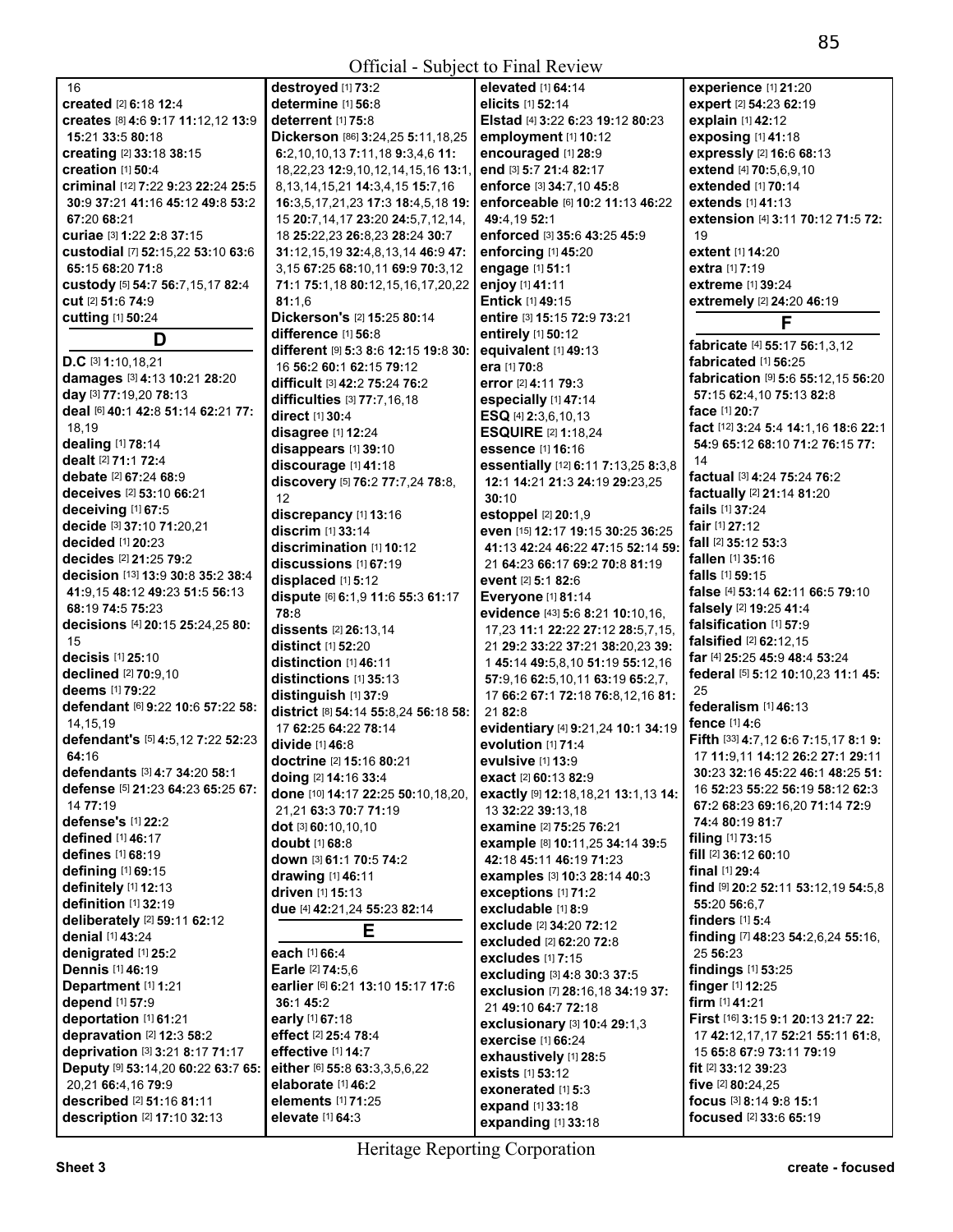| follow [1] 17:25                   | 30:14.15.18.25 31:2 34:11 43:12     | Humphrey [1] 78:17                               | introduce [3] 39:1 65:2 69:19                                      |
|------------------------------------|-------------------------------------|--------------------------------------------------|--------------------------------------------------------------------|
| force [2] 57:24 58:3               | 52:2.25                             | hypothetical [1] 38:12                           | introduced [5] 49:8 52:16 59:1 67:                                 |
| foreclose [1] 47:18                | hand [1] 61:22                      | hypothetically [2] 58:25 60:6                    | 168:21                                                             |
| <b>forensic</b> [1] 44:7           | handful [1] 73:12                   | hypotheticals [1] 40:14                          | introduces [1] 10:14                                               |
| forfeited [2] 4:24 81:20           | <b>handle</b> [1] <b>78:15</b>      |                                                  | introducing [2] 22:8 33:22                                         |
| forget [1] 42:4                    | handled [1] 78:13                   |                                                  | introduction [5] 43:3 44:7 52:21                                   |
| formulations [1] 68:7              | happen [7] 43:17,20,23 66:7 67:7,   | identifiable [1] 3:21<br>imagined [1] 48:19      | 54:12 71:8                                                         |
| forth [1] 20:17                    | 8 73:16                             | immune [2] 41:2,7                                | invoke [2] 9:22,23                                                 |
| forum [1] 43:10                    | happened [8] 57:20 59:4,10 60:12    | immunities [1] 8:18                              | invoked [2] 9:25 10:6                                              |
| forward [9] 20:25 22:21 40:12 54:  | 61:18 64:9 65:4 75:14               | immunity [15] 38:16 39:2 41:1,11                 | involuntary [2] 42:3 49:7                                          |
| 21 56:19 58:13 78:24 79:3,20       | happens [4] 43:15 51:18.25 78:9     | 46:7,11 59:3,5 61:4,11 65:24 66:3                | involved [3] 73:24 75:23,25                                        |
| found [11] 48:14 52:12 53:16 55:   | happenstance [1] 68:7               | 77:7,15 78:21                                    | isn't [13] 8:22 23:20 32:19 37:22                                  |
| 15,25 56:5,11,18 57:23 62:18 78:   | happy [2] 21:9 23:8                 | immunized [1] 81:25                              | 38:2 39:18 44:9 48:21 52:1 55:16                                   |
| 23                                 | hard [1] 7:20                       | impeachment [1] 45:13                            | 67:10 70:15 72:23                                                  |
| founding [1] 27:13                 | <b>harder</b> [1] 64:15             | imperfectly [1] 39:24                            | issue [28] 6:17 12:25 13:2 20:13                                   |
| founding-era [1] 49:5              | hardly [1] 60:6                     | impermissible [2] 8:11 67:1                      | 29:25 38:10 39:21 41:2 45:4,5 49:                                  |
| four [2] 5:3 34:15                 | harm [3] 3:22 26:23 43:2            | implement [2] 32:16 48:14                        | 2, 15 50:8, 16 52:21 53:5 54:3, 22,                                |
| Fourteenth [2] 55:22 82:14         | harmonious [1] 13:25                | implementing [1] 48:25                           | 23 57:19 58:9 64:22 66:3 67:18                                     |
| Fourth [4] 10:4 49:14 51:23,24     | harmonization [1] 11:20             | importance [1] 26:19                             | 71:1 81:12,18 82:4                                                 |
| frame [1] 13:2                     | harmonized [1] 19:13                | important [13] 12:1 15:19 24:21                  | issues [8] 52:21 58:16 67:15 76:3                                  |
| friend [2] 31:10 80:11             | harmonizes [1] 80:20                | 25:18,23 26:20 27:14,17 32:7 48:                 | 77:8,10 78:15,16                                                   |
| <b>front</b> $[1]$ 22:24           | <b>harms</b> [1] <b>43:10</b>       | 24 57:13 74:22 75:7                              | itself [14] 7:15 11:23 13:13 15:6 19:                              |
| <b>fruits</b> [1] <b>45:14</b>     | <b>Harris</b> [1] 80:23             | impose [1] 31:23                                 | 4 23:3 25:6 32:20 42:23 43:11,23                                   |
| full $[1]$ 73:3                    | <b>Hartman</b> [1] <b>40:</b> 5     | improper [1] 49:8                                | 49:11 50:12 80:22                                                  |
| full-blown [1] 22:18               | head [1] 6:17                       | improperly [1] 58:25                             | J                                                                  |
| fully [2] 72:16,17                 | hear [2] 3:3 43:6                   | incident [1] 82:2                                | JA [1] 81:14                                                       |
| fundamental [4] 23:6 72:10 75:9    | hearing [6] 21:23 22:18,19 38:21    | inclined [2] 29:6 66:9                           | Joe [2] 78:1,2                                                     |
| 77:1                               | 81:24,25                            | include [1] 64:13                                | joint [1] 57:21                                                    |
| further [2] 45:10 67:12            | hearsay [1] 10:15<br>heart [1] 55:2 | including [2] 9:6 15:16                          | journey [1] 23:17                                                  |
| G                                  | Heck [1] 78:17                      | <b>incoherent</b> [1] <b>13:20</b>               | judge [20] 21:19 22:7,25 30:2,9 38:                                |
| gave [8] 12:20 14:15 19:21 53:14   | held [7] 4:17 5:11,11 41:11,13 44:  | inconsistent $[8]$ 3:12 4:23 21:12               | 20,22 39:1,7 41:5 54:14,14 56:21                                   |
| 54:12 59:10 66:5 75:18             | 646:20                              | 24:6,11 26:15 31:12 80:14                        | 58:12 62:25 63:22 66:22,23 74:8                                    |
| General [7] 1:20 50:3,22,23 67:22  | help [2] 28:10 41:24                | incrimination [1] 33:15                          | 75:17                                                              |
| 74:23,25                           | helps [1] 28:3                      | indeed [3] 42:13 49:18 51:22                     | judges [3] 4:19 5:4 22:24                                          |
| General's [2] 72:15 74:22          | hence [1] 5:16                      | independent [7] 21:7 42:21 49:23                 | judges' [1] 51:4                                                   |
| gets [3] 18:23 73:3 74:1           | Hermosa [1] 1:24                    | 51:4 66:24 69:5 74:8                             | judgment [2] 62:22 66:25                                           |
| getting [1] 50:16                  | <b>Higgins</b> [1] 46:20            | indication [1] 60:11                             | judicially [2] 3:15 12:4                                           |
| give [9] 10:4 28:9 35:4 41:3 49:17 | higher [1] 55:21                    | individual [1] 42:23                             | juries [2] 5:6 54:8                                                |
| 54:15 71:16 77:2 78:25             | himself [4] 26:6 37:25 51:1,21      | individuals [1] 8:16                             | jurisprudence [1] 44:6                                             |
| gives [7] 4:7,7 8:16 28:19 46:21   | historians [1] 27:9                 | inducement [1] 40:4                              | jury [22] 4:23,25 5:5 21:12,25 43:                                 |
| 74:7 80:17                         | historians' [5] 28:3,4 47:21 48:5,  | <b>induces</b> [1] 41:5                          | 24 53:12, 18, 25 54:4 55:19 56:22                                  |
| giving [2] 19:23 81:7              | 10                                  | inducing [1] 63:18                               | 57:7 58:4,8,10 62:18 63:1 81:11                                    |
| Gorsuch [17] 27:5,6,20,22,25 41:   | historical [1] 28:14                | ineffective [1] 43:23                            | 82:6,7,16                                                          |
| 20 42:11 43:1,8,14,19 44:3,20,24   | history [4] 49:12,17 64:20 75:15    | <b>information</b> [2] <b>63:12 65:20</b>        | Justice [170] 1:21 3:3.9 5:10.22 6:                                |
| 45:18 47:20 48:1                   | HOFFMAN [44] 1:24 2:10 52:6.7.9     | inherent $[1]$ 32:3                              | 3,3,24 8:13 9:7,10,14 10:18,22 12:                                 |
| got [4] 15:10 58:6 65:19 66:3      | 54:1 55:5,13,18 56:16 57:11,17      | <b>innocence</b> [1] 72:2                        | 7,11,17,22,23 13:17 14:1,3,20 15:                                  |
| government [4] 10:11 42:6 45:21    | 59:7,17,23 60:4,7,13,16,20 61:5,8,  | <b>inside</b> [1] 7:21                           | 13, 14, 24 16: 16, 25 17: 2, 14, 16, 19,                           |
| 63:10                              | 13,25 62:6,9 63:5,14,16,24 65:6     | $in$ stead $[1]$ 48:12                           | 23 18:8, 10, 12, 15, 20 19: 16 20: 5                               |
| government's [1] 46:3              | 68:15 69:24 70:1,18,21 72:8,22      | <b>institution</b> [2] <b>24:15 25:12</b>        | 21:13, 15, 18 22:13, 14 23:10, 12, 13,                             |
| grade [1] 25:15                    |                                     |                                                  | 14, 15, 16 24: 1, 4, 16, 19 25: 5 26: 6,                           |
| granted [1] 74:15                  | 74:17 76:1,15,24 78:5 80:6          | instructed [1] 63:1                              |                                                                    |
|                                    | hold [1] 81:6                       | instruction [17] 4:23 19:21 20:24                | 18 27:3,4,4,6,20,22,25 29:13,13,                                   |
| grapple [1] 29:10                  | holding [2] 4:15 21:5               | 54:15 57:8,21,22,25 58:5,11,15,18                | 15, 19 30: 21 31: 3, 4, 4, 6, 9 32: 4, 12,                         |
| great [1] 34:13                    | holdings [1] 3:19                   | 64:13,15,17 74:11 81:12                          | 22 34:2,3 35:7,23 36:8,14,17 37:                                   |
| ground [2] 73:14 81:5              | honest [4] 74:2,3,7 78:25           | instructions [1] 21:12                           | 11,17 38:5 39:4 40:25 41:20 42:                                    |
| guarantee [1] 33:3                 | Honor [12] 5:17 8:25 14:14 16:15    | integrity [1] 73:21                              | 11 43:1,8,14,19 44:3,20,24 45:1,                                   |
| guarantees [1] 73:20               | 17:11 18:2 20:4 25:17 27:16 29:5    | intended [1] 27:10                               | 18,19 47:5,6,12,20,25 48:19 49:20                                  |
| guess [6] 23:7 25:14 39:14 63:8    | 34:12 41:8                          | intermediary [1] 74:8                            | 50:7,15 51:7,7,9,10,11,12 52:3,4,9                                 |
| 66:8 76:20                         | <b>Honors</b> [1] <b>82:1</b> 0     | interpreting [2] 9:5 80:13                       | 53:23 55:4,6,14 56:10 57:2,4,12,                                   |
|                                    | <b>hour</b> [1] <b>61:</b> 19       | interrogation [12] 7:21 42:22 48:9               | 14 58:23 59:8,20 60:2,5,8,14,17                                    |
| gun [1] 61:22<br>guy [1] 78:3      | hour-long [1] 65:13                 | 53:11,15 55:2 63:6 65:10,13,16                   | 61:3,6,10,23 62:1,7 63:4,8,15,17                                   |
| Н                                  | however [3] 38:13 59:4 63:18        | 73:24 79:2                                       | 64:25 67:17,23 68:16,24 69:22,25                                   |
| habeas [13] 16:11 17:24 29:21,24   | <b>Hudson</b> [1] 75:6              | intervene [1] 14:9<br>intervening [2] 11:21 22:7 | 70:1,2,19,25 72:6,14 75:5,21 76:4,<br>19 77:23 80:3,4,7 81:4 82:19 |

**huge** [1] **67:**18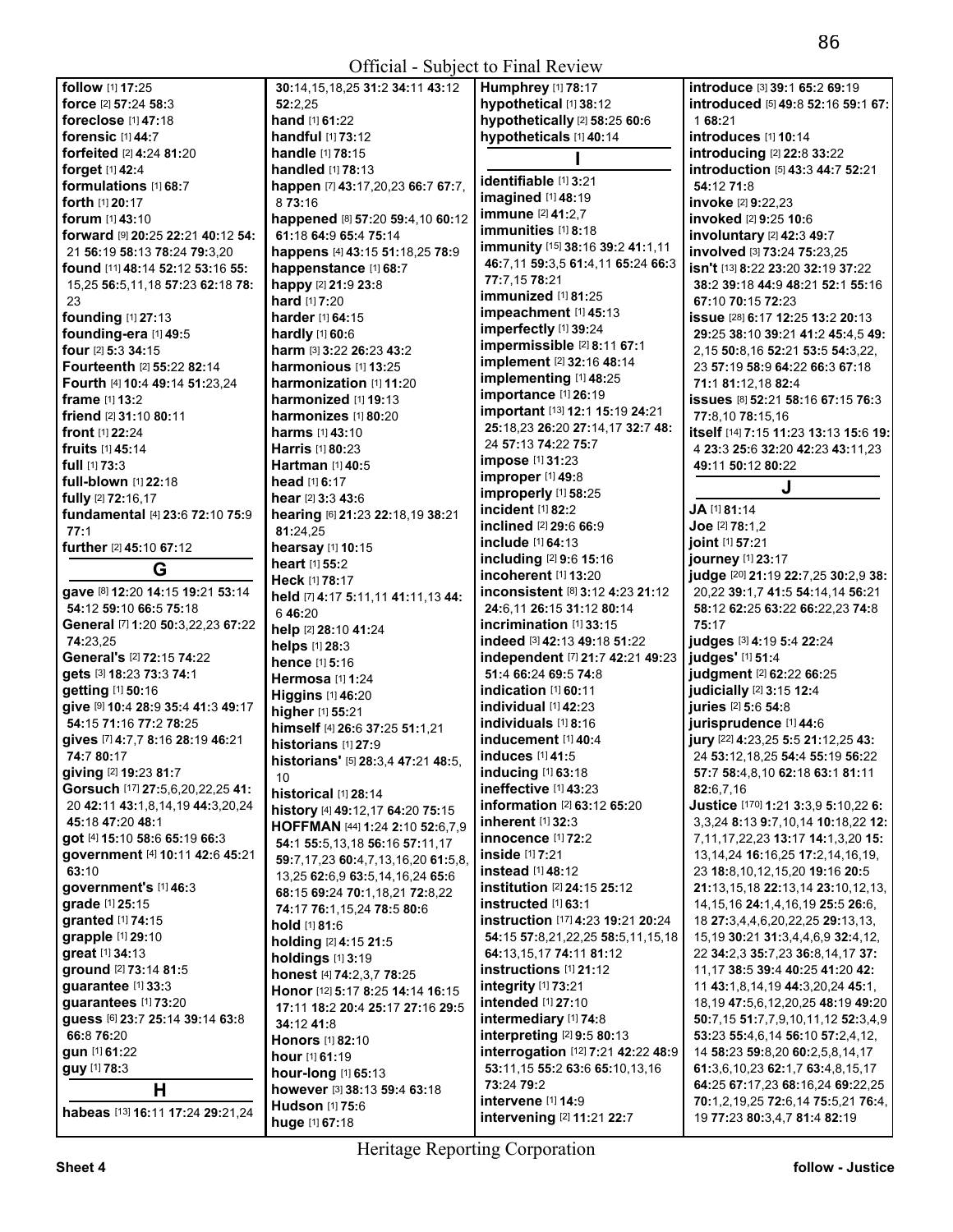# Official - Subject to Final Review<br>11ittle [3] 23:18 44:21 67:21<br>13:16,18,22 14:7,18 1

| $J^{\text{u}}$                        | $11111G$ $[9]$ $23.10$ $44.21$ $01.21$      | 13.10, 10, 22 14.7, 10 13.0, 10 10.              | 110011061100.14                            |
|---------------------------------------|---------------------------------------------|--------------------------------------------------|--------------------------------------------|
| justification [1] 14:14               | living [1] 32:5                             | 17 17:7,8 20:6,14,16 23:1 24:20,                 | nuanced [1] 68:16                          |
|                                       | logic [3] 42:12,15,18                       | 24 25:23 26:19 27:10 28:17,23 29:                | Number [4] 36:21,25 55:10,11               |
| K                                     | long [1] 35:19                              | 20 30:6,24 32:5,25 33:13 37:19,                  | numerous [1] 78:18                         |
| KAGAN [12] 12:7,23 14:1,3,20 23:      | look [9] 13:2,12 29:6 46:16 48:19           | 22,25 38:9,13,18 41:25 42:4 45:6,                |                                            |
| 15 24:1,4 27:3 31:9 39:4 47:12        | 49:4 60:18 74:4 78:2                        | 11 46:4, 13 47:2, 11, 19, 22 48:1, 6, 7,         | O                                          |
| <b>Kagan's [1] 47:6</b>               | <b>looked</b> [3] <b>14:18 28:5 55:10</b>   | 12 49:3 50:17 51:17,18,23 52:13,                 | objection [1] 16:19                        |
| Kavanaugh [15] 29:14, 15, 19 31:3     | <b>loosely</b> [1] 16:7                     | 25 53:18 54:11 56:25 58:7,7 59:                  | observation [1] 16:1                       |
| 45:2 47:5 51:11,12 52:3 69:22,25      | lose [2] 61:11,23                           | 11 63:1 67:10,20 68:2,18,19,22                   | obtain [2] 49:25 50:19                     |
| 70:2,19 72:6,14                       | lost [5] 57:15 62:2,4,8,9                   | 69:10,11,13,15,18 70:3,12,23 71:3,               | obtained [1] 58:25                         |
| keep [2] 12:8 69:25                   | lot [8] 28:8 29:16 36:22 67:14 73:8,        | 6,7,14 73:21 80:17,18 81:5 82:5                  | obviously [5] 26:12 41:22 75:15            |
| key [1] 28:23                         | 9 75:16 77:6                                | Miranda's [4] 3:25 4:1 6:18 36:24                | 78:8 79:21                                 |
| kind [15] 11:19 12:25 15:22 19:7      | $lots$ [1] 49:12                            | misconduct [6] 64:9 66:21 73:17,                 | OCCUr <sup>[3]</sup> 38:3 43:11 59:4       |
| 23:20 25:4,9 33:2 37:2 45:23 49:      |                                             |                                                  | <b>occurred</b> [1] 69:20                  |
| 18 73:20 77:1 78:18 79:15             | lower [5] 34:22,24 35:3 59:16,18            | 18 76:25 82:13                                   | <b>offer</b> [1] 44:2                      |
| kinds [1] 77:17                       | lying [3] 59:12 60:9 63:19                  | mislead [1] 65:3                                 | offers [2] 21:21 38:19                     |
|                                       | M                                           | misled [1] 38:23                                 | office [1] 72:15                           |
|                                       | made [17] 4:18 9:3 11:10 19:25 30:          | misrepresented [1] 76:9                          | officer [43] 21:22 22:5 37:24 38:6,        |
| LaHue [1] 41:10                       | 2 31:10 36:23 54:17,17,20 56:21,            | missing [1] 39:15                                | 18,24 39:6 42:9 49:21 50:1,10,14,          |
| language [12] 8:15 13:12 16:3,7,      |                                             | mistake [2] 30:3 60:25                           |                                            |
| 13 17:3 18:22 29:7 45:24 46:5 67:     | 23 58:19 60:25 63:23 64:23 74:12            | mistakes [1] 4:18                                | 18,22 51:1,21 52:12,14 53:9,25             |
| 5 80:22                               | mainly [1] 27:19<br>maintained [1] 13:6     | Mister [1] 56:9                                  | 54:3,25 56:1,2 61:21 62:12,14 63:          |
| last [2] 60:14,19                     |                                             | money [2] 4:13 28:20                             | 10,18 64:8 66:20 67:3 72:12 73:5,          |
| <b>late</b> [1] <b>67:18</b>          | majority [3] 6:2,25 9:4                     | Monroe [1] 66:11                                 | 17, 18 74: 6 75: 22 76: 6, 10, 13 79: 5,   |
| later [4] 26:7 38:3 49:23 68:9        | majority's [2] 6:4 26:15                    | Moore [1] 40:5                                   | 14                                         |
| <b>latter</b> [1] <b>59:16</b>        | mandatory [2] 28:16,18                      | morning [1] 3:4                                  | Officers [5] 4:17 53:5 73:23 78:23,        |
| Laughter [1] 74:16                    | <b>Manson [1] 34:18</b>                     | most [5] 20:22 30:12 44:25 55:24                 | 24                                         |
| law [19] 10:5,17 13:19 18:6 19:14     | many [6] 12:18 24:10 35:15,16 76:           | 78:9                                             | Okay [7] 9:9 19:19 39:16 60:3 76:5         |
| 24:21 25:1,22 26:11,13 36:17 39:      | 377:21                                      | mostly [1] 12:10                                 | 80:3.5                                     |
| 18, 19 45: 3 48: 23 66: 12 67: 20 72: | MARTINEZ [65] 1:18 2:3,13 3:6,7,            | moving [2] 57:24 58:3                            | old [1] 39:19                              |
| 3 80:20                               | 9 5:10,17,23 7:5 8:13,24 9:9,13,            | much [3] 7:1 48:18 55:20                         | <b>omit</b> [1] <b>65:</b> 9               |
| laws [1] 8:18                         | 16 10:20 11:3 12:8,23 14:2,13,24            | Murray [2] 74:5,6                                | <b>once</b> [1] 71:13                      |
|                                       | 16:15,18 17:1,11,15,18,21 18:2,9,           | must [2] 39:10 45:3                              | one [23] 8:4,23 9:20,25 12:5 13:25         |
| lawyers [2] 77:18,19                  | 11, 14, 18, 25 20: 3, 10 21: 14, 16 22:     | N                                                | 31:19 34:5 35:8 36:21 44:15 46:            |
| lead $[1]$ 52:25                      | 11, 15 23: 15, 24 24: 2 25: 17 27: 16,      |                                                  | 22 47:9 48:5,18 54:24 55:10 56:4           |
| leads [1] 77:1                        | 21,24 28:2 29:18,22 31:6 32:11,             | narrower [3] 44:22 57:7 69:7                     | 64:21 67:6 72:10 73:10 81:12               |
| least [8] 9:4 23:21 24:9 28:25 66:    | 21 34:12 35:22,25 36:13,16,19 47:           | natural [2] 66:11 71:4                           | ones [2] 66:24 73:25                       |
| 14 67:6 79:8,17                       | 6 51:13 80:8,9,11                           | <b>nature</b> [2] 39:20 50:17                    | only [10] 4:2 11:9 19:22 25:4 29:12        |
| leave [2] 23:7 32:15                  | matter [6] 1:13 20:2 28:25 47:17            | necessarily [1] 30:18                            | 32:23 36:12 40:21 42:16 45:11              |
| legal [1] 51:2                        | 48:15 56:11                                 | necessary [12] 14:11 33:19,20,21                 | <b>onus</b> [1] 42:7                       |
| legally [3] 4:25 38:2 39:14           | <b>matters</b> [1] <b>30:12</b>             | 39:20 45:7,9,16 47:18 48:14 72:4                 | open [1] 22:4                              |
| legitimacy [1] 25:7                   | mean [27] 5:22 12:7 15:21 24:7,20           | 79:22                                            | operates [1] 25:8                          |
| lens [1] 24:16                        | 26:25 35:19 39:4,8 55:18 56:16              | need [7] 14:25 19:2,3,4 33:16 82:                | operating [1] 64:1                         |
| <b>less</b> [1] 78:18                 | 58:24 59:21 66:7 69:9 71:2 72:1,9           | 11,12                                            | opinion [9] 6:2 25:19 26:15,21 36:         |
| liability [11] 26:3 30:25 38:14 39:3  | 73:23 74:4 76:4,15,20 77:9,10 78:           | needed [1] 7:19                                  | 2,12 45:1 48:20 68:12                      |
| 41:19 51:6 52:24 54:16 63:12 74:      | 7,17                                        | needs [2] 33:5,11                                | opinions [2] 15:15 17:4                    |
| 24 76:6                               | meaning [4] 27:11 48:2,22 62:13             | negative [1] 46:21                               | opposing [1] 10:13                         |
| liable [4] 4:18 52:12 75:22 78:23     | means [4] 5:23 15:3 19:1 75:1               | neutral [1] 74:8                                 | opposite [2] 13:13 14:17                   |
| liberty [3] 4:5 7:22 30:11            | meant [3] 49:19 69:15 77:5                  | never [18] 19:21 32:6 52:12 54:5,                | oral [7] 1:14 2:2,5,9 3:7 37:14 52:7       |
| lie [2] 38:17 81:16                   | <b>measure</b> [1] 7:19                     | 24 58:6,8,14,14,16,19 59:25 60:3,                | order [5] 19:5 38:6,22 40:11 47:18         |
| lied [5] 38:25 53:25 54:3,25 63:7     | meet [1] 79:25                              | 4 65:24 66:3 67:16 74:13                         | ordinarily [1] 72:21                       |
| lies [7] 4:22 38:6 52:15 81:21,23     | mentioned $[1]$ 23:16                       | Nevertheless [1] 49:1                            | original [7] 24:24 27:11 28:25 47:         |
| 82:3.7                                | merely [1] 17:7                             | new [6] 13:11 14:16 70:12 72:20                  | 17,23 48:2,22                              |
| life [1] 73:2                         | <b>merits</b> [2] 28:1,2                    | 81:10,19                                         | originalist [1] 29:6                       |
| light [3] 14:22 39:20 45:3            | Michigan [1] 75:6                           | nice [1] 18:7                                    | other [29] 5:21 8:11 11:10 19:20           |
| limit [5] 30:7 42:21 71:21 74:24 78:  | middle [1] 81:5                             | Nieves [1] 40:5                                  | 31:11 35:8,12 36:5,5 37:8,9 39:17          |
| 22                                    | might [13] 14:5 24:23 25:14 26:10           | <b>Ninth</b> [19] <b>3:11,23 4:15 13:3,5 20:</b> | 42:1,13 49:7 53:6 54:25 61:7 65:4,         |
| limited [1] 33:6                      | 38:3 42:1 43:14 46:23 47:22 48:             | 23,25 38:3 54:19 58:19 62:20,21                  | 22 70:4,7 71:13 72:25 73:13 74:            |
| <b>limits</b> [2] 3:25 26:20          | 18 59:8 72:6 77:25                          | 64:1 66:9 75:19 79:20,23 81:16,                  | 19 76:3 80:1,11                            |
| line [8] 6:12 9:6 15:12,15 26:11,12,  | mind [1] 61:12                              | 17                                               | others [2] 13:18 33:1                      |
| 16 32:25                              | minimum [1] 53:9                            | Nobody [1] 74:1                                  | otherwise [1] 63:20                        |
| lineups [1] 34:21                     | <b>minute</b> [1] 8:14                      | None [3] 54:7,7 65:18                            | <b>ought</b> [2] 78:1,2                    |
| listing $[1]$ 35:20                   | Miranda [108] 3:12,15,20 4:6,10 5:          | nonetheless [1] 8:10                             | <b>out</b> [9] 9:22 18:23 24:5 26:10 43:5, |
| litigated [1] 66:3                    | 4, 12, 19 6: 5, 5, 13, 14 7: 11 8: 9, 19 9: | notes [2] 77:25 78:6                             | 7 61:7 73:4 78:3                           |
|                                       |                                             |                                                  | 011tlandieh 141 2015 5 40114 23            |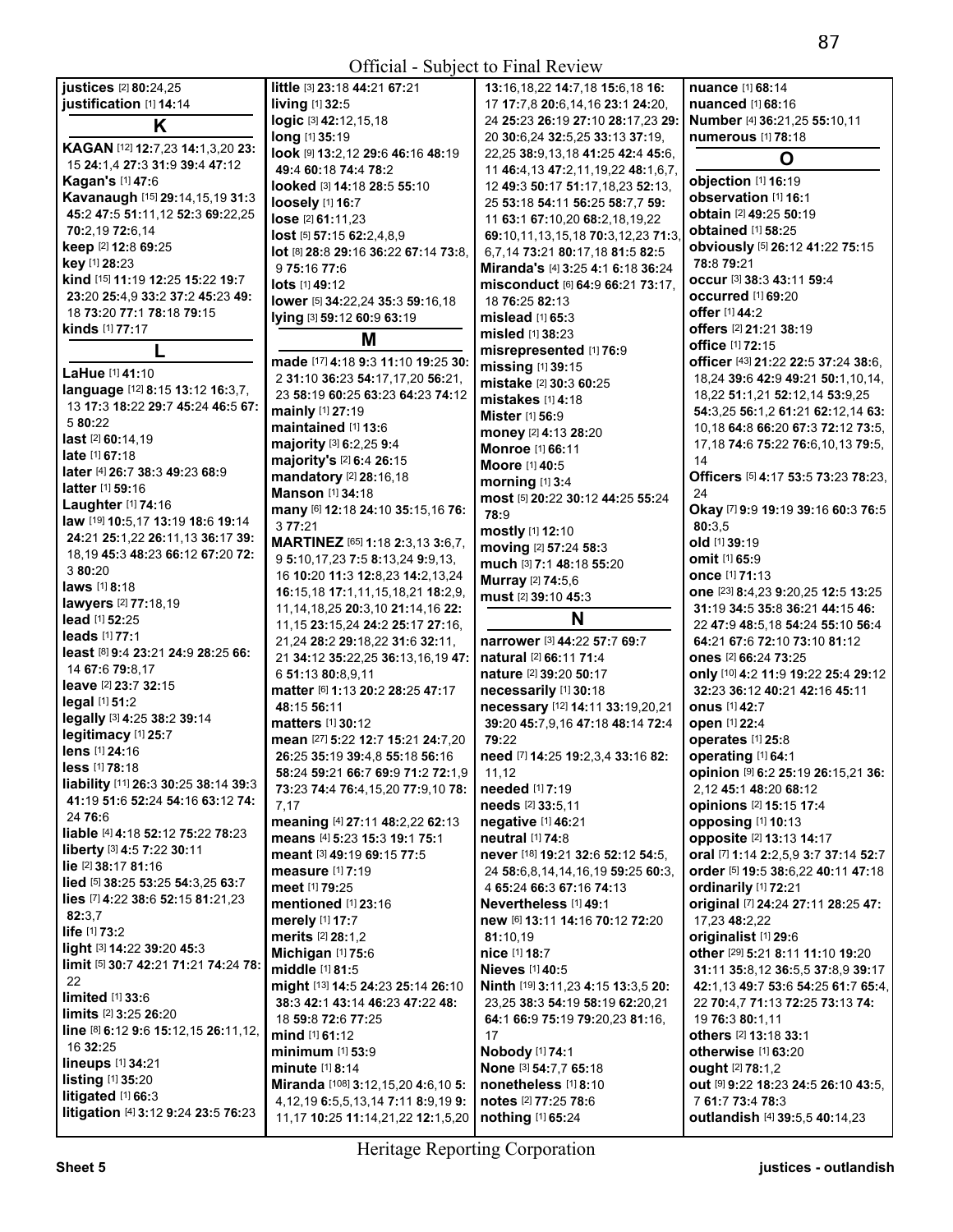| <b>outside</b> [5] 41:25 43:20 51:25 59: | 49:21 50:1,10,13,18,22 51:1,20      | proceedings [3] 65:22 66:6 67:13       | 24                                  |
|------------------------------------------|-------------------------------------|----------------------------------------|-------------------------------------|
| 961:7                                    | 52:12 53:5 63:10,17 72:12           | process [9] 42:21,24 43:11 44:1        | quite [3] 12:15 39:13 48:4          |
| over [1] 79:23                           | policeman [5] 59:9,12 60:9 65:3,4   | 55:23 73:24 78:12,20 82:15             | quo [2] 6:11 13:7                   |
| overly [1] 34:21                         | policeman's [1] 59:5                | profound [2] 25:11,11                  | quote [1] 17:2                      |
| <b>overrule</b> [1] 31:25                |                                     |                                        |                                     |
|                                          | policing [1] 73:20                  | progress [1] 24:16                     | R                                   |
| overruling [1] 32:5                      | policy [1] 3:13                     | proper [1] 25:20                       | raise [1] 67:14                     |
| overturn [7] 12:2 15:20 16:14 18:        | position [16] 19:22 23:19 30:20 31: | properly [4] 29:8 30:1 38:10 56:18     | raised [7] 47:13 54:22 58:16,17 67: |
| 4 20:15 32:10 35:1                       | 11 35:10 42:12 45:22 46:3 51:16     | prophylac [1] 12:4                     | 16 81:9,10                          |
| overturned [5] 5:24 13:19 25:2 34:       | 67:9 68:17 70:4 71:11 74:22 77:3    | prophylactic [28] 3:16 6:19 7:4,6,     | raising [1] 67:15                   |
| 25 54:17                                 | 79:7                                | 13 12:4 16:5, 13, 22 17: 7, 10 18: 13, |                                     |
| overturns [1] 6:11                       | possible [4] 33:12 77:11,12 82:2    | 23 19:1,2 27:14 31:23 33:2,19 34:      | rather [3] 36:11 46:14,24           |
| own [4] 14:22 64:4 80:14 81:11           | post-Miranda [5] 13:17,23 15:2,3    | 7,9,10,18,23 35:4,15,18 36:4           | reach [1] 21:5                      |
| P                                        | 81:2                                | prophylactically [1] 32:17             | react [1] 25:16                     |
|                                          | postdating [1] 80:16                | proposed [1] 20:24                     | reaction [2] 24:13 27:7             |
| PAGE [4] 2:2 13:3,14 57:23               | potential [1] 43:4                  | proposition [1] 73:12                  | read [7] 5:18 11:17,25,25 14:25 28: |
| panel [1] 67:19                          | power [7] 32:7,14,24 33:1 34:8 69:  | prosecute [1] 40:4                     | 7 58:20                             |
| part [10] 7:24 15:1 24:15 42:17 48:      | 1,2                                 | prosecution [7] 7:23 40:16 41:2,       | reading [2] 18:21 80:19             |
| 25 56:17,17 60:14 62:1 77:22             | powerful [1] 32:18                  | 17 45:12 49:24 50:19                   | reads [1] 13:8                      |
| part's [1] 60:19                         | powers [1] 46:13                    | prosecution's [5] 4:4 33:22 37:5       | reaffirmed [1] 3:25                 |
| partic [1] 36:6                          |                                     | 52:17 71:9                             | real-life $[1]$ 33:8                |
| particular [6] 36:3,7 37:3 42:16         | practical [1] 48:15                 |                                        | really [7] 15:13 23:5 33:16,19 54:3 |
| 68:7,13                                  | practice [1] 45:7                   | prosecutor [27] 21:21 22:8 38:7,       | 64:21 66:15                         |
| parties [1] 65:19                        | pre-Dickerson [6] 3:19 6:12 8:7     | 19 39:7 41:5 42:7 49:23 53:10 59:      | reason [3] 7:20 9:2 43:8            |
| partly [1] 67:20                         | 11:18 16:24 81:2                    | 2,10 60:10 63:11 65:3,19 66:22         | reasonable [2] 44:16 53:18          |
|                                          | precedent [10] 3:13 14:21,22 15:1   | 67:6 73:6 75:23 76:7,11,14,16,17,      |                                     |
| parts [1] 46:8                           | 36:22 37:1 47:7,8 52:18 64:1        | 22 77:24 79:2                          | reasoning [2] 41:15 51:24           |
| party [1] 9:23                           | precedential [1] 9:2                | prosecutor's [2] 44:12 78:6            | reasons [6] 3:14 8:25 21:2 31:19    |
| past [1] 46:17                           | precedents [1] 70:8                 | prosecutors [2] 4:18 21:18             | 36:21 47:10                         |
| Patane [3] 33:10,11 80:25                | precisely [2] 47:12 51:24           | prosecutors' [1] 51:4                  | <b>REBUTTAL [3] 2:12 80:7,9</b>     |
| PAUL [3] 1:24 2:10 52:7                  | preclude [1] 62:8                   | protect [6] 7:7 19:5 27:14 28:10       | <b>recasts</b> [1] <b>14:21</b>     |
| pay [1] 25:15                            | predating [1] 80:15                 | 32:17 33:2                             | receive [1] 37:22                   |
| Payne [4] 3:21 6:23 19:12 80:23          | predicate [1] 39:3                  | protecting [1] 33:9                    | received [1] 27:8                   |
| people [10] 23:22 24:10,18,21,22         | premise [2] 4:24 50:8               | protection [1] 7:19                    | recently [1] 45:1                   |
| 26:10 28:9 34:20 73:15 75:25             | present [3] 31:7 48:9 75:24         | protections [1] 17:8                   | recognition [1] 26:1                |
| people's [3] 24:25 25:4,6                | presented [5] 29:9 38:10 54:4 55:   | protective [1] 4:6                     | recognize [2] 26:18,19              |
| perfectly [7] 13:22 15:5 18:6 26:4,      | 958:8                               | prove [3] 64:16 72:1 77:9              | recognized [11] 10:7 19:14 26:24    |
| 5,7 44:16                                | presents [2] 52:20 76:2             | provenance [1] 47:23                   | 28:17 32:8,24 33:4 34:18 35:3 37:   |
| periphery [1] 69:13                      | preserve [3] 40:23 80:12 81:6       | provide [3] 37:24 39:15 48:11          | 19 42:20                            |
| perjured [1] 41:14                       | preserved [2] 21:10,11              | provides [3] 4:16 71:11 75:4           | recognizes [1] 48:24                |
| perjury [2] 41:16,17                     | pressing [1] 57:6                   | provision [4] 10:24 46:15,24,25        | recognizing [1] 30:11               |
| permitted [1] 21:19                      |                                     | provisions [2] 46:12,13                | record [3] 55:7 63:21 65:18         |
| person [4] 3:18 12:6 59:2 67:3           | presumably [1] 38:24                |                                        | recovery [1] 42:8                   |
| personal [1] 10:8                        | presume [4] 7:25 8:1 19:4 27:1      | proximate [33] 4:15 19:19 20:8,21      | redressing [1] 43:10                |
| petition [1] 13:4                        | presumed [1] 8:10                   | 21:5,9 40:10 41:21 50:6,24 53:12,      | refer [1] 13:14                     |
| Petitioner [10] 1:4,19,23 2:4,8,14       | presumption [7] 4:2 8:4,5 15:22     | 20 57:13,19 58:9,20 59:25 64:3,        | refused [2] 33:24 54:15             |
| 3:8 37:16 52:11 80:10                    | 26:24 30:7,13                       | 10,21 66:1,10,12,18,20 67:13 74:9      | regarding [1] 50:5                  |
| Petitioner's [2] 57:24 59:24             | pretty [1] 46:14                    | 12 79:16,22 80:1,2 82:2                | Rehnquist [9] 12:17 26:6,18 30:     |
| pieces [1] 39:15                         | prevailed [1] 76:7                  | proximately [2] 44:12 53:7             | 22 32:4 67:23,23 68:16 70:25        |
| place [2] 38:16 42:7                     | previous [1] 41:9                   | public [1] 45:15                       | Rehnquist's [5] 15:14,14 23:16      |
|                                          | previously [3] 6:22 47:23 70:13     | purpose [1] 7:7                        |                                     |
| plaintiff [3] 40:10 57:23 58:1           | principle [4] 71:7 79:19,25 80:2    | purposely [1] 38:6                     | 24:16 81:4                          |
| Plaintiff's [1] 58:3                     | principles [5] 39:17,18 45:3 66:12  | purposes [3] 30:6 45:4 67:12           | reiterating [1] 3:19                |
| play [2] 43:5,8                          | 72:3                                | put [9] 12:25 20:17,25 24:8 44:9       | rejected [7] 4:25 16:5,21 17:9,12   |
| plays [2] 25:13 75:6                     | prior [3] 13:8 26:16 80:22          | 61:18 76:7,8,12                        | 80:13 82:7                          |
| please [3] 3:10 37:18 52:10              | private [1] 28:19                   | puts [1] 21:23                         | rejects [1] 13:10                   |
| plurality [13] 3:18 6:16 7:12 9:5        | privilege [2] 46:6,10               | Q                                      | related [1] 58:2                    |
| 11:17.25 12:11.12 19:13 20:18 30:        | privileges [1] 8:17                 |                                        | relating [1] 78:16                  |
| 21 33:11 80:24                           | probable [2] 40:11,15               | <b>Qualified</b> [1] 78:21             | relevant [3] 9:18 10:8 14:22        |
| point [12] 20:8 22:20 23:6 28:23         | probably [1] 45:24                  | quantum [1] 43:2                       | relied [1] 47:10                    |
| 32:23 34:16 39:8 55:7 58:6 65:25         | problem [6] 38:15,16 39:9 40:22     | Quarles [1] 80:23                      | relief [3] 30:14 53:1 82:12         |
| 68:12 82:1                               | 61:4 63:9                           | quarrel [1] 16:19                      | relitigate [1] 23:6                 |
| pointed [1] 60:21                        | problems [1] 40:8                   | question [10] 17:17 18:10 22:4 34:     | rely [1] 19:23                      |
| points [8] 22:12,15 25:18,20 27:17       | procedural [2] 64:20 75:15          | 13 47:6 50:9 51:13 61:14 66:8 68:      | relying [3] 12:10 13:24 15:4        |
| 31:9,10 81:22                            | procedure [1] 75:14                 | 25                                     | remains [1] 25:22                   |
| police [25] 19:25 21:22 22:5 34:21       | procedures [1] 14:10                | questioning [1] 23:9                   | remands [1] 79:18                   |
| 37:24 38:5,18,24 39:6 42:9,22,23         | proceeding [1] 49:11                | questions [4] 5:8 53:22 74:20 75:      | remedial [3] 53:4 75:7,7            |
|                                          |                                     |                                        |                                     |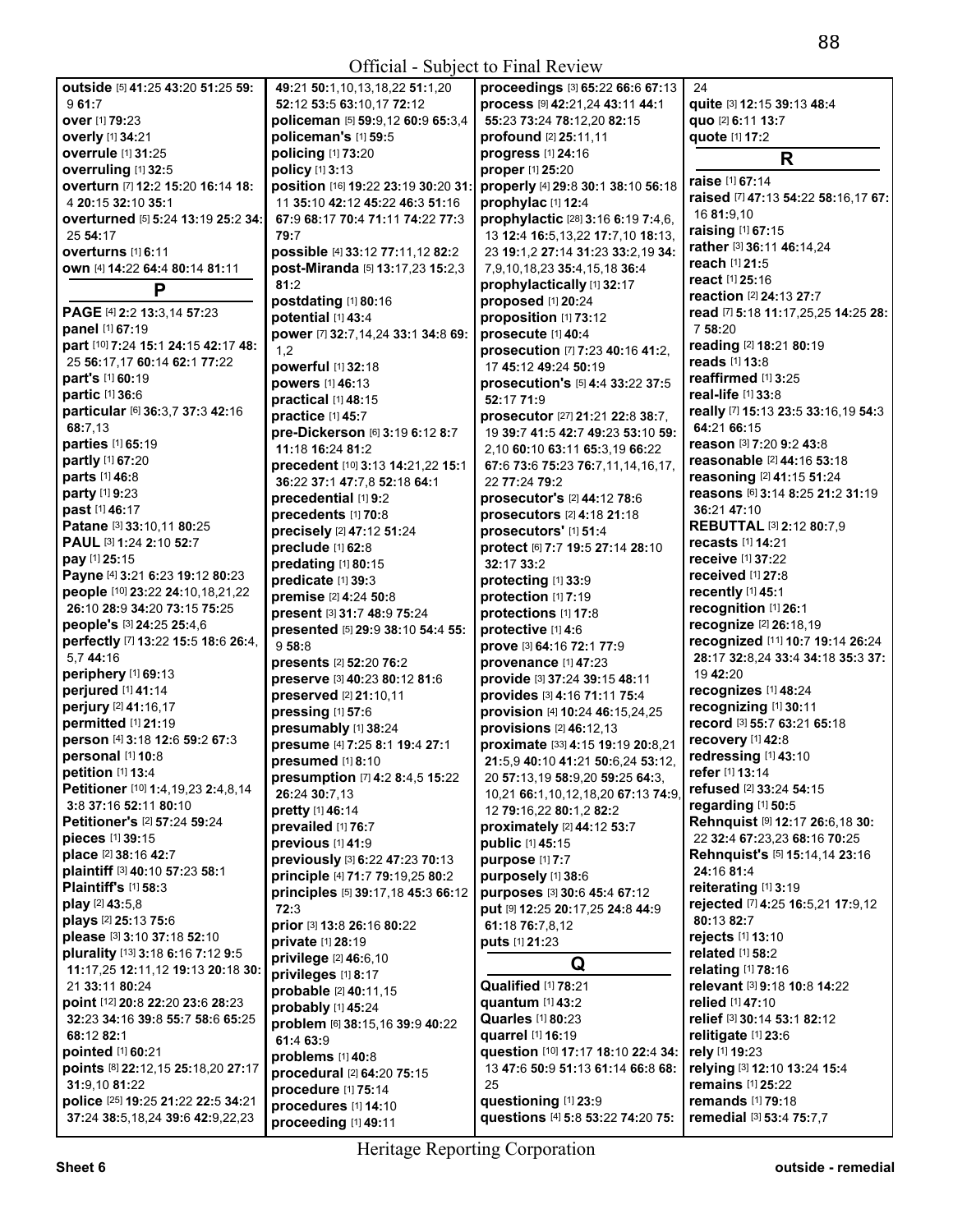| remedied [2] 72:17,18<br>simply [1] 30:17<br>stay [1] 35:19<br>S<br>remedies [1] 75:4<br>simultaneously [1] 26:9<br>stays [1] 25:22<br>safety [1] 45:15<br>since [2] 73:10 78:9<br>remedy [10] 41:16 44:14 49:9 71:<br>steps [2] 61:15 66:4<br>same [8] 12:3 33:16 51:12 53:3,3<br>single [1] 15:23<br>16 72:23,25 73:7,19 75:11 82:11<br>sticks [1] 25:8<br>57:4 66:5 82:9<br>situation [5] 49:21 50:2 60:9 75:4<br>repeatedly [6] 6:14 7:10 19:12 33:<br>still [7] 18:22 20:15 38:8 40:17 48:<br>saw [1] 46:1<br>79:15<br>24 36:23 81:22<br>13 58:23 63:4<br>saying [21] 5:18 6:3,21 11:7 12:9<br>report [6] 44:7 56:2,24 62:13,14<br><b>skimpy</b> [1] 35:8<br>stop [3] 19:18 20:20 36:20<br>15:8,9,10 19:8 26:14 29:20 33:10,<br>society [1] 25:13<br>story [6] 21:24 22:2 65:22 73:4 79:<br>82:3<br>11, 16 39: 11 49: 6 61: 10, 14 64: 8<br>Solicitor [5] 1:20 72:15 74:21,23,<br>reports [4] 56:4 65:8,9 82:9<br>10,12<br>66:14 79:6<br>Stovall [1] 34:17<br>require [6] 17:13,20 25:25 29:11<br>25<br>says [23] 6:17 12:15 13:5,21,24 14:<br>solved [1] 38:15<br>64:2 81:15<br>straightforward [1] 20:22<br>4 15:1 18:18 21:22 25:9 26:22 28:<br>required [13] 5:5 16:2,9,10 17:9<br>somebody [1] 68:1<br>strike [1] 12:7<br>4.7.8 30:10 46:9 47:4 59:22 61:18<br><b>somehow</b> [1] 28:19<br>18:1,15,16,20 23:2 31:18 32:2 54:<br><b>strikes</b> [1] 45:24<br>63:9 74:6 78:1,2<br>someone [4] 19:10 71:16 72:13<br>structural [3] 46:12,14,24<br>8<br>Scalia [4] 6:3,3 13:17 75:5<br>requirement [1] 48:7<br>77:3<br>subject [1] 76:6<br>Schnorenberg [1] 73:10<br>requirements [1] 48:21<br>subjected [2] 67:4 72:13<br><b>sometimes</b> [1] 39:22<br>scholarship [1] 27:8<br>requires [1] 57:25<br>somewhere [1] 55:7<br>submit [2] 33:25 65:7<br><b>scope [1] 4:1</b><br>requiring [1] 40:9<br>submitted [2] 82:21,23<br>Sorry [7] 23:24 25:15 50:7 69:24,<br>searches [2] 43:21 49:14<br>rescue [1] 4:20<br>25 70:1 75:12<br>substantive [4] 37:22 42:21,24 55:<br>Second [6] 4:14 19:18 20:8 53:5<br>23<br><b>resolve</b> [1] 20:22<br>sort [5] 20:1.9 23:6 24:25 34:14<br>62:18 74:20<br>sudden [1] 73:14<br><b>sorts</b> [2] 9:21,24<br>respect [5] 36:7 48:16 64:20 67:<br>Section [23] 23:5 42:25 44:11 46:6.<br>13 71:10<br>SOTOMAYOR [30] 15:24 16:16,<br>sue [2] 10:11 44:10<br>22 47:19 52:13,19,24 53:4,7,17<br>respectfully [3] 12:24 33:25 82:<br>25 17:2,14,16,19,23 18:8,10,12,15,<br><b>sued</b> [1] 53:6<br>67:5 71:10,15 73:1,8,19 74:24 75:<br>18<br>20 19:16 20:5 21:13,15,18 23:14<br>suggest [2] 16:8 40:19<br>3,6 77:5,15<br>responded [1] 64:5<br>suggested [2] 12:19,22<br>40:25 55:4,6,14 56:10 57:4,14 63:<br><b>secure</b> [1] 14:11<br>Respondent [4] 1:7,25 2:11 52:8<br>suggesting [7] 16:12,14 17:5,6<br>4,8,15,17<br>Secured [9] 5:15 8:18,23 9:15 10:<br>response [2] 59:24 72:15<br><b>sound</b> [1] 3:13<br>27:9 36:1 79:16<br>23 46:7,8 67:11 71:17<br>responsible [2] 38:2 79:5<br>suggestion [1] 47:22<br><b>sources</b> [1] 49:5<br>Secures [3] 10:24 11:1,5<br>suggestive [1] 34:21<br>rest [1] 65:14<br>speaking [1] 65:4<br>see [4] 14:2 31:7 38:14 63:21<br>special [1] 51:3<br>result [3] 3:20 49:25 50:20<br>suggests [1] 51:18<br>seeks [1] 50:19<br>specific [3] 34:13 37:2 69:3<br>retaliatory [3] 40:4,6,16<br><b>suit</b> [1] 43:12<br>seem [2] 47:13 65:10<br>reversal [2] 4:17 53:2<br>specifically [1] 41:13<br>suits [2] 49:13 70:13<br>seemed [1] 31:16<br>reverse [2] 3:14 82:18<br>specter [1] 41:19<br>superseding [4] 51:5 58:15 59:3<br>Seems [8] 9:10 32:8 39:9 57:18 66:<br>reversed [1] 38:4<br><b>spot</b> [1] 27:22<br>74:11<br>10 70:3,11 78:11<br>reversible [1] 4:11<br>spotty [1] 65:18<br>supplemental [1] 56:4<br>seen [2] 49:5 59:21<br>review [2] 16:11 17:24<br>stage [1] 21:11<br>support [3] 29:2 37:6 48:11<br>seizures [1] 43:21<br>stake [2] 4:5 7:22<br>supported [2] 48:2 79:12<br>rights [27] 3:17 4:12 6:6,15,20 8:<br>self-incrimination [7] 7:9 19:6<br>17 10:2 12:6 19:10 36:24 42:2,14<br>stand [2] 38:25 44:9<br>supporting [3] 1:22 2:8 37:16<br>27:15 33:15 42:19 45:8 48:15<br>46:11,21,24 51:17 52:23 53:8 58:<br>standard [1] 64:3<br>Supports [4] 17:4 37:5 48:5 51:15<br>sense [11] 7:14 9:18 10:9 25:10,11<br>standards [2] 55:20,21<br>suppose [4] 39:6 58:24 59:14 60:<br>3 69:3 72:10,11 74:25 75:9 77:4,<br>44:5,17 52:19 73:18 74:14,22<br>standing [1] 72:24<br>18 78:14<br>5<br><b>separate</b> [1] 57:20<br>standpoint [1] 79:10<br>supposed [1] 66:24<br>rigorous $[1]$ 33:17<br>separation [1] 46:12<br><b>rise</b> [5] <b>12:20 35:5 46:21 54:13 81:</b><br><b>staple</b> [1] <b>67:</b> 19<br>Suppression [5] 22:18,19 38:21<br>Sergeant [1] 5:2<br>stare [1] 25:10<br>81:24,25<br>7<br>seriatim [1] 23:9<br>SUPREME [4] 1:1,14 13:6 35:2<br>ROBERTS [24] 3:3 8:13 9:7,10,14<br><b>stark</b> [1] <b>79:</b> 9<br>serious [3] 29:6 64:22,24<br>surely [2] 43:2 47:2<br>10:18,22 22:14 23:10 27:4 29:13<br><b>start</b> [3] <b>5:9 59:14 79:23</b><br>Set [3] 20:12 73:5,5<br>SURI [20] 1:20 2:6 37:13,14,17 38:<br>31:4 37:11 51:7,10 52:4 67:17 75:<br><b>starting</b> [1] 11:20<br><b>settled</b> [1] 3:13<br>state [11] 10:11,13 12:18 16:11 17:<br>21 76:4.19 77:23 80:3.7 82:19<br>8 39:16 41:8 42:11 43:7,18 44:4,<br>Seventh [1] 73:11<br>role [3] 25:12 75:7,8<br>24 31:21.23 50:3.23 53:2.6<br>23,25 46:4 47:9,25 50:7,25 51:15<br>shouldn't [5] 33:25 42:19 43:9 74:<br><b>ROMAN [5] 1:18 2:3,13 3:7 80:9</b><br><b>statement</b> [35] <b>4:3 7:24 10:14 11:</b><br><b>surprise</b> [1] 68:6<br>18 79:4<br>Surprised [1] 68:8<br>room [4] 7:21 61:18,19 65:14<br>6,15 17:6 19:10 21:20,21 22:8,23<br>show [14] 4:1 28:13,14,15,18,22,<br>sweep [1] 53:4<br>rule [60] 3:16,17 6:19,19 7:3,7,13<br>30:1,3 37:8 38:7,19 41:6 52:15,16,<br>23 33:18 38:22 40:10 44:4 58:1<br>sweeps [2] 7:14 66:13<br>10:4,5,15,15,16 11:1 12:5 13:16<br>22 53:10 54:12 57:1 60:23 63:11,<br>60:18 80:2<br>swell [1] 73:15<br>15:3 16:5 17:25 18:13 19:2 27:14<br>23,25 64:2 65:11 69:19 71:8 76:8,<br><b>shows</b> [1] 28:8<br>28:16.18 29:1.3 31:17 33:2.13.19<br>10 79:11 82:1<br>system [4] 25:5 66:22 73:21 74:2<br>side [7] 5:21 11:10 12:13 19:20 21:<br>statements [12] 4:8 7:15 8:8 19:<br>34:6,7,8,10,11,19,23 35:4 36:4,7<br>Т<br>24 31:11 80:12<br>39:12 40:9,18,20 41:21 42:6 43:4<br>23,24 28:11 29:12 56:3,12 65:20<br>side's [2] 70:4 73:13<br>talked [3] 45:20 68:2 71:22<br>46:10 50:4,5,13,23,25 69:11,14<br>68:20 73:25<br>talks [2] 48:8,20<br>sides [5] 22:19,21 60:20 63:25 64:<br>STATES [9] 1:1,15,22 2:7 10:17<br>70:23 71:3,4,6,7 75:2<br>technical [1] 25:10<br>12<br>rules [16] 9:21,25 10:1,10,23 31:23<br>32:18 37:15 48:20 75:1<br>significant $[1]$ 23:4<br>teeth [1] 60:10<br>status [6] 5:19 6:11 13:6 62:23 70:<br>33:5 35:12,15 39:19,23 69:5 77:<br>similar [2] 30:4 40:20<br>TEKOH [12] 1:6 3:5,23 4:14,20 53:<br>15, 15 79: 16, 21<br>380:18<br>similarly [2] 29:17 45:16<br>13, 17 54: 6 56: 4 60: 25 61: 18 72:<br>ruling [2] 16:22 43:13<br>statute [6] 5:13,25 15:21 30:16 32:<br>simpler [1] 75:17<br>24<br>runs [1] 26:16<br>1 36:11 |  |  |
|-------------------------------------------------------------------------------------------------------------------------------------------------------------------------------------------------------------------------------------------------------------------------------------------------------------------------------------------------------------------------------------------------------------------------------------------------------------------------------------------------------------------------------------------------------------------------------------------------------------------------------------------------------------------------------------------------------------------------------------------------------------------------------------------------------------------------------------------------------------------------------------------------------------------------------------------------------------------------------------------------------------------------------------------------------------------------------------------------------------------------------------------------------------------------------------------------------------------------------------------------------------------------------------------------------------------------------------------------------------------------------------------------------------------------------------------------------------------------------------------------------------------------------------------------------------------------------------------------------------------------------------------------------------------------------------------------------------------------------------------------------------------------------------------------------------------------------------------------------------------------------------------------------------------------------------------------------------------------------------------------------------------------------------------------------------------------------------------------------------------------------------------------------------------------------------------------------------------------------------------------------------------------------------------------------------------------------------------------------------------------------------------------------------------------------------------------------------------------------------------------------------------------------------------------------------------------------------------------------------------------------------------------------------------------------------------------------------------------------------------------------------------------------------------------------------------------------------------------------------------------------------------------------------------------------------------------------------------------------------------------------------------------------------------------------------------------------------------------------------------------------------------------------------------------------------------------------------------------------------------------------------------------------------------------------------------------------------------------------------------------------------------------------------------------------------------------------------------------------------------------------------------------------------------------------------------------------------------------------------------------------------------------------------------------------------------------------------------------------------------------------------------------------------------------------------------------------------------------------------------------------------------------------------------------------------------------------------------------------------------------------------------------------------------------------------------------------------------------------------------------------------------------------------------------------------------------------------------------------------------------------------------------------------------------------------------------------------------------------------------------------------------------------------------------------------------------------------------------------------------------------------------------------------------------------------------------------------------------------------------------------------------------------------------------------------------------------------------------------------------------------------------------------------------------------------------------------------------------------------------------------------------------------------------------------------------------------------------------------------------------------------------------------------------------------------------------------------------------------------------------------------------------------------------------------------------------------------------------------------------------------------------------------------------------------------------------------------------------------------------------------------------------------------------------------------------------------------------------------------------------------------------------------------------------------------------------------------------------------------------------------------------------------------------------------------------------------------------------------------------------------------------------------------------------------------------------------------------------------------------------------------------------------------------------------------------------------------------------------------------------------------------------------------------------------------------------------------------------------------------------------------------------------------------------------------------------------------------------------------------------------------------------------------------------------------------------------------------------------------------------------------------------------------------------------------------------------------------------------------------------------------------------------------------------------------------------------------------------------------------------------------------------------------------------------------------------------------------------------------------------------------------------------------------------------------------------------------------------------------------------------------------------------------------------------------------------------------------------------------------------------------------------------------------------------------------------------------------------|--|--|
|                                                                                                                                                                                                                                                                                                                                                                                                                                                                                                                                                                                                                                                                                                                                                                                                                                                                                                                                                                                                                                                                                                                                                                                                                                                                                                                                                                                                                                                                                                                                                                                                                                                                                                                                                                                                                                                                                                                                                                                                                                                                                                                                                                                                                                                                                                                                                                                                                                                                                                                                                                                                                                                                                                                                                                                                                                                                                                                                                                                                                                                                                                                                                                                                                                                                                                                                                                                                                                                                                                                                                                                                                                                                                                                                                                                                                                                                                                                                                                                                                                                                                                                                                                                                                                                                                                                                                                                                                                                                                                                                                                                                                                                                                                                                                                                                                                                                                                                                                                                                                                                                                                                                                                                                                                                                                                                                                                                                                                                                                                                                                                                                                                                                                                                                                                                                                                                                                                                                                                                                                                                                                                                                                                                                                                                                                                                                                                                                                                                                                                                                                                                                                                                                                                                                                                                                                                                                                                                                                                                                                                                                                                 |  |  |
|                                                                                                                                                                                                                                                                                                                                                                                                                                                                                                                                                                                                                                                                                                                                                                                                                                                                                                                                                                                                                                                                                                                                                                                                                                                                                                                                                                                                                                                                                                                                                                                                                                                                                                                                                                                                                                                                                                                                                                                                                                                                                                                                                                                                                                                                                                                                                                                                                                                                                                                                                                                                                                                                                                                                                                                                                                                                                                                                                                                                                                                                                                                                                                                                                                                                                                                                                                                                                                                                                                                                                                                                                                                                                                                                                                                                                                                                                                                                                                                                                                                                                                                                                                                                                                                                                                                                                                                                                                                                                                                                                                                                                                                                                                                                                                                                                                                                                                                                                                                                                                                                                                                                                                                                                                                                                                                                                                                                                                                                                                                                                                                                                                                                                                                                                                                                                                                                                                                                                                                                                                                                                                                                                                                                                                                                                                                                                                                                                                                                                                                                                                                                                                                                                                                                                                                                                                                                                                                                                                                                                                                                                                 |  |  |
|                                                                                                                                                                                                                                                                                                                                                                                                                                                                                                                                                                                                                                                                                                                                                                                                                                                                                                                                                                                                                                                                                                                                                                                                                                                                                                                                                                                                                                                                                                                                                                                                                                                                                                                                                                                                                                                                                                                                                                                                                                                                                                                                                                                                                                                                                                                                                                                                                                                                                                                                                                                                                                                                                                                                                                                                                                                                                                                                                                                                                                                                                                                                                                                                                                                                                                                                                                                                                                                                                                                                                                                                                                                                                                                                                                                                                                                                                                                                                                                                                                                                                                                                                                                                                                                                                                                                                                                                                                                                                                                                                                                                                                                                                                                                                                                                                                                                                                                                                                                                                                                                                                                                                                                                                                                                                                                                                                                                                                                                                                                                                                                                                                                                                                                                                                                                                                                                                                                                                                                                                                                                                                                                                                                                                                                                                                                                                                                                                                                                                                                                                                                                                                                                                                                                                                                                                                                                                                                                                                                                                                                                                                 |  |  |
|                                                                                                                                                                                                                                                                                                                                                                                                                                                                                                                                                                                                                                                                                                                                                                                                                                                                                                                                                                                                                                                                                                                                                                                                                                                                                                                                                                                                                                                                                                                                                                                                                                                                                                                                                                                                                                                                                                                                                                                                                                                                                                                                                                                                                                                                                                                                                                                                                                                                                                                                                                                                                                                                                                                                                                                                                                                                                                                                                                                                                                                                                                                                                                                                                                                                                                                                                                                                                                                                                                                                                                                                                                                                                                                                                                                                                                                                                                                                                                                                                                                                                                                                                                                                                                                                                                                                                                                                                                                                                                                                                                                                                                                                                                                                                                                                                                                                                                                                                                                                                                                                                                                                                                                                                                                                                                                                                                                                                                                                                                                                                                                                                                                                                                                                                                                                                                                                                                                                                                                                                                                                                                                                                                                                                                                                                                                                                                                                                                                                                                                                                                                                                                                                                                                                                                                                                                                                                                                                                                                                                                                                                                 |  |  |
|                                                                                                                                                                                                                                                                                                                                                                                                                                                                                                                                                                                                                                                                                                                                                                                                                                                                                                                                                                                                                                                                                                                                                                                                                                                                                                                                                                                                                                                                                                                                                                                                                                                                                                                                                                                                                                                                                                                                                                                                                                                                                                                                                                                                                                                                                                                                                                                                                                                                                                                                                                                                                                                                                                                                                                                                                                                                                                                                                                                                                                                                                                                                                                                                                                                                                                                                                                                                                                                                                                                                                                                                                                                                                                                                                                                                                                                                                                                                                                                                                                                                                                                                                                                                                                                                                                                                                                                                                                                                                                                                                                                                                                                                                                                                                                                                                                                                                                                                                                                                                                                                                                                                                                                                                                                                                                                                                                                                                                                                                                                                                                                                                                                                                                                                                                                                                                                                                                                                                                                                                                                                                                                                                                                                                                                                                                                                                                                                                                                                                                                                                                                                                                                                                                                                                                                                                                                                                                                                                                                                                                                                                                 |  |  |
|                                                                                                                                                                                                                                                                                                                                                                                                                                                                                                                                                                                                                                                                                                                                                                                                                                                                                                                                                                                                                                                                                                                                                                                                                                                                                                                                                                                                                                                                                                                                                                                                                                                                                                                                                                                                                                                                                                                                                                                                                                                                                                                                                                                                                                                                                                                                                                                                                                                                                                                                                                                                                                                                                                                                                                                                                                                                                                                                                                                                                                                                                                                                                                                                                                                                                                                                                                                                                                                                                                                                                                                                                                                                                                                                                                                                                                                                                                                                                                                                                                                                                                                                                                                                                                                                                                                                                                                                                                                                                                                                                                                                                                                                                                                                                                                                                                                                                                                                                                                                                                                                                                                                                                                                                                                                                                                                                                                                                                                                                                                                                                                                                                                                                                                                                                                                                                                                                                                                                                                                                                                                                                                                                                                                                                                                                                                                                                                                                                                                                                                                                                                                                                                                                                                                                                                                                                                                                                                                                                                                                                                                                                 |  |  |
|                                                                                                                                                                                                                                                                                                                                                                                                                                                                                                                                                                                                                                                                                                                                                                                                                                                                                                                                                                                                                                                                                                                                                                                                                                                                                                                                                                                                                                                                                                                                                                                                                                                                                                                                                                                                                                                                                                                                                                                                                                                                                                                                                                                                                                                                                                                                                                                                                                                                                                                                                                                                                                                                                                                                                                                                                                                                                                                                                                                                                                                                                                                                                                                                                                                                                                                                                                                                                                                                                                                                                                                                                                                                                                                                                                                                                                                                                                                                                                                                                                                                                                                                                                                                                                                                                                                                                                                                                                                                                                                                                                                                                                                                                                                                                                                                                                                                                                                                                                                                                                                                                                                                                                                                                                                                                                                                                                                                                                                                                                                                                                                                                                                                                                                                                                                                                                                                                                                                                                                                                                                                                                                                                                                                                                                                                                                                                                                                                                                                                                                                                                                                                                                                                                                                                                                                                                                                                                                                                                                                                                                                                                 |  |  |
|                                                                                                                                                                                                                                                                                                                                                                                                                                                                                                                                                                                                                                                                                                                                                                                                                                                                                                                                                                                                                                                                                                                                                                                                                                                                                                                                                                                                                                                                                                                                                                                                                                                                                                                                                                                                                                                                                                                                                                                                                                                                                                                                                                                                                                                                                                                                                                                                                                                                                                                                                                                                                                                                                                                                                                                                                                                                                                                                                                                                                                                                                                                                                                                                                                                                                                                                                                                                                                                                                                                                                                                                                                                                                                                                                                                                                                                                                                                                                                                                                                                                                                                                                                                                                                                                                                                                                                                                                                                                                                                                                                                                                                                                                                                                                                                                                                                                                                                                                                                                                                                                                                                                                                                                                                                                                                                                                                                                                                                                                                                                                                                                                                                                                                                                                                                                                                                                                                                                                                                                                                                                                                                                                                                                                                                                                                                                                                                                                                                                                                                                                                                                                                                                                                                                                                                                                                                                                                                                                                                                                                                                                                 |  |  |
|                                                                                                                                                                                                                                                                                                                                                                                                                                                                                                                                                                                                                                                                                                                                                                                                                                                                                                                                                                                                                                                                                                                                                                                                                                                                                                                                                                                                                                                                                                                                                                                                                                                                                                                                                                                                                                                                                                                                                                                                                                                                                                                                                                                                                                                                                                                                                                                                                                                                                                                                                                                                                                                                                                                                                                                                                                                                                                                                                                                                                                                                                                                                                                                                                                                                                                                                                                                                                                                                                                                                                                                                                                                                                                                                                                                                                                                                                                                                                                                                                                                                                                                                                                                                                                                                                                                                                                                                                                                                                                                                                                                                                                                                                                                                                                                                                                                                                                                                                                                                                                                                                                                                                                                                                                                                                                                                                                                                                                                                                                                                                                                                                                                                                                                                                                                                                                                                                                                                                                                                                                                                                                                                                                                                                                                                                                                                                                                                                                                                                                                                                                                                                                                                                                                                                                                                                                                                                                                                                                                                                                                                                                 |  |  |
|                                                                                                                                                                                                                                                                                                                                                                                                                                                                                                                                                                                                                                                                                                                                                                                                                                                                                                                                                                                                                                                                                                                                                                                                                                                                                                                                                                                                                                                                                                                                                                                                                                                                                                                                                                                                                                                                                                                                                                                                                                                                                                                                                                                                                                                                                                                                                                                                                                                                                                                                                                                                                                                                                                                                                                                                                                                                                                                                                                                                                                                                                                                                                                                                                                                                                                                                                                                                                                                                                                                                                                                                                                                                                                                                                                                                                                                                                                                                                                                                                                                                                                                                                                                                                                                                                                                                                                                                                                                                                                                                                                                                                                                                                                                                                                                                                                                                                                                                                                                                                                                                                                                                                                                                                                                                                                                                                                                                                                                                                                                                                                                                                                                                                                                                                                                                                                                                                                                                                                                                                                                                                                                                                                                                                                                                                                                                                                                                                                                                                                                                                                                                                                                                                                                                                                                                                                                                                                                                                                                                                                                                                                 |  |  |
|                                                                                                                                                                                                                                                                                                                                                                                                                                                                                                                                                                                                                                                                                                                                                                                                                                                                                                                                                                                                                                                                                                                                                                                                                                                                                                                                                                                                                                                                                                                                                                                                                                                                                                                                                                                                                                                                                                                                                                                                                                                                                                                                                                                                                                                                                                                                                                                                                                                                                                                                                                                                                                                                                                                                                                                                                                                                                                                                                                                                                                                                                                                                                                                                                                                                                                                                                                                                                                                                                                                                                                                                                                                                                                                                                                                                                                                                                                                                                                                                                                                                                                                                                                                                                                                                                                                                                                                                                                                                                                                                                                                                                                                                                                                                                                                                                                                                                                                                                                                                                                                                                                                                                                                                                                                                                                                                                                                                                                                                                                                                                                                                                                                                                                                                                                                                                                                                                                                                                                                                                                                                                                                                                                                                                                                                                                                                                                                                                                                                                                                                                                                                                                                                                                                                                                                                                                                                                                                                                                                                                                                                                                 |  |  |
|                                                                                                                                                                                                                                                                                                                                                                                                                                                                                                                                                                                                                                                                                                                                                                                                                                                                                                                                                                                                                                                                                                                                                                                                                                                                                                                                                                                                                                                                                                                                                                                                                                                                                                                                                                                                                                                                                                                                                                                                                                                                                                                                                                                                                                                                                                                                                                                                                                                                                                                                                                                                                                                                                                                                                                                                                                                                                                                                                                                                                                                                                                                                                                                                                                                                                                                                                                                                                                                                                                                                                                                                                                                                                                                                                                                                                                                                                                                                                                                                                                                                                                                                                                                                                                                                                                                                                                                                                                                                                                                                                                                                                                                                                                                                                                                                                                                                                                                                                                                                                                                                                                                                                                                                                                                                                                                                                                                                                                                                                                                                                                                                                                                                                                                                                                                                                                                                                                                                                                                                                                                                                                                                                                                                                                                                                                                                                                                                                                                                                                                                                                                                                                                                                                                                                                                                                                                                                                                                                                                                                                                                                                 |  |  |
|                                                                                                                                                                                                                                                                                                                                                                                                                                                                                                                                                                                                                                                                                                                                                                                                                                                                                                                                                                                                                                                                                                                                                                                                                                                                                                                                                                                                                                                                                                                                                                                                                                                                                                                                                                                                                                                                                                                                                                                                                                                                                                                                                                                                                                                                                                                                                                                                                                                                                                                                                                                                                                                                                                                                                                                                                                                                                                                                                                                                                                                                                                                                                                                                                                                                                                                                                                                                                                                                                                                                                                                                                                                                                                                                                                                                                                                                                                                                                                                                                                                                                                                                                                                                                                                                                                                                                                                                                                                                                                                                                                                                                                                                                                                                                                                                                                                                                                                                                                                                                                                                                                                                                                                                                                                                                                                                                                                                                                                                                                                                                                                                                                                                                                                                                                                                                                                                                                                                                                                                                                                                                                                                                                                                                                                                                                                                                                                                                                                                                                                                                                                                                                                                                                                                                                                                                                                                                                                                                                                                                                                                                                 |  |  |
|                                                                                                                                                                                                                                                                                                                                                                                                                                                                                                                                                                                                                                                                                                                                                                                                                                                                                                                                                                                                                                                                                                                                                                                                                                                                                                                                                                                                                                                                                                                                                                                                                                                                                                                                                                                                                                                                                                                                                                                                                                                                                                                                                                                                                                                                                                                                                                                                                                                                                                                                                                                                                                                                                                                                                                                                                                                                                                                                                                                                                                                                                                                                                                                                                                                                                                                                                                                                                                                                                                                                                                                                                                                                                                                                                                                                                                                                                                                                                                                                                                                                                                                                                                                                                                                                                                                                                                                                                                                                                                                                                                                                                                                                                                                                                                                                                                                                                                                                                                                                                                                                                                                                                                                                                                                                                                                                                                                                                                                                                                                                                                                                                                                                                                                                                                                                                                                                                                                                                                                                                                                                                                                                                                                                                                                                                                                                                                                                                                                                                                                                                                                                                                                                                                                                                                                                                                                                                                                                                                                                                                                                                                 |  |  |
|                                                                                                                                                                                                                                                                                                                                                                                                                                                                                                                                                                                                                                                                                                                                                                                                                                                                                                                                                                                                                                                                                                                                                                                                                                                                                                                                                                                                                                                                                                                                                                                                                                                                                                                                                                                                                                                                                                                                                                                                                                                                                                                                                                                                                                                                                                                                                                                                                                                                                                                                                                                                                                                                                                                                                                                                                                                                                                                                                                                                                                                                                                                                                                                                                                                                                                                                                                                                                                                                                                                                                                                                                                                                                                                                                                                                                                                                                                                                                                                                                                                                                                                                                                                                                                                                                                                                                                                                                                                                                                                                                                                                                                                                                                                                                                                                                                                                                                                                                                                                                                                                                                                                                                                                                                                                                                                                                                                                                                                                                                                                                                                                                                                                                                                                                                                                                                                                                                                                                                                                                                                                                                                                                                                                                                                                                                                                                                                                                                                                                                                                                                                                                                                                                                                                                                                                                                                                                                                                                                                                                                                                                                 |  |  |
|                                                                                                                                                                                                                                                                                                                                                                                                                                                                                                                                                                                                                                                                                                                                                                                                                                                                                                                                                                                                                                                                                                                                                                                                                                                                                                                                                                                                                                                                                                                                                                                                                                                                                                                                                                                                                                                                                                                                                                                                                                                                                                                                                                                                                                                                                                                                                                                                                                                                                                                                                                                                                                                                                                                                                                                                                                                                                                                                                                                                                                                                                                                                                                                                                                                                                                                                                                                                                                                                                                                                                                                                                                                                                                                                                                                                                                                                                                                                                                                                                                                                                                                                                                                                                                                                                                                                                                                                                                                                                                                                                                                                                                                                                                                                                                                                                                                                                                                                                                                                                                                                                                                                                                                                                                                                                                                                                                                                                                                                                                                                                                                                                                                                                                                                                                                                                                                                                                                                                                                                                                                                                                                                                                                                                                                                                                                                                                                                                                                                                                                                                                                                                                                                                                                                                                                                                                                                                                                                                                                                                                                                                                 |  |  |
|                                                                                                                                                                                                                                                                                                                                                                                                                                                                                                                                                                                                                                                                                                                                                                                                                                                                                                                                                                                                                                                                                                                                                                                                                                                                                                                                                                                                                                                                                                                                                                                                                                                                                                                                                                                                                                                                                                                                                                                                                                                                                                                                                                                                                                                                                                                                                                                                                                                                                                                                                                                                                                                                                                                                                                                                                                                                                                                                                                                                                                                                                                                                                                                                                                                                                                                                                                                                                                                                                                                                                                                                                                                                                                                                                                                                                                                                                                                                                                                                                                                                                                                                                                                                                                                                                                                                                                                                                                                                                                                                                                                                                                                                                                                                                                                                                                                                                                                                                                                                                                                                                                                                                                                                                                                                                                                                                                                                                                                                                                                                                                                                                                                                                                                                                                                                                                                                                                                                                                                                                                                                                                                                                                                                                                                                                                                                                                                                                                                                                                                                                                                                                                                                                                                                                                                                                                                                                                                                                                                                                                                                                                 |  |  |
|                                                                                                                                                                                                                                                                                                                                                                                                                                                                                                                                                                                                                                                                                                                                                                                                                                                                                                                                                                                                                                                                                                                                                                                                                                                                                                                                                                                                                                                                                                                                                                                                                                                                                                                                                                                                                                                                                                                                                                                                                                                                                                                                                                                                                                                                                                                                                                                                                                                                                                                                                                                                                                                                                                                                                                                                                                                                                                                                                                                                                                                                                                                                                                                                                                                                                                                                                                                                                                                                                                                                                                                                                                                                                                                                                                                                                                                                                                                                                                                                                                                                                                                                                                                                                                                                                                                                                                                                                                                                                                                                                                                                                                                                                                                                                                                                                                                                                                                                                                                                                                                                                                                                                                                                                                                                                                                                                                                                                                                                                                                                                                                                                                                                                                                                                                                                                                                                                                                                                                                                                                                                                                                                                                                                                                                                                                                                                                                                                                                                                                                                                                                                                                                                                                                                                                                                                                                                                                                                                                                                                                                                                                 |  |  |
|                                                                                                                                                                                                                                                                                                                                                                                                                                                                                                                                                                                                                                                                                                                                                                                                                                                                                                                                                                                                                                                                                                                                                                                                                                                                                                                                                                                                                                                                                                                                                                                                                                                                                                                                                                                                                                                                                                                                                                                                                                                                                                                                                                                                                                                                                                                                                                                                                                                                                                                                                                                                                                                                                                                                                                                                                                                                                                                                                                                                                                                                                                                                                                                                                                                                                                                                                                                                                                                                                                                                                                                                                                                                                                                                                                                                                                                                                                                                                                                                                                                                                                                                                                                                                                                                                                                                                                                                                                                                                                                                                                                                                                                                                                                                                                                                                                                                                                                                                                                                                                                                                                                                                                                                                                                                                                                                                                                                                                                                                                                                                                                                                                                                                                                                                                                                                                                                                                                                                                                                                                                                                                                                                                                                                                                                                                                                                                                                                                                                                                                                                                                                                                                                                                                                                                                                                                                                                                                                                                                                                                                                                                 |  |  |
|                                                                                                                                                                                                                                                                                                                                                                                                                                                                                                                                                                                                                                                                                                                                                                                                                                                                                                                                                                                                                                                                                                                                                                                                                                                                                                                                                                                                                                                                                                                                                                                                                                                                                                                                                                                                                                                                                                                                                                                                                                                                                                                                                                                                                                                                                                                                                                                                                                                                                                                                                                                                                                                                                                                                                                                                                                                                                                                                                                                                                                                                                                                                                                                                                                                                                                                                                                                                                                                                                                                                                                                                                                                                                                                                                                                                                                                                                                                                                                                                                                                                                                                                                                                                                                                                                                                                                                                                                                                                                                                                                                                                                                                                                                                                                                                                                                                                                                                                                                                                                                                                                                                                                                                                                                                                                                                                                                                                                                                                                                                                                                                                                                                                                                                                                                                                                                                                                                                                                                                                                                                                                                                                                                                                                                                                                                                                                                                                                                                                                                                                                                                                                                                                                                                                                                                                                                                                                                                                                                                                                                                                                                 |  |  |
|                                                                                                                                                                                                                                                                                                                                                                                                                                                                                                                                                                                                                                                                                                                                                                                                                                                                                                                                                                                                                                                                                                                                                                                                                                                                                                                                                                                                                                                                                                                                                                                                                                                                                                                                                                                                                                                                                                                                                                                                                                                                                                                                                                                                                                                                                                                                                                                                                                                                                                                                                                                                                                                                                                                                                                                                                                                                                                                                                                                                                                                                                                                                                                                                                                                                                                                                                                                                                                                                                                                                                                                                                                                                                                                                                                                                                                                                                                                                                                                                                                                                                                                                                                                                                                                                                                                                                                                                                                                                                                                                                                                                                                                                                                                                                                                                                                                                                                                                                                                                                                                                                                                                                                                                                                                                                                                                                                                                                                                                                                                                                                                                                                                                                                                                                                                                                                                                                                                                                                                                                                                                                                                                                                                                                                                                                                                                                                                                                                                                                                                                                                                                                                                                                                                                                                                                                                                                                                                                                                                                                                                                                                 |  |  |
|                                                                                                                                                                                                                                                                                                                                                                                                                                                                                                                                                                                                                                                                                                                                                                                                                                                                                                                                                                                                                                                                                                                                                                                                                                                                                                                                                                                                                                                                                                                                                                                                                                                                                                                                                                                                                                                                                                                                                                                                                                                                                                                                                                                                                                                                                                                                                                                                                                                                                                                                                                                                                                                                                                                                                                                                                                                                                                                                                                                                                                                                                                                                                                                                                                                                                                                                                                                                                                                                                                                                                                                                                                                                                                                                                                                                                                                                                                                                                                                                                                                                                                                                                                                                                                                                                                                                                                                                                                                                                                                                                                                                                                                                                                                                                                                                                                                                                                                                                                                                                                                                                                                                                                                                                                                                                                                                                                                                                                                                                                                                                                                                                                                                                                                                                                                                                                                                                                                                                                                                                                                                                                                                                                                                                                                                                                                                                                                                                                                                                                                                                                                                                                                                                                                                                                                                                                                                                                                                                                                                                                                                                                 |  |  |
|                                                                                                                                                                                                                                                                                                                                                                                                                                                                                                                                                                                                                                                                                                                                                                                                                                                                                                                                                                                                                                                                                                                                                                                                                                                                                                                                                                                                                                                                                                                                                                                                                                                                                                                                                                                                                                                                                                                                                                                                                                                                                                                                                                                                                                                                                                                                                                                                                                                                                                                                                                                                                                                                                                                                                                                                                                                                                                                                                                                                                                                                                                                                                                                                                                                                                                                                                                                                                                                                                                                                                                                                                                                                                                                                                                                                                                                                                                                                                                                                                                                                                                                                                                                                                                                                                                                                                                                                                                                                                                                                                                                                                                                                                                                                                                                                                                                                                                                                                                                                                                                                                                                                                                                                                                                                                                                                                                                                                                                                                                                                                                                                                                                                                                                                                                                                                                                                                                                                                                                                                                                                                                                                                                                                                                                                                                                                                                                                                                                                                                                                                                                                                                                                                                                                                                                                                                                                                                                                                                                                                                                                                                 |  |  |
|                                                                                                                                                                                                                                                                                                                                                                                                                                                                                                                                                                                                                                                                                                                                                                                                                                                                                                                                                                                                                                                                                                                                                                                                                                                                                                                                                                                                                                                                                                                                                                                                                                                                                                                                                                                                                                                                                                                                                                                                                                                                                                                                                                                                                                                                                                                                                                                                                                                                                                                                                                                                                                                                                                                                                                                                                                                                                                                                                                                                                                                                                                                                                                                                                                                                                                                                                                                                                                                                                                                                                                                                                                                                                                                                                                                                                                                                                                                                                                                                                                                                                                                                                                                                                                                                                                                                                                                                                                                                                                                                                                                                                                                                                                                                                                                                                                                                                                                                                                                                                                                                                                                                                                                                                                                                                                                                                                                                                                                                                                                                                                                                                                                                                                                                                                                                                                                                                                                                                                                                                                                                                                                                                                                                                                                                                                                                                                                                                                                                                                                                                                                                                                                                                                                                                                                                                                                                                                                                                                                                                                                                                                 |  |  |
|                                                                                                                                                                                                                                                                                                                                                                                                                                                                                                                                                                                                                                                                                                                                                                                                                                                                                                                                                                                                                                                                                                                                                                                                                                                                                                                                                                                                                                                                                                                                                                                                                                                                                                                                                                                                                                                                                                                                                                                                                                                                                                                                                                                                                                                                                                                                                                                                                                                                                                                                                                                                                                                                                                                                                                                                                                                                                                                                                                                                                                                                                                                                                                                                                                                                                                                                                                                                                                                                                                                                                                                                                                                                                                                                                                                                                                                                                                                                                                                                                                                                                                                                                                                                                                                                                                                                                                                                                                                                                                                                                                                                                                                                                                                                                                                                                                                                                                                                                                                                                                                                                                                                                                                                                                                                                                                                                                                                                                                                                                                                                                                                                                                                                                                                                                                                                                                                                                                                                                                                                                                                                                                                                                                                                                                                                                                                                                                                                                                                                                                                                                                                                                                                                                                                                                                                                                                                                                                                                                                                                                                                                                 |  |  |
|                                                                                                                                                                                                                                                                                                                                                                                                                                                                                                                                                                                                                                                                                                                                                                                                                                                                                                                                                                                                                                                                                                                                                                                                                                                                                                                                                                                                                                                                                                                                                                                                                                                                                                                                                                                                                                                                                                                                                                                                                                                                                                                                                                                                                                                                                                                                                                                                                                                                                                                                                                                                                                                                                                                                                                                                                                                                                                                                                                                                                                                                                                                                                                                                                                                                                                                                                                                                                                                                                                                                                                                                                                                                                                                                                                                                                                                                                                                                                                                                                                                                                                                                                                                                                                                                                                                                                                                                                                                                                                                                                                                                                                                                                                                                                                                                                                                                                                                                                                                                                                                                                                                                                                                                                                                                                                                                                                                                                                                                                                                                                                                                                                                                                                                                                                                                                                                                                                                                                                                                                                                                                                                                                                                                                                                                                                                                                                                                                                                                                                                                                                                                                                                                                                                                                                                                                                                                                                                                                                                                                                                                                                 |  |  |
|                                                                                                                                                                                                                                                                                                                                                                                                                                                                                                                                                                                                                                                                                                                                                                                                                                                                                                                                                                                                                                                                                                                                                                                                                                                                                                                                                                                                                                                                                                                                                                                                                                                                                                                                                                                                                                                                                                                                                                                                                                                                                                                                                                                                                                                                                                                                                                                                                                                                                                                                                                                                                                                                                                                                                                                                                                                                                                                                                                                                                                                                                                                                                                                                                                                                                                                                                                                                                                                                                                                                                                                                                                                                                                                                                                                                                                                                                                                                                                                                                                                                                                                                                                                                                                                                                                                                                                                                                                                                                                                                                                                                                                                                                                                                                                                                                                                                                                                                                                                                                                                                                                                                                                                                                                                                                                                                                                                                                                                                                                                                                                                                                                                                                                                                                                                                                                                                                                                                                                                                                                                                                                                                                                                                                                                                                                                                                                                                                                                                                                                                                                                                                                                                                                                                                                                                                                                                                                                                                                                                                                                                                                 |  |  |
|                                                                                                                                                                                                                                                                                                                                                                                                                                                                                                                                                                                                                                                                                                                                                                                                                                                                                                                                                                                                                                                                                                                                                                                                                                                                                                                                                                                                                                                                                                                                                                                                                                                                                                                                                                                                                                                                                                                                                                                                                                                                                                                                                                                                                                                                                                                                                                                                                                                                                                                                                                                                                                                                                                                                                                                                                                                                                                                                                                                                                                                                                                                                                                                                                                                                                                                                                                                                                                                                                                                                                                                                                                                                                                                                                                                                                                                                                                                                                                                                                                                                                                                                                                                                                                                                                                                                                                                                                                                                                                                                                                                                                                                                                                                                                                                                                                                                                                                                                                                                                                                                                                                                                                                                                                                                                                                                                                                                                                                                                                                                                                                                                                                                                                                                                                                                                                                                                                                                                                                                                                                                                                                                                                                                                                                                                                                                                                                                                                                                                                                                                                                                                                                                                                                                                                                                                                                                                                                                                                                                                                                                                                 |  |  |
|                                                                                                                                                                                                                                                                                                                                                                                                                                                                                                                                                                                                                                                                                                                                                                                                                                                                                                                                                                                                                                                                                                                                                                                                                                                                                                                                                                                                                                                                                                                                                                                                                                                                                                                                                                                                                                                                                                                                                                                                                                                                                                                                                                                                                                                                                                                                                                                                                                                                                                                                                                                                                                                                                                                                                                                                                                                                                                                                                                                                                                                                                                                                                                                                                                                                                                                                                                                                                                                                                                                                                                                                                                                                                                                                                                                                                                                                                                                                                                                                                                                                                                                                                                                                                                                                                                                                                                                                                                                                                                                                                                                                                                                                                                                                                                                                                                                                                                                                                                                                                                                                                                                                                                                                                                                                                                                                                                                                                                                                                                                                                                                                                                                                                                                                                                                                                                                                                                                                                                                                                                                                                                                                                                                                                                                                                                                                                                                                                                                                                                                                                                                                                                                                                                                                                                                                                                                                                                                                                                                                                                                                                                 |  |  |
|                                                                                                                                                                                                                                                                                                                                                                                                                                                                                                                                                                                                                                                                                                                                                                                                                                                                                                                                                                                                                                                                                                                                                                                                                                                                                                                                                                                                                                                                                                                                                                                                                                                                                                                                                                                                                                                                                                                                                                                                                                                                                                                                                                                                                                                                                                                                                                                                                                                                                                                                                                                                                                                                                                                                                                                                                                                                                                                                                                                                                                                                                                                                                                                                                                                                                                                                                                                                                                                                                                                                                                                                                                                                                                                                                                                                                                                                                                                                                                                                                                                                                                                                                                                                                                                                                                                                                                                                                                                                                                                                                                                                                                                                                                                                                                                                                                                                                                                                                                                                                                                                                                                                                                                                                                                                                                                                                                                                                                                                                                                                                                                                                                                                                                                                                                                                                                                                                                                                                                                                                                                                                                                                                                                                                                                                                                                                                                                                                                                                                                                                                                                                                                                                                                                                                                                                                                                                                                                                                                                                                                                                                                 |  |  |
|                                                                                                                                                                                                                                                                                                                                                                                                                                                                                                                                                                                                                                                                                                                                                                                                                                                                                                                                                                                                                                                                                                                                                                                                                                                                                                                                                                                                                                                                                                                                                                                                                                                                                                                                                                                                                                                                                                                                                                                                                                                                                                                                                                                                                                                                                                                                                                                                                                                                                                                                                                                                                                                                                                                                                                                                                                                                                                                                                                                                                                                                                                                                                                                                                                                                                                                                                                                                                                                                                                                                                                                                                                                                                                                                                                                                                                                                                                                                                                                                                                                                                                                                                                                                                                                                                                                                                                                                                                                                                                                                                                                                                                                                                                                                                                                                                                                                                                                                                                                                                                                                                                                                                                                                                                                                                                                                                                                                                                                                                                                                                                                                                                                                                                                                                                                                                                                                                                                                                                                                                                                                                                                                                                                                                                                                                                                                                                                                                                                                                                                                                                                                                                                                                                                                                                                                                                                                                                                                                                                                                                                                                                 |  |  |
|                                                                                                                                                                                                                                                                                                                                                                                                                                                                                                                                                                                                                                                                                                                                                                                                                                                                                                                                                                                                                                                                                                                                                                                                                                                                                                                                                                                                                                                                                                                                                                                                                                                                                                                                                                                                                                                                                                                                                                                                                                                                                                                                                                                                                                                                                                                                                                                                                                                                                                                                                                                                                                                                                                                                                                                                                                                                                                                                                                                                                                                                                                                                                                                                                                                                                                                                                                                                                                                                                                                                                                                                                                                                                                                                                                                                                                                                                                                                                                                                                                                                                                                                                                                                                                                                                                                                                                                                                                                                                                                                                                                                                                                                                                                                                                                                                                                                                                                                                                                                                                                                                                                                                                                                                                                                                                                                                                                                                                                                                                                                                                                                                                                                                                                                                                                                                                                                                                                                                                                                                                                                                                                                                                                                                                                                                                                                                                                                                                                                                                                                                                                                                                                                                                                                                                                                                                                                                                                                                                                                                                                                                                 |  |  |
|                                                                                                                                                                                                                                                                                                                                                                                                                                                                                                                                                                                                                                                                                                                                                                                                                                                                                                                                                                                                                                                                                                                                                                                                                                                                                                                                                                                                                                                                                                                                                                                                                                                                                                                                                                                                                                                                                                                                                                                                                                                                                                                                                                                                                                                                                                                                                                                                                                                                                                                                                                                                                                                                                                                                                                                                                                                                                                                                                                                                                                                                                                                                                                                                                                                                                                                                                                                                                                                                                                                                                                                                                                                                                                                                                                                                                                                                                                                                                                                                                                                                                                                                                                                                                                                                                                                                                                                                                                                                                                                                                                                                                                                                                                                                                                                                                                                                                                                                                                                                                                                                                                                                                                                                                                                                                                                                                                                                                                                                                                                                                                                                                                                                                                                                                                                                                                                                                                                                                                                                                                                                                                                                                                                                                                                                                                                                                                                                                                                                                                                                                                                                                                                                                                                                                                                                                                                                                                                                                                                                                                                                                                 |  |  |
|                                                                                                                                                                                                                                                                                                                                                                                                                                                                                                                                                                                                                                                                                                                                                                                                                                                                                                                                                                                                                                                                                                                                                                                                                                                                                                                                                                                                                                                                                                                                                                                                                                                                                                                                                                                                                                                                                                                                                                                                                                                                                                                                                                                                                                                                                                                                                                                                                                                                                                                                                                                                                                                                                                                                                                                                                                                                                                                                                                                                                                                                                                                                                                                                                                                                                                                                                                                                                                                                                                                                                                                                                                                                                                                                                                                                                                                                                                                                                                                                                                                                                                                                                                                                                                                                                                                                                                                                                                                                                                                                                                                                                                                                                                                                                                                                                                                                                                                                                                                                                                                                                                                                                                                                                                                                                                                                                                                                                                                                                                                                                                                                                                                                                                                                                                                                                                                                                                                                                                                                                                                                                                                                                                                                                                                                                                                                                                                                                                                                                                                                                                                                                                                                                                                                                                                                                                                                                                                                                                                                                                                                                                 |  |  |
|                                                                                                                                                                                                                                                                                                                                                                                                                                                                                                                                                                                                                                                                                                                                                                                                                                                                                                                                                                                                                                                                                                                                                                                                                                                                                                                                                                                                                                                                                                                                                                                                                                                                                                                                                                                                                                                                                                                                                                                                                                                                                                                                                                                                                                                                                                                                                                                                                                                                                                                                                                                                                                                                                                                                                                                                                                                                                                                                                                                                                                                                                                                                                                                                                                                                                                                                                                                                                                                                                                                                                                                                                                                                                                                                                                                                                                                                                                                                                                                                                                                                                                                                                                                                                                                                                                                                                                                                                                                                                                                                                                                                                                                                                                                                                                                                                                                                                                                                                                                                                                                                                                                                                                                                                                                                                                                                                                                                                                                                                                                                                                                                                                                                                                                                                                                                                                                                                                                                                                                                                                                                                                                                                                                                                                                                                                                                                                                                                                                                                                                                                                                                                                                                                                                                                                                                                                                                                                                                                                                                                                                                                                 |  |  |
|                                                                                                                                                                                                                                                                                                                                                                                                                                                                                                                                                                                                                                                                                                                                                                                                                                                                                                                                                                                                                                                                                                                                                                                                                                                                                                                                                                                                                                                                                                                                                                                                                                                                                                                                                                                                                                                                                                                                                                                                                                                                                                                                                                                                                                                                                                                                                                                                                                                                                                                                                                                                                                                                                                                                                                                                                                                                                                                                                                                                                                                                                                                                                                                                                                                                                                                                                                                                                                                                                                                                                                                                                                                                                                                                                                                                                                                                                                                                                                                                                                                                                                                                                                                                                                                                                                                                                                                                                                                                                                                                                                                                                                                                                                                                                                                                                                                                                                                                                                                                                                                                                                                                                                                                                                                                                                                                                                                                                                                                                                                                                                                                                                                                                                                                                                                                                                                                                                                                                                                                                                                                                                                                                                                                                                                                                                                                                                                                                                                                                                                                                                                                                                                                                                                                                                                                                                                                                                                                                                                                                                                                                                 |  |  |
|                                                                                                                                                                                                                                                                                                                                                                                                                                                                                                                                                                                                                                                                                                                                                                                                                                                                                                                                                                                                                                                                                                                                                                                                                                                                                                                                                                                                                                                                                                                                                                                                                                                                                                                                                                                                                                                                                                                                                                                                                                                                                                                                                                                                                                                                                                                                                                                                                                                                                                                                                                                                                                                                                                                                                                                                                                                                                                                                                                                                                                                                                                                                                                                                                                                                                                                                                                                                                                                                                                                                                                                                                                                                                                                                                                                                                                                                                                                                                                                                                                                                                                                                                                                                                                                                                                                                                                                                                                                                                                                                                                                                                                                                                                                                                                                                                                                                                                                                                                                                                                                                                                                                                                                                                                                                                                                                                                                                                                                                                                                                                                                                                                                                                                                                                                                                                                                                                                                                                                                                                                                                                                                                                                                                                                                                                                                                                                                                                                                                                                                                                                                                                                                                                                                                                                                                                                                                                                                                                                                                                                                                                                 |  |  |
|                                                                                                                                                                                                                                                                                                                                                                                                                                                                                                                                                                                                                                                                                                                                                                                                                                                                                                                                                                                                                                                                                                                                                                                                                                                                                                                                                                                                                                                                                                                                                                                                                                                                                                                                                                                                                                                                                                                                                                                                                                                                                                                                                                                                                                                                                                                                                                                                                                                                                                                                                                                                                                                                                                                                                                                                                                                                                                                                                                                                                                                                                                                                                                                                                                                                                                                                                                                                                                                                                                                                                                                                                                                                                                                                                                                                                                                                                                                                                                                                                                                                                                                                                                                                                                                                                                                                                                                                                                                                                                                                                                                                                                                                                                                                                                                                                                                                                                                                                                                                                                                                                                                                                                                                                                                                                                                                                                                                                                                                                                                                                                                                                                                                                                                                                                                                                                                                                                                                                                                                                                                                                                                                                                                                                                                                                                                                                                                                                                                                                                                                                                                                                                                                                                                                                                                                                                                                                                                                                                                                                                                                                                 |  |  |
|                                                                                                                                                                                                                                                                                                                                                                                                                                                                                                                                                                                                                                                                                                                                                                                                                                                                                                                                                                                                                                                                                                                                                                                                                                                                                                                                                                                                                                                                                                                                                                                                                                                                                                                                                                                                                                                                                                                                                                                                                                                                                                                                                                                                                                                                                                                                                                                                                                                                                                                                                                                                                                                                                                                                                                                                                                                                                                                                                                                                                                                                                                                                                                                                                                                                                                                                                                                                                                                                                                                                                                                                                                                                                                                                                                                                                                                                                                                                                                                                                                                                                                                                                                                                                                                                                                                                                                                                                                                                                                                                                                                                                                                                                                                                                                                                                                                                                                                                                                                                                                                                                                                                                                                                                                                                                                                                                                                                                                                                                                                                                                                                                                                                                                                                                                                                                                                                                                                                                                                                                                                                                                                                                                                                                                                                                                                                                                                                                                                                                                                                                                                                                                                                                                                                                                                                                                                                                                                                                                                                                                                                                                 |  |  |
|                                                                                                                                                                                                                                                                                                                                                                                                                                                                                                                                                                                                                                                                                                                                                                                                                                                                                                                                                                                                                                                                                                                                                                                                                                                                                                                                                                                                                                                                                                                                                                                                                                                                                                                                                                                                                                                                                                                                                                                                                                                                                                                                                                                                                                                                                                                                                                                                                                                                                                                                                                                                                                                                                                                                                                                                                                                                                                                                                                                                                                                                                                                                                                                                                                                                                                                                                                                                                                                                                                                                                                                                                                                                                                                                                                                                                                                                                                                                                                                                                                                                                                                                                                                                                                                                                                                                                                                                                                                                                                                                                                                                                                                                                                                                                                                                                                                                                                                                                                                                                                                                                                                                                                                                                                                                                                                                                                                                                                                                                                                                                                                                                                                                                                                                                                                                                                                                                                                                                                                                                                                                                                                                                                                                                                                                                                                                                                                                                                                                                                                                                                                                                                                                                                                                                                                                                                                                                                                                                                                                                                                                                                 |  |  |
|                                                                                                                                                                                                                                                                                                                                                                                                                                                                                                                                                                                                                                                                                                                                                                                                                                                                                                                                                                                                                                                                                                                                                                                                                                                                                                                                                                                                                                                                                                                                                                                                                                                                                                                                                                                                                                                                                                                                                                                                                                                                                                                                                                                                                                                                                                                                                                                                                                                                                                                                                                                                                                                                                                                                                                                                                                                                                                                                                                                                                                                                                                                                                                                                                                                                                                                                                                                                                                                                                                                                                                                                                                                                                                                                                                                                                                                                                                                                                                                                                                                                                                                                                                                                                                                                                                                                                                                                                                                                                                                                                                                                                                                                                                                                                                                                                                                                                                                                                                                                                                                                                                                                                                                                                                                                                                                                                                                                                                                                                                                                                                                                                                                                                                                                                                                                                                                                                                                                                                                                                                                                                                                                                                                                                                                                                                                                                                                                                                                                                                                                                                                                                                                                                                                                                                                                                                                                                                                                                                                                                                                                                                 |  |  |
|                                                                                                                                                                                                                                                                                                                                                                                                                                                                                                                                                                                                                                                                                                                                                                                                                                                                                                                                                                                                                                                                                                                                                                                                                                                                                                                                                                                                                                                                                                                                                                                                                                                                                                                                                                                                                                                                                                                                                                                                                                                                                                                                                                                                                                                                                                                                                                                                                                                                                                                                                                                                                                                                                                                                                                                                                                                                                                                                                                                                                                                                                                                                                                                                                                                                                                                                                                                                                                                                                                                                                                                                                                                                                                                                                                                                                                                                                                                                                                                                                                                                                                                                                                                                                                                                                                                                                                                                                                                                                                                                                                                                                                                                                                                                                                                                                                                                                                                                                                                                                                                                                                                                                                                                                                                                                                                                                                                                                                                                                                                                                                                                                                                                                                                                                                                                                                                                                                                                                                                                                                                                                                                                                                                                                                                                                                                                                                                                                                                                                                                                                                                                                                                                                                                                                                                                                                                                                                                                                                                                                                                                                                 |  |  |
|                                                                                                                                                                                                                                                                                                                                                                                                                                                                                                                                                                                                                                                                                                                                                                                                                                                                                                                                                                                                                                                                                                                                                                                                                                                                                                                                                                                                                                                                                                                                                                                                                                                                                                                                                                                                                                                                                                                                                                                                                                                                                                                                                                                                                                                                                                                                                                                                                                                                                                                                                                                                                                                                                                                                                                                                                                                                                                                                                                                                                                                                                                                                                                                                                                                                                                                                                                                                                                                                                                                                                                                                                                                                                                                                                                                                                                                                                                                                                                                                                                                                                                                                                                                                                                                                                                                                                                                                                                                                                                                                                                                                                                                                                                                                                                                                                                                                                                                                                                                                                                                                                                                                                                                                                                                                                                                                                                                                                                                                                                                                                                                                                                                                                                                                                                                                                                                                                                                                                                                                                                                                                                                                                                                                                                                                                                                                                                                                                                                                                                                                                                                                                                                                                                                                                                                                                                                                                                                                                                                                                                                                                                 |  |  |
|                                                                                                                                                                                                                                                                                                                                                                                                                                                                                                                                                                                                                                                                                                                                                                                                                                                                                                                                                                                                                                                                                                                                                                                                                                                                                                                                                                                                                                                                                                                                                                                                                                                                                                                                                                                                                                                                                                                                                                                                                                                                                                                                                                                                                                                                                                                                                                                                                                                                                                                                                                                                                                                                                                                                                                                                                                                                                                                                                                                                                                                                                                                                                                                                                                                                                                                                                                                                                                                                                                                                                                                                                                                                                                                                                                                                                                                                                                                                                                                                                                                                                                                                                                                                                                                                                                                                                                                                                                                                                                                                                                                                                                                                                                                                                                                                                                                                                                                                                                                                                                                                                                                                                                                                                                                                                                                                                                                                                                                                                                                                                                                                                                                                                                                                                                                                                                                                                                                                                                                                                                                                                                                                                                                                                                                                                                                                                                                                                                                                                                                                                                                                                                                                                                                                                                                                                                                                                                                                                                                                                                                                                                 |  |  |
|                                                                                                                                                                                                                                                                                                                                                                                                                                                                                                                                                                                                                                                                                                                                                                                                                                                                                                                                                                                                                                                                                                                                                                                                                                                                                                                                                                                                                                                                                                                                                                                                                                                                                                                                                                                                                                                                                                                                                                                                                                                                                                                                                                                                                                                                                                                                                                                                                                                                                                                                                                                                                                                                                                                                                                                                                                                                                                                                                                                                                                                                                                                                                                                                                                                                                                                                                                                                                                                                                                                                                                                                                                                                                                                                                                                                                                                                                                                                                                                                                                                                                                                                                                                                                                                                                                                                                                                                                                                                                                                                                                                                                                                                                                                                                                                                                                                                                                                                                                                                                                                                                                                                                                                                                                                                                                                                                                                                                                                                                                                                                                                                                                                                                                                                                                                                                                                                                                                                                                                                                                                                                                                                                                                                                                                                                                                                                                                                                                                                                                                                                                                                                                                                                                                                                                                                                                                                                                                                                                                                                                                                                                 |  |  |
|                                                                                                                                                                                                                                                                                                                                                                                                                                                                                                                                                                                                                                                                                                                                                                                                                                                                                                                                                                                                                                                                                                                                                                                                                                                                                                                                                                                                                                                                                                                                                                                                                                                                                                                                                                                                                                                                                                                                                                                                                                                                                                                                                                                                                                                                                                                                                                                                                                                                                                                                                                                                                                                                                                                                                                                                                                                                                                                                                                                                                                                                                                                                                                                                                                                                                                                                                                                                                                                                                                                                                                                                                                                                                                                                                                                                                                                                                                                                                                                                                                                                                                                                                                                                                                                                                                                                                                                                                                                                                                                                                                                                                                                                                                                                                                                                                                                                                                                                                                                                                                                                                                                                                                                                                                                                                                                                                                                                                                                                                                                                                                                                                                                                                                                                                                                                                                                                                                                                                                                                                                                                                                                                                                                                                                                                                                                                                                                                                                                                                                                                                                                                                                                                                                                                                                                                                                                                                                                                                                                                                                                                                                 |  |  |
|                                                                                                                                                                                                                                                                                                                                                                                                                                                                                                                                                                                                                                                                                                                                                                                                                                                                                                                                                                                                                                                                                                                                                                                                                                                                                                                                                                                                                                                                                                                                                                                                                                                                                                                                                                                                                                                                                                                                                                                                                                                                                                                                                                                                                                                                                                                                                                                                                                                                                                                                                                                                                                                                                                                                                                                                                                                                                                                                                                                                                                                                                                                                                                                                                                                                                                                                                                                                                                                                                                                                                                                                                                                                                                                                                                                                                                                                                                                                                                                                                                                                                                                                                                                                                                                                                                                                                                                                                                                                                                                                                                                                                                                                                                                                                                                                                                                                                                                                                                                                                                                                                                                                                                                                                                                                                                                                                                                                                                                                                                                                                                                                                                                                                                                                                                                                                                                                                                                                                                                                                                                                                                                                                                                                                                                                                                                                                                                                                                                                                                                                                                                                                                                                                                                                                                                                                                                                                                                                                                                                                                                                                                 |  |  |
|                                                                                                                                                                                                                                                                                                                                                                                                                                                                                                                                                                                                                                                                                                                                                                                                                                                                                                                                                                                                                                                                                                                                                                                                                                                                                                                                                                                                                                                                                                                                                                                                                                                                                                                                                                                                                                                                                                                                                                                                                                                                                                                                                                                                                                                                                                                                                                                                                                                                                                                                                                                                                                                                                                                                                                                                                                                                                                                                                                                                                                                                                                                                                                                                                                                                                                                                                                                                                                                                                                                                                                                                                                                                                                                                                                                                                                                                                                                                                                                                                                                                                                                                                                                                                                                                                                                                                                                                                                                                                                                                                                                                                                                                                                                                                                                                                                                                                                                                                                                                                                                                                                                                                                                                                                                                                                                                                                                                                                                                                                                                                                                                                                                                                                                                                                                                                                                                                                                                                                                                                                                                                                                                                                                                                                                                                                                                                                                                                                                                                                                                                                                                                                                                                                                                                                                                                                                                                                                                                                                                                                                                                                 |  |  |
|                                                                                                                                                                                                                                                                                                                                                                                                                                                                                                                                                                                                                                                                                                                                                                                                                                                                                                                                                                                                                                                                                                                                                                                                                                                                                                                                                                                                                                                                                                                                                                                                                                                                                                                                                                                                                                                                                                                                                                                                                                                                                                                                                                                                                                                                                                                                                                                                                                                                                                                                                                                                                                                                                                                                                                                                                                                                                                                                                                                                                                                                                                                                                                                                                                                                                                                                                                                                                                                                                                                                                                                                                                                                                                                                                                                                                                                                                                                                                                                                                                                                                                                                                                                                                                                                                                                                                                                                                                                                                                                                                                                                                                                                                                                                                                                                                                                                                                                                                                                                                                                                                                                                                                                                                                                                                                                                                                                                                                                                                                                                                                                                                                                                                                                                                                                                                                                                                                                                                                                                                                                                                                                                                                                                                                                                                                                                                                                                                                                                                                                                                                                                                                                                                                                                                                                                                                                                                                                                                                                                                                                                                                 |  |  |
|                                                                                                                                                                                                                                                                                                                                                                                                                                                                                                                                                                                                                                                                                                                                                                                                                                                                                                                                                                                                                                                                                                                                                                                                                                                                                                                                                                                                                                                                                                                                                                                                                                                                                                                                                                                                                                                                                                                                                                                                                                                                                                                                                                                                                                                                                                                                                                                                                                                                                                                                                                                                                                                                                                                                                                                                                                                                                                                                                                                                                                                                                                                                                                                                                                                                                                                                                                                                                                                                                                                                                                                                                                                                                                                                                                                                                                                                                                                                                                                                                                                                                                                                                                                                                                                                                                                                                                                                                                                                                                                                                                                                                                                                                                                                                                                                                                                                                                                                                                                                                                                                                                                                                                                                                                                                                                                                                                                                                                                                                                                                                                                                                                                                                                                                                                                                                                                                                                                                                                                                                                                                                                                                                                                                                                                                                                                                                                                                                                                                                                                                                                                                                                                                                                                                                                                                                                                                                                                                                                                                                                                                                                 |  |  |
|                                                                                                                                                                                                                                                                                                                                                                                                                                                                                                                                                                                                                                                                                                                                                                                                                                                                                                                                                                                                                                                                                                                                                                                                                                                                                                                                                                                                                                                                                                                                                                                                                                                                                                                                                                                                                                                                                                                                                                                                                                                                                                                                                                                                                                                                                                                                                                                                                                                                                                                                                                                                                                                                                                                                                                                                                                                                                                                                                                                                                                                                                                                                                                                                                                                                                                                                                                                                                                                                                                                                                                                                                                                                                                                                                                                                                                                                                                                                                                                                                                                                                                                                                                                                                                                                                                                                                                                                                                                                                                                                                                                                                                                                                                                                                                                                                                                                                                                                                                                                                                                                                                                                                                                                                                                                                                                                                                                                                                                                                                                                                                                                                                                                                                                                                                                                                                                                                                                                                                                                                                                                                                                                                                                                                                                                                                                                                                                                                                                                                                                                                                                                                                                                                                                                                                                                                                                                                                                                                                                                                                                                                                 |  |  |
|                                                                                                                                                                                                                                                                                                                                                                                                                                                                                                                                                                                                                                                                                                                                                                                                                                                                                                                                                                                                                                                                                                                                                                                                                                                                                                                                                                                                                                                                                                                                                                                                                                                                                                                                                                                                                                                                                                                                                                                                                                                                                                                                                                                                                                                                                                                                                                                                                                                                                                                                                                                                                                                                                                                                                                                                                                                                                                                                                                                                                                                                                                                                                                                                                                                                                                                                                                                                                                                                                                                                                                                                                                                                                                                                                                                                                                                                                                                                                                                                                                                                                                                                                                                                                                                                                                                                                                                                                                                                                                                                                                                                                                                                                                                                                                                                                                                                                                                                                                                                                                                                                                                                                                                                                                                                                                                                                                                                                                                                                                                                                                                                                                                                                                                                                                                                                                                                                                                                                                                                                                                                                                                                                                                                                                                                                                                                                                                                                                                                                                                                                                                                                                                                                                                                                                                                                                                                                                                                                                                                                                                                                                 |  |  |
|                                                                                                                                                                                                                                                                                                                                                                                                                                                                                                                                                                                                                                                                                                                                                                                                                                                                                                                                                                                                                                                                                                                                                                                                                                                                                                                                                                                                                                                                                                                                                                                                                                                                                                                                                                                                                                                                                                                                                                                                                                                                                                                                                                                                                                                                                                                                                                                                                                                                                                                                                                                                                                                                                                                                                                                                                                                                                                                                                                                                                                                                                                                                                                                                                                                                                                                                                                                                                                                                                                                                                                                                                                                                                                                                                                                                                                                                                                                                                                                                                                                                                                                                                                                                                                                                                                                                                                                                                                                                                                                                                                                                                                                                                                                                                                                                                                                                                                                                                                                                                                                                                                                                                                                                                                                                                                                                                                                                                                                                                                                                                                                                                                                                                                                                                                                                                                                                                                                                                                                                                                                                                                                                                                                                                                                                                                                                                                                                                                                                                                                                                                                                                                                                                                                                                                                                                                                                                                                                                                                                                                                                                                 |  |  |
|                                                                                                                                                                                                                                                                                                                                                                                                                                                                                                                                                                                                                                                                                                                                                                                                                                                                                                                                                                                                                                                                                                                                                                                                                                                                                                                                                                                                                                                                                                                                                                                                                                                                                                                                                                                                                                                                                                                                                                                                                                                                                                                                                                                                                                                                                                                                                                                                                                                                                                                                                                                                                                                                                                                                                                                                                                                                                                                                                                                                                                                                                                                                                                                                                                                                                                                                                                                                                                                                                                                                                                                                                                                                                                                                                                                                                                                                                                                                                                                                                                                                                                                                                                                                                                                                                                                                                                                                                                                                                                                                                                                                                                                                                                                                                                                                                                                                                                                                                                                                                                                                                                                                                                                                                                                                                                                                                                                                                                                                                                                                                                                                                                                                                                                                                                                                                                                                                                                                                                                                                                                                                                                                                                                                                                                                                                                                                                                                                                                                                                                                                                                                                                                                                                                                                                                                                                                                                                                                                                                                                                                                                                 |  |  |
|                                                                                                                                                                                                                                                                                                                                                                                                                                                                                                                                                                                                                                                                                                                                                                                                                                                                                                                                                                                                                                                                                                                                                                                                                                                                                                                                                                                                                                                                                                                                                                                                                                                                                                                                                                                                                                                                                                                                                                                                                                                                                                                                                                                                                                                                                                                                                                                                                                                                                                                                                                                                                                                                                                                                                                                                                                                                                                                                                                                                                                                                                                                                                                                                                                                                                                                                                                                                                                                                                                                                                                                                                                                                                                                                                                                                                                                                                                                                                                                                                                                                                                                                                                                                                                                                                                                                                                                                                                                                                                                                                                                                                                                                                                                                                                                                                                                                                                                                                                                                                                                                                                                                                                                                                                                                                                                                                                                                                                                                                                                                                                                                                                                                                                                                                                                                                                                                                                                                                                                                                                                                                                                                                                                                                                                                                                                                                                                                                                                                                                                                                                                                                                                                                                                                                                                                                                                                                                                                                                                                                                                                                                 |  |  |
|                                                                                                                                                                                                                                                                                                                                                                                                                                                                                                                                                                                                                                                                                                                                                                                                                                                                                                                                                                                                                                                                                                                                                                                                                                                                                                                                                                                                                                                                                                                                                                                                                                                                                                                                                                                                                                                                                                                                                                                                                                                                                                                                                                                                                                                                                                                                                                                                                                                                                                                                                                                                                                                                                                                                                                                                                                                                                                                                                                                                                                                                                                                                                                                                                                                                                                                                                                                                                                                                                                                                                                                                                                                                                                                                                                                                                                                                                                                                                                                                                                                                                                                                                                                                                                                                                                                                                                                                                                                                                                                                                                                                                                                                                                                                                                                                                                                                                                                                                                                                                                                                                                                                                                                                                                                                                                                                                                                                                                                                                                                                                                                                                                                                                                                                                                                                                                                                                                                                                                                                                                                                                                                                                                                                                                                                                                                                                                                                                                                                                                                                                                                                                                                                                                                                                                                                                                                                                                                                                                                                                                                                                                 |  |  |
|                                                                                                                                                                                                                                                                                                                                                                                                                                                                                                                                                                                                                                                                                                                                                                                                                                                                                                                                                                                                                                                                                                                                                                                                                                                                                                                                                                                                                                                                                                                                                                                                                                                                                                                                                                                                                                                                                                                                                                                                                                                                                                                                                                                                                                                                                                                                                                                                                                                                                                                                                                                                                                                                                                                                                                                                                                                                                                                                                                                                                                                                                                                                                                                                                                                                                                                                                                                                                                                                                                                                                                                                                                                                                                                                                                                                                                                                                                                                                                                                                                                                                                                                                                                                                                                                                                                                                                                                                                                                                                                                                                                                                                                                                                                                                                                                                                                                                                                                                                                                                                                                                                                                                                                                                                                                                                                                                                                                                                                                                                                                                                                                                                                                                                                                                                                                                                                                                                                                                                                                                                                                                                                                                                                                                                                                                                                                                                                                                                                                                                                                                                                                                                                                                                                                                                                                                                                                                                                                                                                                                                                                                                 |  |  |
|                                                                                                                                                                                                                                                                                                                                                                                                                                                                                                                                                                                                                                                                                                                                                                                                                                                                                                                                                                                                                                                                                                                                                                                                                                                                                                                                                                                                                                                                                                                                                                                                                                                                                                                                                                                                                                                                                                                                                                                                                                                                                                                                                                                                                                                                                                                                                                                                                                                                                                                                                                                                                                                                                                                                                                                                                                                                                                                                                                                                                                                                                                                                                                                                                                                                                                                                                                                                                                                                                                                                                                                                                                                                                                                                                                                                                                                                                                                                                                                                                                                                                                                                                                                                                                                                                                                                                                                                                                                                                                                                                                                                                                                                                                                                                                                                                                                                                                                                                                                                                                                                                                                                                                                                                                                                                                                                                                                                                                                                                                                                                                                                                                                                                                                                                                                                                                                                                                                                                                                                                                                                                                                                                                                                                                                                                                                                                                                                                                                                                                                                                                                                                                                                                                                                                                                                                                                                                                                                                                                                                                                                                                 |  |  |
|                                                                                                                                                                                                                                                                                                                                                                                                                                                                                                                                                                                                                                                                                                                                                                                                                                                                                                                                                                                                                                                                                                                                                                                                                                                                                                                                                                                                                                                                                                                                                                                                                                                                                                                                                                                                                                                                                                                                                                                                                                                                                                                                                                                                                                                                                                                                                                                                                                                                                                                                                                                                                                                                                                                                                                                                                                                                                                                                                                                                                                                                                                                                                                                                                                                                                                                                                                                                                                                                                                                                                                                                                                                                                                                                                                                                                                                                                                                                                                                                                                                                                                                                                                                                                                                                                                                                                                                                                                                                                                                                                                                                                                                                                                                                                                                                                                                                                                                                                                                                                                                                                                                                                                                                                                                                                                                                                                                                                                                                                                                                                                                                                                                                                                                                                                                                                                                                                                                                                                                                                                                                                                                                                                                                                                                                                                                                                                                                                                                                                                                                                                                                                                                                                                                                                                                                                                                                                                                                                                                                                                                                                                 |  |  |
|                                                                                                                                                                                                                                                                                                                                                                                                                                                                                                                                                                                                                                                                                                                                                                                                                                                                                                                                                                                                                                                                                                                                                                                                                                                                                                                                                                                                                                                                                                                                                                                                                                                                                                                                                                                                                                                                                                                                                                                                                                                                                                                                                                                                                                                                                                                                                                                                                                                                                                                                                                                                                                                                                                                                                                                                                                                                                                                                                                                                                                                                                                                                                                                                                                                                                                                                                                                                                                                                                                                                                                                                                                                                                                                                                                                                                                                                                                                                                                                                                                                                                                                                                                                                                                                                                                                                                                                                                                                                                                                                                                                                                                                                                                                                                                                                                                                                                                                                                                                                                                                                                                                                                                                                                                                                                                                                                                                                                                                                                                                                                                                                                                                                                                                                                                                                                                                                                                                                                                                                                                                                                                                                                                                                                                                                                                                                                                                                                                                                                                                                                                                                                                                                                                                                                                                                                                                                                                                                                                                                                                                                                                 |  |  |
|                                                                                                                                                                                                                                                                                                                                                                                                                                                                                                                                                                                                                                                                                                                                                                                                                                                                                                                                                                                                                                                                                                                                                                                                                                                                                                                                                                                                                                                                                                                                                                                                                                                                                                                                                                                                                                                                                                                                                                                                                                                                                                                                                                                                                                                                                                                                                                                                                                                                                                                                                                                                                                                                                                                                                                                                                                                                                                                                                                                                                                                                                                                                                                                                                                                                                                                                                                                                                                                                                                                                                                                                                                                                                                                                                                                                                                                                                                                                                                                                                                                                                                                                                                                                                                                                                                                                                                                                                                                                                                                                                                                                                                                                                                                                                                                                                                                                                                                                                                                                                                                                                                                                                                                                                                                                                                                                                                                                                                                                                                                                                                                                                                                                                                                                                                                                                                                                                                                                                                                                                                                                                                                                                                                                                                                                                                                                                                                                                                                                                                                                                                                                                                                                                                                                                                                                                                                                                                                                                                                                                                                                                                 |  |  |
|                                                                                                                                                                                                                                                                                                                                                                                                                                                                                                                                                                                                                                                                                                                                                                                                                                                                                                                                                                                                                                                                                                                                                                                                                                                                                                                                                                                                                                                                                                                                                                                                                                                                                                                                                                                                                                                                                                                                                                                                                                                                                                                                                                                                                                                                                                                                                                                                                                                                                                                                                                                                                                                                                                                                                                                                                                                                                                                                                                                                                                                                                                                                                                                                                                                                                                                                                                                                                                                                                                                                                                                                                                                                                                                                                                                                                                                                                                                                                                                                                                                                                                                                                                                                                                                                                                                                                                                                                                                                                                                                                                                                                                                                                                                                                                                                                                                                                                                                                                                                                                                                                                                                                                                                                                                                                                                                                                                                                                                                                                                                                                                                                                                                                                                                                                                                                                                                                                                                                                                                                                                                                                                                                                                                                                                                                                                                                                                                                                                                                                                                                                                                                                                                                                                                                                                                                                                                                                                                                                                                                                                                                                 |  |  |
|                                                                                                                                                                                                                                                                                                                                                                                                                                                                                                                                                                                                                                                                                                                                                                                                                                                                                                                                                                                                                                                                                                                                                                                                                                                                                                                                                                                                                                                                                                                                                                                                                                                                                                                                                                                                                                                                                                                                                                                                                                                                                                                                                                                                                                                                                                                                                                                                                                                                                                                                                                                                                                                                                                                                                                                                                                                                                                                                                                                                                                                                                                                                                                                                                                                                                                                                                                                                                                                                                                                                                                                                                                                                                                                                                                                                                                                                                                                                                                                                                                                                                                                                                                                                                                                                                                                                                                                                                                                                                                                                                                                                                                                                                                                                                                                                                                                                                                                                                                                                                                                                                                                                                                                                                                                                                                                                                                                                                                                                                                                                                                                                                                                                                                                                                                                                                                                                                                                                                                                                                                                                                                                                                                                                                                                                                                                                                                                                                                                                                                                                                                                                                                                                                                                                                                                                                                                                                                                                                                                                                                                                                                 |  |  |
|                                                                                                                                                                                                                                                                                                                                                                                                                                                                                                                                                                                                                                                                                                                                                                                                                                                                                                                                                                                                                                                                                                                                                                                                                                                                                                                                                                                                                                                                                                                                                                                                                                                                                                                                                                                                                                                                                                                                                                                                                                                                                                                                                                                                                                                                                                                                                                                                                                                                                                                                                                                                                                                                                                                                                                                                                                                                                                                                                                                                                                                                                                                                                                                                                                                                                                                                                                                                                                                                                                                                                                                                                                                                                                                                                                                                                                                                                                                                                                                                                                                                                                                                                                                                                                                                                                                                                                                                                                                                                                                                                                                                                                                                                                                                                                                                                                                                                                                                                                                                                                                                                                                                                                                                                                                                                                                                                                                                                                                                                                                                                                                                                                                                                                                                                                                                                                                                                                                                                                                                                                                                                                                                                                                                                                                                                                                                                                                                                                                                                                                                                                                                                                                                                                                                                                                                                                                                                                                                                                                                                                                                                                 |  |  |
|                                                                                                                                                                                                                                                                                                                                                                                                                                                                                                                                                                                                                                                                                                                                                                                                                                                                                                                                                                                                                                                                                                                                                                                                                                                                                                                                                                                                                                                                                                                                                                                                                                                                                                                                                                                                                                                                                                                                                                                                                                                                                                                                                                                                                                                                                                                                                                                                                                                                                                                                                                                                                                                                                                                                                                                                                                                                                                                                                                                                                                                                                                                                                                                                                                                                                                                                                                                                                                                                                                                                                                                                                                                                                                                                                                                                                                                                                                                                                                                                                                                                                                                                                                                                                                                                                                                                                                                                                                                                                                                                                                                                                                                                                                                                                                                                                                                                                                                                                                                                                                                                                                                                                                                                                                                                                                                                                                                                                                                                                                                                                                                                                                                                                                                                                                                                                                                                                                                                                                                                                                                                                                                                                                                                                                                                                                                                                                                                                                                                                                                                                                                                                                                                                                                                                                                                                                                                                                                                                                                                                                                                                                 |  |  |
|                                                                                                                                                                                                                                                                                                                                                                                                                                                                                                                                                                                                                                                                                                                                                                                                                                                                                                                                                                                                                                                                                                                                                                                                                                                                                                                                                                                                                                                                                                                                                                                                                                                                                                                                                                                                                                                                                                                                                                                                                                                                                                                                                                                                                                                                                                                                                                                                                                                                                                                                                                                                                                                                                                                                                                                                                                                                                                                                                                                                                                                                                                                                                                                                                                                                                                                                                                                                                                                                                                                                                                                                                                                                                                                                                                                                                                                                                                                                                                                                                                                                                                                                                                                                                                                                                                                                                                                                                                                                                                                                                                                                                                                                                                                                                                                                                                                                                                                                                                                                                                                                                                                                                                                                                                                                                                                                                                                                                                                                                                                                                                                                                                                                                                                                                                                                                                                                                                                                                                                                                                                                                                                                                                                                                                                                                                                                                                                                                                                                                                                                                                                                                                                                                                                                                                                                                                                                                                                                                                                                                                                                                                 |  |  |
|                                                                                                                                                                                                                                                                                                                                                                                                                                                                                                                                                                                                                                                                                                                                                                                                                                                                                                                                                                                                                                                                                                                                                                                                                                                                                                                                                                                                                                                                                                                                                                                                                                                                                                                                                                                                                                                                                                                                                                                                                                                                                                                                                                                                                                                                                                                                                                                                                                                                                                                                                                                                                                                                                                                                                                                                                                                                                                                                                                                                                                                                                                                                                                                                                                                                                                                                                                                                                                                                                                                                                                                                                                                                                                                                                                                                                                                                                                                                                                                                                                                                                                                                                                                                                                                                                                                                                                                                                                                                                                                                                                                                                                                                                                                                                                                                                                                                                                                                                                                                                                                                                                                                                                                                                                                                                                                                                                                                                                                                                                                                                                                                                                                                                                                                                                                                                                                                                                                                                                                                                                                                                                                                                                                                                                                                                                                                                                                                                                                                                                                                                                                                                                                                                                                                                                                                                                                                                                                                                                                                                                                                                                 |  |  |
|                                                                                                                                                                                                                                                                                                                                                                                                                                                                                                                                                                                                                                                                                                                                                                                                                                                                                                                                                                                                                                                                                                                                                                                                                                                                                                                                                                                                                                                                                                                                                                                                                                                                                                                                                                                                                                                                                                                                                                                                                                                                                                                                                                                                                                                                                                                                                                                                                                                                                                                                                                                                                                                                                                                                                                                                                                                                                                                                                                                                                                                                                                                                                                                                                                                                                                                                                                                                                                                                                                                                                                                                                                                                                                                                                                                                                                                                                                                                                                                                                                                                                                                                                                                                                                                                                                                                                                                                                                                                                                                                                                                                                                                                                                                                                                                                                                                                                                                                                                                                                                                                                                                                                                                                                                                                                                                                                                                                                                                                                                                                                                                                                                                                                                                                                                                                                                                                                                                                                                                                                                                                                                                                                                                                                                                                                                                                                                                                                                                                                                                                                                                                                                                                                                                                                                                                                                                                                                                                                                                                                                                                                                 |  |  |
|                                                                                                                                                                                                                                                                                                                                                                                                                                                                                                                                                                                                                                                                                                                                                                                                                                                                                                                                                                                                                                                                                                                                                                                                                                                                                                                                                                                                                                                                                                                                                                                                                                                                                                                                                                                                                                                                                                                                                                                                                                                                                                                                                                                                                                                                                                                                                                                                                                                                                                                                                                                                                                                                                                                                                                                                                                                                                                                                                                                                                                                                                                                                                                                                                                                                                                                                                                                                                                                                                                                                                                                                                                                                                                                                                                                                                                                                                                                                                                                                                                                                                                                                                                                                                                                                                                                                                                                                                                                                                                                                                                                                                                                                                                                                                                                                                                                                                                                                                                                                                                                                                                                                                                                                                                                                                                                                                                                                                                                                                                                                                                                                                                                                                                                                                                                                                                                                                                                                                                                                                                                                                                                                                                                                                                                                                                                                                                                                                                                                                                                                                                                                                                                                                                                                                                                                                                                                                                                                                                                                                                                                                                 |  |  |
|                                                                                                                                                                                                                                                                                                                                                                                                                                                                                                                                                                                                                                                                                                                                                                                                                                                                                                                                                                                                                                                                                                                                                                                                                                                                                                                                                                                                                                                                                                                                                                                                                                                                                                                                                                                                                                                                                                                                                                                                                                                                                                                                                                                                                                                                                                                                                                                                                                                                                                                                                                                                                                                                                                                                                                                                                                                                                                                                                                                                                                                                                                                                                                                                                                                                                                                                                                                                                                                                                                                                                                                                                                                                                                                                                                                                                                                                                                                                                                                                                                                                                                                                                                                                                                                                                                                                                                                                                                                                                                                                                                                                                                                                                                                                                                                                                                                                                                                                                                                                                                                                                                                                                                                                                                                                                                                                                                                                                                                                                                                                                                                                                                                                                                                                                                                                                                                                                                                                                                                                                                                                                                                                                                                                                                                                                                                                                                                                                                                                                                                                                                                                                                                                                                                                                                                                                                                                                                                                                                                                                                                                                                 |  |  |
|                                                                                                                                                                                                                                                                                                                                                                                                                                                                                                                                                                                                                                                                                                                                                                                                                                                                                                                                                                                                                                                                                                                                                                                                                                                                                                                                                                                                                                                                                                                                                                                                                                                                                                                                                                                                                                                                                                                                                                                                                                                                                                                                                                                                                                                                                                                                                                                                                                                                                                                                                                                                                                                                                                                                                                                                                                                                                                                                                                                                                                                                                                                                                                                                                                                                                                                                                                                                                                                                                                                                                                                                                                                                                                                                                                                                                                                                                                                                                                                                                                                                                                                                                                                                                                                                                                                                                                                                                                                                                                                                                                                                                                                                                                                                                                                                                                                                                                                                                                                                                                                                                                                                                                                                                                                                                                                                                                                                                                                                                                                                                                                                                                                                                                                                                                                                                                                                                                                                                                                                                                                                                                                                                                                                                                                                                                                                                                                                                                                                                                                                                                                                                                                                                                                                                                                                                                                                                                                                                                                                                                                                                                 |  |  |
|                                                                                                                                                                                                                                                                                                                                                                                                                                                                                                                                                                                                                                                                                                                                                                                                                                                                                                                                                                                                                                                                                                                                                                                                                                                                                                                                                                                                                                                                                                                                                                                                                                                                                                                                                                                                                                                                                                                                                                                                                                                                                                                                                                                                                                                                                                                                                                                                                                                                                                                                                                                                                                                                                                                                                                                                                                                                                                                                                                                                                                                                                                                                                                                                                                                                                                                                                                                                                                                                                                                                                                                                                                                                                                                                                                                                                                                                                                                                                                                                                                                                                                                                                                                                                                                                                                                                                                                                                                                                                                                                                                                                                                                                                                                                                                                                                                                                                                                                                                                                                                                                                                                                                                                                                                                                                                                                                                                                                                                                                                                                                                                                                                                                                                                                                                                                                                                                                                                                                                                                                                                                                                                                                                                                                                                                                                                                                                                                                                                                                                                                                                                                                                                                                                                                                                                                                                                                                                                                                                                                                                                                                                 |  |  |
|                                                                                                                                                                                                                                                                                                                                                                                                                                                                                                                                                                                                                                                                                                                                                                                                                                                                                                                                                                                                                                                                                                                                                                                                                                                                                                                                                                                                                                                                                                                                                                                                                                                                                                                                                                                                                                                                                                                                                                                                                                                                                                                                                                                                                                                                                                                                                                                                                                                                                                                                                                                                                                                                                                                                                                                                                                                                                                                                                                                                                                                                                                                                                                                                                                                                                                                                                                                                                                                                                                                                                                                                                                                                                                                                                                                                                                                                                                                                                                                                                                                                                                                                                                                                                                                                                                                                                                                                                                                                                                                                                                                                                                                                                                                                                                                                                                                                                                                                                                                                                                                                                                                                                                                                                                                                                                                                                                                                                                                                                                                                                                                                                                                                                                                                                                                                                                                                                                                                                                                                                                                                                                                                                                                                                                                                                                                                                                                                                                                                                                                                                                                                                                                                                                                                                                                                                                                                                                                                                                                                                                                                                                 |  |  |
|                                                                                                                                                                                                                                                                                                                                                                                                                                                                                                                                                                                                                                                                                                                                                                                                                                                                                                                                                                                                                                                                                                                                                                                                                                                                                                                                                                                                                                                                                                                                                                                                                                                                                                                                                                                                                                                                                                                                                                                                                                                                                                                                                                                                                                                                                                                                                                                                                                                                                                                                                                                                                                                                                                                                                                                                                                                                                                                                                                                                                                                                                                                                                                                                                                                                                                                                                                                                                                                                                                                                                                                                                                                                                                                                                                                                                                                                                                                                                                                                                                                                                                                                                                                                                                                                                                                                                                                                                                                                                                                                                                                                                                                                                                                                                                                                                                                                                                                                                                                                                                                                                                                                                                                                                                                                                                                                                                                                                                                                                                                                                                                                                                                                                                                                                                                                                                                                                                                                                                                                                                                                                                                                                                                                                                                                                                                                                                                                                                                                                                                                                                                                                                                                                                                                                                                                                                                                                                                                                                                                                                                                                                 |  |  |
|                                                                                                                                                                                                                                                                                                                                                                                                                                                                                                                                                                                                                                                                                                                                                                                                                                                                                                                                                                                                                                                                                                                                                                                                                                                                                                                                                                                                                                                                                                                                                                                                                                                                                                                                                                                                                                                                                                                                                                                                                                                                                                                                                                                                                                                                                                                                                                                                                                                                                                                                                                                                                                                                                                                                                                                                                                                                                                                                                                                                                                                                                                                                                                                                                                                                                                                                                                                                                                                                                                                                                                                                                                                                                                                                                                                                                                                                                                                                                                                                                                                                                                                                                                                                                                                                                                                                                                                                                                                                                                                                                                                                                                                                                                                                                                                                                                                                                                                                                                                                                                                                                                                                                                                                                                                                                                                                                                                                                                                                                                                                                                                                                                                                                                                                                                                                                                                                                                                                                                                                                                                                                                                                                                                                                                                                                                                                                                                                                                                                                                                                                                                                                                                                                                                                                                                                                                                                                                                                                                                                                                                                                                 |  |  |
|                                                                                                                                                                                                                                                                                                                                                                                                                                                                                                                                                                                                                                                                                                                                                                                                                                                                                                                                                                                                                                                                                                                                                                                                                                                                                                                                                                                                                                                                                                                                                                                                                                                                                                                                                                                                                                                                                                                                                                                                                                                                                                                                                                                                                                                                                                                                                                                                                                                                                                                                                                                                                                                                                                                                                                                                                                                                                                                                                                                                                                                                                                                                                                                                                                                                                                                                                                                                                                                                                                                                                                                                                                                                                                                                                                                                                                                                                                                                                                                                                                                                                                                                                                                                                                                                                                                                                                                                                                                                                                                                                                                                                                                                                                                                                                                                                                                                                                                                                                                                                                                                                                                                                                                                                                                                                                                                                                                                                                                                                                                                                                                                                                                                                                                                                                                                                                                                                                                                                                                                                                                                                                                                                                                                                                                                                                                                                                                                                                                                                                                                                                                                                                                                                                                                                                                                                                                                                                                                                                                                                                                                                                 |  |  |
|                                                                                                                                                                                                                                                                                                                                                                                                                                                                                                                                                                                                                                                                                                                                                                                                                                                                                                                                                                                                                                                                                                                                                                                                                                                                                                                                                                                                                                                                                                                                                                                                                                                                                                                                                                                                                                                                                                                                                                                                                                                                                                                                                                                                                                                                                                                                                                                                                                                                                                                                                                                                                                                                                                                                                                                                                                                                                                                                                                                                                                                                                                                                                                                                                                                                                                                                                                                                                                                                                                                                                                                                                                                                                                                                                                                                                                                                                                                                                                                                                                                                                                                                                                                                                                                                                                                                                                                                                                                                                                                                                                                                                                                                                                                                                                                                                                                                                                                                                                                                                                                                                                                                                                                                                                                                                                                                                                                                                                                                                                                                                                                                                                                                                                                                                                                                                                                                                                                                                                                                                                                                                                                                                                                                                                                                                                                                                                                                                                                                                                                                                                                                                                                                                                                                                                                                                                                                                                                                                                                                                                                                                                 |  |  |
|                                                                                                                                                                                                                                                                                                                                                                                                                                                                                                                                                                                                                                                                                                                                                                                                                                                                                                                                                                                                                                                                                                                                                                                                                                                                                                                                                                                                                                                                                                                                                                                                                                                                                                                                                                                                                                                                                                                                                                                                                                                                                                                                                                                                                                                                                                                                                                                                                                                                                                                                                                                                                                                                                                                                                                                                                                                                                                                                                                                                                                                                                                                                                                                                                                                                                                                                                                                                                                                                                                                                                                                                                                                                                                                                                                                                                                                                                                                                                                                                                                                                                                                                                                                                                                                                                                                                                                                                                                                                                                                                                                                                                                                                                                                                                                                                                                                                                                                                                                                                                                                                                                                                                                                                                                                                                                                                                                                                                                                                                                                                                                                                                                                                                                                                                                                                                                                                                                                                                                                                                                                                                                                                                                                                                                                                                                                                                                                                                                                                                                                                                                                                                                                                                                                                                                                                                                                                                                                                                                                                                                                                                                 |  |  |
|                                                                                                                                                                                                                                                                                                                                                                                                                                                                                                                                                                                                                                                                                                                                                                                                                                                                                                                                                                                                                                                                                                                                                                                                                                                                                                                                                                                                                                                                                                                                                                                                                                                                                                                                                                                                                                                                                                                                                                                                                                                                                                                                                                                                                                                                                                                                                                                                                                                                                                                                                                                                                                                                                                                                                                                                                                                                                                                                                                                                                                                                                                                                                                                                                                                                                                                                                                                                                                                                                                                                                                                                                                                                                                                                                                                                                                                                                                                                                                                                                                                                                                                                                                                                                                                                                                                                                                                                                                                                                                                                                                                                                                                                                                                                                                                                                                                                                                                                                                                                                                                                                                                                                                                                                                                                                                                                                                                                                                                                                                                                                                                                                                                                                                                                                                                                                                                                                                                                                                                                                                                                                                                                                                                                                                                                                                                                                                                                                                                                                                                                                                                                                                                                                                                                                                                                                                                                                                                                                                                                                                                                                                 |  |  |
|                                                                                                                                                                                                                                                                                                                                                                                                                                                                                                                                                                                                                                                                                                                                                                                                                                                                                                                                                                                                                                                                                                                                                                                                                                                                                                                                                                                                                                                                                                                                                                                                                                                                                                                                                                                                                                                                                                                                                                                                                                                                                                                                                                                                                                                                                                                                                                                                                                                                                                                                                                                                                                                                                                                                                                                                                                                                                                                                                                                                                                                                                                                                                                                                                                                                                                                                                                                                                                                                                                                                                                                                                                                                                                                                                                                                                                                                                                                                                                                                                                                                                                                                                                                                                                                                                                                                                                                                                                                                                                                                                                                                                                                                                                                                                                                                                                                                                                                                                                                                                                                                                                                                                                                                                                                                                                                                                                                                                                                                                                                                                                                                                                                                                                                                                                                                                                                                                                                                                                                                                                                                                                                                                                                                                                                                                                                                                                                                                                                                                                                                                                                                                                                                                                                                                                                                                                                                                                                                                                                                                                                                                                 |  |  |
|                                                                                                                                                                                                                                                                                                                                                                                                                                                                                                                                                                                                                                                                                                                                                                                                                                                                                                                                                                                                                                                                                                                                                                                                                                                                                                                                                                                                                                                                                                                                                                                                                                                                                                                                                                                                                                                                                                                                                                                                                                                                                                                                                                                                                                                                                                                                                                                                                                                                                                                                                                                                                                                                                                                                                                                                                                                                                                                                                                                                                                                                                                                                                                                                                                                                                                                                                                                                                                                                                                                                                                                                                                                                                                                                                                                                                                                                                                                                                                                                                                                                                                                                                                                                                                                                                                                                                                                                                                                                                                                                                                                                                                                                                                                                                                                                                                                                                                                                                                                                                                                                                                                                                                                                                                                                                                                                                                                                                                                                                                                                                                                                                                                                                                                                                                                                                                                                                                                                                                                                                                                                                                                                                                                                                                                                                                                                                                                                                                                                                                                                                                                                                                                                                                                                                                                                                                                                                                                                                                                                                                                                                                 |  |  |
|                                                                                                                                                                                                                                                                                                                                                                                                                                                                                                                                                                                                                                                                                                                                                                                                                                                                                                                                                                                                                                                                                                                                                                                                                                                                                                                                                                                                                                                                                                                                                                                                                                                                                                                                                                                                                                                                                                                                                                                                                                                                                                                                                                                                                                                                                                                                                                                                                                                                                                                                                                                                                                                                                                                                                                                                                                                                                                                                                                                                                                                                                                                                                                                                                                                                                                                                                                                                                                                                                                                                                                                                                                                                                                                                                                                                                                                                                                                                                                                                                                                                                                                                                                                                                                                                                                                                                                                                                                                                                                                                                                                                                                                                                                                                                                                                                                                                                                                                                                                                                                                                                                                                                                                                                                                                                                                                                                                                                                                                                                                                                                                                                                                                                                                                                                                                                                                                                                                                                                                                                                                                                                                                                                                                                                                                                                                                                                                                                                                                                                                                                                                                                                                                                                                                                                                                                                                                                                                                                                                                                                                                                                 |  |  |